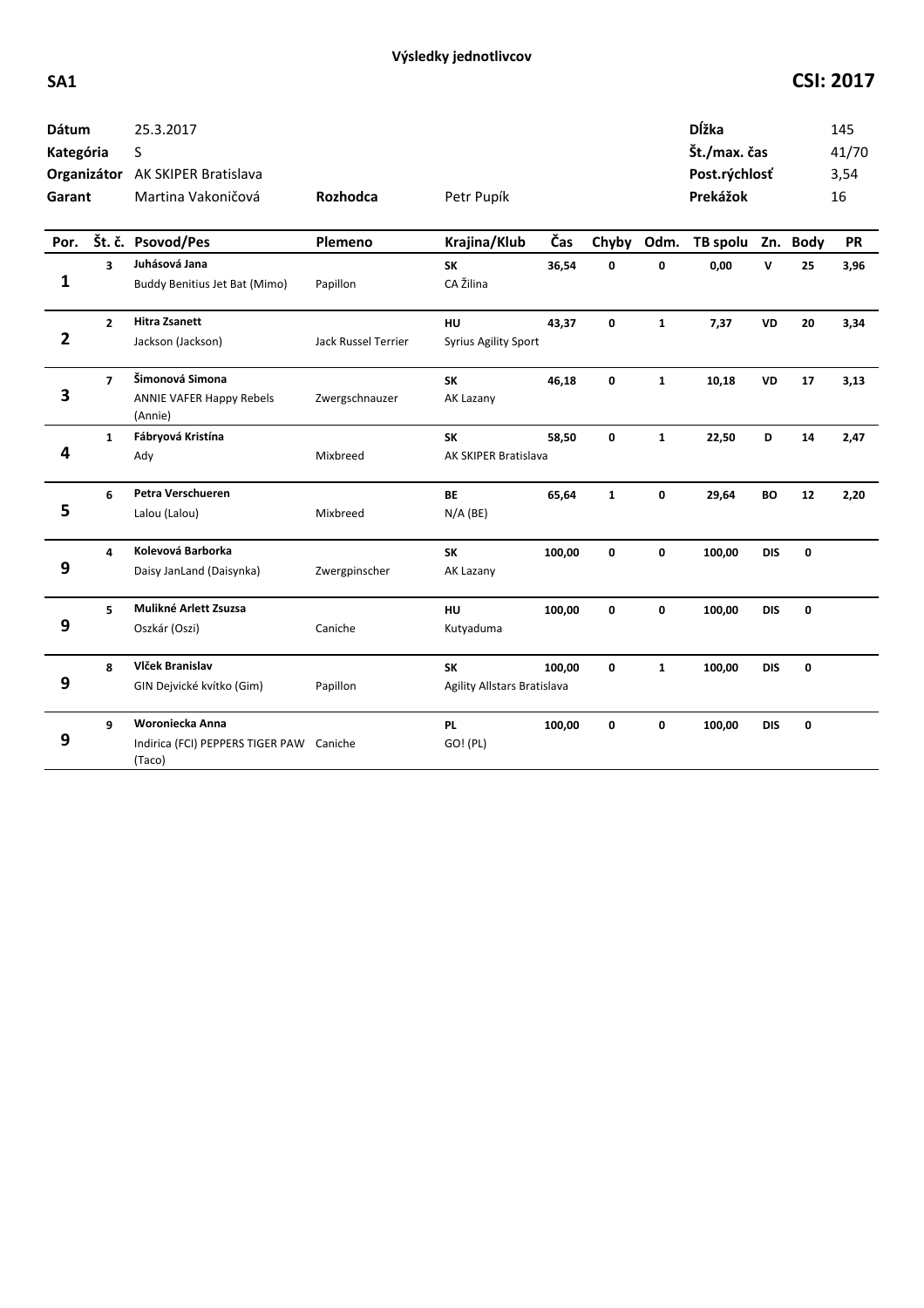| <b>Dátum</b><br>Kategória<br>Organizátor<br>Garant |    | 25.3.2017<br>M<br><b>AK SKIPER Bratislava</b><br>Martina Vakoničová | Rozhodca       | Petr Pupík                        |        |              |      | Dĺžka<br>Št./max. čas<br>Post.rýchlosť<br>Prekážok |            |          | 145<br>41/70<br>3,54<br>16 |
|----------------------------------------------------|----|---------------------------------------------------------------------|----------------|-----------------------------------|--------|--------------|------|----------------------------------------------------|------------|----------|----------------------------|
| Por.                                               |    | Št. č. Psovod/Pes                                                   | Plemeno        | Krajina/Klub                      | Čas    | Chyby        | Odm. | TB spolu                                           |            | Zn. Body | <b>PR</b>                  |
| 1                                                  | 41 | <b>Daubner Tibor</b><br>Süti (Süti)                                 | Mixbreed       | HU<br><b>MacLeod Agility Team</b> | 40,99  | $\mathbf{1}$ | 1    | 10,00                                              | VD         | 25       | 3,53                       |
| 4                                                  | 42 | Petra Verschueren<br>Sparkly (Sparkly)                              | Mixbreed       | <b>BE</b><br>$N/A$ (BE)           | 100,00 | 0            | 0    | 100,00                                             | <b>DIS</b> | 0        |                            |
| 4                                                  | 43 | Pintér Nikolett<br>Polett (Polly)                                   | Mixbreed       | HU<br><b>Syrius Agility Sport</b> | 100,00 | 0            | 0    | 100,00                                             | <b>DIS</b> | 0        |                            |
| 4                                                  | 44 | Šimonová Simona<br>ATAI VAFER Happy Rebels (Atai)                   | Zwergschnauzer | <b>SK</b><br>AK Lazany            | 100,00 | 0            | 0    | 100,00                                             | <b>DIS</b> | 0        |                            |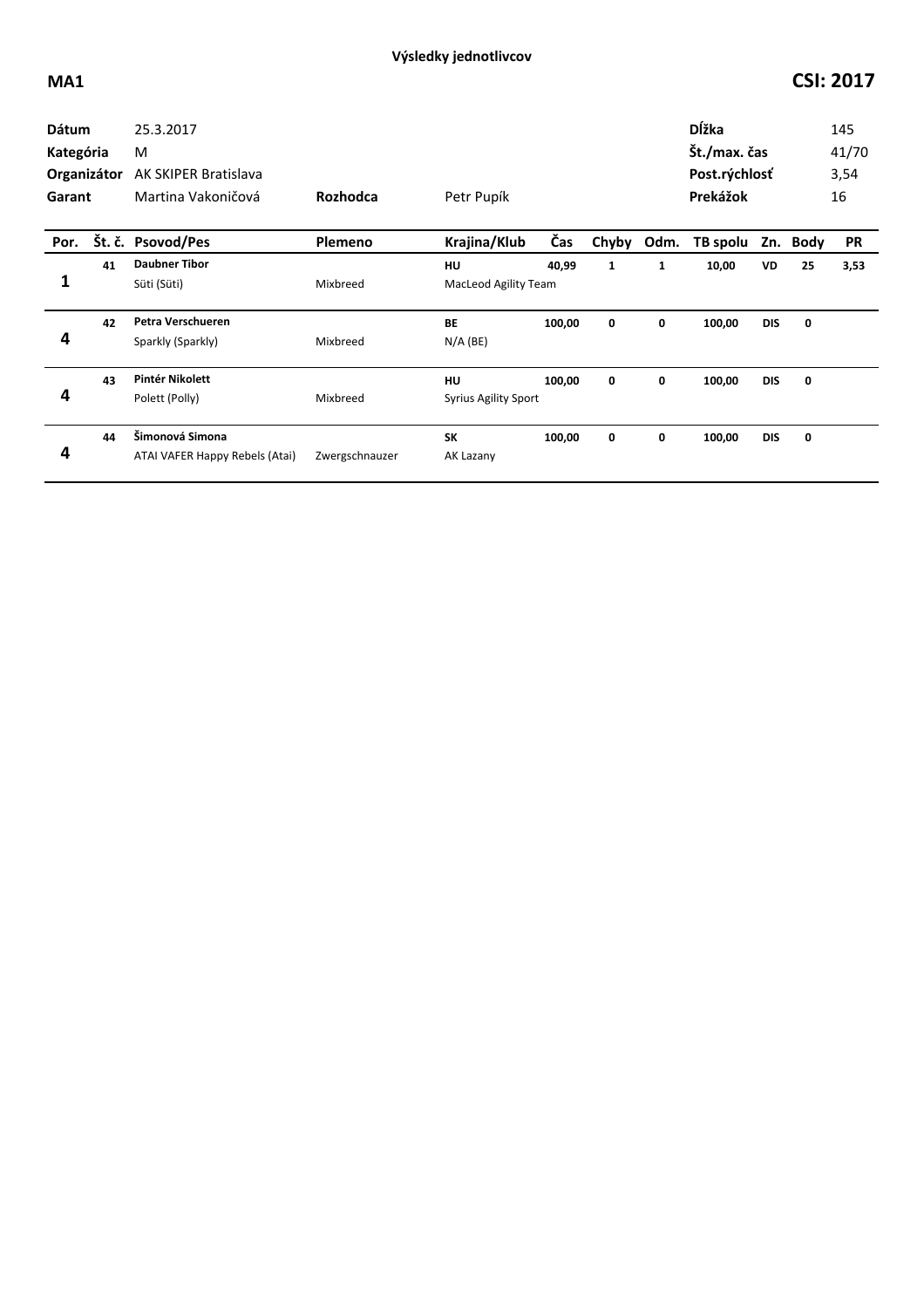## **LA1 CSI: 2017**

| Dátum<br>Kategória<br>Garant |     | 25.3.2017<br>L<br>Organizátor AK SKIPER Bratislava<br>Martina Vakoničová | Rozhodca             | Petr Pupík                        |        |              |              | Dĺžka<br>Št./max. čas<br>Post.rýchlosť<br>Prekážok |              |    | 145<br>41/70<br>3,54<br>0 |
|------------------------------|-----|--------------------------------------------------------------------------|----------------------|-----------------------------------|--------|--------------|--------------|----------------------------------------------------|--------------|----|---------------------------|
| Por.                         |     | Št. č. Psovod/Pes                                                        | Plemeno              | Krajina/Klub                      | Čas    | Chyby Odm.   |              | TB spolu Zn. Body                                  |              |    | PR                        |
|                              | 99  | <b>Tímea Németh</b>                                                      |                      | HU                                | 28,38  | 1            | 0            | 5,00                                               | V            | 25 | 5,10                      |
| 1                            |     | Rio (Rio)                                                                | <b>Border Collie</b> | <b>Syrius Agility Sport</b>       |        |              |              |                                                    |              |    |                           |
| $\overline{2}$               | 101 | Köböl Evelin<br>Effy                                                     | Mixbreed             | HU<br>Tornado KSK                 | 30,36  | 0            | $\mathbf{1}$ | 5,00                                               | $\mathsf{v}$ | 20 | 4,77                      |
| 3                            | 87  | <b>Engler Zsofia</b><br>Jaycee Blue du Serment des<br>Brumes (Shauri)    | Berger de Beauce     | HU<br>$N/A$ (HU)                  | 30,50  | $\mathbf{1}$ | 0            | 5,00                                               | V            | 17 | 4,75                      |
| 4                            | 88  | <b>Kholod Natalia</b><br>Nafani Zhizneradostnaya Belka<br>(Belka)        | <b>Border Collie</b> | <b>RUS</b><br>Nafani              | 26,51  | 2            | 0            | 10,00                                              | VD           | 14 | 5,46                      |
| 5                            | 82  | <b>Balla Katalin</b><br>Maláta                                           | Malinois, Laekenois  | HU<br>A TE KutyasuliD             | 38,13  | $\mathbf{1}$ | $\mathbf{1}$ | 10,00                                              | VD           | 12 | 3,80                      |
| 6                            | 90  | Komódi Attila<br>Poseidon Elfmagic Envee (Envee)                         | <b>Border Collie</b> | HU<br>Akela                       | 35,23  | $\mathbf{1}$ | 2            | 15,00                                              | VD           | 10 | 4,11                      |
| 7                            | 85  | Csemezová Lucia<br>Bessy z Krojčenku (Bessy)                             | <b>Border Collie</b> | SK<br>AK & KK Hafík Bratislava    | 42,28  | $\mathbf{2}$ | $\mathbf{1}$ | 16,28                                              | D            | 9  | 3,42                      |
| 21                           | 81  | Ármós Ibolya<br>Gethsemane's Son Ciriline (Mokka) Border Collie          |                      | HU<br>A TE KutyasuliD             | 100,00 | $\mathbf{1}$ | 0            | 100,00                                             | <b>DIS</b>   | 0  |                           |
| 21                           | 83  | Mosný Tim<br>Image Brown Fatranský sen (Gina) Border Collie              |                      | SK<br>AK SKIPER Bratislava        | 100,00 | $\mathbf{2}$ | $\mathbf{1}$ | 100,00                                             | <b>DIS</b>   | 0  |                           |
| 21                           | 84  | Belaj Jaroslava<br>Forrest                                               | <b>Border Collie</b> | SK<br>AK & KK Hafík Bratislava    | 100,00 | 0            | $\mathbf{1}$ | 100,00                                             | <b>DIS</b>   | 0  |                           |
| 21                           | 86  | Dudas Katharina<br>Lucky Summer Venus (Lucky)                            | <b>Border Collie</b> | AT<br>ÖRV Pottendorf              | 100,00 | $\mathbf{1}$ | $\mathbf{2}$ | 100,00                                             | <b>DIS</b>   | 0  |                           |
| 21                           | 89  | <b>Kollmann Manuela</b><br>O'Conner of dark Spirits<br>(O'Conner)        | <b>Border Collie</b> | AT<br>ÖHV Berndorf                | 100,00 | $\mathbf{2}$ | 0            | 100,00                                             | <b>DIS</b>   | 0  |                           |
| 21                           | 91  | <b>Kovacs Tamas</b><br>Favourite of Sunbeam Devon<br>(Django)            | <b>Border Collie</b> | HU<br><b>Syrius Agility Sport</b> | 100,00 | 0            | 0            | 100,00                                             | <b>DIS</b>   | 0  |                           |
| 21                           | 92  | <b>Ludwig Vanessa</b><br>Shadow of Aire NicNac Noah<br>(Noah)            | <b>Border Collie</b> | AT<br>ÖGV Bad Vöslau              | 100,00 | $\mathbf{1}$ | 0            | 100,00                                             | DIS          | 0  |                           |
| 21                           | 93  | Mayerhofer Sandra<br>Quinn vom Heustadlwasser<br>(Quinn)                 | Malinois, Laekenois  | AT<br>VBSÖ Zurndorf               | 100,00 | 0            | 0            | 100,00                                             | DIS          | 0  |                           |
| 21                           | 94  | Orlicka Kristina<br>Demon Dobby Devil of Highland<br>(Dobby)             | Australian Kelpie    | SK<br>$N/A$ (SK)                  | 100,00 | $\mathbf{1}$ | 0            | 100,00                                             | <b>DIS</b>   | 0  |                           |
| 21                           | 96  | Shelyakina Maria<br>NAFANY KASER (KUKU)                                  | <b>Border Collie</b> | <b>RUS</b><br>Moscow              | 100,00 | $\mathbf{1}$ | 0            | 100,00                                             | <b>DIS</b>   | 0  |                           |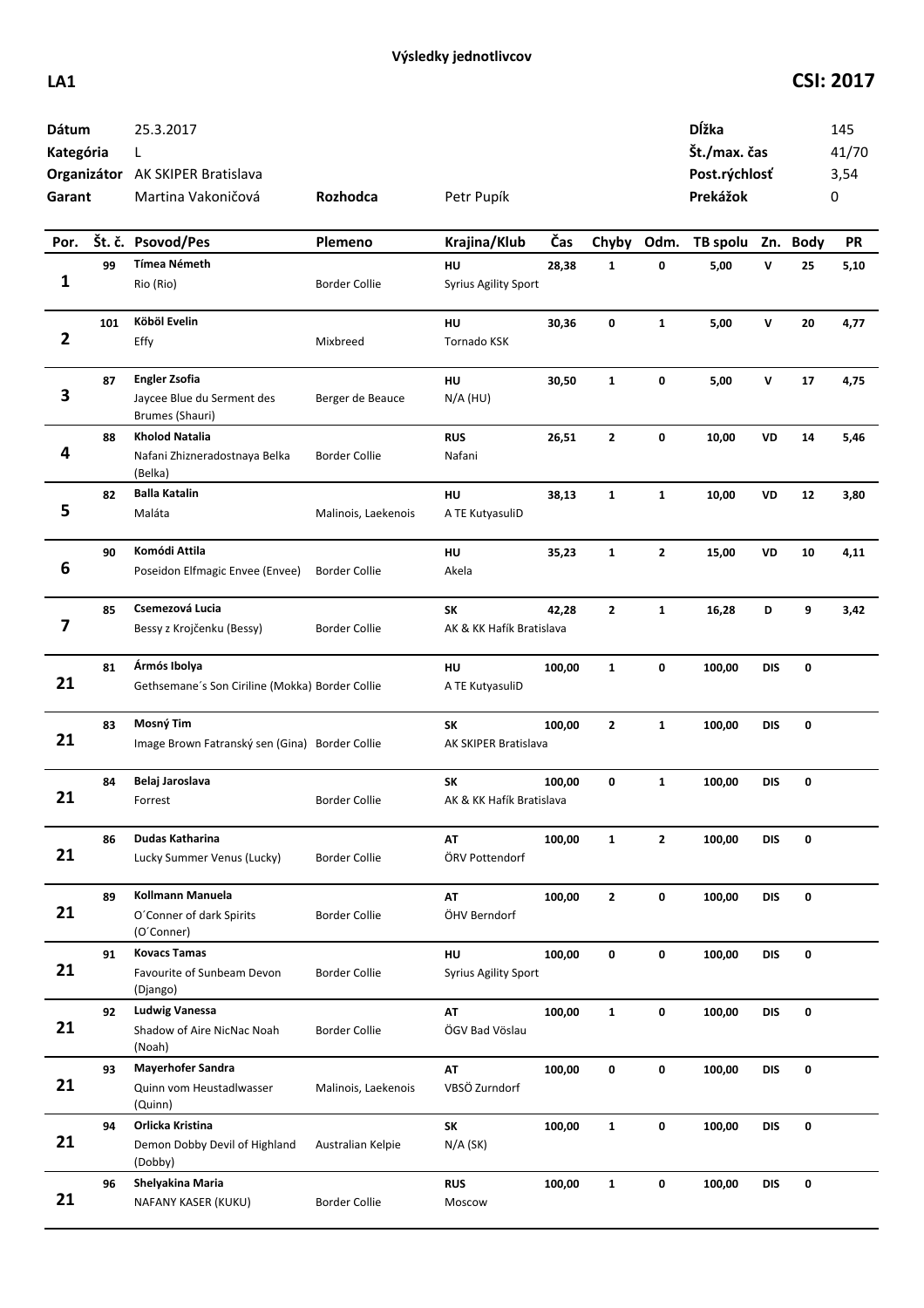## **LA1 CSI: 2017**

| <b>Dátum</b><br>Kategória<br>Organizátor<br>Garant |     | 25.3.2017<br>L<br>AK SKIPER Bratislava<br>Martina Vakoničová | Rozhodca             | Petr Pupík                        |        |       |      | Dĺžka<br>Št./max. čas<br>Post.rýchlosť<br>Prekážok |            |             | 145<br>41/70<br>3,54<br>0 |
|----------------------------------------------------|-----|--------------------------------------------------------------|----------------------|-----------------------------------|--------|-------|------|----------------------------------------------------|------------|-------------|---------------------------|
| Por.                                               |     | Št. č. Psovod/Pes                                            | Plemeno              | Krajina/Klub                      | Čas    | Chyby | Odm. | TB spolu                                           | Zn.        | <b>Body</b> | <b>PR</b>                 |
| 21                                                 | 97  | Szabolcsik Nelli<br>Mango                                    | <b>Border Collie</b> | HU<br><b>Syrius Agility Sport</b> | 100,00 | 0     | 0    | 100,00                                             | <b>DIS</b> | 0           |                           |
| 21                                                 | 98  | Szöllősi Éva<br>Yellow                                       | <b>Border Collie</b> | <b>HU</b><br><b>DKSK</b>          | 100,00 | 0     | 0    | 100,00                                             | <b>DIS</b> | 0           |                           |
| 21                                                 | 100 | Varga Viktoria<br>Goldie Olbramovicky Kvitek<br>(Winner)     | Malinois, Laekenois  | HU<br>Béta Kutya Klub             | 100,00 | 3     | 0    | 100,00                                             | <b>DIS</b> | 0           |                           |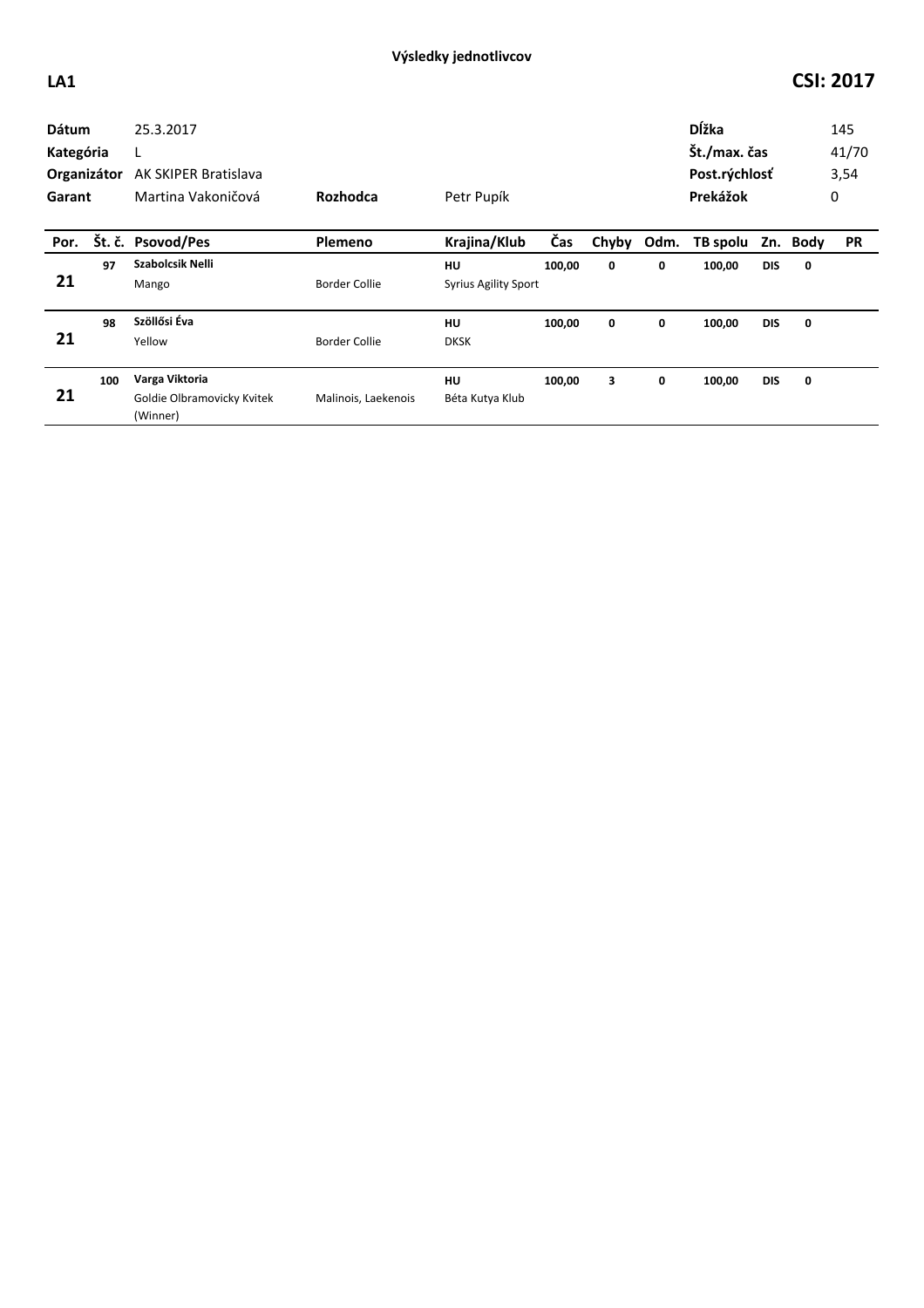## **SA2 CSI: 2017**

| <b>Dátum</b><br>Kategória |    | 25.3.2017<br>S<br>Organizátor AK SKIPER Bratislava                             |                          |                                          |        |              |                | Dĺžka<br>Št./max. čas<br>Post.rýchlosť |            |    | 176<br>46/75<br>3,83 |
|---------------------------|----|--------------------------------------------------------------------------------|--------------------------|------------------------------------------|--------|--------------|----------------|----------------------------------------|------------|----|----------------------|
| Garant                    |    | Martina Vakoničová                                                             | Rozhodca                 | Petr Pupík                               |        |              |                | Prekážok                               |            |    | 20                   |
| Por.                      |    | Št. č. Psovod/Pes                                                              | Plemeno                  | Krajina/Klub                             | Čas    | Chyby        | Odm.           | TB spolu Zn. Body                      |            |    | <b>PR</b>            |
| 1                         | 11 | Beťková Júlia<br>Lajka (Lajka)                                                 | Bišón                    | <b>SK</b><br>MSKK Trnava-Kopánka         | 46,05  | $\mathbf{1}$ | 0              | 5,05                                   | v          | 25 | 3,82                 |
| $\overline{\mathbf{2}}$   | 12 | <b>Bujdosó Lilla</b><br>Erand Black Man in Black (Ginseng) Chinese Crested Dog |                          | HU<br>A TE KutyasuliD                    | 52.78  | 0            | 0              | 6,78                                   | <b>VD</b>  | 20 | 3,33                 |
| 3                         | 14 | Górska-Guzowska Małgorzata<br>COLA Mały Zawadiaka (Cola)                       | Parson Russel Terrier    | <b>PL</b><br><b>Baltic Agility Team</b>  | 34,18  | $\mathbf{2}$ | 0              | 10,00                                  | <b>VD</b>  | 17 | 5,14                 |
| 4                         | 18 | Vakonič Pavol<br>Meryl Marion of Summergarden<br>(Meryl)                       | <b>Shetland Sheepdog</b> | <b>SK</b><br>AK SKIPER Bratislava        | 44.03  | $\mathbf{1}$ | $\mathbf{1}$   | 10,00                                  | <b>VD</b>  | 14 | 3,99                 |
| 5                         | 13 | Englmanová Mirka<br>Inett Fredy Hascikova (Fredy)                              | Bišón                    | <b>SK</b><br>AK SKIPER Bratislava        | 50,18  | $\mathbf{2}$ | 0              | 14,18                                  | <b>VD</b>  | 12 | 3,50                 |
| 6                         | 15 | Hanzlová Margaréta<br>Moly                                                     | Caniche                  | <b>SK</b><br>Agility Allstars Bratislava | 52,97  | $\mathbf{1}$ | $\mathbf{1}$   | 16,97                                  | D          | 10 | 3,32                 |
| 8                         | 17 | <b>Spanraft Susanne</b><br>Gismo (Gismo)                                       | Shetland Sheepdog        | <b>AT</b><br>ÖHV Berndorf                | 100,00 | 0            | $\overline{2}$ | 100,00                                 | <b>DIS</b> | 0  |                      |
| 8                         | 19 | Englmanová Mirka<br>Cira Caria Tantum Auri (Cira)                              | <b>Shetland Sheepdog</b> | <b>SK</b><br>AK SKIPER Bratislava        | 100,00 | $\mathbf{1}$ | 0              | 100,00                                 | <b>DIS</b> | 0  |                      |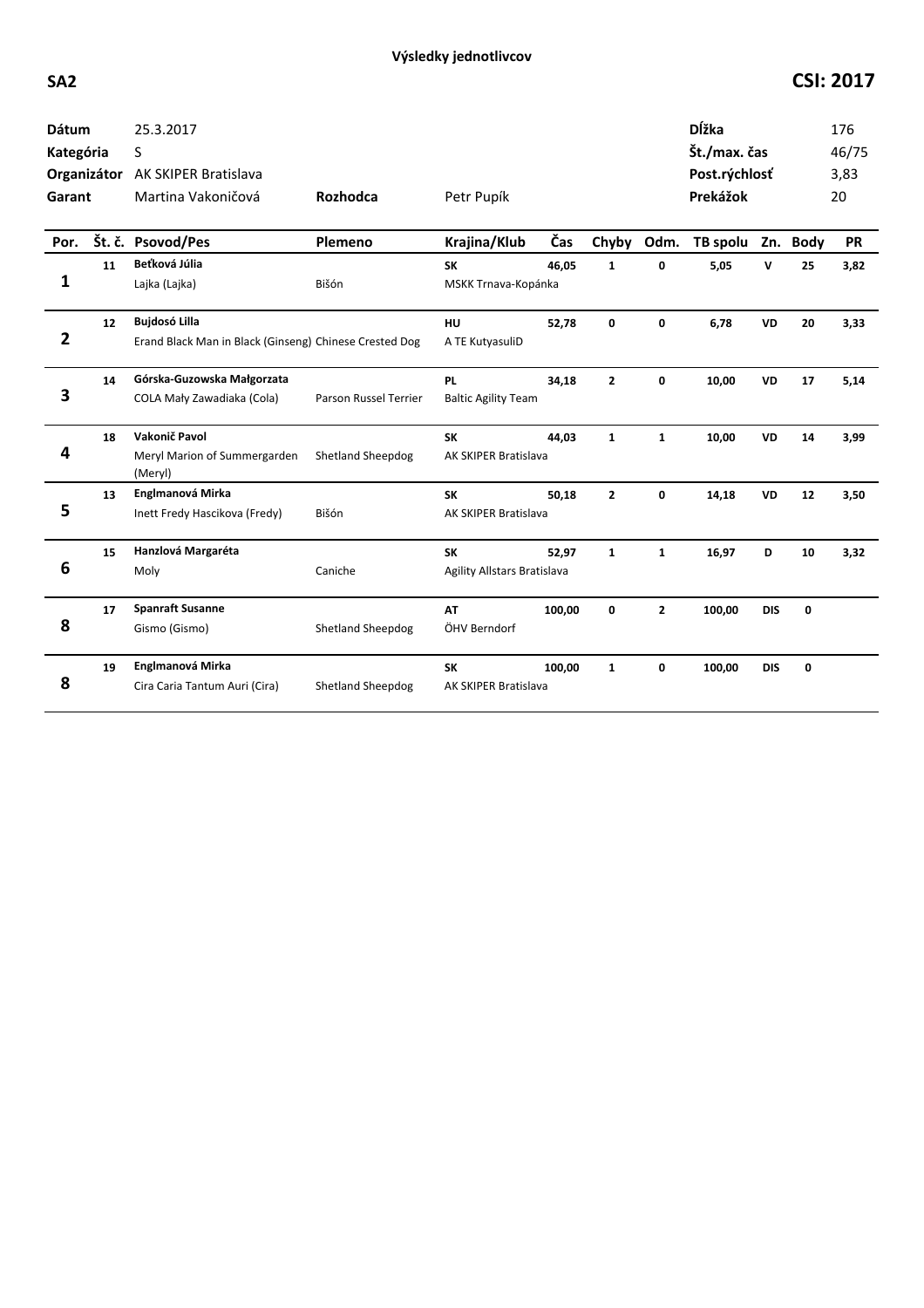| <b>Dátum</b><br>Kategória<br>Organizátor<br>Garant |        | 25.3.2017<br>M<br>AK SKIPER Bratislava<br>Martina Vakoničová      | Rozhodca                   | Petr Pupík                               |        |              |                | <b>D</b> ĺžka<br>Št./max. čas<br>Post.rýchlosť<br>Prekážok |            |             | 176<br>46/75<br>3,83<br>20 |
|----------------------------------------------------|--------|-------------------------------------------------------------------|----------------------------|------------------------------------------|--------|--------------|----------------|------------------------------------------------------------|------------|-------------|----------------------------|
| Por.                                               | Št. č. | <b>Psovod/Pes</b>                                                 | Plemeno                    | Krajina/Klub                             | Čas    | Chyby        | Odm.           | TB spolu Zn. Body                                          |            |             | <b>PR</b>                  |
| 1                                                  | 51     | <b>Belotelova Elena</b><br>Nafany Variable Wind (Vandy)           | <b>Border Collie</b>       | <b>RUS</b><br>Vmeste                     | 36,50  | $\mathbf{1}$ | 0              | 5,00                                                       | v          | 25          | 4,82                       |
| $\overline{2}$                                     | 56     | <b>Pils Gerlinde</b><br>Montana's Spirit Magic Moment<br>(Mozart) | <b>Shetland Sheepdog</b>   | AT<br>ÖGV Wienerwald                     | 45,84  | 0            | $\overline{2}$ | 10,00                                                      | <b>VD</b>  | 20          | 3,83                       |
| 8                                                  | 52     | Burján Árpád<br>Angyali Annie Lime (Pötty)                        | Beagle                     | <b>HU</b><br>Kutyaduma                   | 100,00 | $\mathbf{0}$ | $\mathbf{1}$   | 100,00                                                     | <b>DIS</b> | $\mathbf 0$ |                            |
| 8                                                  | 53     | Cunderlikova Dana<br>Grippen von Schnappi Schnapp<br>(Grippie)    | <b>Shetland Sheepdog</b>   | <b>SK</b><br>Agility Allstars Bratislava | 100,00 | 0            | $\mathbf{1}$   | 100,00                                                     | <b>DIS</b> | $\mathbf 0$ |                            |
| 8                                                  | 55     | Kolevová Barborka<br>Aňa (Aňa)                                    | Parson Russel Terrier      | <b>SK</b><br>AK Lazany                   | 100,00 | 0            | 0              | 100,00                                                     | <b>DIS</b> | $\mathbf 0$ |                            |
| 8                                                  | 57     | <b>Vanroy Franky</b><br>Ready (Ready)                             | Kerry blue Terrier         | <b>BE</b><br>$N/A$ (BE)                  | 100,00 | $\mathbf{1}$ | 0              | 100,00                                                     | <b>DIS</b> | 0           |                            |
| 8                                                  | 58     | <b>Belotelova Elena</b><br>Art Filisity Ornella (Ornella)         | Shetland Sheepdog          | <b>RUS</b><br>Vmeste                     | 100,00 | 0            | $\mathbf{1}$   | 100,00                                                     | <b>DIS</b> | $\mathbf 0$ |                            |
| 8                                                  | 59     | Köböl Szabina<br>Emma                                             | <b>Chinese Crested Dog</b> | HU<br><b>Tornado KSK</b>                 | 100,00 | 0            | 0              | 100,00                                                     | <b>DIS</b> | $\mathbf 0$ |                            |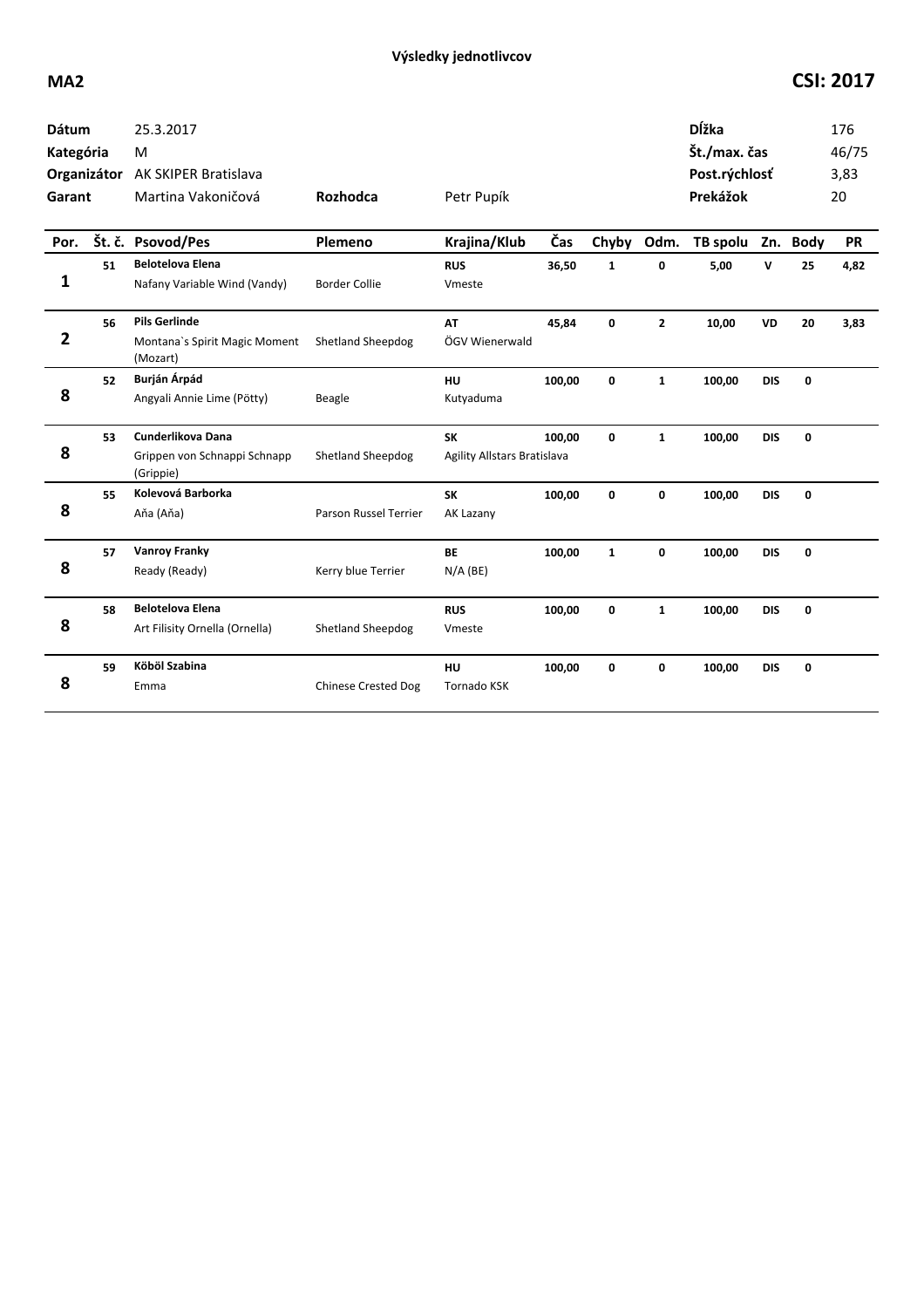## **LA2 CSI: 2017**

| Dátum<br>Kategória<br>Garant |     | 25.3.2017<br>L<br>Organizátor AK SKIPER Bratislava<br>Martina Vakoničová                 | Rozhodca                        | Petr Pupík                      |        |              |              | Dĺžka<br>Št./max. čas<br>Post.rýchlosť<br>Prekážok |              |                         | 176<br>46/75<br>3,83<br>20 |
|------------------------------|-----|------------------------------------------------------------------------------------------|---------------------------------|---------------------------------|--------|--------------|--------------|----------------------------------------------------|--------------|-------------------------|----------------------------|
| Por.                         |     | Št. č. Psovod/Pes                                                                        | Plemeno                         | Krajina/Klub                    | Čas    | Chyby        | Odm.         | TB spolu Zn. Body                                  |              |                         | <b>PR</b>                  |
| 1                            | 116 | Kasálková Pavla<br>Arrive to Casa Drive (Reef)                                           | Border Collie                   | <b>CZ</b><br>$N/A$ (CZ)         | 34,23  | 0            | 0            | 0,00                                               | V            | 25                      | 5,14                       |
| 2                            | 130 | Vaškebová Martina<br>Gira Ayky (Gira)                                                    | <b>Border Collie</b>            | CZ<br>Psí Škola Na Ostrově Brno | 36,45  | $\mathbf{0}$ | 0            | 0,00                                               | $\mathsf{v}$ | 20                      | 4,82                       |
| 3                            | 117 | Kasprzyk Magdalena<br>Flyland NORTHERN LIGHTS (Jah<br>Jah)                               | <b>Border Collie</b>            | <b>PL</b><br>$N/A$ (PL)         | 34,33  | $\mathbf{1}$ | 0            | 5,00                                               | v            | 17                      | 5,12                       |
| 4                            | 131 | Vorlova Pavla<br>Runkeeper Floki The Nimble Elf<br>(Floki)                               | <b>Border Collie</b>            | <b>CZ</b><br>$N/A$ (CZ)         | 35,49  | 0            | $\mathbf{1}$ | 5,00                                               | v            | 14                      | 4,95                       |
| 5                            | 111 | Csík Ildikó<br>Alíz                                                                      | Mixbreed                        | HU<br>$N/A$ (HU)                | 38,61  | $\mathbf{1}$ | 0            | 5,00                                               | V            | 12                      | 4,55                       |
| 6                            | 132 | Vrchotka Othmar<br>Chocko of Styrian Westpoint<br>(Chocko)                               | <b>Border Collie</b>            | AT<br>ÖHV Berndorf              | 39,94  | 0            | $\mathbf{1}$ | 5,00                                               | V            | 10                      | 4,40                       |
| 7                            | 135 | Martinček Daniel<br>Bashka Valkar (Bashka)                                               | Australian Shepherd             | <b>SK</b><br>CA Žilina (SK)     | 41,09  | 0            | $\mathbf{1}$ | 5,00                                               | V            | 9                       | 4,28                       |
| 8                            | 121 | Lapu Tamás<br>Perla (Perla)                                                              | Groenendael, Tervueren N/A (HU) | <b>HU</b>                       | 41,13  | $\mathbf{1}$ | 0            | 5,00                                               | V            | 8                       | 4,27                       |
| 9                            | 134 | Zawistowska Karolina<br>Never Never Land S'Jayanti (Juddy) Border Collie                 |                                 | <b>PL</b><br>FreeX              | 35,37  | $\mathbf{z}$ | 0            | 10,00                                              | VD           | $\overline{\mathbf{z}}$ | 4,97                       |
| 10                           | 128 | Slezáková Alexandra<br>A String of Pearls Rose Speedlight Australian Shepherd<br>(Villa) |                                 | <b>SK</b><br>RSDC               | 37,21  | $\mathbf{2}$ | 0            | 10,00                                              | VD           | 6                       | 4,72                       |
| 11                           | 112 | Popovičová Karin<br>Earl Ziggy dei Matiblu (Ziggy)                                       | <b>Border Collie</b>            | SK<br>ARP Dog Team              | 39,29  | $\mathbf{1}$ | $\mathbf{1}$ | 10,00                                              | VD           | 5                       | 4,47                       |
| 12                           | 119 | Kolevová Grétka<br>Luna Tale Original Malibu (Malibu) Border Collie                      |                                 | <b>SK</b><br>AK Lazany          | 45,43  | $\mathbf{1}$ | $\mathbf{1}$ | 10,00                                              | VD           | 4                       | 3,87                       |
| 13                           | 114 | Illényiová Hella<br>Beautiful Zara Quick Angel (Zara)                                    | <b>Border Collie</b>            | SK<br>ARP Dog Team              | 39,37  | $\mathbf{2}$ | $\mathbf 2$  | 20,00                                              | D            | 3                       | 4,47                       |
| 14                           | 129 | <b>Spanraft Christian</b><br>Bounty (Bounty)                                             | <b>Border Collie</b>            | AT<br>ÖHV Berndorf              | 40,95  | $\mathbf{2}$ | $\mathbf{2}$ | 20,00                                              | D            | $\mathbf{2}$            | 4,29                       |
| 26                           | 115 | Káli Anita<br>Poseidon Elfmagic Especial Cube<br>(Cube)                                  | <b>Border Collie</b>            | HU<br>Akela                     | 100,00 | 0            | $\mathbf{1}$ | 100,00                                             | <b>DIS</b>   | 0                       |                            |
| 26                           | 118 | Kemenczei Dávid<br>Cody (Cody)                                                           | <b>Border Collie</b>            | HU<br>Kutyaduma Központ         | 100,00 | 0            | 0            | 100,00                                             | <b>DIS</b>   | 0                       |                            |
| 26                           | 120 | Labieniec Magdalena<br>Why Not Issi My Queen (Issi)                                      | <b>Border Collie</b>            | <b>PL</b><br>GO!                | 100,00 | $\mathbf{1}$ | 0            | 100,00                                             | <b>DIS</b>   | 0                       |                            |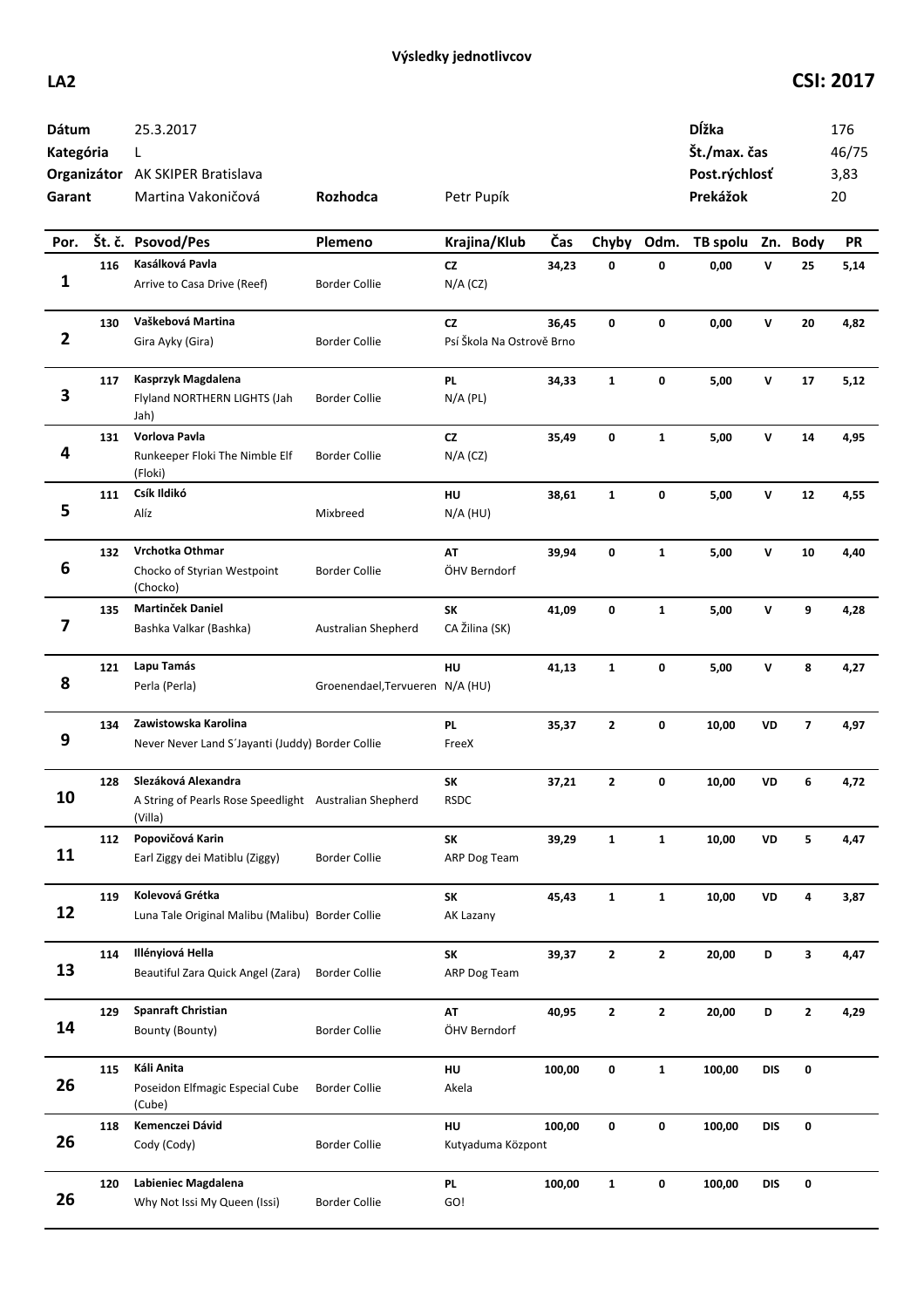## **LA2 CSI: 2017**

| Dátum<br>Kategória<br>Garant<br>Por. |     | 25.3.2017<br>L<br>Organizátor AK SKIPER Bratislava<br>Martina Vakoničová<br>Št. č. Psovod/Pes | <b>Rozhodca</b><br>Plemeno | Petr Pupík<br>Krajina/Klub       | Čas    | Chyby          | Odm.           | Dĺžka<br>Št./max. čas<br>Post.rýchlosť<br>Prekážok<br>TB spolu Zn. Body |            |   | 176<br>46/75<br>3,83<br>20<br><b>PR</b> |
|--------------------------------------|-----|-----------------------------------------------------------------------------------------------|----------------------------|----------------------------------|--------|----------------|----------------|-------------------------------------------------------------------------|------------|---|-----------------------------------------|
| 26                                   | 122 | Litwin Klaudia<br>NNL B Lucky One (Look)                                                      | <b>Border Collie</b>       | <b>PL</b><br>Fanter              | 100,00 | $\mathbf 0$    | 0              | 100,00                                                                  | <b>DIS</b> | 0 |                                         |
| 26                                   | 123 | Marangoni Regina<br>Arielle of Yellowblue Border (Ella)                                       | <b>Border Collie</b>       | AT<br>ÖHV Berndorf               | 100,00 | 0              | $\mathbf 0$    | 100,00                                                                  | <b>DIS</b> | 0 |                                         |
| 26                                   | 124 | Nagy-Szitha Zoltán<br>Tutti                                                                   | Tibetan terrier            | HU<br>A TE KutyasuliD            | 100,00 | 0              | 0              | 100,00                                                                  | <b>DIS</b> | 0 |                                         |
| 26                                   | 125 | Pánková Lenka<br>Rab Gulden Land (Rab)                                                        | <b>Border Collie</b>       | CZ<br><b>KK Zetor Brno</b>       | 100,00 | $\mathbf 0$    | $\overline{2}$ | 100,00                                                                  | <b>DIS</b> | 0 |                                         |
| 26                                   | 126 | <b>Pils Sabrina</b><br>Lucky Summer You're my Destiny<br>(Tip)                                | <b>Border Collie</b>       | <b>AT</b><br>ÖGV Wienerwald      | 100,00 | $\mathbf{1}$   | $\mathbf{1}$   | 100,00                                                                  | <b>DIS</b> | 0 |                                         |
| 26                                   | 127 | Podobná Beáta<br>Delyth Ferenčík (Shy)                                                        | <b>Border Collie</b>       | SK<br><b>RSDC</b>                | 100,00 | 0              | $\mathbf 0$    | 100,00                                                                  | <b>DIS</b> | 0 |                                         |
| 26                                   | 133 | Popovičová Karin<br>Crash quick angle (Crash)                                                 | <b>Border Collie</b>       | <b>SK</b><br>ARP Dog Team        | 100,00 | $\overline{2}$ | $\mathbf 0$    | 100,00                                                                  | <b>DIS</b> | 0 |                                         |
| 26                                   | 136 | Köböl Szabina<br>Bo                                                                           | Mixbreed                   | HU<br><b>Tornado KSK</b>         | 100,00 | $\mathbf{1}$   | 0              | 100,00                                                                  | <b>DIS</b> | 0 |                                         |
| 26                                   | 137 | Dabrowski Jaroslaw<br>Sweet Symphony from Vertical<br>Limit (Flora)                           | Bearded collie             | <b>PL</b><br>RunForFun Lodz (PL) | 100,00 | 0              | $\mathbf 0$    | 100,00                                                                  | <b>DIS</b> | 0 |                                         |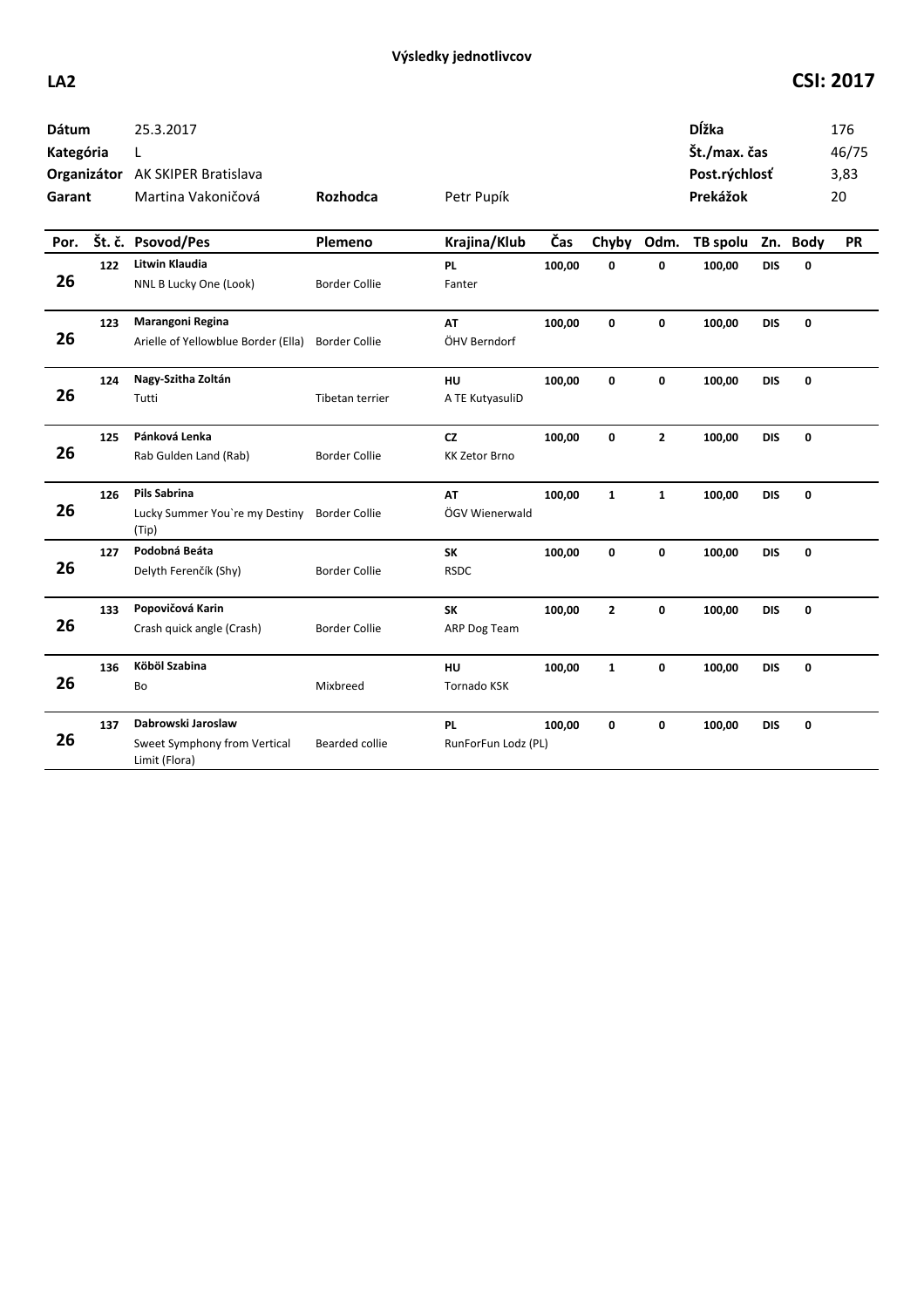## **SA3 CSI: 2017**

| <b>Dátum</b><br>Kategória<br>Garant |    | 25.3.2017<br>S<br>Organizátor AK SKIPER Bratislava<br>Martina Vakoničová           | Rozhodca                 | Martina Vakoničová                       |        |              |                | <b>D</b> ĺžka<br>Št./max. čas<br>Post.rýchlosť<br>Prekážok |              |             | 148<br>37/60<br>4,00<br>18 |
|-------------------------------------|----|------------------------------------------------------------------------------------|--------------------------|------------------------------------------|--------|--------------|----------------|------------------------------------------------------------|--------------|-------------|----------------------------|
| Por.                                |    | Št. č. Psovod/Pes                                                                  | <b>Plemeno</b>           | Krajina/Klub                             | Čas    | Chyby        | Odm.           | TB spolu Zn. Body                                          |              |             | <b>PR</b>                  |
| 1                                   | 30 | Vlčková Dominika<br>ELF Dejvické kvítko (Nick)                                     | Papillon                 | SK<br><b>Agility Allstars Bratislava</b> | 36,31  | 0            | 0              | 0,00                                                       | $\mathbf v$  | 25          | 4,07                       |
| $\overline{2}$                      | 22 | Członkowska Barbara<br>AISZA u Gagi (Łata)                                         | Parson Russel Terrier    | <b>PL</b><br>$N/A$ (PL)                  | 36,61  | 0            | 0              | 0,00                                                       | $\mathsf{v}$ | 20          | 4,04                       |
| 3                                   | 32 | Vakonič Pavol<br>Diana Daria Tantum Auri (Diana)                                   | <b>Shetland Sheepdog</b> | SΚ<br>AK SKIPER Bratislava               | 37,39  | 0            | 0              | 0,39                                                       | v            | 17          | 3,95                       |
| 4                                   | 26 | Marekova Tatiana<br>Elis Královská Manta (NAJLA)                                   | Papillon                 | SK<br><b>RSDC</b>                        | 38,22  | 0            | 0              | 1,22                                                       | v            | 14          | 3,87                       |
| 5                                   | 21 | Cabadajová Michaela<br>A3CH Goldjump Aus. Simply the<br>Best (Dee)                 | Jack Russel Terrier      | <b>SK</b><br>Agility Allstars Bratislava | 39,44  | 0            | 0              | 2,44                                                       | v            | 12          | 3,75                       |
| 6                                   | 27 | <b>Neumann Peter</b><br>Jackie (Jackie)                                            | Jack Russel Terrier      | <b>SK</b><br>AK SKIPER Bratislava        | 40,21  | $\mathbf{1}$ | 0              | 8,21                                                       | <b>VD</b>    | 10          | 3,68                       |
| 7                                   | 31 | Šebková Lucie<br>Adélka ULI z Říčan (Meggie)                                       | <b>Border Terrier</b>    | <b>CZ</b><br>Psí Škola Od Svaté Lucie    | 34,60  | $\mathbf{2}$ | $\pmb{0}$      | 10,00                                                      | <b>VD</b>    | 9           | 4,27                       |
| 8                                   | 25 | Juhásová Jana<br>Aimi Jet Bat (Daška)                                              | Papillon                 | SK<br>CA Žilina                          | 46,20  | 0            | $\mathbf{1}$   | 14,20                                                      | VD           | 8           | 3,20                       |
| 11                                  | 23 | <b>Daubner Tibor</b><br>Pumukli Kölyke Modern Romance Shetland Sheepdog<br>(Polly) |                          | HU<br>MacLeod Agility Team               | 100,00 | 0            | 0              | 100,00                                                     | <b>DIS</b>   | $\pmb{0}$   |                            |
| 11                                  | 28 | Hanzlová Margaréta<br>Paula Little rascal Veropa (Paula)                           | Caniche                  | <b>SK</b><br>Agility Allstars Bratislava | 100,00 | 0            | 0              | 100,00                                                     | <b>DIS</b>   | $\pmb{0}$   |                            |
| 11                                  | 29 | Šimonová Petra<br>Temperance z Šardanu (Temperka) Zwergschnauzer                   |                          | SK<br>AK Lazany                          | 100,00 | 0            | $\overline{2}$ | 100,00                                                     | <b>DIS</b>   | $\mathbf 0$ |                            |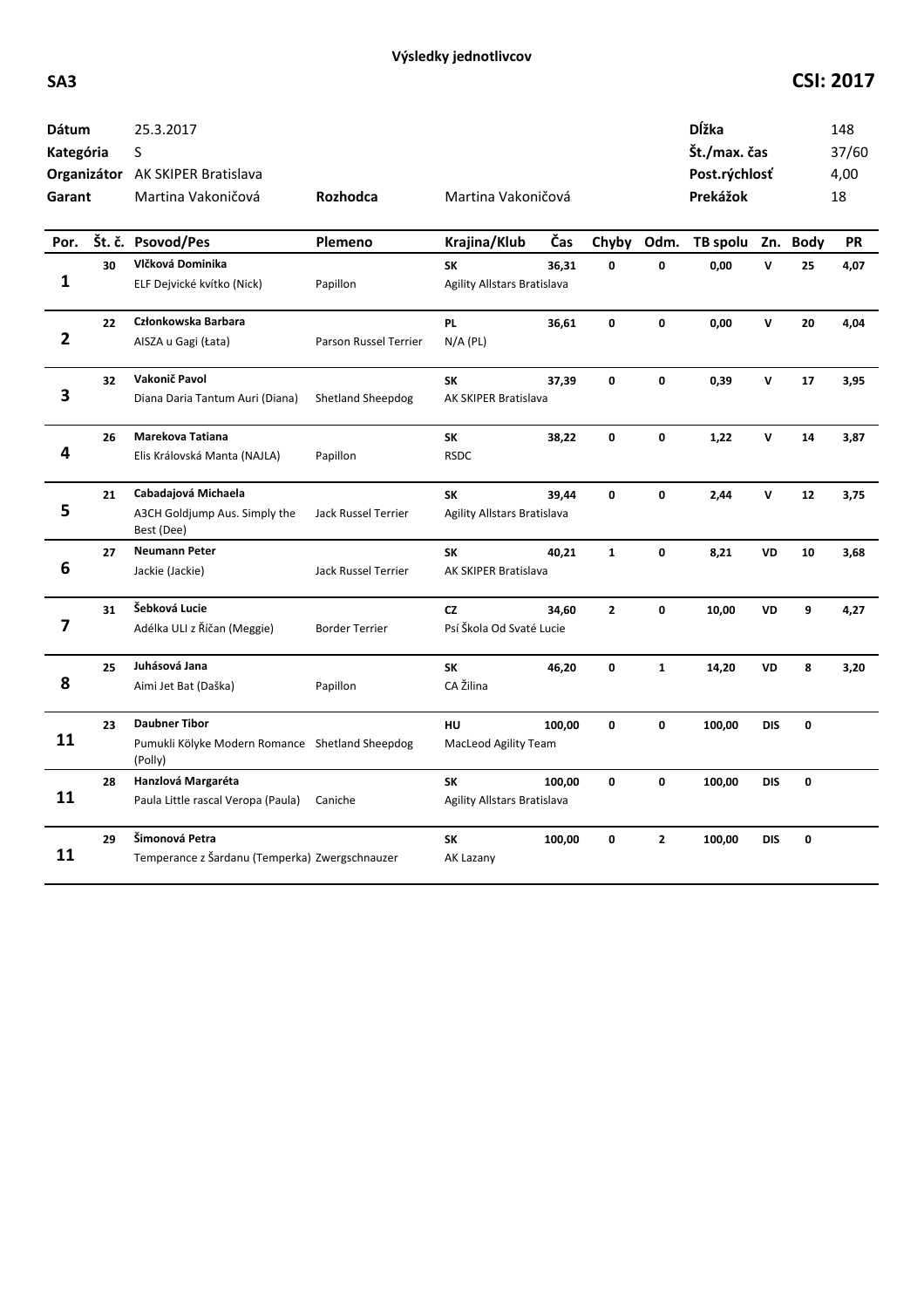## **MA3 CSI: 2017**

| Dátum<br>Kategória<br>Garant |    | 25.3.2017<br>M<br>Organizátor AK SKIPER Bratislava<br>Martina Vakoničová     | Rozhodca                  | Martina Vakoničová               |        |              |              | Dĺžka<br>Št./max. čas<br>Post.rýchlosť<br>Prekážok |              |             | 148<br>37/60<br>4,00<br>18 |
|------------------------------|----|------------------------------------------------------------------------------|---------------------------|----------------------------------|--------|--------------|--------------|----------------------------------------------------|--------------|-------------|----------------------------|
| Por.                         |    | Št. č. Psovod/Pes                                                            | Plemeno                   | Krajina/Klub                     | Čas    | Chyby        | Odm.         | TB spolu                                           | Zn.          | <b>Body</b> | <b>PR</b>                  |
| 1                            | 68 | Magnoli Klimešová Martina<br>Irhaberki Csimota Kiki (Kiki)                   | Mudi                      | cz<br>Amonra                     | 32,82  | 0            | 0            | 0,00                                               | v            | 25          | 4,50                       |
| $\overline{2}$               | 61 | Członkowska Barbara<br>MIRA Willa Mora (Rudzia)                              | Berger des Pyrenées       | PL<br>$N/A$ (PL)                 | 33,32  | 0            | 0            | 0,00                                               | $\mathsf{v}$ | 20          | 4,44                       |
| 3                            | 72 | Sálusová Květa<br>Irhaberki Johogy Jottel (Jetelka)                          | Mudi                      | cz<br>GrantAgility               | 33,47  | 0            | $\mathbf 0$  | 0,00                                               | $\mathsf{v}$ | 17          | 4,42                       |
| 4                            | 70 | Pirity Árpád<br>Devil Black of Srightliness (Demo)                           | Shetland Sheepdog         | HU<br>A-Team SE Győr             | 36,18  | 0            | 0            | 0,00                                               | v            | 14          | 4,09                       |
| 5                            | 66 | Kolevová Martina<br>Grip Ťapka (Tripko)                                      | Parson Russel Terrier     | <b>SK</b><br>AK Lazany           | 37,82  | 0            | 0            | 0,82                                               | v            | 12          | 3,91                       |
| 6                            | 65 | Kolevová Grétka<br>Ebby Daisy World (Ebby)                                   | Parson Russel Terrier     | <b>SK</b><br>AK Lazany           | 40,56  | 0            | 0            | 3,56                                               | v            | 10          | 3,64                       |
| 7                            | 73 | Shelyakina Maria<br><b>BRUSTA (BRUSTA)</b>                                   | Foxteriér                 | <b>RUS</b><br>Moscow             | 36,76  | $\mathbf{1}$ | 0            | 5,00                                               | V            | 9           | 4,02                       |
| 8                            | 75 | <b>Vanroy Franky</b><br>Ilya (Iarla from MacGillycuddy)                      | Kerry blue Terrier        | BE<br>$N/A$ (BE)                 | 48,39  | 0            | $\mathbf{1}$ | 16,39                                              | D            | 8           | 3,05                       |
| 15                           | 62 | Dušková Julie<br>Brown Beauty z Lodice (Chelsea)                             | Australian Kelpie         | cz<br>GrantAgility               | 100,00 | 0            | 3            | 100,00                                             | <b>DIS</b>   | 0           |                            |
| 15                           | 63 | Grzelak Aleksandra<br><b>BLACK PRINCESS BRITANI</b><br>Metheora (BiPi)       | <b>Manchester Terrier</b> | <b>PL</b><br>RunForFun Lodz      | 100,00 | 0            | $\mathbf 0$  | 100,00                                             | <b>DIS</b>   | 0           |                            |
| 15                           | 64 | Härteiss Evelyn<br>Woody (Woody)                                             | <b>Shetland Sheepdog</b>  | AT<br>ÖRV HSV Donaustadt         | 100,00 | 0            | 0            | 100,00                                             | <b>DIS</b>   | 0           |                            |
| 15                           | 67 | Kósa Edina<br>Diamond Starlight Pierre (Leo)                                 | Caniche                   | <b>SK</b><br>ARP Dog Team        | 100,00 | 0            | $\mathbf 1$  | 100,00                                             | <b>DIS</b>   | 0           |                            |
| 15                           | 69 | <b>Pils Gerlinde</b><br>Montana's Spirit Forever black<br>Magic (Cox)        | Shetland Sheepdog         | AT<br>ÖGV Wienerwald             | 100,00 | 0            | 0            | 100,00                                             | <b>DIS</b>   | 0           |                            |
| 15                           | 71 | <b>Rosenkranz Anton</b><br>Gyöngy (Gyöngy)                                   | Mudi                      | AT<br>ÖGV Bad Vöslau             | 100,00 | 0            | 0            | 100,00                                             | <b>DIS</b>   | 0           |                            |
| 15                           | 74 | Tarnowski Tomasz<br>Pedro Pirackie Oblicze FCI (Pedro) Parson Russel Terrier |                           | PL<br><b>Baltic Agility Team</b> | 100,00 | 0            | 0            | 100,00                                             | DIS          | 0           |                            |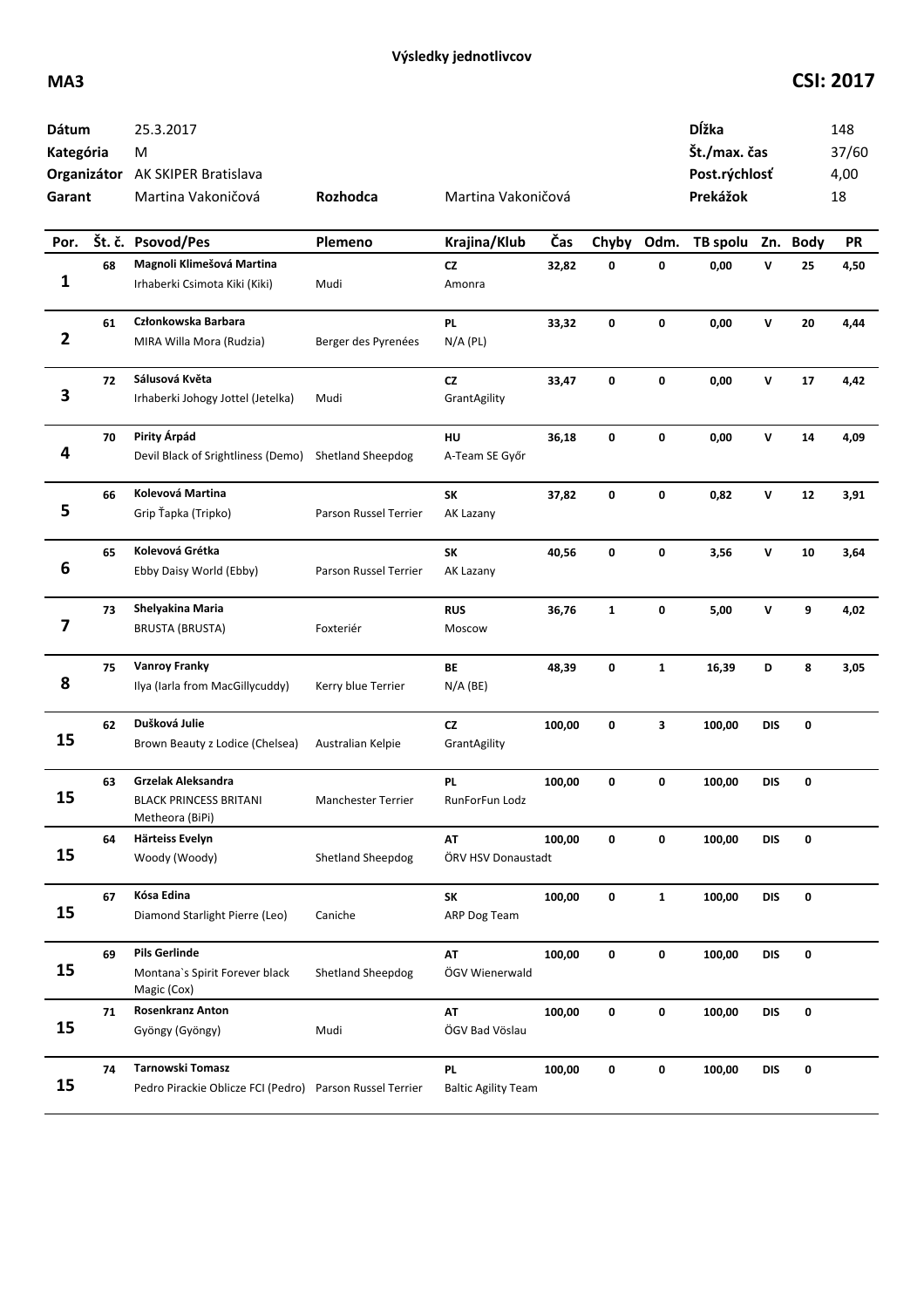## **LA3 CSI: 2017**

| Dátum<br>Kategória<br>Garant |        | 25.3.2017<br>L<br>Organizátor AK SKIPER Bratislava<br>Martina Vakoničová | Rozhodca             | Martina Vakoničová                     |       |              |              | Dĺžka<br>Št./max. čas<br>Post.rýchlosť<br>Prekážok |              |                         | 148<br>37/60<br>4,00<br>18 |
|------------------------------|--------|--------------------------------------------------------------------------|----------------------|----------------------------------------|-------|--------------|--------------|----------------------------------------------------|--------------|-------------------------|----------------------------|
| Por.                         | Št. č. | <b>Psovod/Pes</b>                                                        | Plemeno              | Krajina/Klub                           | Čas   | Chyby        | Odm.         | TB spolu                                           |              | Zn. Body                | <b>PR</b>                  |
| 1                            | 162    | Rylska Monika<br>Shakti Se FreeX Chiquita Banana<br>(Chica)              | <b>Border Collie</b> | <b>PL</b><br>$N/A$ (PL)                | 31,51 | 0            | 0            | 0,00                                               | V            | 25                      | 4,69                       |
| 2                            | 176    | Vakonič Pavol<br>Shadow Of Aire Iris Ikea (Ikea)                         | <b>Border Collie</b> | SK<br>AK SKIPER Bratislava             | 32,18 | 0            | 0            | 0,00                                               | v            | 20                      | 4,59                       |
| 3                            | 152    | Káli Anita<br>Nirvana at Wendigos Wind (Nash)                            | <b>Border Collie</b> | HU<br>Akela                            | 32,66 | 0            | 0            | 0,00                                               | v            | 17                      | 4,53                       |
| 4                            | 164    | Vakonič Pavol<br>Shadow Of Aire Fiona Fly (Fiona)                        | <b>Border Collie</b> | <b>SK</b><br>AK SKIPER Bratislava      | 33,02 | 0            | 0            | 0,00                                               | v            | 14                      | 4,48                       |
| 5                            | 155    | Magnoli Carlo<br>Edge des Plaines du Minervois<br>(Didi)                 | Malinois, Laekenois  | <b>CZ</b><br>Amonra                    | 34,01 | 0            | 0            | 0,00                                               | V            | 12                      | 4,35                       |
| 6                            | 156    | <b>Millan Pierre-Yves</b><br>Astra Daphie (duff)                         | <b>Border Collie</b> | SK<br>ARP Dog Team                     | 34,11 | 0            | 0            | 0,00                                               | V            | 10                      | 4,33                       |
| 7                            | 153    | Kollmann Manuela<br>Montana's Spirit First Flash (Flash) Border Collie   |                      | <b>AT</b><br>ÖHV Berndorf              | 34,26 | 0            | 0            | 0,00                                               | v            | 9                       | 4,31                       |
| 8                            | 161    | Růžičková Radana<br>Aready Bohemia Grant (Ready)                         | <b>Border Collie</b> | <b>CZ</b><br>Psí Škola Na Ostrově Brno | 34,75 | 0            | 0            | 0,00                                               | v            | 8                       | 4,25                       |
| 9                            | 144    | <b>Mayerhofer Sandra</b><br>Joy (Joy)                                    | Mixbreed             | AT<br>VBSÖ Zurndorf                    | 34,92 | 0            | 0            | 0,00                                               | v            | $\overline{\mathbf{z}}$ | 4,23                       |
| 10                           | 169    | Vyplelová Petra<br>Astra Hugg (Huggýsek)                                 | <b>Border Collie</b> | CZ<br>OSA Jahoda Kladno                | 36,91 | 0            | 0            | 0,00                                               | v            | 6                       | 4,00                       |
| 11                           | 151    | <b>Horvath Claudia</b><br>Never Never Land L'Cik Cap<br>(Sienna)         | <b>Border Collie</b> | AT<br>ÖGV Bad Vöslau                   | 37,34 | 0            | 0            | 0,34                                               | v            | 5                       | 3,96                       |
| 12                           | 150    | Hanzlova Anna<br>Honey Bunny Joy in Motion<br>(Hanička)                  | Caniche              | SK<br>Agility Allstars Bratislava      | 38,65 | 0            | 0            | 1,65                                               | $\mathsf{v}$ | 4                       | 3,82                       |
| 13                           | 146    | <b>Engler Zsofia</b><br>Gina (Gina)                                      | Mixbreed             | HU<br>$N/A$ (HU)                       | 40,78 | 0            | 0            | 3,78                                               | $\mathsf{v}$ | 3                       | 3,62                       |
| 14                           | 142    | Dudas Katharina<br>Amazing Lee-Ann of Styrian<br>Westpoint (Brit)        | <b>Border Collie</b> | AT<br>ÖRV Pottendorf                   | 34,65 | $\mathbf{1}$ | 0            | 5,00                                               | $\mathsf{v}$ | $\overline{2}$          | 4,27                       |
| 15                           | 148    | Gábor Csermely<br>Ussona Bohemia Alké (Corti)                            | Malinois, Laekenois  | HU<br>Bergarac                         | 36,16 | 0            | $\mathbf{1}$ | 5,00                                               | $\mathsf{v}$ | $\mathbf{1}$            | 4,09                       |
| 16                           | 145    | Meshkova Elena<br>Every Kingdom No Limit (Fishka)                        | <b>Border Collie</b> | <b>RUS</b><br>Vmeste                   | 37,19 | $\mathbf{1}$ | 0            | 5,19                                               | V            | 0                       | 3,97                       |
| 17                           | 163    | Shelyakina Maria<br>AISKNEKHT UNGAS (UNGAS)                              | <b>Border Collie</b> | <b>RUS</b><br>Moscow                   | 40,13 | 0            | $\mathbf{1}$ | 8,13                                               | VD           | 0                       | 3,68                       |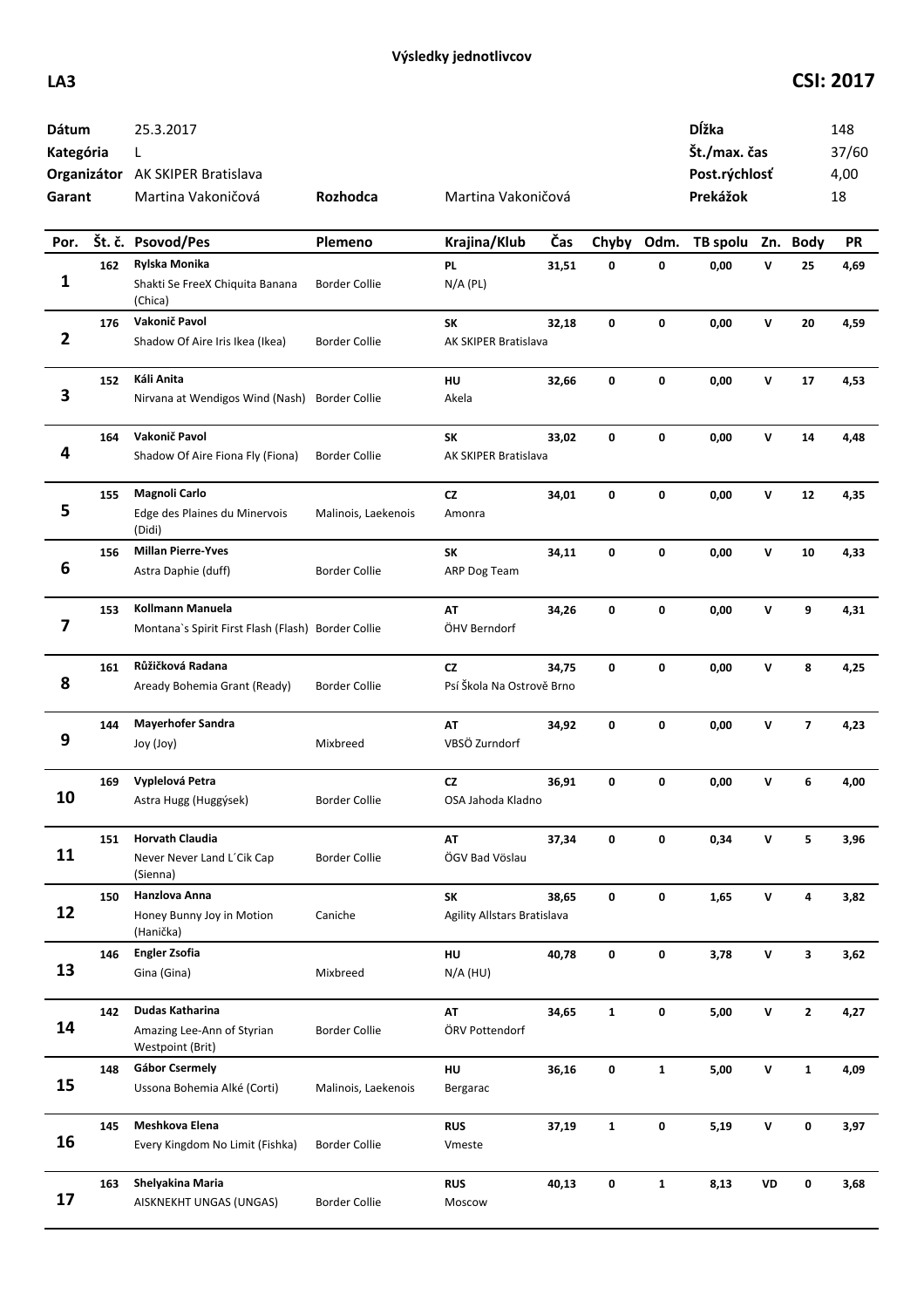## **LA3 CSI: 2017**

| Dátum<br>Kategória<br>Garant |        | 25.3.2017<br>L<br>Organizátor AK SKIPER Bratislava<br>Martina Vakoničová         | Rozhodca                     | Martina Vakoničová         |        |              |              | Dĺžka<br>Št./max. čas<br>Post.rýchlosť<br>Prekážok |            |          | 148<br>37/60<br>4,00<br>18 |
|------------------------------|--------|----------------------------------------------------------------------------------|------------------------------|----------------------------|--------|--------------|--------------|----------------------------------------------------|------------|----------|----------------------------|
| Por.                         | Št. č. | Psovod/Pes                                                                       | Plemeno                      | Krajina/Klub               | Čas    | Chyby        | Odm.         | TB spolu                                           |            | Zn. Body | <b>PR</b>                  |
| 18                           | 172    | Dudas Katharina<br>Face (Face)                                                   | <b>Border Collie</b>         | AT<br>ÖRV Pottendorf       | 42,63  | $\pmb{0}$    | $\mathbf 1$  | 10,63                                              | VD         | 0        | 3,47                       |
| 35                           | 141    | <b>Bawer Beata</b><br>Ebony Nose BAILA (Baila)                                   | <b>Border Collie</b>         | PL<br>$N/A$ (PL)           | 100,00 | $\mathbf 0$  | $\pmb{0}$    | 100,00                                             | <b>DIS</b> | 0        |                            |
| 35                           | 143    | <b>Kholod Natalia</b><br>Nafani Darina (Darsi)                                   | <b>Border Collie</b>         | <b>RUS</b><br>Nafani       | 100,00 | $\mathbf 0$  | 0            | 100,00                                             | <b>DIS</b> | 0        |                            |
| 35                           | 147    | <b>Fried Hans</b><br>Celine (Celine)                                             | <b>Border Collie</b>         | AT<br>ÖRV Pottendorf       | 100,00 | 0            | $\mathbf{1}$ | 100,00                                             | <b>DIS</b> | 0        |                            |
| 35                           | 149    | Gadomska Magdalena<br>Bura vom Greifenring (Bura)                                | Malinois, Laekenois          | PL<br>FreeX                | 100,00 | 0            | 0            | 100,00                                             | <b>DIS</b> | 0        |                            |
| 35                           | 154    | Korán Csaba<br>E.T. Dei Matiblu                                                  | <b>Border Collie</b>         | HU<br>MacLeod Agility Team | 100,00 | 0            | $\pmb{0}$    | 100,00                                             | <b>DIS</b> | 0        |                            |
| 35                           | 157    | Nagy Veronika<br>BlessedBorders Master Piece (Elf)                               | <b>Border Collie</b>         | HU<br>MacLeod Agility Team | 100,00 | $\mathbf{1}$ | $\mathbf{1}$ | 100,00                                             | <b>DIS</b> | 0        |                            |
| 35                           | 158    | Nehybová Veronika<br>Kean Black Chevers                                          | <b>Border Collie</b>         | <b>CZ</b><br>$N/A$ (CZ)    | 100,00 | 0            | 0            | 100,00                                             | <b>DIS</b> | 0        |                            |
| 35                           | 159    | <b>Pils Sabrina</b><br>Genetic IQ be Cool (Mac)                                  | <b>Border Collie</b>         | AT<br>ÖGV Wienerwald       | 100,00 | $\mathbf 0$  | $\pmb{0}$    | 100,00                                             | <b>DIS</b> | 0        |                            |
| 35                           | 160    | Popovičová Karin<br>Flores Ferenčík (Blaze)                                      | <b>Border Collie</b>         | SΚ<br>ARP Dog Team         | 100,00 | 0            | 0            | 100,00                                             | <b>DIS</b> | 0        |                            |
| 35                           | 165    | Varga Viktoria<br>Impulse                                                        | Malinois, Laekenois          | HU<br>Béta Kutya Klub      | 100,00 | 0            | 0            | 100,00                                             | <b>DIS</b> | 0        |                            |
| 35                           | 167    | Vetráková Zuzana<br>A3Ch Hira Grant Bohemia Alké<br>(Gerda)                      | <b>Border Collie</b>         | SK<br>AK Lazany            | 100,00 | 0            | 0            | 100,00                                             | <b>DIS</b> | 0        |                            |
| 35                           | 168    | Vrchotka Othmar<br>Aaron of Mountain Border (Aaron) Border Collie                |                              | AT<br>ÖHV Berndorf         | 100,00 | 0            | 0            | 100,00                                             | <b>DIS</b> | 0        |                            |
| 35                           | 170    | Zvonková Jana<br>Breena z Vandalky (Vigour)                                      | Hollandse Herdershond Amonra | <b>CZ</b>                  | 100,00 | 0            | 0            | 100,00                                             | DIS        | 0        |                            |
| 35                           | 171    | <b>Horvath Rudolf</b><br>Atanua of KY's Spirit (Atanua)                          | <b>Border Collie</b>         | AT<br>ÖGV Bad Vöslau       | 100,00 | 0            | 0            | 100,00                                             | <b>DIS</b> | 0        |                            |
| 35                           | 173    | <b>Kholod Natalia</b><br>Ya syn Ambassadora Drive (Drive) Border Collie          |                              | <b>RUS</b><br>Nafani       | 100,00 | $\mathbf{1}$ | 0            | 100,00                                             | <b>DIS</b> | 0        |                            |
| 35                           | 174    | <b>Mayerhofer Sandra</b><br>Vinny vom Heustadlwasser (Vinny) Malinois, Laekenois |                              | AT<br>VBSÖ Zurndorf        | 100,00 | $\mathbf{1}$ | 0            | 100,00                                             | DIS        | 0        |                            |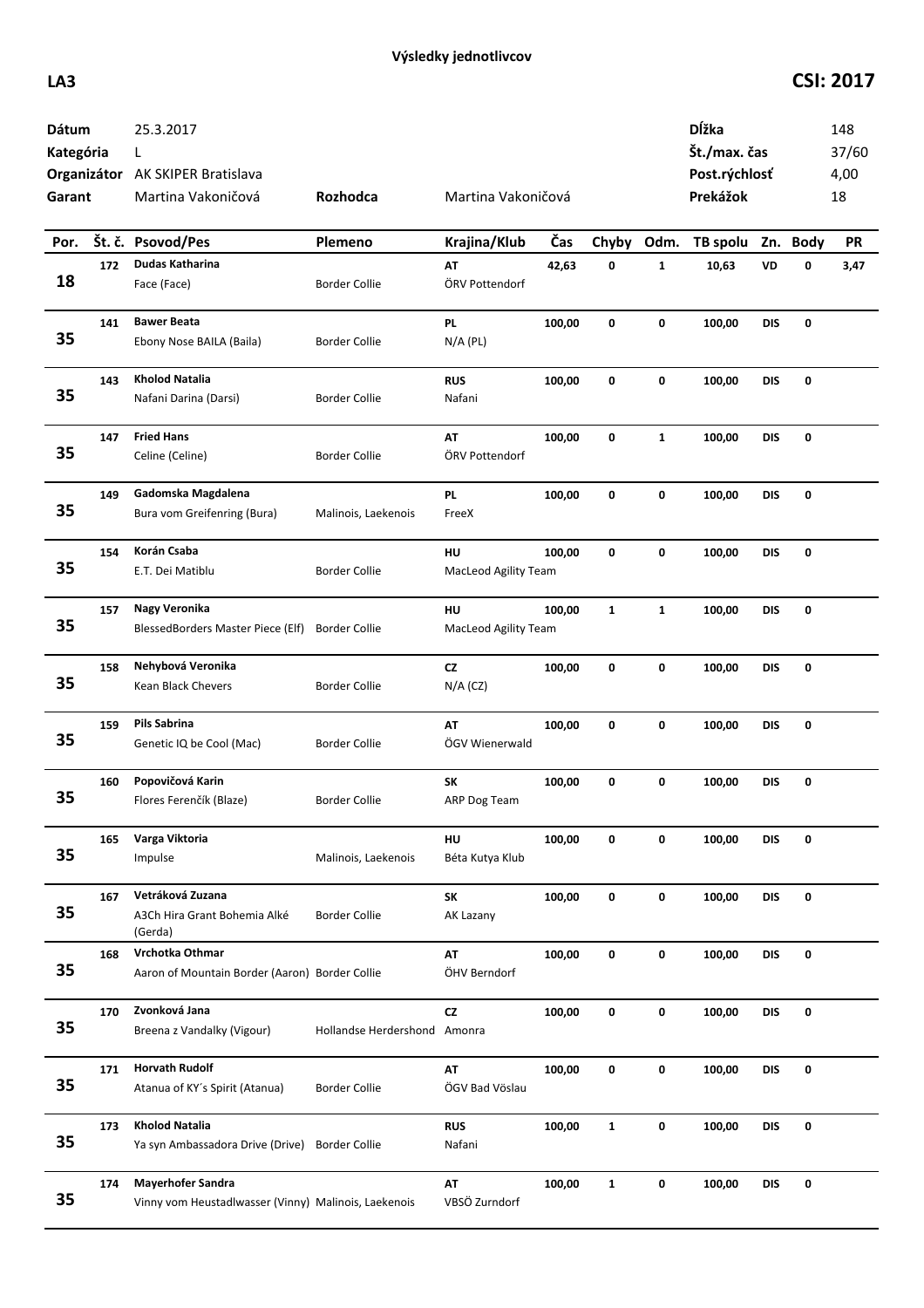## **LA3 CSI: 2017**

| <b>Dátum</b><br>Kategória |     | 25.3.2017             |               |                    |        |   |   | <b>D</b> ĺžka<br>Št./max. čas |            | 148<br>37/60 |           |
|---------------------------|-----|-----------------------|---------------|--------------------|--------|---|---|-------------------------------|------------|--------------|-----------|
| Organizátor               |     | AK SKIPER Bratislava  |               |                    |        |   |   | Post.rýchlosť                 |            |              | 4,00      |
| Garant                    |     | Martina Vakoničová    | Rozhodca      | Martina Vakoničová |        |   |   | Prekážok                      |            |              | 18        |
| Por.                      |     | Št. č. Psovod/Pes     | Plemeno       | Krajina/Klub       | Čas    |   |   | Chyby Odm. TB spolu Zn. Body  |            |              | <b>PR</b> |
|                           | 175 | Meshkova Elena        |               | <b>RUS</b>         | 100,00 | 0 | 1 | 100,00                        | <b>DIS</b> | 0            |           |
| 35                        |     | Aktiv Victory (Vicki) | Border Collie | Vmeste             |        |   |   |                               |            |              |           |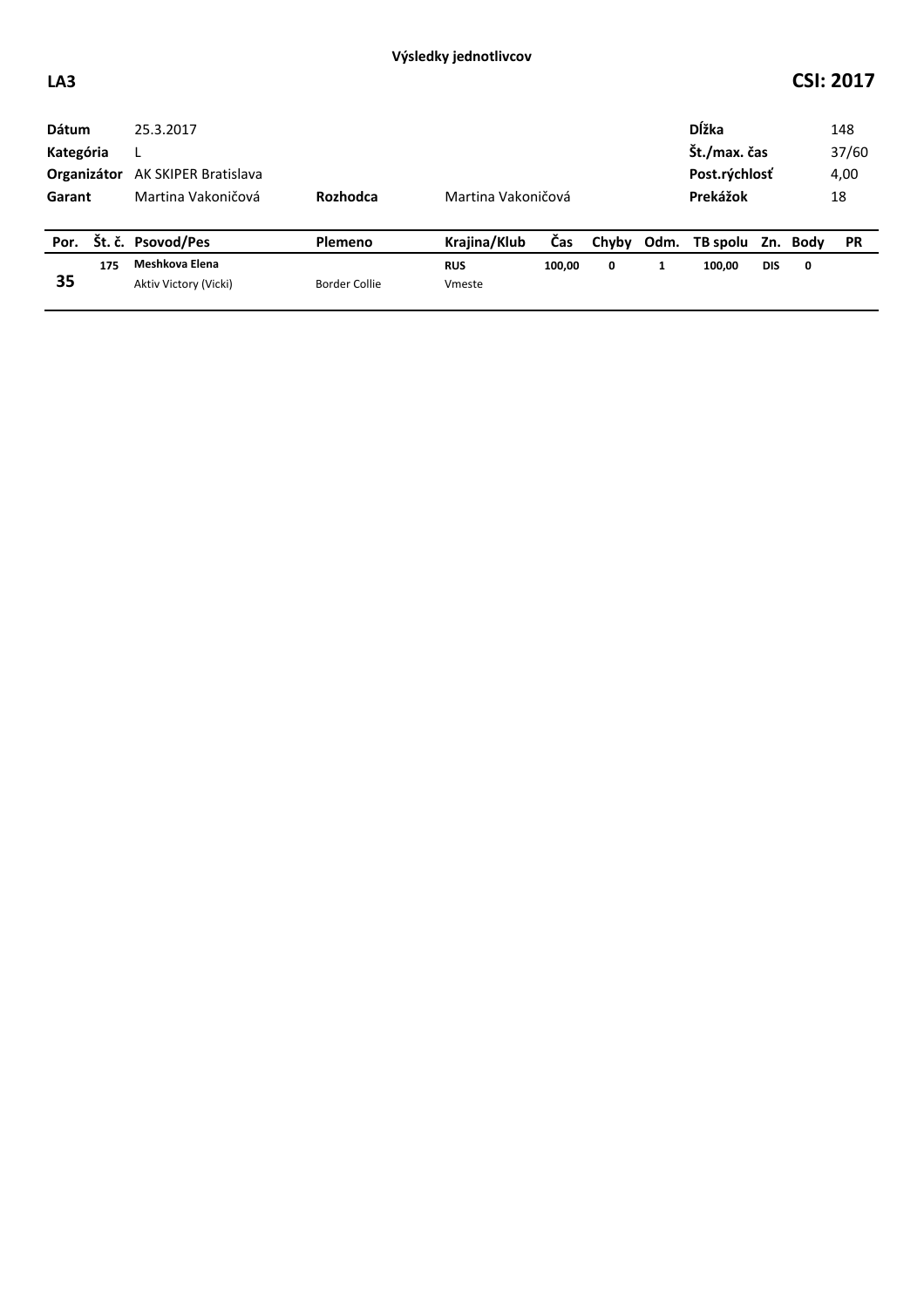## **Vet. CSI: 2017**

| <b>Dátum</b><br>Kategória<br>Organizátor<br>Garant |     | 25.3.2017<br>AK SKIPER Bratislava<br>Martina Vakoničová | Rozhodca<br>Petr Pupík |                |            |       | <b>D</b> ĺžka<br>Št./max. čas<br>Post.rýchlosť<br>Prekážok |          |   | 176<br>46/75<br>3,83<br>20 |           |
|----------------------------------------------------|-----|---------------------------------------------------------|------------------------|----------------|------------|-------|------------------------------------------------------------|----------|---|----------------------------|-----------|
| Por.                                               |     | Št. č. Psovod/Pes                                       | Plemeno                | Krajina/Klub   | <b>Čas</b> | Chyby | Odm.                                                       | TB spolu |   | Zn. Body                   | <b>PR</b> |
| 1                                                  | 183 | <b>Horvath Rudolf</b>                                   |                        | AT             | 44,90      | 1     | 0                                                          | 5,00     | v | 25                         | 3,91      |
|                                                    |     | Templemoyle Beautyfull bright<br>eyes (Beauty)          | Border Collie          | ÖGV Bad Vöslau |            |       |                                                            |          |   |                            |           |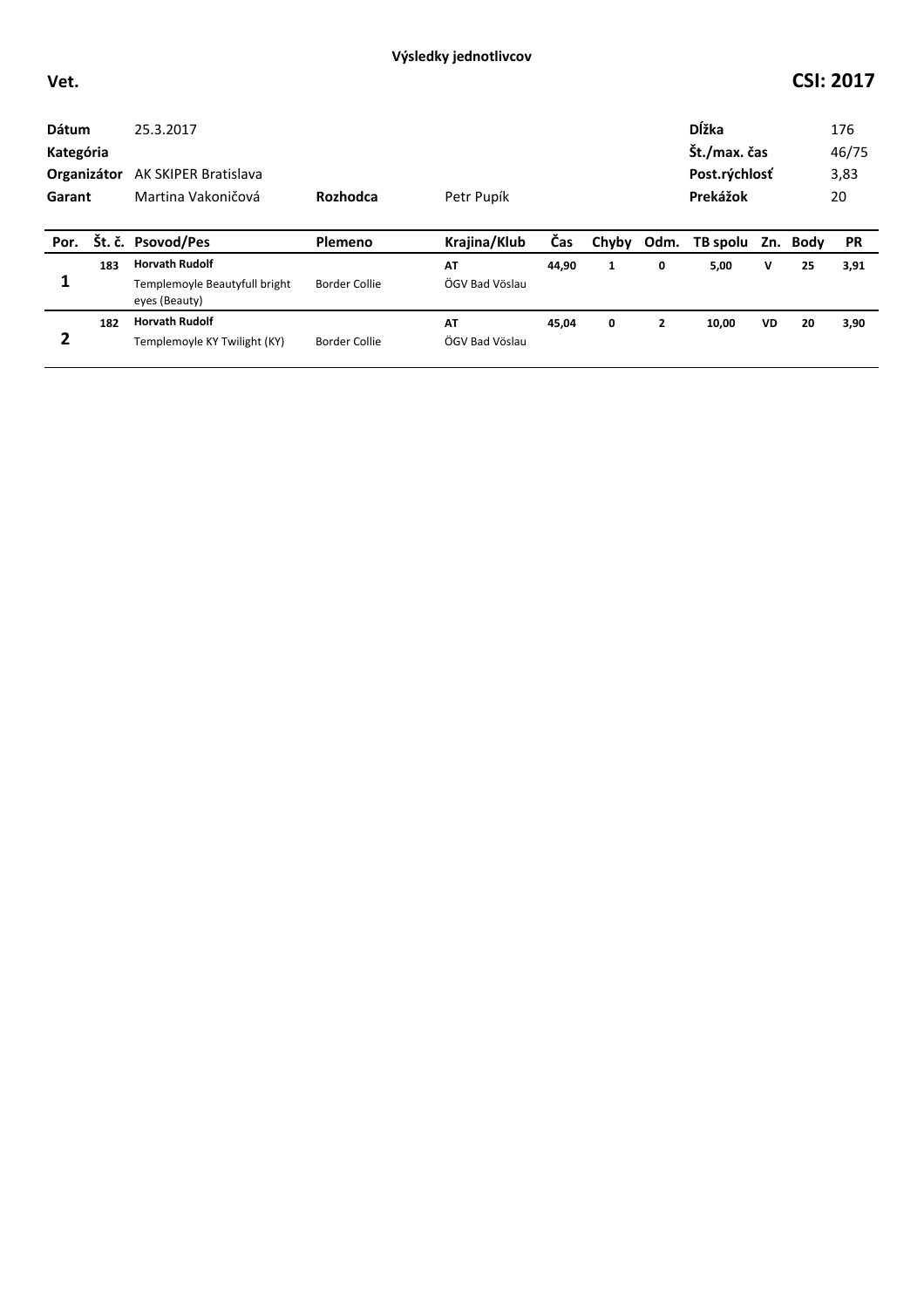| <b>Dátum</b><br>Kategória<br>Garant |                | 25.3.2017<br>S<br>Organizátor AK SKIPER Bratislava<br>Martina Vakoničová | Rozhodca            | Martina Vakoničová                       |        |              |                | <b>D</b> ĺžka<br>Št./max. čas<br>Post.rýchlosť<br>Prekážok |            |    | 118<br>42/70<br>2,81<br>15 |
|-------------------------------------|----------------|--------------------------------------------------------------------------|---------------------|------------------------------------------|--------|--------------|----------------|------------------------------------------------------------|------------|----|----------------------------|
| Por.                                |                | Št. č. Psovod/Pes                                                        | Plemeno             | Krajina/Klub                             | Čas    | Chyby        | Odm.           | TB spolu Zn. Body                                          |            |    | PR                         |
| 1                                   | $\mathbf{2}$   | <b>Hitra Zsanett</b><br>Jackson (Jackson)                                | Jack Russel Terrier | <b>HU</b><br><b>Syrius Agility Sport</b> | 37,51  | 0            | 0              | 0,00                                                       | V          | 25 | 3,14                       |
| $\overline{\mathbf{2}}$             | 5              | Mulikné Arlett Zsuzsa<br>Oszkár (Oszi)                                   | Caniche             | HU<br>Kutyaduma                          | 40,62  | 0            | 0              | 0,00                                                       | V          | 20 | 2,90                       |
| 3                                   | 8              | Vlček Branislav<br>GIN Dejvické kvítko (Gim)                             | Papillon            | <b>SK</b><br>Agility Allstars Bratislava | 46,48  | 0            | 0              | 4,48                                                       | V          | 17 | 2,53                       |
| 4                                   | 9              | Woroniecka Anna<br>Indirica (FCI) PEPPERS TIGER PAW Caniche<br>(Taco)    |                     | <b>PL</b><br>GO! (PL)                    | 29,35  | $\mathbf{2}$ | 0              | 10,00                                                      | VD         | 14 | 4,02                       |
| 5                                   | 3              | Juhásová Jana<br>Buddy Benitius Jet Bat (Mimo)                           | Papillon            | <b>SK</b><br>CA Žilina                   | 39,21  | 0            | $\overline{2}$ | 10,00                                                      | <b>VD</b>  | 12 | 3,00                       |
| 9                                   | $\mathbf{1}$   | Fábryová Kristína<br>Ady                                                 | Mixbreed            | <b>SK</b><br>AK SKIPER Bratislava        | 100,00 | 0            | 0              | 100,00                                                     | <b>DIS</b> | 0  |                            |
| 9                                   | 4              | Kolevová Barborka<br>Daisy JanLand (Daisynka)                            | Zwergpinscher       | <b>SK</b><br>AK Lazany                   | 100,00 | 0            | 0              | 100,00                                                     | <b>DIS</b> | 0  |                            |
| 9                                   | 6              | Petra Verschueren<br>Lalou (Lalou)                                       | Mixbreed            | BE<br>$N/A$ (BE)                         | 100,00 | 0            | 0              | 100,00                                                     | <b>DIS</b> | 0  |                            |
| 9                                   | $\overline{ }$ | Šimonová Simona<br><b>ANNIE VAFER Happy Rebels</b><br>(Annie)            | Zwergschnauzer      | SK<br>AK Lazany                          | 100,00 | 0            | 0              | 100,00                                                     | <b>DIS</b> | 0  |                            |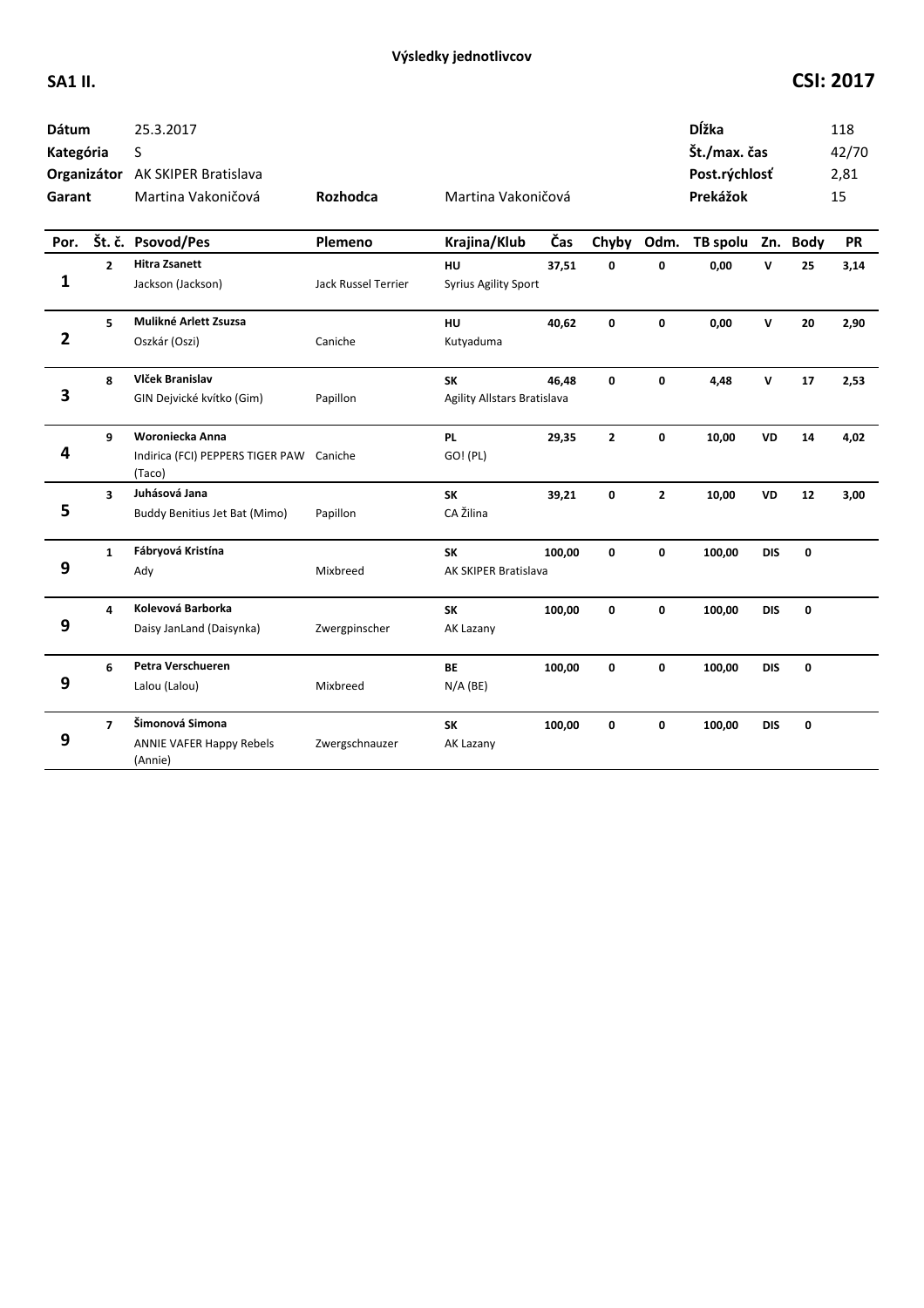| <b>Dátum</b><br>Kategória<br>Organizátor<br>Garant |    | 25.3.2017<br>M<br><b>AK SKIPER Bratislava</b><br>Martina Vakoničová | Rozhodca       | Martina Vakoničová                |        |              |                | <b>D</b> ĺžka<br>Št./max. čas<br>Post.rýchlosť<br>Prekážok |            |          | 118<br>42/70<br>2,81<br>15 |
|----------------------------------------------------|----|---------------------------------------------------------------------|----------------|-----------------------------------|--------|--------------|----------------|------------------------------------------------------------|------------|----------|----------------------------|
| Por.                                               |    | Št. č. Psovod/Pes                                                   | Plemeno        | Krajina/Klub                      | Čas    | Chyby        | Odm.           | TB spolu                                                   |            | Zn. Body | <b>PR</b>                  |
| 1                                                  | 44 | Šimonová Simona<br>ATAI VAFER Happy Rebels (Atai)                   | Zwergschnauzer | <b>SK</b><br>AK Lazany            | 49,97  | 0            | $\overline{2}$ | 17,97                                                      | D          | 25       | 2,36                       |
| 2                                                  | 42 | Petra Verschueren<br>Sparkly (Sparkly)                              | Mixbreed       | <b>BE</b><br>$N/A$ (BE)           | 59,60  | 0            | $\mathbf{1}$   | 22,60                                                      | D          | 20       | 1,97                       |
| 4                                                  | 41 | <b>Daubner Tibor</b><br>Süti (Süti)                                 | Mixbreed       | HU<br><b>MacLeod Agility Team</b> | 100,00 | 0            | 0              | 100,00                                                     | <b>DIS</b> | 0        |                            |
| 4                                                  | 43 | Pintér Nikolett<br>Polett (Polly)                                   | Mixbreed       | HU<br><b>Syrius Agility Sport</b> | 100,00 | $\mathbf{1}$ | 0              | 100,00                                                     | <b>DIS</b> | 0        |                            |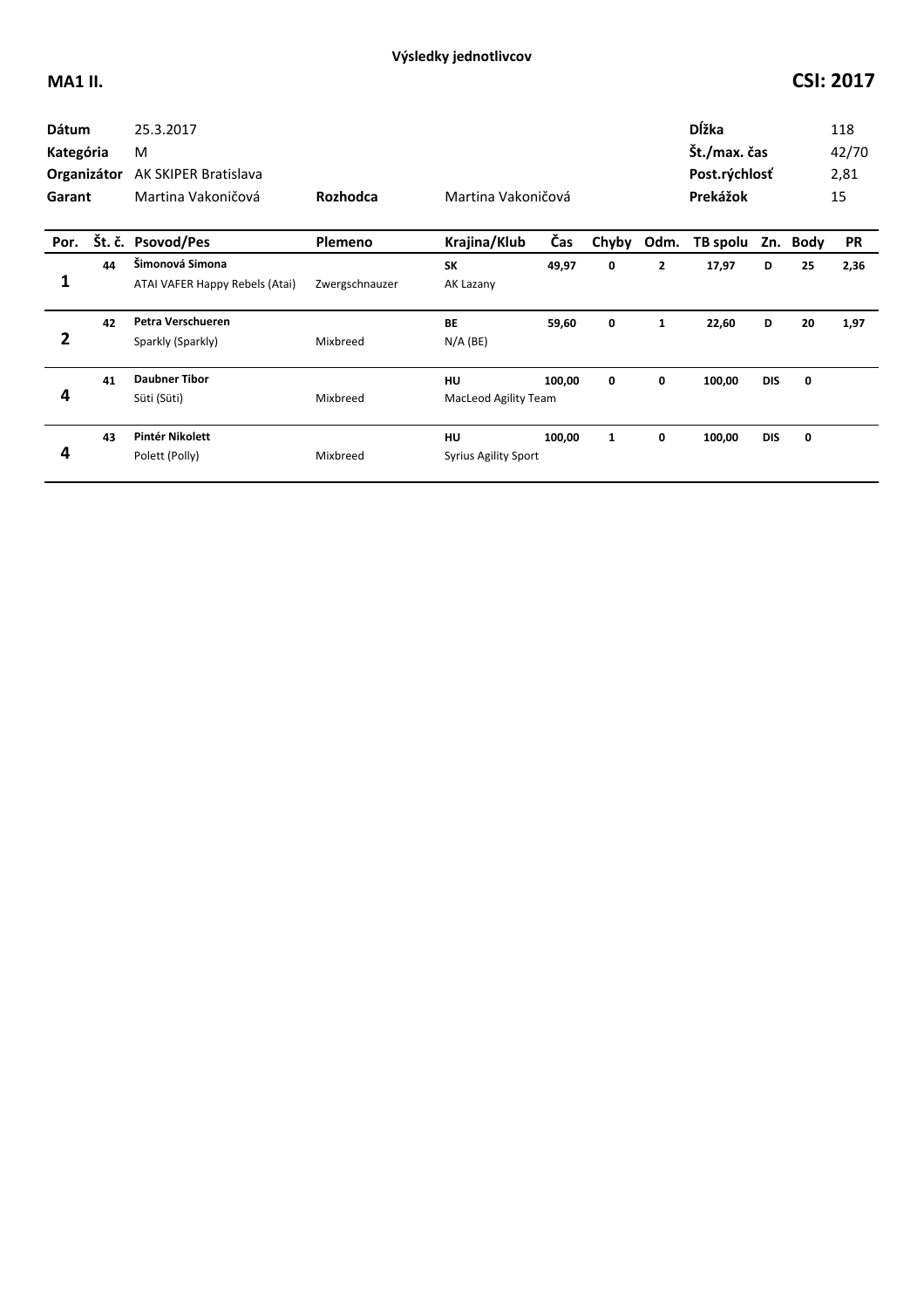| Dátum<br>Kategória<br>Garant |    | 25.3.2017<br>L<br>Organizátor AK SKIPER Bratislava<br>Martina Vakoničová | Rozhodca             | Martina Vakoničová                |        |              |              | Dĺžka<br>Št./max. čas<br>Post.rýchlosť<br>Prekážok |              |                         | 118<br>42/70<br>2,81<br>15 |
|------------------------------|----|--------------------------------------------------------------------------|----------------------|-----------------------------------|--------|--------------|--------------|----------------------------------------------------|--------------|-------------------------|----------------------------|
| Por.                         |    | Št. č. Psovod/Pes                                                        | Plemeno              | Krajina/Klub                      | Čas    | Chyby        | Odm.         | TB spolu                                           |              | Zn. Body                | <b>PR</b>                  |
| 1                            | 88 | <b>Kholod Natalia</b><br>Nafani Zhizneradostnaya Belka<br>(Belka)        | <b>Border Collie</b> | <b>RUS</b><br>Nafani              | 26,05  | 0            | 0            | 0,00                                               | $\mathsf{v}$ | 25                      | 4,52                       |
| $\overline{\mathbf{2}}$      | 92 | <b>Ludwig Vanessa</b><br>Shadow of Aire NicNac Noah<br>(Noah)            | <b>Border Collie</b> | AT<br>ÖGV Bad Vöslau              | 26,16  | 0            | $\mathbf 0$  | 0,00                                               | $\mathbf v$  | 20                      | 4,51                       |
| 3                            | 90 | Komódi Attila<br>Poseidon Elfmagic Envee (Envee)                         | <b>Border Collie</b> | HU<br>Akela                       | 27,86  | 0            | 0            | 0,00                                               | $\mathsf{v}$ | 17                      | 4,23                       |
| 4                            | 89 | Kollmann Manuela<br>O'Conner of dark Spirits<br>(O'Conner)               | Border Collie        | AT<br>ÖHV Berndorf                | 28,97  | 0            | 0            | 0,00                                               | v            | 14                      | 4,07                       |
| 5                            | 99 | <b>Tímea Németh</b><br>Rio (Rio)                                         | <b>Border Collie</b> | HU<br><b>Syrius Agility Sport</b> | 25,76  | $\mathbf{1}$ | 0            | 5,00                                               | v            | 12                      | 4,58                       |
| 6                            | 96 | Shelyakina Maria<br>NAFANY KASER (KUKU)                                  | Border Collie        | <b>RUS</b><br>Moscow              | 26,70  | $\mathbf{1}$ | 0            | 5,00                                               | v            | 10                      | 4,41                       |
| 7                            | 94 | Orlicka Kristina<br>Demon Dobby Devil of Highland<br>(Dobby)             | Australian Kelpie    | SK<br>$N/A$ (SK)                  | 28,84  | $\mathbf{1}$ | 0            | 5,00                                               | v            | 9                       | 4,09                       |
| 8                            | 98 | Szöllősi Éva<br>Yellow                                                   | <b>Border Collie</b> | HU<br><b>DKSK</b>                 | 29,46  | $\mathbf{1}$ | 0            | 5,00                                               | $\mathsf{v}$ | 8                       | 4,00                       |
| 9                            | 85 | Csemezová Lucia<br>Bessy z Krojčenku (Bessy)                             | <b>Border Collie</b> | SK<br>AK & KK Hafík Bratislava    | 37,44  | $\mathbf{1}$ | 0            | 5,00                                               | $\mathsf{v}$ | $\overline{\mathbf{z}}$ | 3,15                       |
| 10                           | 97 | Szabolcsik Nelli<br>Mango                                                | <b>Border Collie</b> | HU<br><b>Syrius Agility Sport</b> | 38,48  | $\mathbf{1}$ | 0            | 5,00                                               | v            | 6                       | 3,06                       |
| 21                           | 81 | Ármós Ibolya<br>Gethsemane's Son Ciriline (Mokka) Border Collie          |                      | HU<br>A TE KutyasuliD             | 100,00 | $\mathbf{1}$ | 0            | 100,00                                             | <b>DIS</b>   | 0                       |                            |
| 21                           | 82 | <b>Balla Katalin</b><br>Maláta                                           | Malinois, Laekenois  | HU<br>A TE KutyasuliD             | 100,00 | $\mathbf{1}$ | 0            | 100,00                                             | <b>DIS</b>   | 0                       |                            |
| 21                           | 83 | Mosný Tim<br>Image Brown Fatranský sen (Gina) Border Collie              |                      | SK<br>AK SKIPER Bratislava        | 100,00 | 0            | $\mathbf{2}$ | 100,00                                             | <b>DIS</b>   | 0                       |                            |
| 21                           | 84 | Belaj Jaroslava<br>Forrest                                               | <b>Border Collie</b> | SK<br>AK & KK Hafík Bratislava    | 100,00 | $\mathbf{1}$ | 0            | 100,00                                             | <b>DIS</b>   | 0                       |                            |
| 21                           | 86 | Dudas Katharina<br>Lucky Summer Venus (Lucky)                            | <b>Border Collie</b> | AT<br>ÖRV Pottendorf              | 100,00 | 0            | 3            | 100,00                                             | DIS          | 0                       |                            |
| 21                           | 87 | <b>Engler Zsofia</b><br>Jaycee Blue du Serment des<br>Brumes (Shauri)    | Berger de Beauce     | HU<br>$N/A$ (HU)                  | 100,00 | $\mathbf{1}$ | $\mathbf{1}$ | 100,00                                             | <b>DIS</b>   | 0                       |                            |
| 21                           | 91 | <b>Kovacs Tamas</b><br>Favourite of Sunbeam Devon<br>(Django)            | <b>Border Collie</b> | HU<br><b>Syrius Agility Sport</b> | 100,00 | $\mathbf{1}$ | $\mathbf{1}$ | 100,00                                             | <b>DIS</b>   | 0                       |                            |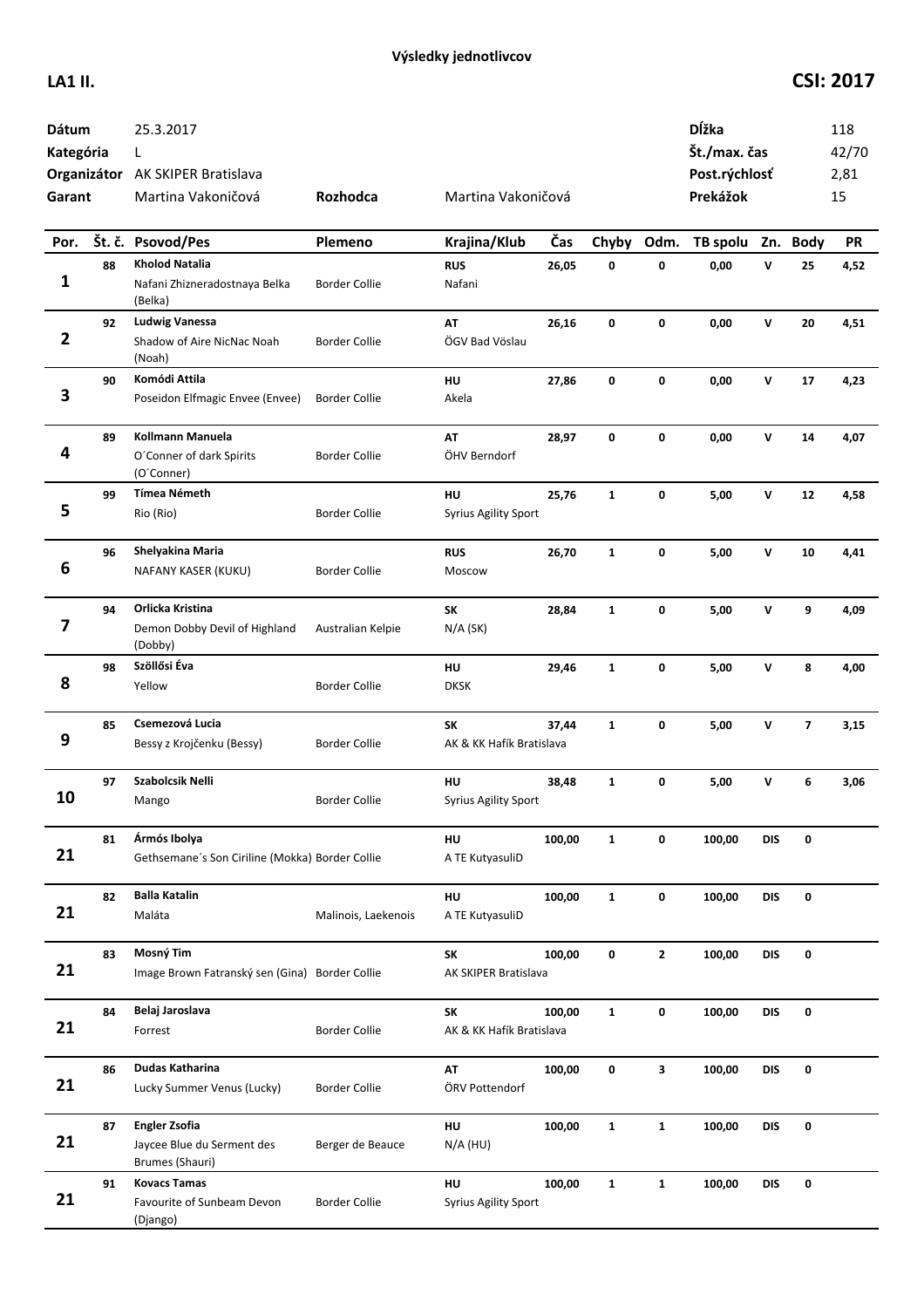| <b>Dátum</b><br>Kategória<br>Organizátor<br>Garant<br>Por. |     | 25.3.2017<br>L<br><b>AK SKIPER Bratislava</b><br>Martina Vakoničová | Rozhodca             | Martina Vakoničová       |        |                |              | <b>D</b> ĺžka<br>Št./max. čas<br>Post.rýchlosť<br>Prekážok |            | 118<br>42/70<br>2,81<br>15 |           |
|------------------------------------------------------------|-----|---------------------------------------------------------------------|----------------------|--------------------------|--------|----------------|--------------|------------------------------------------------------------|------------|----------------------------|-----------|
|                                                            |     | Št. č. Psovod/Pes                                                   | Plemeno              | Krajina/Klub             | Čas    | Chyby          | Odm.         | TB spolu                                                   |            | Zn. Body                   | <b>PR</b> |
| 21                                                         | 93  | <b>Mayerhofer Sandra</b><br>Quinn vom Heustadlwasser<br>(Quinn)     | Malinois, Laekenois  | AT<br>VBSÖ Zurndorf      | 100,00 | $\overline{2}$ | $\mathbf{1}$ | 100,00                                                     | <b>DIS</b> | $\mathbf 0$                |           |
| 21                                                         | 95  | Půlpánová Lada<br>Gee                                               | <b>Border Collie</b> | <b>CZ</b><br>$N/A$ (CZ)  | 100,00 | 0              | 0            | 100,00                                                     | <b>DIS</b> | 0                          |           |
| 21                                                         | 100 | Varga Viktoria<br>Goldie Olbramovicky Kvitek<br>(Winner)            | Malinois, Laekenois  | HU<br>Béta Kutya Klub    | 100,00 | $\mathbf{1}$   | 0            | 100,00                                                     | <b>DIS</b> | 0                          |           |
| 21                                                         | 101 | Köböl Evelin<br>Effy                                                | Mixbreed             | HU<br><b>Tornado KSK</b> | 100,00 | 0              | 0            | 100,00                                                     | <b>DIS</b> | 0                          |           |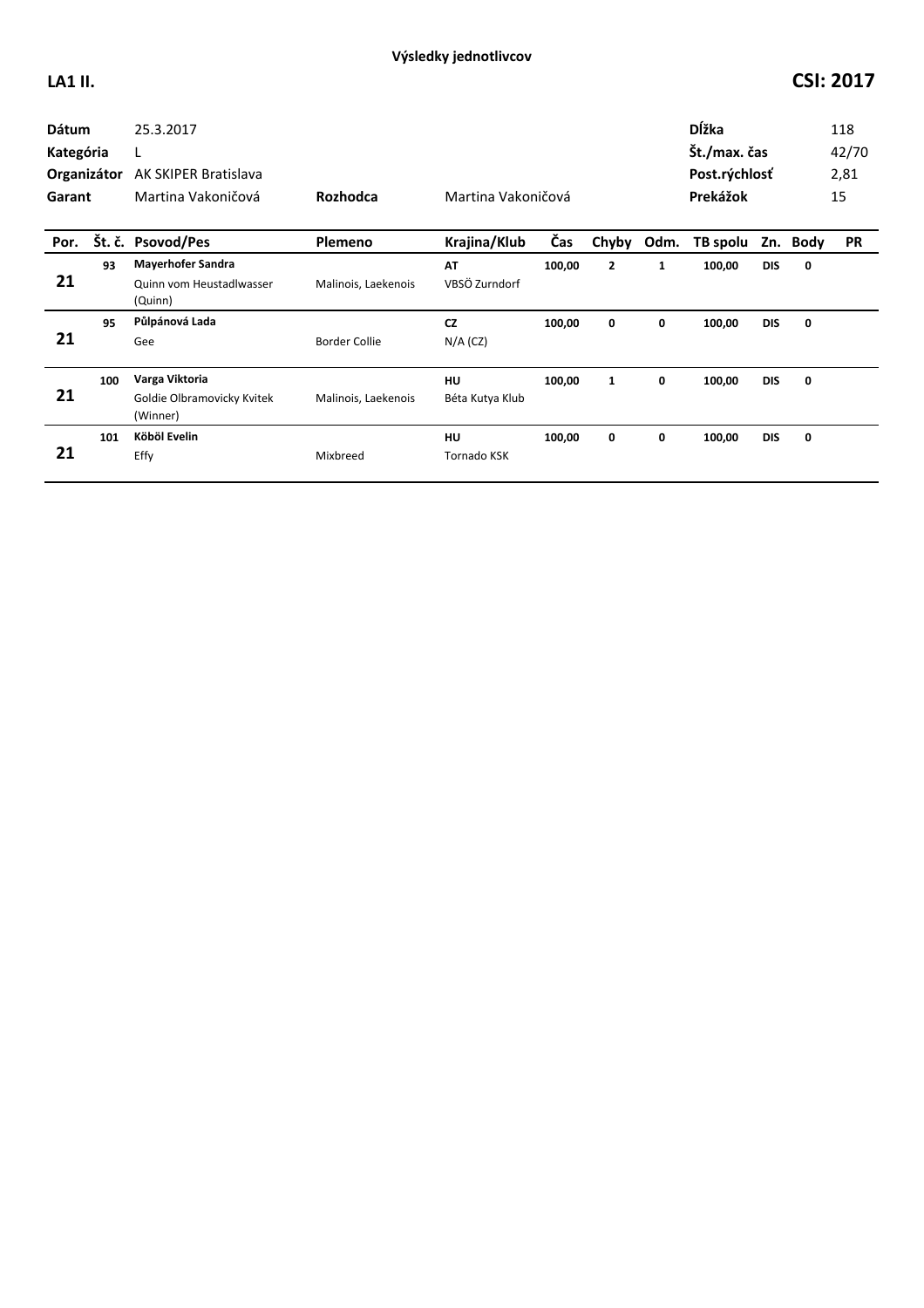| <b>Dátum</b><br>Kategória<br>Garant |    | 25.3.2017<br>S<br>Organizátor AK SKIPER Bratislava<br>Martina Vakoničová           | Rozhodca              | Petr Pupík                               |        |                |              | <b>D</b> ĺžka<br>Št./max. čas<br>Post.rýchlosť<br>Prekážok |              |             | 183<br>45/75<br>4,07<br>21 |
|-------------------------------------|----|------------------------------------------------------------------------------------|-----------------------|------------------------------------------|--------|----------------|--------------|------------------------------------------------------------|--------------|-------------|----------------------------|
| Por.                                |    | Št. č. Psovod/Pes                                                                  | Plemeno               | Krajina/Klub                             | Čas    | Chyby          | Odm.         | TB spolu                                                   | Zn.          | <b>Body</b> | PR                         |
| 1                                   | 32 | Vakonič Pavol<br>Diana Daria Tantum Auri (Diana)                                   | Shetland Sheepdog     | <b>SK</b><br>AK SKIPER Bratislava        | 39,01  | 0              | 0            | 0,00                                                       | $\mathsf{v}$ | 25          | 4,69                       |
| $\overline{\mathbf{2}}$             | 31 | Šebková Lucie<br>Adélka ULI z Říčan (Meggie)                                       | <b>Border Terrier</b> | <b>CZ</b><br>Psí Škola Od Svaté Lucie    | 39.53  | $\mathbf{0}$   | $\mathbf 0$  | 0,00                                                       | $\mathbf{v}$ | 20          | 4,62                       |
| 3                                   | 30 | Vlčková Dominika<br>ELF Dejvické kvítko (Nick)                                     | Papillon              | <b>SK</b><br>Agility Allstars Bratislava | 43,44  | 0              | 0            | 0,00                                                       | V            | 17          | 4,21                       |
| 4                                   | 21 | Cabadajová Michaela<br>A3CH Goldjump Aus. Simply the<br>Best (Dee)                 | Jack Russel Terrier   | SK<br>Agility Allstars Bratislava        | 46,11  | $\mathbf{1}$   | $\mathbf{0}$ | 6,11                                                       | VD           | 14          | 3,96                       |
| 5                                   | 27 | <b>Neumann Peter</b><br>Jackie (Jackie)                                            | Jack Russel Terrier   | SK<br>AK SKIPER Bratislava               | 46,26  | $\mathbf{1}$   | 0            | 6,26                                                       | VD           | 12          | 3,95                       |
| 6                                   | 28 | Hanzlová Margaréta<br>Paula Little rascal Veropa (Paula)                           | Caniche               | <b>SK</b><br>Agility Allstars Bratislava | 42,07  | $\overline{2}$ | 0            | 10,00                                                      | <b>VD</b>    | 10          | 4,34                       |
| 11                                  | 22 | Członkowska Barbara<br>AISZA u Gagi (Łata)                                         | Parson Russel Terrier | <b>PL</b><br>$N/A$ (PL)                  | 100,00 | $\mathbf{0}$   | 0            | 100,00                                                     | <b>DIS</b>   | 0           |                            |
| 11                                  | 23 | <b>Daubner Tibor</b><br>Pumukli Kölyke Modern Romance Shetland Sheepdog<br>(Polly) |                       | HU<br>MacLeod Agility Team               | 100,00 | 0              | 0            | 100,00                                                     | <b>DIS</b>   | 0           |                            |
| 11                                  | 25 | Juhásová Jana<br>Aimi Jet Bat (Daška)                                              | Papillon              | <b>SK</b><br>CA Žilina                   | 100,00 | $\mathbf{0}$   | 0            | 100,00                                                     | <b>DIS</b>   | 0           |                            |
| 11                                  | 26 | Marekova Tatiana<br>Elis Královská Manta (NAJLA)                                   | Papillon              | SK<br><b>RSDC</b>                        | 100,00 | 0              | 0            | 100,00                                                     | <b>DIS</b>   | 0           |                            |
| 11                                  | 29 | Šimonová Petra<br>Temperance z Šardanu (Temperka) Zwergschnauzer                   |                       | SK<br>AK Lazany                          | 100,00 | 0              | 0            | 100,00                                                     | <b>DIS</b>   | 0           |                            |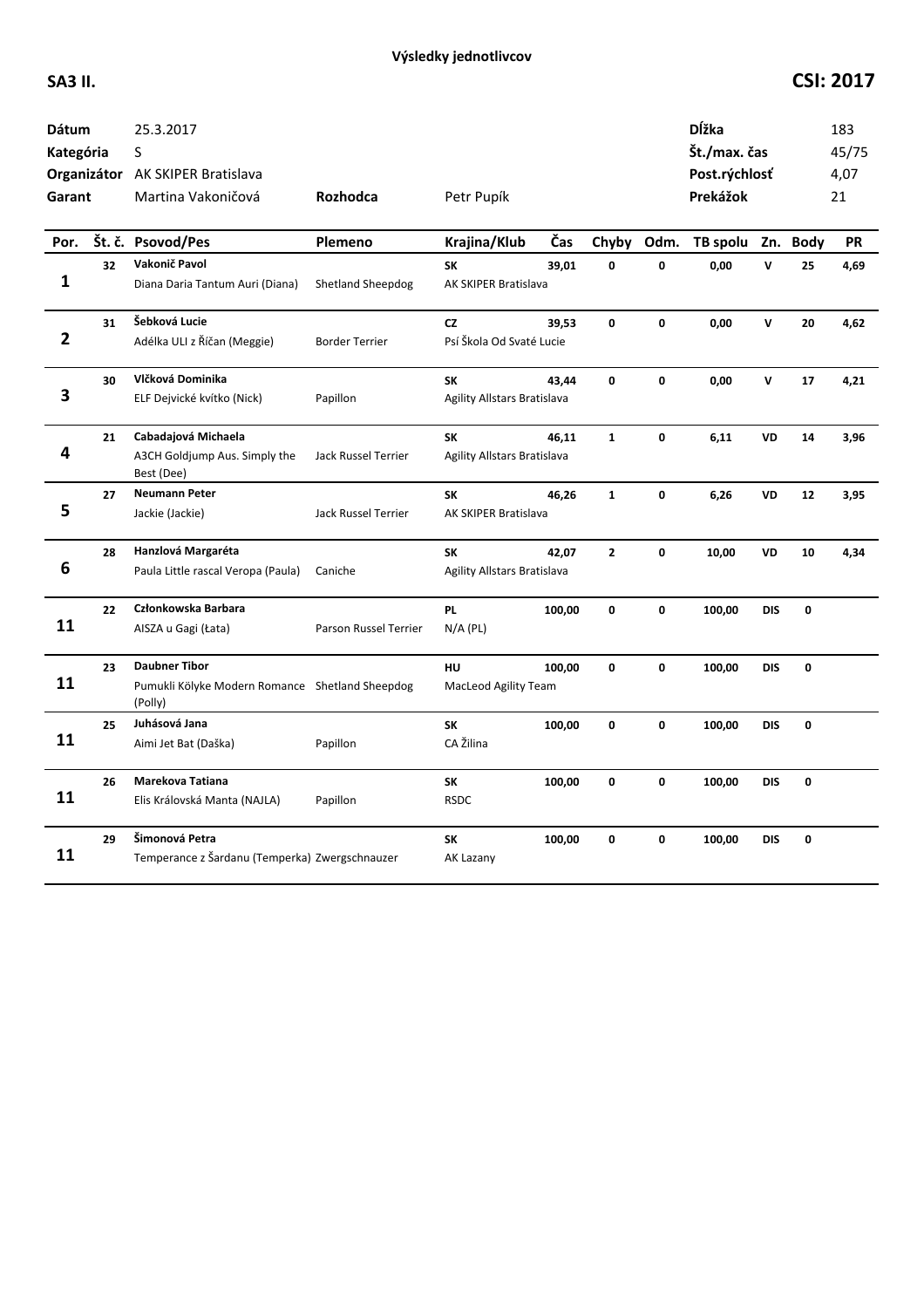| Dátum<br>Kategória<br>Garant |    | 25.3.2017<br>M<br>Organizátor AK SKIPER Bratislava<br>Martina Vakoničová            | Rozhodca                 | Petr Pupík                       |        |              |              | Dĺžka<br>Št./max. čas<br>Post.rýchlosť<br>Prekážok |              |          | 183<br>45/75<br>4,07<br>21 |
|------------------------------|----|-------------------------------------------------------------------------------------|--------------------------|----------------------------------|--------|--------------|--------------|----------------------------------------------------|--------------|----------|----------------------------|
| Por.                         |    | Št. č. Psovod/Pes                                                                   | Plemeno                  | Krajina/Klub                     | Čas    | Chyby        | Odm.         | TB spolu                                           |              | Zn. Body | <b>PR</b>                  |
| 1                            | 68 | Magnoli Klimešová Martina<br>Irhaberki Csimota Kiki (Kiki)                          | Mudi                     | <b>CZ</b><br>Amonra              | 35,74  | 0            | 0            | 0,00                                               | v            | 25       | 5,12                       |
| $\overline{\mathbf{2}}$      | 72 | Sálusová Květa<br>Irhaberki Johogy Jottel (Jetelka)                                 | Mudi                     | CZ<br>GrantAgility               | 37,09  | 0            | 0            | 0,00                                               | $\mathsf{v}$ | 20       | 4,93                       |
| 3                            | 70 | Pirity Árpád<br>Devil Black of Srightliness (Demo)                                  | <b>Shetland Sheepdog</b> | HU<br>A-Team SE Győr             | 40,73  | 0            | 0            | 0,00                                               | ${\bf v}$    | 17       | 4,49                       |
| 4                            | 66 | Kolevová Martina<br>Grip Ťapka (Tripko)                                             | Parson Russel Terrier    | SK<br>AK Lazany                  | 44,37  | 0            | 0            | 0,00                                               | $\mathsf{v}$ | 14       | 4,12                       |
| 5                            | 74 | <b>Tarnowski Tomasz</b><br>Pedro Pirackie Oblicze FCI (Pedro) Parson Russel Terrier |                          | PL<br><b>Baltic Agility Team</b> | 44,92  | 0            | 0            | 0,00                                               | v            | 12       | 4,07                       |
| 6                            | 73 | Shelyakina Maria<br><b>BRUSTA (BRUSTA)</b>                                          | Foxteriér                | <b>RUS</b><br>Moscow             | 42,94  | 0            | $\mathbf{1}$ | 5,00                                               | V            | 10       | 4,26                       |
| 7                            | 71 | <b>Rosenkranz Anton</b><br>Gyöngy (Gyöngy)                                          | Mudi                     | AT<br>ÖGV Bad Vöslau             | 54,51  | 0            | 0            | 9,51                                               | VD           | 9        | 3,35                       |
| 8                            | 62 | Dušková Julie<br>Brown Beauty z Lodice (Chelsea)                                    | Australian Kelpie        | <b>CZ</b><br>GrantAgility        | 40,55  | $\mathbf{2}$ | $\mathbf{1}$ | 15,00                                              | VD           | 8        | 4,51                       |
| 9                            | 64 | <b>Härteiss Evelyn</b><br>Woody (Woody)                                             | Shetland Sheepdog        | AT<br>ÖRV HSV Donaustadt         | 57,90  | $\mathbf{1}$ | $\mathbf{1}$ | 22,90                                              | D            | 7        | 3,16                       |
| 15                           | 61 | Członkowska Barbara<br>MIRA Willa Mora (Rudzia)                                     | Berger des Pyrenées      | PL<br>$N/A$ (PL)                 | 100,00 | 0            | 0            | 100,00                                             | <b>DIS</b>   | 0        |                            |
| 15                           | 63 | Grzelak Aleksandra<br><b>BLACK PRINCESS BRITANI</b><br>Metheora (BiPi)              | Manchester Terrier       | PL<br>RunForFun Lodz             | 100,00 | 0            | $\mathbf{1}$ | 100,00                                             | <b>DIS</b>   | 0        |                            |
| 15                           | 65 | Kolevová Grétka<br>Ebby Daisy World (Ebby)                                          | Parson Russel Terrier    | SK<br>AK Lazany                  | 100,00 | 0            | 0            | 100,00                                             | <b>DIS</b>   | 0        |                            |
| 15                           | 67 | Kósa Edina<br>Diamond Starlight Pierre (Leo)                                        | Caniche                  | SK<br>ARP Dog Team               | 100,00 | $\mathbf{1}$ | 0            | 100,00                                             | <b>DIS</b>   | 0        |                            |
| 15                           | 69 | <b>Pils Gerlinde</b><br>Montana's Spirit Forever black<br>Magic (Cox)               | <b>Shetland Sheepdog</b> | AT<br>ÖGV Wienerwald             | 100,00 | 0            | $\pmb{0}$    | 100,00                                             | <b>DIS</b>   | 0        |                            |
| 15                           | 75 | <b>Vanroy Franky</b><br>Ilya (Iarla from MacGillycuddy)                             | Kerry blue Terrier       | BE<br>$N/A$ (BE)                 | 100,00 | 0            | $\mathbf{1}$ | 100,00                                             | DIS          | 0        |                            |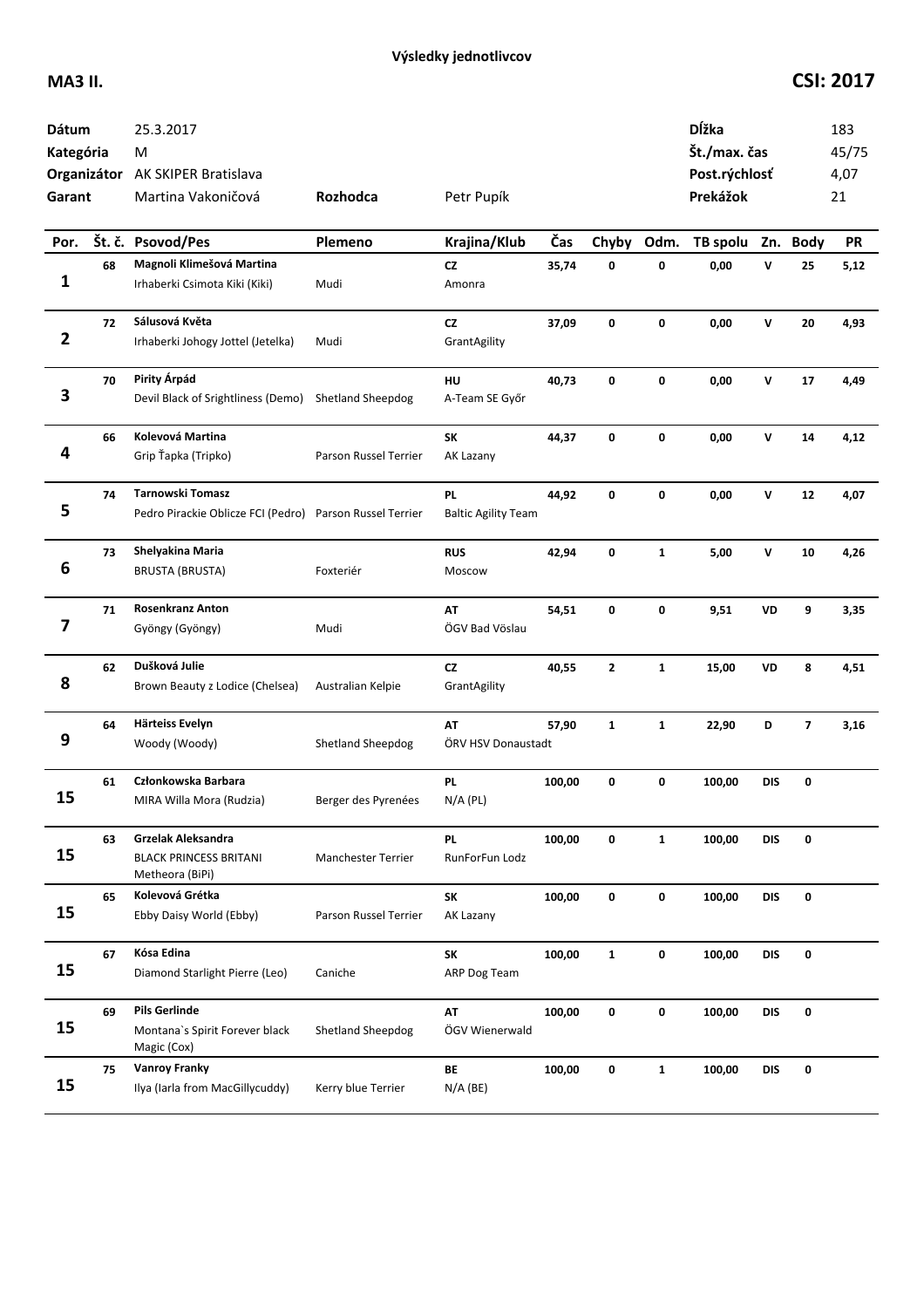| Dátum<br>Kategória<br>Garant |     | 25.3.2017<br>L<br>Organizátor AK SKIPER Bratislava<br>Martina Vakoničová | Rozhodca             | Petr Pupík                      |        |              |              | Dĺžka<br>Št./max. čas<br>Post.rýchlosť<br>Prekážok |              |                         | 183<br>45/75<br>4,07<br>21 |
|------------------------------|-----|--------------------------------------------------------------------------|----------------------|---------------------------------|--------|--------------|--------------|----------------------------------------------------|--------------|-------------------------|----------------------------|
| Por.                         |     | Št. č. Psovod/Pes                                                        | Plemeno              | Krajina/Klub                    | Čas    | Chyby        | Odm.         | TB spolu                                           |              | Zn. Body                | <b>PR</b>                  |
| 1                            | 155 | Magnoli Carlo<br>Edge des Plaines du Minervois<br>(Didi)                 | Malinois, Laekenois  | CZ<br>Amonra                    | 35,58  | 0            | 0            | 0,00                                               | $\mathsf{v}$ | 25                      | 5,14                       |
| $\overline{2}$               | 161 | Růžičková Radana<br>Aready Bohemia Grant (Ready)                         | <b>Border Collie</b> | CZ<br>Psí Škola Na Ostrově Brno | 35,92  | 0            | 0            | 0,00                                               | v            | 20                      | 5,09                       |
| 3                            | 148 | <b>Gábor Csermely</b><br>Ussona Bohemia Alké (Corti)                     | Malinois, Laekenois  | HU<br>Bergarac                  | 36,22  | 0            | 0            | 0,00                                               | v            | 17                      | 5,05                       |
| 4                            | 144 | <b>Mayerhofer Sandra</b><br>Joy (Joy)                                    | Mixbreed             | AT<br>VBSÖ Zurndorf             | 36,78  | 0            | 0            | 0,00                                               | v            | 14                      | 4,97                       |
| 5                            | 142 | Dudas Katharina<br>Amazing Lee-Ann of Styrian<br>Westpoint (Brit)        | <b>Border Collie</b> | AT<br>ÖRV Pottendorf            | 40,47  | 0            | 0            | 0,00                                               | V            | 12                      | 4,52                       |
| 5                            | 158 | Nehybová Veronika<br>Kean Black Chevers                                  | <b>Border Collie</b> | CZ<br>$N/A$ (CZ)                | 40,47  | 0            | 0            | 0,00                                               | v            | 12                      | 4,52                       |
| 7                            | 151 | <b>Horvath Claudia</b><br>Never Never Land L'Cik Cap<br>(Sienna)         | <b>Border Collie</b> | AT<br>ÖGV Bad Vöslau            | 40,77  | 0            | 0            | 0,00                                               | V            | 9                       | 4,48                       |
| 8                            | 172 | Dudas Katharina<br>Face (Face)                                           | Border Collie        | AT<br>ÖRV Pottendorf            | 41,27  | 0            | 0            | 0,00                                               | v            | 8                       | 4,43                       |
| 9                            | 173 | <b>Kholod Natalia</b><br>Ya syn Ambassadora Drive (Drive)                | <b>Border Collie</b> | <b>RUS</b><br>Nafani            | 36,30  | $\mathbf{1}$ | 0            | 5,00                                               | v            | $\overline{\mathbf{z}}$ | 5,04                       |
| 10                           | 165 | Varga Viktoria<br>Impulse                                                | Malinois, Laekenois  | HU<br>Béta Kutya Klub           | 44,37  | 0            | $\mathbf{1}$ | 5,00                                               | v            | 6                       | 4,12                       |
| 11                           | 146 | <b>Engler Zsofia</b><br>Gina (Gina)                                      | Mixbreed             | HU<br>$N/A$ (HU)                | 46,85  | $\mathbf{1}$ | 0            | 6,85                                               | VD           | 5                       | 3,90                       |
| 12                           | 169 | Vyplelová Petra<br>Astra Hugg (Huggýsek)                                 | <b>Border Collie</b> | CZ<br>OSA Jahoda Kladno         | 47,05  | $\mathbf{1}$ | 0            | 7,05                                               | VD           | 4                       | 3,88                       |
| 13                           | 168 | Vrchotka Othmar<br>Aaron of Mountain Border (Aaron) Border Collie        |                      | AT<br>ÖHV Berndorf              | 48,79  | 6            | 0            | 33,79                                              | BO           | 3                       | 3,75                       |
| 35                           | 141 | <b>Bawer Beata</b><br>Ebony Nose BAILA (Baila)                           | Border Collie        | <b>PL</b><br>$N/A$ (PL)         | 100,00 | 0            | 0            | 100,00                                             | DIS          | 0                       |                            |
| 35                           | 143 | <b>Kholod Natalia</b><br>Nafani Darina (Darsi)                           | <b>Border Collie</b> | <b>RUS</b><br>Nafani            | 100,00 | 0            | 0            | 100,00                                             | <b>DIS</b>   | 0                       |                            |
| 35                           | 145 | Meshkova Elena<br>Every Kingdom No Limit (Fishka)                        | Border Collie        | <b>RUS</b><br>Vmeste            | 100,00 | 0            | 0            | 100,00                                             | DIS          | 0                       |                            |
| 35                           | 149 | Gadomska Magdalena<br>Bura vom Greifenring (Bura)                        | Malinois, Laekenois  | <b>PL</b><br>FreeX              | 100,00 | 0            | 0            | 100,00                                             | DIS          | 0                       |                            |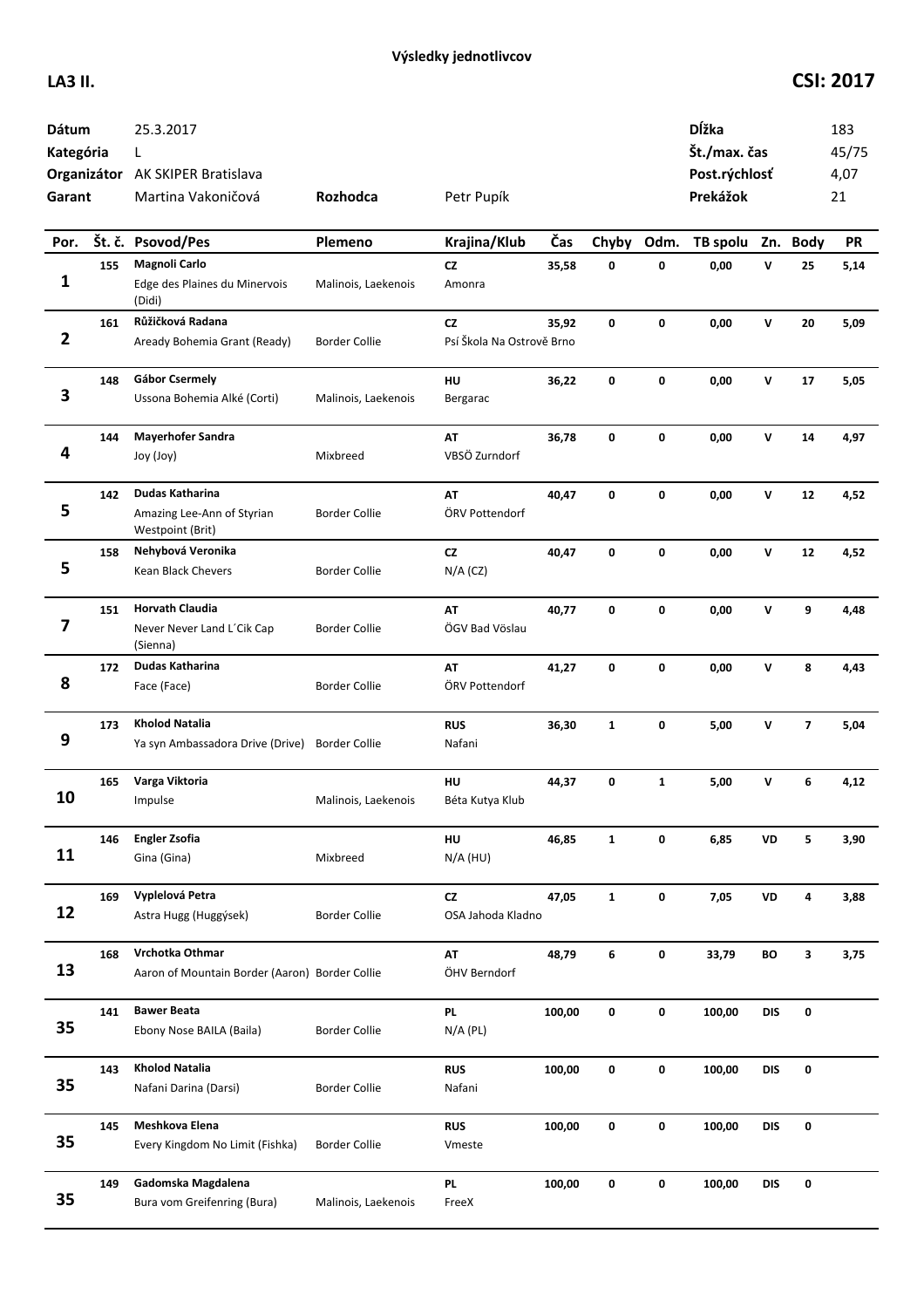| Dátum<br>Kategória<br>Garant |        | 25.3.2017<br>L<br>Organizátor AK SKIPER Bratislava<br>Martina Vakoničová         | Rozhodca                     | Petr Pupík                        |        |              |              | Dĺžka<br>Št./max. čas<br>Post.rýchlosť<br>Prekážok |            |          | 183<br>45/75<br>4,07<br>21 |
|------------------------------|--------|----------------------------------------------------------------------------------|------------------------------|-----------------------------------|--------|--------------|--------------|----------------------------------------------------|------------|----------|----------------------------|
| Por.                         | Št. č. | <b>Psovod/Pes</b>                                                                | Plemeno                      | Krajina/Klub                      | Čas    | Chyby        | Odm.         | TB spolu                                           |            | Zn. Body | <b>PR</b>                  |
| 35                           | 150    | Hanzlova Anna<br>Honey Bunny Joy in Motion                                       | Caniche                      | SK<br>Agility Allstars Bratislava | 100,00 | 0            | $\mathbf{1}$ | 100,00                                             | <b>DIS</b> | 0        |                            |
|                              |        | (Hanička)                                                                        |                              |                                   |        |              |              |                                                    |            |          |                            |
| 35                           | 152    | Káli Anita<br>Nirvana at Wendigos Wind (Nash)                                    | <b>Border Collie</b>         | HU<br>Akela                       | 100,00 | 0            | 0            | 100,00                                             | <b>DIS</b> | 0        |                            |
| 35                           | 153    | Kollmann Manuela<br>Montana's Spirit First Flash (Flash) Border Collie           |                              | AT<br>ÖHV Berndorf                | 100,00 | 0            | 0            | 100,00                                             | <b>DIS</b> | 0        |                            |
| 35                           | 154    | Korán Csaba<br>E.T. Dei Matiblu                                                  | <b>Border Collie</b>         | HU<br><b>MacLeod Agility Team</b> | 100,00 | 0            | $\mathbf{1}$ | 100,00                                             | <b>DIS</b> | 0        |                            |
| 35                           | 156    | <b>Millan Pierre-Yves</b><br>Astra Daphie (duff)                                 | <b>Border Collie</b>         | SK<br>ARP Dog Team                | 100,00 | $\mathbf{1}$ | 0            | 100,00                                             | <b>DIS</b> | 0        |                            |
| 35                           | 157    | Nagy Veronika<br>BlessedBorders Master Piece (Elf)                               | <b>Border Collie</b>         | HU<br>MacLeod Agility Team        | 100,00 | $\mathbf{z}$ | 0            | 100,00                                             | <b>DIS</b> | 0        |                            |
| 35                           | 159    | Pils Sabrina<br>Genetic IQ be Cool (Mac)                                         | <b>Border Collie</b>         | AT<br>ÖGV Wienerwald              | 100,00 | $\mathbf{1}$ | 0            | 100,00                                             | <b>DIS</b> | 0        |                            |
| 35                           | 160    | Popovičová Karin<br>Flores Ferenčík (Blaze)                                      | <b>Border Collie</b>         | SK<br>ARP Dog Team                | 100,00 | $\mathbf{1}$ | 0            | 100,00                                             | <b>DIS</b> | 0        |                            |
| 35                           | 162    | Rylska Monika<br>Shakti Se FreeX Chiquita Banana<br>(Chica)                      | <b>Border Collie</b>         | PL.<br>$N/A$ (PL)                 | 100,00 | 0            | 0            | 100,00                                             | DIS        | 0        |                            |
| 35                           | 163    | Shelyakina Maria<br>AISKNEKHT UNGAS (UNGAS)                                      | <b>Border Collie</b>         | <b>RUS</b><br>Moscow              | 100,00 | 0            | 0            | 100,00                                             | <b>DIS</b> | 0        |                            |
| 35                           | 164    | Vakonič Pavol<br>Shadow Of Aire Fiona Fly (Fiona)                                | <b>Border Collie</b>         | SΚ<br>AK SKIPER Bratislava        | 100,00 | 0            | 0            | 100,00                                             | <b>DIS</b> | 0        |                            |
| 35                           | 167    | Vetráková Zuzana<br>A3Ch Hira Grant Bohemia Alké<br>(Gerda)                      | <b>Border Collie</b>         | SK<br>AK Lazany                   | 100,00 | 0            | 0            | 100,00                                             | DIS        | 0        |                            |
| 35                           | 170    | Zvonková Jana<br>Breena z Vandalky (Vigour)                                      | Hollandse Herdershond Amonra | <b>CZ</b>                         | 100,00 | 0            | 0            | 100,00                                             | <b>DIS</b> | 0        |                            |
| 35                           | 171    | <b>Horvath Rudolf</b><br>Atanua of KY's Spirit (Atanua)                          | <b>Border Collie</b>         | AT<br>ÖGV Bad Vöslau              | 100,00 | $\mathbf{2}$ | $\mathbf{2}$ | 100,00                                             | DIS        | 0        |                            |
| 35                           | 174    | <b>Mayerhofer Sandra</b><br>Vinny vom Heustadlwasser (Vinny) Malinois, Laekenois |                              | AT<br>VBSÖ Zurndorf               | 100,00 | 0            | 0            | 100,00                                             | <b>DIS</b> | 0        |                            |
| 35                           | 175    | Meshkova Elena<br>Aktiv Victory (Vicki)                                          | <b>Border Collie</b>         | <b>RUS</b><br>Vmeste              | 100,00 | $\mathbf{1}$ | 0            | 100,00                                             | DIS        | 0        |                            |
| 35                           | 176    | Vakonič Pavol<br>Shadow Of Aire Iris Ikea (Ikea)                                 | <b>Border Collie</b>         | SΚ<br>AK SKIPER Bratislava        | 100,00 | $\mathbf{1}$ | 0            | 100,00                                             | DIS        | 0        |                            |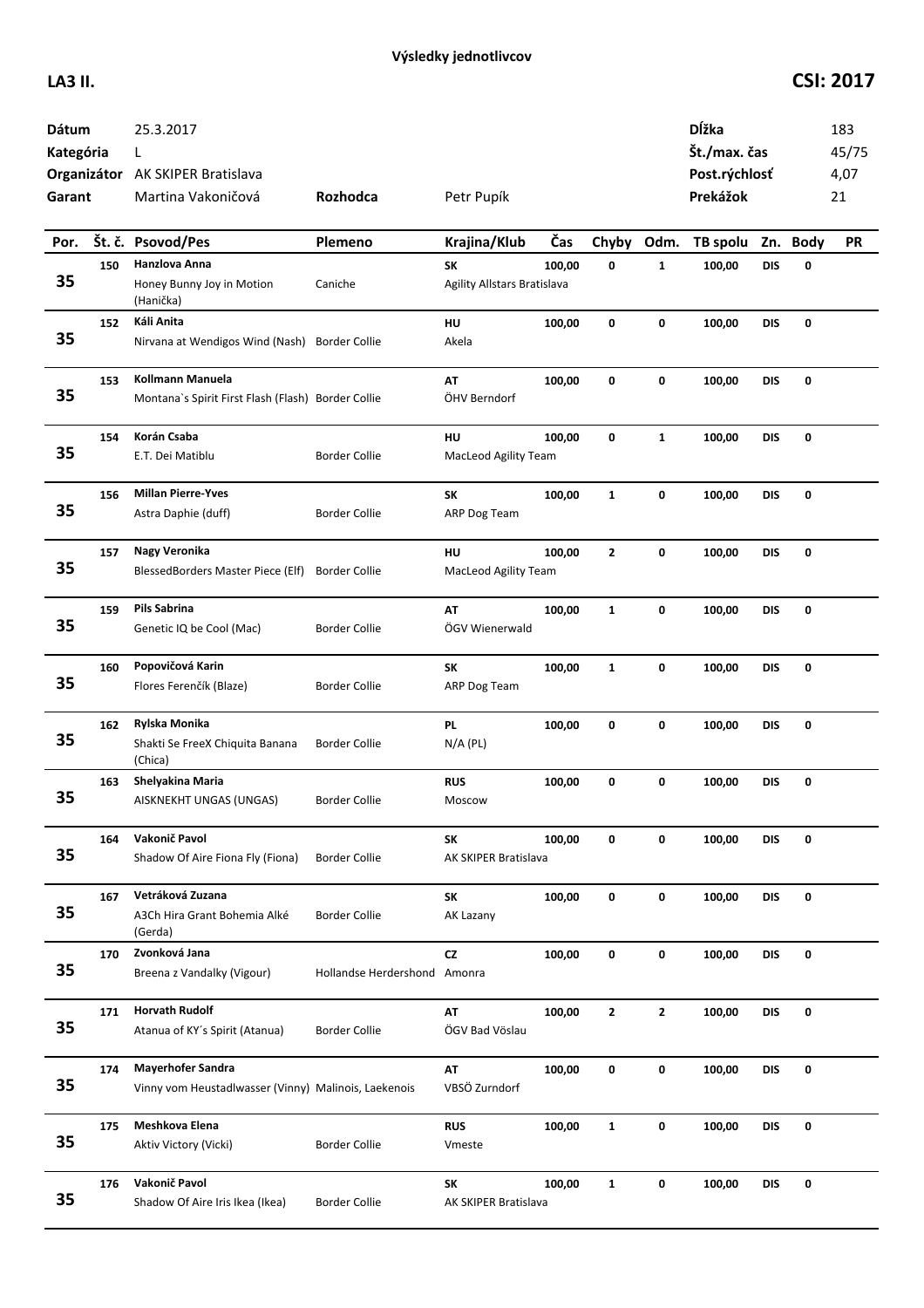| <b>Dátum</b><br>Kategória<br>Garant |    | 25.3.2017<br>S<br>Organizátor AK SKIPER Bratislava<br>Martina Vakoničová       | Rozhodca                 | Martina Vakoničová                       |        |              |              | <b>D</b> ĺžka<br>Št./max. čas<br>Post.rýchlosť<br>Prekážok |            |    | 126<br>36/70<br>3,50<br>16 |
|-------------------------------------|----|--------------------------------------------------------------------------------|--------------------------|------------------------------------------|--------|--------------|--------------|------------------------------------------------------------|------------|----|----------------------------|
| Por.                                |    | Št. č. Psovod/Pes                                                              | Plemeno                  | Krajina/Klub                             | Čas    | Chyby        | Odm.         | TB spolu Zn. Body                                          |            |    | <b>PR</b>                  |
| 1                                   | 15 | Hanzlová Margaréta<br>Moly                                                     | Caniche                  | <b>SK</b><br>Agility Allstars Bratislava | 34,92  | 0            | 0            | 0,00                                                       | v          | 25 | 3,60                       |
| $\overline{\mathbf{2}}$             | 13 | Englmanová Mirka<br>Inett Fredy Hascikova (Fredy)                              | Bišón                    | <b>SK</b><br><b>AK SKIPER Bratislava</b> | 38,89  | $\mathbf 0$  | 0            | 2,89                                                       | V          | 20 | 3,23                       |
| 3                                   | 17 | <b>Spanraft Susanne</b><br>Gismo (Gismo)                                       | Shetland Sheepdog        | AT<br>ÖHV Berndorf                       | 52,33  | $\mathbf{1}$ | 0            | 21,33                                                      | D          | 17 | 2,40                       |
| 4                                   | 12 | <b>Bujdosó Lilla</b><br>Erand Black Man in Black (Ginseng) Chinese Crested Dog |                          | <b>HU</b><br>A TE KutyasuliD             | 53,96  | $\mathbf{1}$ | 0            | 22,96                                                      | D          | 14 | 2,33                       |
| 5                                   | 11 | Beťková Júlia<br>Lajka (Lajka)                                                 | Bišón                    | <b>SK</b><br>MSKK Trnava-Kopánka         | 62,34  | $\mathbf{1}$ | $\mathbf{2}$ | 41,34                                                      | BO         | 12 | 2,02                       |
| 8                                   | 14 | Górska-Guzowska Małgorzata<br>COLA Mały Zawadiaka (Cola)                       | Parson Russel Terrier    | <b>PL</b><br><b>Baltic Agility Team</b>  | 100,00 | 0            | $\mathbf{1}$ | 100,00                                                     | <b>DIS</b> | 0  |                            |
| 8                                   | 18 | Vakonič Pavol<br>Meryl Marion of Summergarden<br>(Meryl)                       | Shetland Sheepdog        | <b>SK</b><br>AK SKIPER Bratislava        | 100,00 | 0            | 0            | 100,00                                                     | <b>DIS</b> | 0  |                            |
| 8                                   | 19 | Englmanová Mirka<br>Cira Caria Tantum Auri (Cira)                              | <b>Shetland Sheepdog</b> | <b>SK</b><br>AK SKIPER Bratislava        | 100,00 | 0            | $\mathbf{z}$ | 100,00                                                     | <b>DIS</b> | 0  |                            |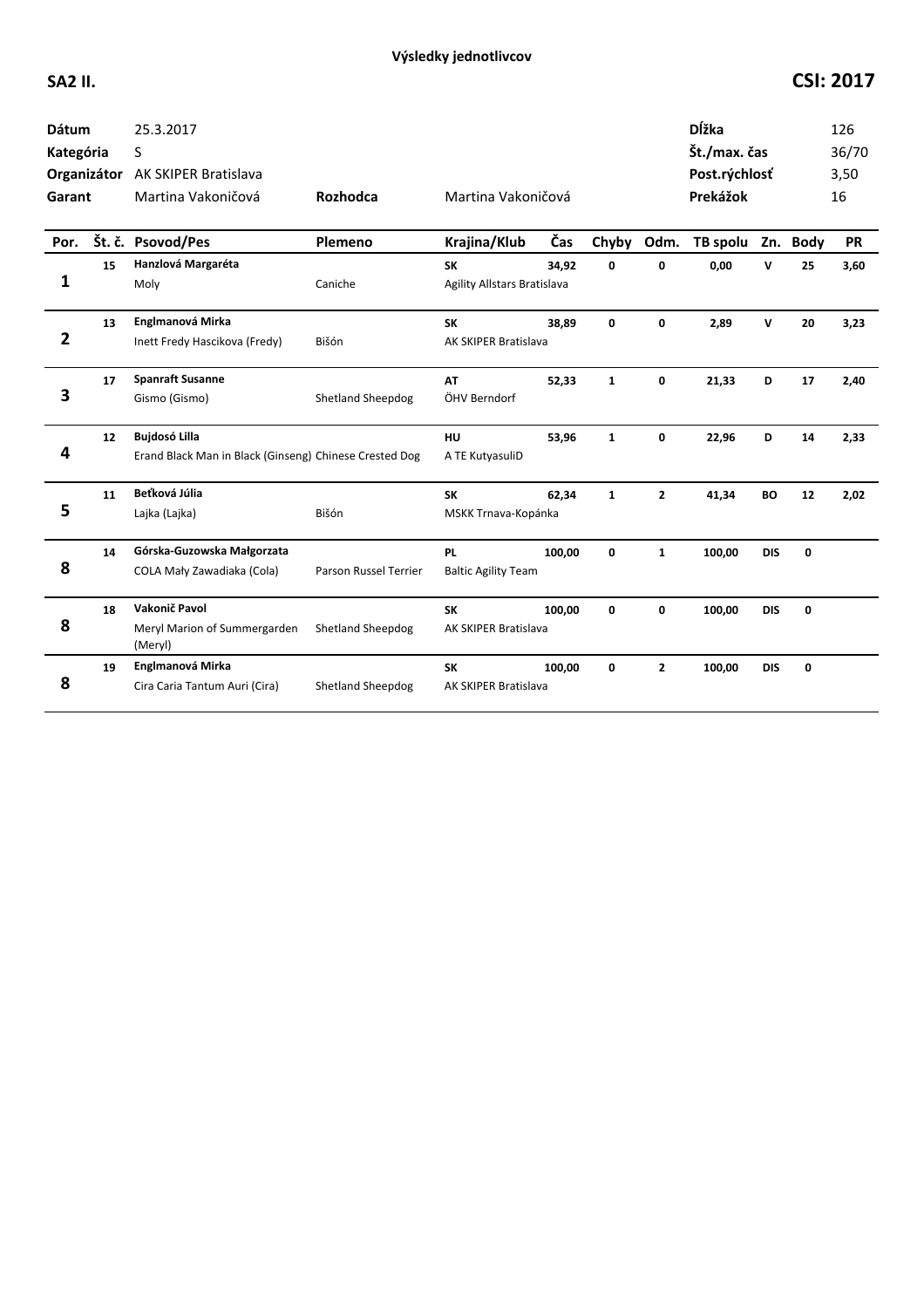## **MA2 II. CSI: 2017**

| <b>Dátum</b><br>Kategória<br>Garant |    | 25.3.2017<br>M<br>Organizátor AK SKIPER Bratislava<br>Martina Vakoničová | Rozhodca                   | Martina Vakoničová                       |        |              |              | <b>D</b> ĺžka<br>Št./max. čas<br>Post.rýchlosť<br>Prekážok |             |    | 126<br>36/70<br>3,50<br>16 |
|-------------------------------------|----|--------------------------------------------------------------------------|----------------------------|------------------------------------------|--------|--------------|--------------|------------------------------------------------------------|-------------|----|----------------------------|
| Por.                                |    | Št. č. Psovod/Pes                                                        | Plemeno                    | Krajina/Klub                             | Čas    | Chyby        | Odm.         | TB spolu Zn. Body                                          |             |    | <b>PR</b>                  |
| 1                                   | 59 | Köböl Szabina<br>Emma                                                    | <b>Chinese Crested Dog</b> | HU<br><b>Tornado KSK</b>                 | 35,79  | 0            | 0            | 0,00                                                       | v           | 25 | 3,52                       |
| 2                                   | 52 | Burján Árpád<br>Angyali Annie Lime (Pötty)                               | Beagle                     | HU<br>Kutyaduma                          | 36,91  | 0            | 0            | 0,91                                                       | $\mathbf v$ | 20 | 3,41                       |
| 3                                   | 51 | <b>Belotelova Elena</b><br>Nafany Variable Wind (Vandy)                  | <b>Border Collie</b>       | <b>RUS</b><br>Vmeste                     | 29,40  | $\mathbf{1}$ | 0            | 5,00                                                       | v           | 17 | 4,28                       |
| 4                                   | 56 | <b>Pils Gerlinde</b><br>Montana's Spirit Magic Moment<br>(Mozart)        | <b>Shetland Sheepdog</b>   | <b>AT</b><br>ÖGV Wienerwald              | 33,52  | $\mathbf{1}$ | $\mathbf{1}$ | 10,00                                                      | <b>VD</b>   | 14 | 3,75                       |
| 5                                   | 55 | Kolevová Barborka<br>Aňa (Aňa)                                           | Parson Russel Terrier      | <b>SK</b><br>AK Lazany                   | 41,76  | $\mathbf{1}$ | 0            | 10,76                                                      | VD          | 12 | 3,01                       |
| 8                                   | 53 | Cunderlikova Dana<br>Grippen von Schnappi Schnapp<br>(Grippie)           | <b>Shetland Sheepdog</b>   | <b>SK</b><br>Agility Allstars Bratislava | 100,00 | $\mathbf{1}$ | 0            | 100,00                                                     | <b>DIS</b>  | 0  |                            |
| 8                                   | 57 | <b>Vanroy Franky</b><br>Ready (Ready)                                    | Kerry blue Terrier         | <b>BE</b><br>$N/A$ (BE)                  | 100,00 | 0            | 0            | 100,00                                                     | <b>DIS</b>  | 0  |                            |
| 8                                   | 58 | <b>Belotelova Elena</b><br>Art Filisity Ornella (Ornella)                | <b>Shetland Sheepdog</b>   | <b>RUS</b><br>Vmeste                     | 100,00 | 0            | $\mathbf{1}$ | 100,00                                                     | <b>DIS</b>  | 0  |                            |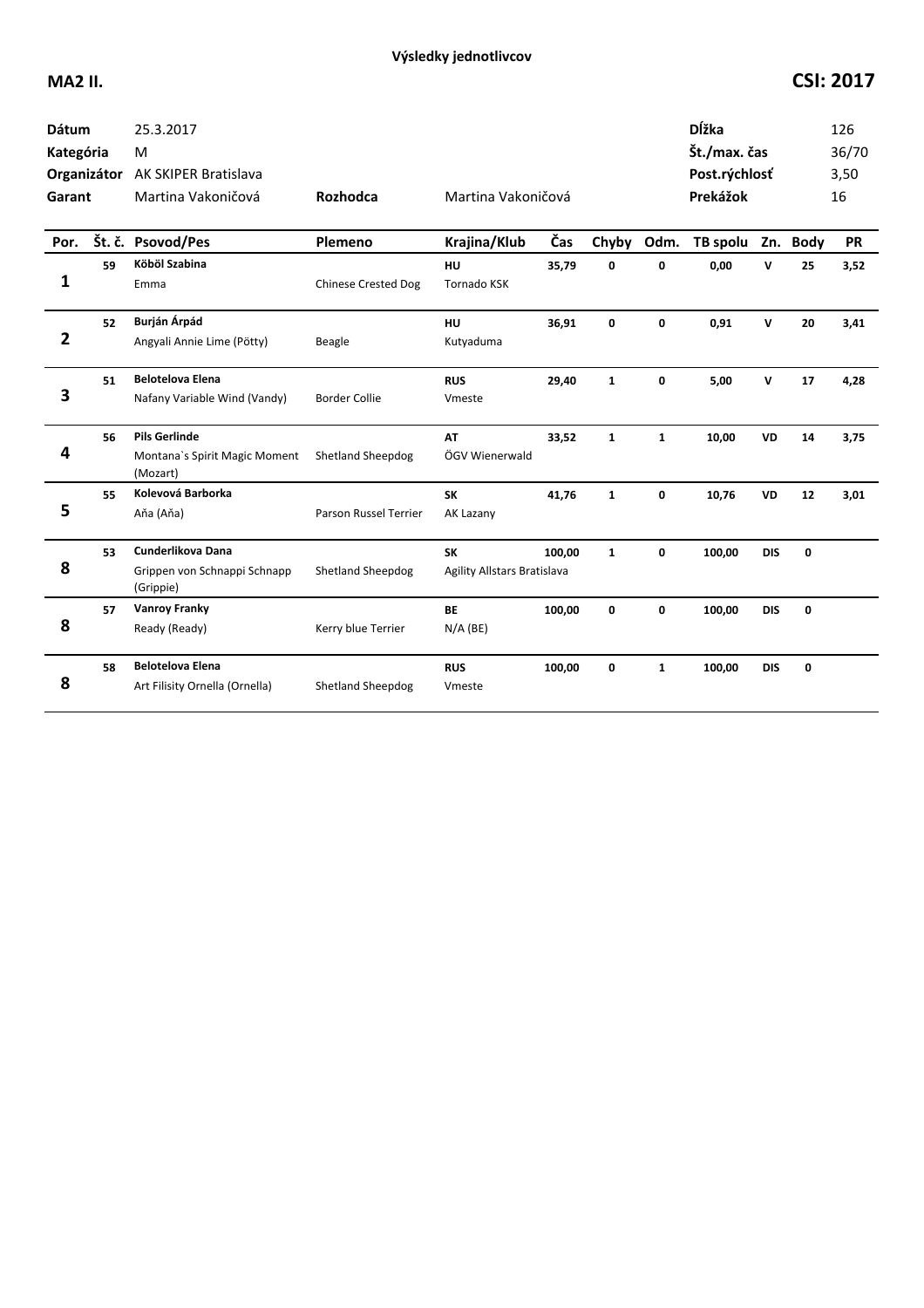| Dátum<br>Kategória<br>Garant |     | 25.3.2017<br>L<br>Organizátor AK SKIPER Bratislava<br>Martina Vakoničová | Rozhodca                        | Martina Vakoničová                     |       |              |              | Dĺžka<br>Št./max. čas<br>Post.rýchlosť<br>Prekážok |              |                          | 126<br>36/70<br>3,50<br>16 |
|------------------------------|-----|--------------------------------------------------------------------------|---------------------------------|----------------------------------------|-------|--------------|--------------|----------------------------------------------------|--------------|--------------------------|----------------------------|
| Por.                         |     | Št. č. Psovod/Pes                                                        | Plemeno                         | Krajina/Klub                           | Čas   | Chyby        | Odm.         | TB spolu                                           |              | Zn. Body                 | <b>PR</b>                  |
| 1                            | 120 | Labieniec Magdalena<br>Why Not Issi My Queen (Issi)                      | <b>Border Collie</b>            | <b>PL</b><br>GO!                       | 26,82 | 0            | 0            | 0,00                                               | v            | 25                       | 4,69                       |
| $\mathbf{2}$                 | 131 | Vorlova Pavla<br>Runkeeper Floki The Nimble Elf<br>(Floki)               | <b>Border Collie</b>            | cz<br>$N/A$ (CZ)                       | 27,77 | 0            | $\mathbf 0$  | 0,00                                               | ${\bf v}$    | 20                       | 4,53                       |
| 3                            | 127 | Podobná Beáta<br>Delyth Ferenčík (Shy)                                   | <b>Border Collie</b>            | SK<br><b>RSDC</b>                      | 28,43 | 0            | 0            | 0,00                                               | $\mathsf{v}$ | 17                       | 4,43                       |
| 4                            | 114 | Illényiová Hella<br>Beautiful Zara Quick Angel (Zara)                    | <b>Border Collie</b>            | SK<br>ARP Dog Team                     | 29,72 | 0            | 0            | 0,00                                               | $\mathsf{v}$ | 14                       | 4,23                       |
| 5                            | 115 | Káli Anita<br>Poseidon Elfmagic Especial Cube<br>(Cube)                  | <b>Border Collie</b>            | HU<br>Akela                            | 29,73 | 0            | 0            | 0,00                                               | V            | 12                       | 4,23                       |
| 6                            | 112 | Popovičová Karin<br>Earl Ziggy dei Matiblu (Ziggy)                       | <b>Border Collie</b>            | <b>SK</b><br>ARP Dog Team              | 29,88 | 0            | 0            | 0,00                                               | V            | 10                       | 4,21                       |
| 7                            | 136 | Köböl Szabina<br>Bo                                                      | Mixbreed                        | HU<br>Tornado KSK                      | 31,80 | 0            | $\mathbf 0$  | 0,00                                               | v            | 9                        | 3,96                       |
| 8                            | 130 | Vaškebová Martina<br>Gira Ayky (Gira)                                    | <b>Border Collie</b>            | <b>CZ</b><br>Psí Škola Na Ostrově Brno | 32,88 | 0            | $\mathbf 0$  | 0,00                                               | V            | 8                        | 3,83                       |
| 9                            | 125 | Pánková Lenka<br>Rab Gulden Land (Rab)                                   | <b>Border Collie</b>            | CZ<br><b>KK Zetor Brno</b>             | 34,70 | 0            | 0            | 0,00                                               | v            | $\overline{\phantom{a}}$ | 3,63                       |
| 10                           | 117 | Kasprzyk Magdalena<br>Flyland NORTHERN LIGHTS (Jah<br>Jah)               | <b>Border Collie</b>            | <b>PL</b><br>$N/A$ (PL)                | 27,50 | $\mathbf{1}$ | $\mathbf 0$  | 5,00                                               | V            | 6                        | 4,58                       |
| 11                           | 134 | Zawistowska Karolina<br>Never Never Land S'Jayanti (Juddy) Border Collie |                                 | <b>PL</b><br>FreeX                     | 29,76 | $\mathbf{1}$ | 0            | 5,00                                               | V            | 5                        | 4,23                       |
| 12                           | 133 | Popovičová Karin<br>Crash quick angle (Crash)                            | <b>Border Collie</b>            | <b>SK</b><br>ARP Dog Team              | 31,06 | $\mathbf{1}$ | 0            | 5,00                                               | V            | 4                        | 4,05                       |
| 13                           | 132 | Vrchotka Othmar<br>Chocko of Styrian Westpoint<br>(Chocko)               | <b>Border Collie</b>            | AT<br>ÖHV Berndorf                     | 31,53 | 0            | $\mathbf{1}$ | 5,00                                               | ${\sf v}$    | 3                        | 3,99                       |
| 14                           | 124 | Nagy-Szitha Zoltán<br>Tutti                                              | Tibetan terrier                 | HU<br>A TE KutyasuliD                  | 34,86 | 0            | $\mathbf{1}$ | 5,00                                               | $\mathsf{v}$ | $\mathbf{2}$             | 3,61                       |
| 15                           | 111 | Csík Ildikó<br>Alíz                                                      | Mixbreed                        | HU<br>$N/A$ (HU)                       | 34,93 | 0            | $\mathbf{1}$ | 5,00                                               | ${\sf v}$    | $\mathbf{1}$             | 3,60                       |
| 16                           | 119 | Kolevová Grétka<br>Luna Tale Original Malibu (Malibu) Border Collie      |                                 | <b>SK</b><br>AK Lazany                 | 35,12 | 0            | $\mathbf{1}$ | 5,00                                               | V            | 0                        | 3,58                       |
| 17                           | 121 | Lapu Tamás<br>Perla (Perla)                                              | Groenendael, Tervueren N/A (HU) | HU                                     | 35,37 | $\mathbf{1}$ | 0            | 5,00                                               | v            | 0                        | 3,56                       |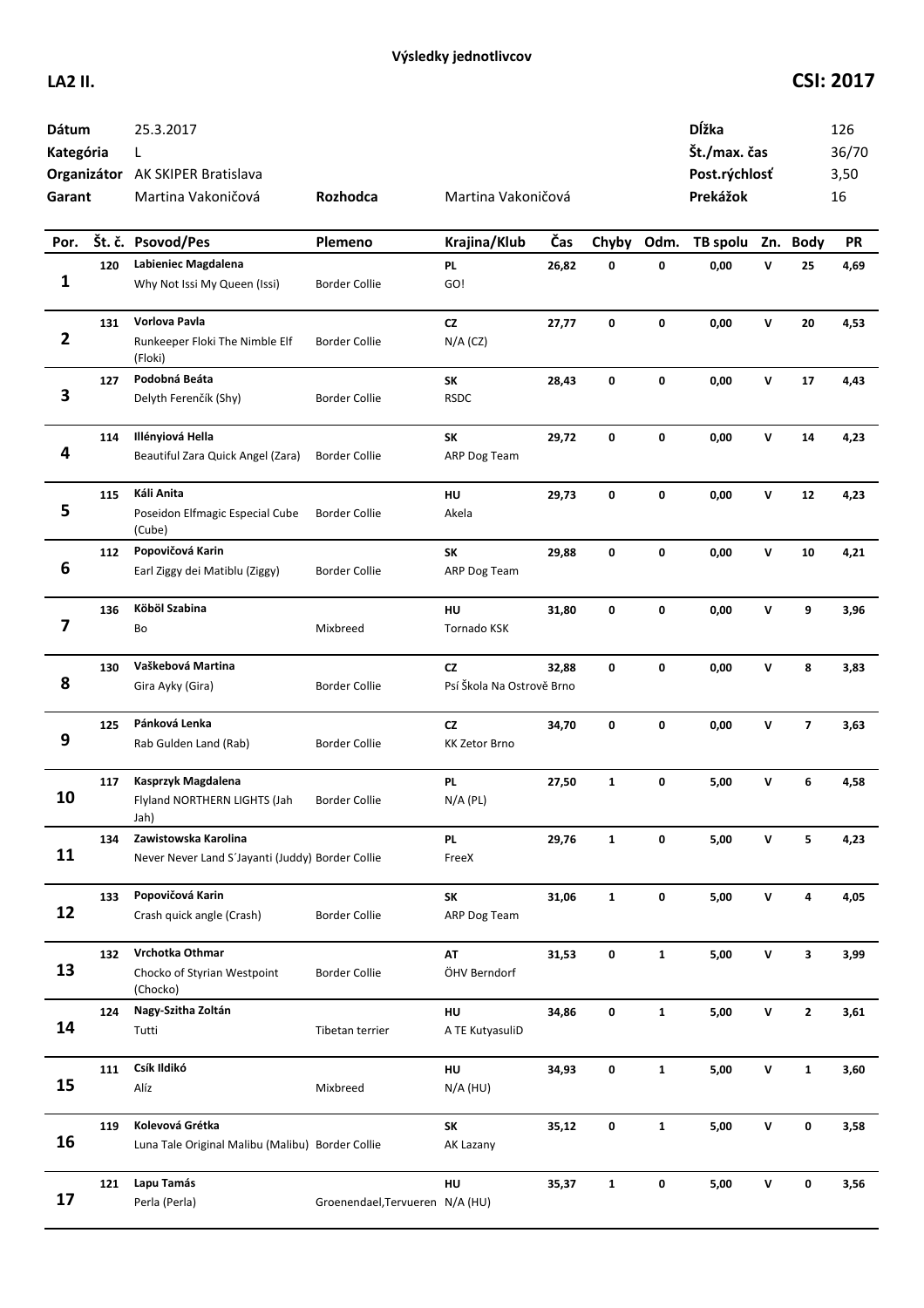| <b>Dátum</b><br>Kategória<br>Garant |     | 25.3.2017<br>L<br>Organizátor AK SKIPER Bratislava<br>Martina Vakoničová                 | Rozhodca                   | Martina Vakoničová          |        |              |              | <b>D</b> ĺžka<br>Št./max. čas<br>Post.rýchlosť<br>Prekážok |            |             | 126<br>36/70<br>3,50<br>16 |
|-------------------------------------|-----|------------------------------------------------------------------------------------------|----------------------------|-----------------------------|--------|--------------|--------------|------------------------------------------------------------|------------|-------------|----------------------------|
| Por.                                |     | Št. č. Psovod/Pes                                                                        | Plemeno                    | Krajina/Klub                | Čas    | Chyby        | Odm.         | TB spolu Zn. Body                                          |            |             | <b>PR</b>                  |
| 18                                  | 135 | <b>Martinček Daniel</b><br>Bashka Valkar (Bashka)                                        | <b>Australian Shepherd</b> | <b>SK</b><br>CA Žilina (SK) | 35,94  | 0            | $\mathbf{1}$ | 5,00                                                       | v          | 0           | 3,50                       |
| 19                                  | 129 | <b>Spanraft Christian</b><br>Bounty (Bounty)                                             | <b>Border Collie</b>       | AT<br>ÖHV Berndorf          | 30,22  | $\mathbf{1}$ | $\mathbf{1}$ | 10,00                                                      | VD         | 0           | 4,16                       |
| 26                                  | 116 | Kasálková Pavla<br>Arrive to Casa Drive (Reef)                                           | <b>Border Collie</b>       | <b>CZ</b><br>$N/A$ (CZ)     | 100,00 | 0            | 0            | 100,00                                                     | <b>DIS</b> | 0           |                            |
| 26                                  | 118 | Kemenczei Dávid<br>Cody (Cody)                                                           | <b>Border Collie</b>       | HU<br>Kutyaduma Központ     | 100.00 | 0            | 0            | 100,00                                                     | <b>DIS</b> | $\mathbf 0$ |                            |
| 26                                  | 122 | Litwin Klaudia<br>NNL B Lucky One (Look)                                                 | <b>Border Collie</b>       | <b>PL</b><br>Fanter         | 100,00 | 0            | 0            | 100,00                                                     | <b>DIS</b> | $\mathbf 0$ |                            |
| 26                                  | 123 | Marangoni Regina<br>Arielle of Yellowblue Border (Ella) Border Collie                    |                            | AT<br>ÖHV Berndorf          | 100,00 | $\mathbf{1}$ | 0            | 100,00                                                     | <b>DIS</b> | $\mathbf 0$ |                            |
| 26                                  | 126 | <b>Pils Sabrina</b><br>Lucky Summer You're my Destiny Border Collie<br>(Tip)             |                            | AT<br>ÖGV Wienerwald        | 100,00 | 0            | 3            | 100,00                                                     | <b>DIS</b> | $\mathbf 0$ |                            |
| 26                                  | 128 | Slezáková Alexandra<br>A String of Pearls Rose Speedlight Australian Shepherd<br>(Villa) |                            | <b>SK</b><br><b>RSDC</b>    | 100,00 | 0            | 0            | 100,00                                                     | <b>DIS</b> | $\mathbf 0$ |                            |
| 26                                  | 137 | Dabrowski Jaroslaw<br>Sweet Symphony from Vertical<br>Limit (Flora)                      | <b>Bearded collie</b>      | PL<br>RunForFun Lodz (PL)   | 100,00 | 0            | 0            | 100,00                                                     | <b>DIS</b> | $\mathbf 0$ |                            |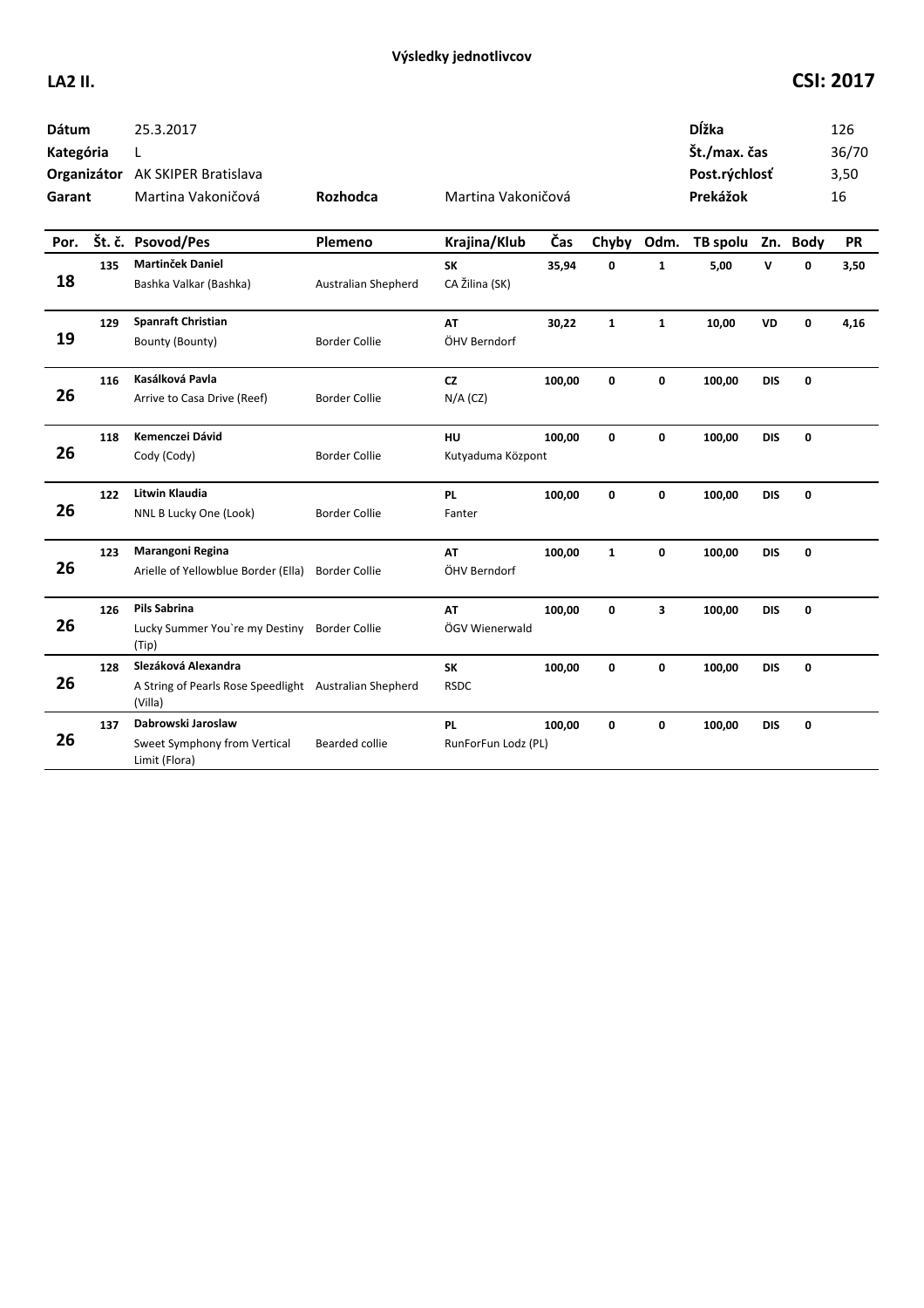| <b>Dátum</b><br>Kategória<br>Garant |                         | 25.3.2017<br>S<br>Organizátor AK SKIPER Bratislava<br>Martina Vakoničová | Rozhodca            | Petr Pupík                        |        |              |              | <b>D</b> ĺžka<br>Št./max. čas<br>Post.rýchlosť<br>Prekážok |             |             | 139<br>39/70<br>3,56<br>15 |
|-------------------------------------|-------------------------|--------------------------------------------------------------------------|---------------------|-----------------------------------|--------|--------------|--------------|------------------------------------------------------------|-------------|-------------|----------------------------|
| Por.                                |                         | Št. č. Psovod/Pes                                                        | Plemeno             | Krajina/Klub                      | Čas    | Chyby        | Odm.         | TB spolu Zn. Body                                          |             |             | <b>PR</b>                  |
| 1                                   | $\overline{\mathbf{3}}$ | Juhásová Jana<br>Buddy Benitius Jet Bat (Mimo)                           | Papillon            | <b>SK</b><br>CA Žilina            | 42,20  | 0            | 0            | 3,20                                                       | V           | 25          | 3,29                       |
| $\overline{2}$                      | 9                       | Woroniecka Anna<br>Indirica (FCI) PEPPERS TIGER PAW Caniche<br>(Taco)    |                     | <b>PL</b><br>GO! (PL)             | 31,67  | $\mathbf{1}$ | $\mathbf 0$  | 5,00                                                       | $\mathbf v$ | 20          | 4,38                       |
| 3                                   | $\overline{7}$          | Šimonová Simona<br><b>ANNIE VAFER Happy Rebels</b><br>(Annie)            | Zwergschnauzer      | <b>SK</b><br>AK Lazany            | 52,42  | 0            | $\mathbf 0$  | 13,42                                                      | <b>VD</b>   | 17          | 2,65                       |
| 4                                   | 6                       | Petra Verschueren<br>Lalou (Lalou)                                       | Mixbreed            | <b>BE</b><br>$N/A$ (BE)           | 55,58  | 0            | 0            | 16,58                                                      | D           | 14          | 2,50                       |
| 5                                   | $\mathbf{2}$            | <b>Hitra Zsanett</b><br>Jackson (Jackson)                                | Jack Russel Terrier | HU<br><b>Syrius Agility Sport</b> | 56,08  | $\mathbf{1}$ | $\mathbf{1}$ | 27,08                                                      | <b>BO</b>   | 12          | 2,47                       |
| 6                                   | $\mathbf{1}$            | Fábryová Kristína<br>Ady                                                 | Mixbreed            | <b>SK</b><br>AK SKIPER Bratislava | 63,03  | 0            | $\mathbf{1}$ | 29,03                                                      | <b>BO</b>   | 10          | 2,20                       |
| 9                                   | 4                       | Kolevová Barborka<br>Daisy JanLand (Daisynka)                            | Zwergpinscher       | <b>SK</b><br>AK Lazany            | 100,00 | $\mathbf{0}$ | $\mathbf{1}$ | 100,00                                                     | <b>DIS</b>  | $\mathbf 0$ |                            |
| 9                                   | 5                       | Mulikné Arlett Zsuzsa<br>Oszkár (Oszi)                                   | Caniche             | HU<br>Kutyaduma                   | 100,00 | $\mathbf{1}$ | 0            | 100,00                                                     | <b>DIS</b>  | 0           |                            |
| 9                                   | 8                       | Vlček Branislav<br>GIN Dejvické kvítko (Gim)                             | Papillon            | SK<br>Agility Allstars Bratislava | 100,00 | $\mathbf 0$  | $\mathbf{1}$ | 100,00                                                     | <b>DIS</b>  | 0           |                            |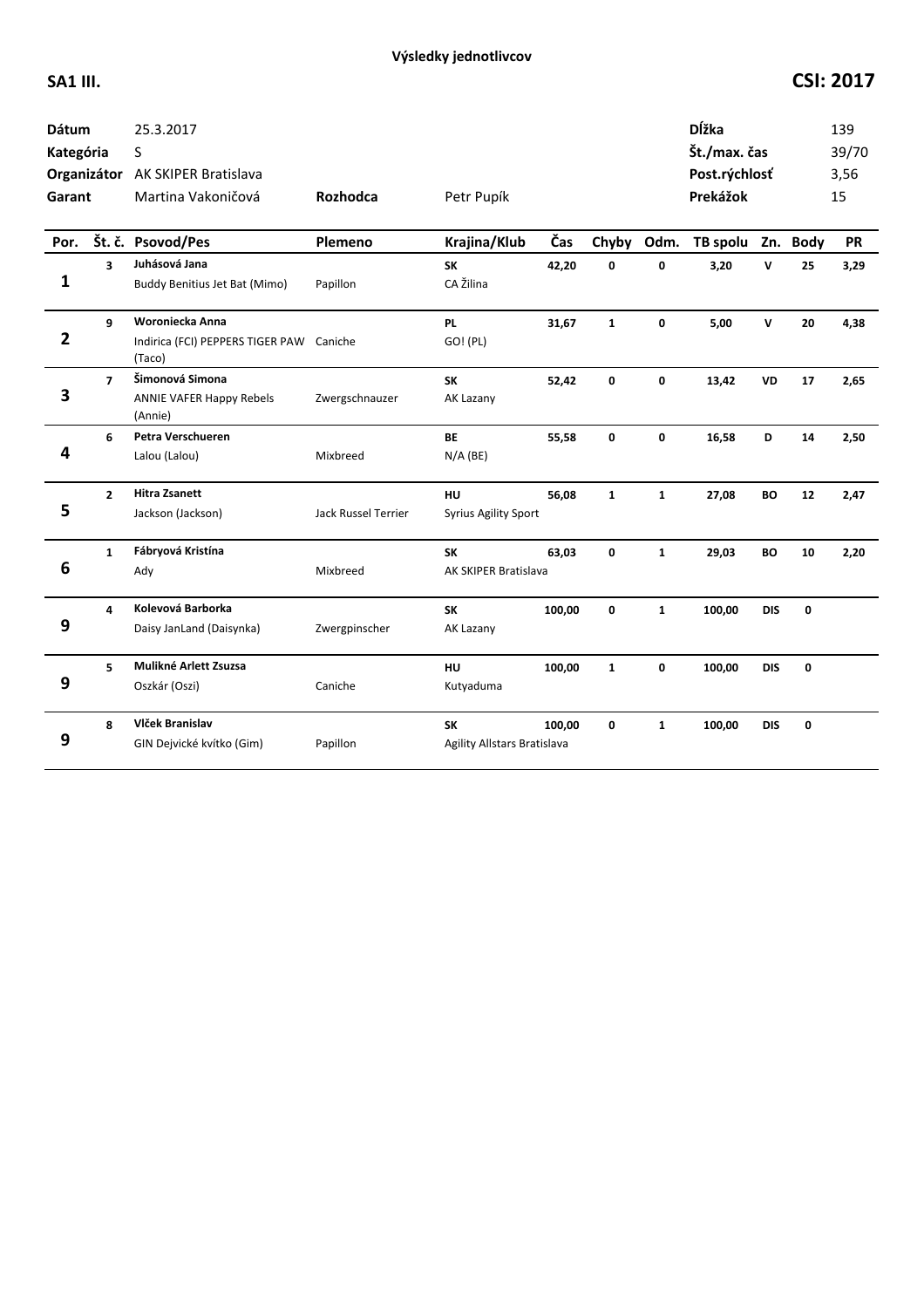| <b>Dátum</b><br>Kategória<br>Organizátor<br>Garant |    | 25.3.2017<br>M<br><b>AK SKIPER Bratislava</b><br>Martina Vakoničová | <b>Rozhodca</b> | Petr Pupík                  |        |       |              | Dĺžka<br>Št./max. čas<br>Post.rýchlosť<br>Prekážok |            |          | 139<br>39/70<br>3,56<br>15 |
|----------------------------------------------------|----|---------------------------------------------------------------------|-----------------|-----------------------------|--------|-------|--------------|----------------------------------------------------|------------|----------|----------------------------|
| Por.                                               |    | Št. č. Psovod/Pes                                                   | Plemeno         | Krajina/Klub                | Čas    | Chyby | Odm.         | TB spolu                                           |            | Zn. Body | <b>PR</b>                  |
|                                                    | 41 | <b>Daubner Tibor</b>                                                |                 | HU                          | 45,53  | 1     | 0            | 11,53                                              | VD         | 25       | 3,05                       |
| 1                                                  |    | Süti (Süti)                                                         | Mixbreed        | <b>MacLeod Agility Team</b> |        |       |              |                                                    |            |          |                            |
|                                                    | 44 | Šimonová Simona                                                     |                 | <b>SK</b>                   | 51,25  | 0     | $\mathbf{1}$ | 17,25                                              | D          | 20       | 2,71                       |
| 2                                                  |    | ATAI VAFER Happy Rebels (Atai)                                      | Zwergschnauzer  | AK Lazany                   |        |       |              |                                                    |            |          |                            |
|                                                    | 42 | Petra Verschueren                                                   |                 | <b>BE</b>                   | 100,00 | 0     | 0            | 100,00                                             | <b>DIS</b> | 0        |                            |
| 4                                                  |    | Sparkly (Sparkly)                                                   | Mixbreed        | $N/A$ (BE)                  |        |       |              |                                                    |            |          |                            |
|                                                    | 43 | Pintér Nikolett                                                     |                 | HU                          | 100,00 | 1     | 1            | 100,00                                             | <b>DIS</b> | 0        |                            |
| 4                                                  |    | Polett (Polly)                                                      | Mixbreed        | <b>Syrius Agility Sport</b> |        |       |              |                                                    |            |          |                            |
|                                                    |    |                                                                     |                 |                             |        |       |              |                                                    |            |          |                            |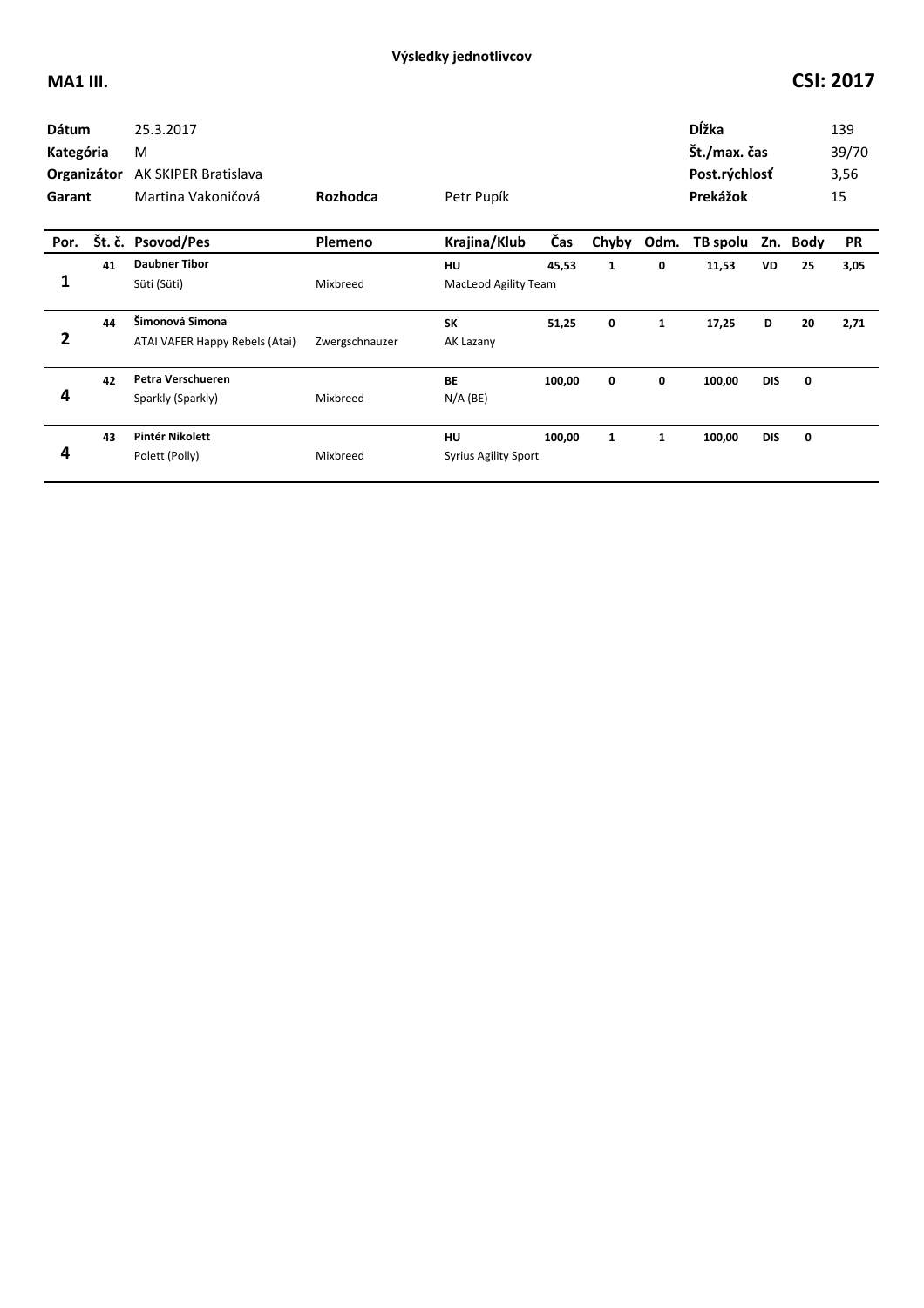| Dátum<br>Kategória<br>Garant |        | 25.3.2017<br>L<br>Organizátor AK SKIPER Bratislava<br>Martina Vakoničová | <b>Rozhodca</b>      | Petr Pupík                        |        |              |              | Dĺžka<br>Št./max. čas<br>Post.rýchlosť<br>Prekážok |              |          | 139<br>39/70<br>3,56<br>15 |
|------------------------------|--------|--------------------------------------------------------------------------|----------------------|-----------------------------------|--------|--------------|--------------|----------------------------------------------------|--------------|----------|----------------------------|
| Por.                         | Št. č. | <b>Psovod/Pes</b>                                                        | Plemeno              | Krajina/Klub                      | Čas    | Chyby        | Odm.         | TB spolu                                           |              | Zn. Body | <b>PR</b>                  |
| 1                            | 92     | <b>Ludwig Vanessa</b><br>Shadow of Aire NicNac Noah<br>(Noah)            | <b>Border Collie</b> | AT<br>ÖGV Bad Vöslau              | 28,34  | 0            | 0            | 0,00                                               | $\mathsf{v}$ | 25       | 4,90                       |
| $\overline{2}$               | 99     | <b>Tímea Németh</b><br>Rio (Rio)                                         | <b>Border Collie</b> | HU<br>Syrius Agility Sport        | 28,72  | $\mathbf{1}$ | 0            | 5,00                                               | V            | 20       | 4,83                       |
| 3                            | 98     | Szöllősi Éva<br>Yellow                                                   | <b>Border Collie</b> | HU<br><b>DKSK</b>                 | 30,13  | $\mathbf{1}$ | 0            | 5,00                                               | V            | 17       | 4,61                       |
| 4                            | 82     | <b>Balla Katalin</b><br>Maláta                                           | Malinois, Laekenois  | HU<br>A TE KutyasuliD             | 34,15  | $\mathbf{1}$ | 0            | 5,00                                               | V            | 14       | 4,07                       |
| 5                            | 86     | <b>Dudas Katharina</b><br>Lucky Summer Venus (Lucky)                     | <b>Border Collie</b> | AT<br>ÖRV Pottendorf              | 35,65  | 0            | $\mathbf{1}$ | 5,00                                               | V            | 12       | 3,89                       |
| 6                            | 101    | Köböl Evelin<br>Effy                                                     | Mixbreed             | HU<br>Tornado KSK                 | 30,25  | $\mathbf{2}$ | 0            | 10,00                                              | VD           | 10       | 4,59                       |
| 7                            | 94     | Orlicka Kristina<br>Demon Dobby Devil of Highland<br>(Dobby)             | Australian Kelpie    | <b>SK</b><br>$N/A$ (SK)           | 35,54  | $\mathbf{1}$ | $\mathbf{1}$ | 10,00                                              | VD           | 9        | 3,91                       |
| 8                            | 95     | Půlpánová Lada<br>Gee                                                    | <b>Border Collie</b> | CZ<br>$N/A$ (CZ)                  | 41,21  | $\mathbf{2}$ | $\mathbf{1}$ | 17,21                                              | D            | 8        | 3,37                       |
| 21                           | 81     | Ármós Ibolya<br>Gethsemane's Son Ciriline (Mokka) Border Collie          |                      | HU<br>A TE KutyasuliD             | 100,00 | $\mathbf{2}$ | $\mathbf{1}$ | 100,00                                             | <b>DIS</b>   | 0        |                            |
| 21                           | 83     | Mosný Tim<br>Image Brown Fatranský sen (Gina) Border Collie              |                      | SK<br>AK SKIPER Bratislava        | 100,00 | $\mathbf{1}$ | 0            | 100,00                                             | <b>DIS</b>   | 0        |                            |
| 21                           | 84     | Belaj Jaroslava<br>Forrest                                               | <b>Border Collie</b> | SK<br>AK & KK Hafík Bratislava    | 100.00 | $\mathbf{1}$ | $\mathbf{1}$ | 100,00                                             | <b>DIS</b>   | 0        |                            |
| 21                           | 85     | Csemezová Lucia<br>Bessy z Krojčenku (Bessy)                             | <b>Border Collie</b> | SK<br>AK & KK Hafík Bratislava    | 100,00 | 0            | 0            | 100,00                                             | <b>DIS</b>   | 0        |                            |
| 21                           | 87     | <b>Engler Zsofia</b><br>Jaycee Blue du Serment des<br>Brumes (Shauri)    | Berger de Beauce     | HU<br>$N/A$ (HU)                  | 100,00 | $\mathbf{2}$ | $\mathbf{1}$ | 100,00                                             | <b>DIS</b>   | 0        |                            |
| 21                           | 88     | <b>Kholod Natalia</b><br>Nafani Zhizneradostnaya Belka<br>(Belka)        | <b>Border Collie</b> | <b>RUS</b><br>Nafani              | 100,00 | 0            | 0            | 100,00                                             | <b>DIS</b>   | 0        |                            |
| 21                           | 89     | Kollmann Manuela<br>O'Conner of dark Spirits<br>(O'Conner)               | <b>Border Collie</b> | AT<br>ÖHV Berndorf                | 100,00 | 0            | 0            | 100,00                                             | <b>DIS</b>   | 0        |                            |
| 21                           | 90     | Komódi Attila<br>Poseidon Elfmagic Envee (Envee)                         | <b>Border Collie</b> | HU<br>Akela                       | 100,00 | $\mathbf{1}$ | 0            | 100,00                                             | <b>DIS</b>   | 0        |                            |
| 21                           | 91     | <b>Kovacs Tamas</b><br>Favourite of Sunbeam Devon<br>(Django)            | <b>Border Collie</b> | HU<br><b>Syrius Agility Sport</b> | 100,00 | 0            | 0            | 100,00                                             | <b>DIS</b>   | 0        |                            |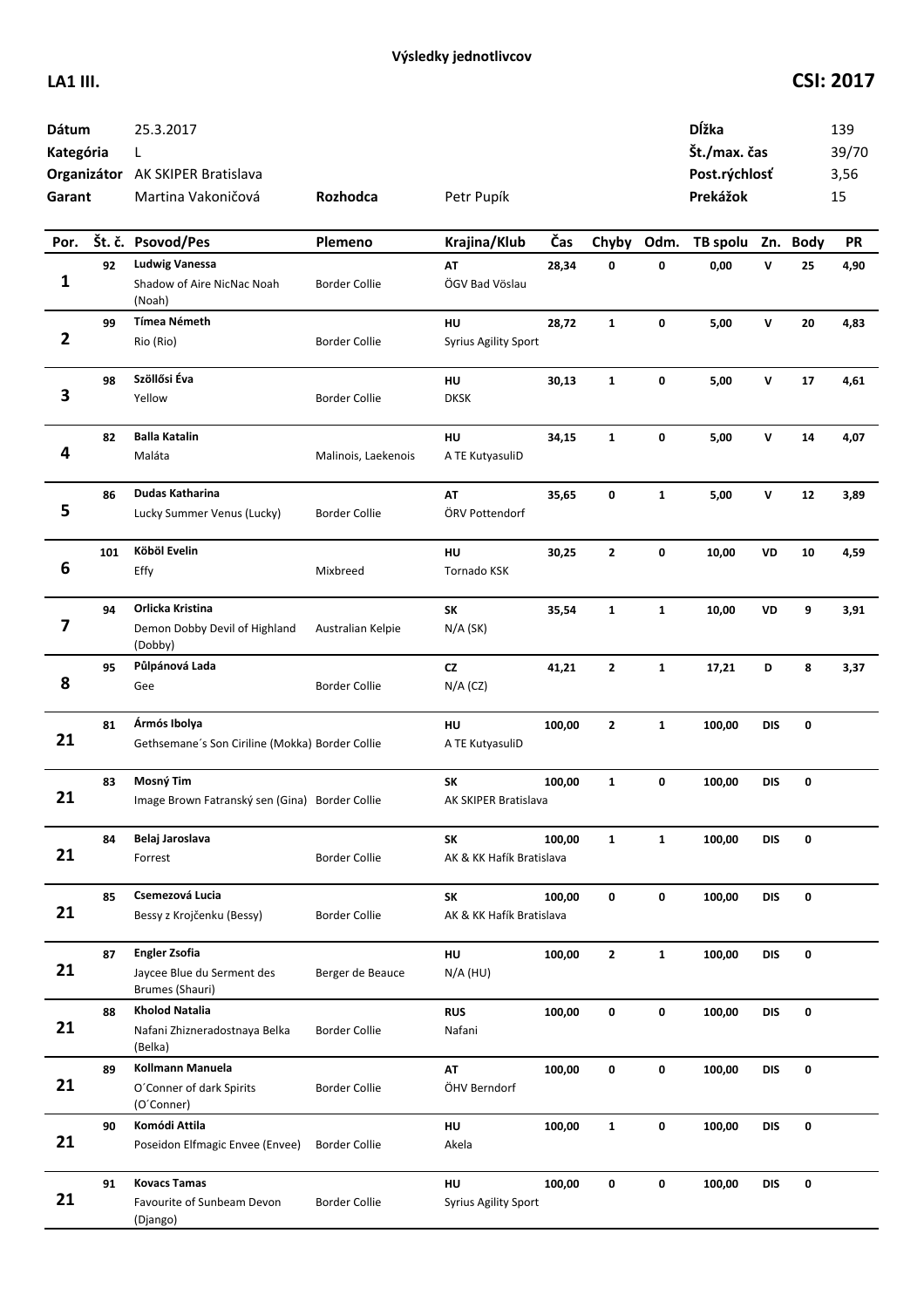| <b>Dátum</b><br>Kategória<br>Organizátor<br>Garant |     | 25.3.2017<br>L<br>AK SKIPER Bratislava<br>Martina Vakoničová    | Rozhodca             | Petr Pupík                        |        |                |              | <b>D</b> ĺžka<br>Št./max. čas<br>Post.rýchlosť<br>Prekážok |            |          | 139<br>39/70<br>3,56<br>15 |
|----------------------------------------------------|-----|-----------------------------------------------------------------|----------------------|-----------------------------------|--------|----------------|--------------|------------------------------------------------------------|------------|----------|----------------------------|
| Por.                                               |     | Št. č. Psovod/Pes                                               | Plemeno              | Krajina/Klub                      | Čas    | Chyby          | Odm.         | TB spolu                                                   |            | Zn. Body | <b>PR</b>                  |
| 21                                                 | 93  | <b>Mayerhofer Sandra</b><br>Quinn vom Heustadlwasser<br>(Quinn) | Malinois, Laekenois  | AT<br>VBSÖ Zurndorf               | 100,00 | 0              | 0            | 100,00                                                     | <b>DIS</b> | 0        |                            |
| 21                                                 | 96  | Shelyakina Maria<br>NAFANY KASER (KUKU)                         | <b>Border Collie</b> | <b>RUS</b><br>Moscow              | 100,00 | 0              | 0            | 100,00                                                     | <b>DIS</b> | 0        |                            |
| 21                                                 | 97  | Szabolcsik Nelli<br>Mango                                       | <b>Border Collie</b> | HU<br><b>Syrius Agility Sport</b> | 100,00 | $\mathbf{1}$   | 3            | 100,00                                                     | <b>DIS</b> | 0        |                            |
| 21                                                 | 100 | Varga Viktoria<br>Goldie Olbramovicky Kvitek<br>(Winner)        | Malinois, Laekenois  | HU<br>Béta Kutya Klub             | 100,00 | $\overline{2}$ | $\mathbf{1}$ | 100,00                                                     | <b>DIS</b> | 0        |                            |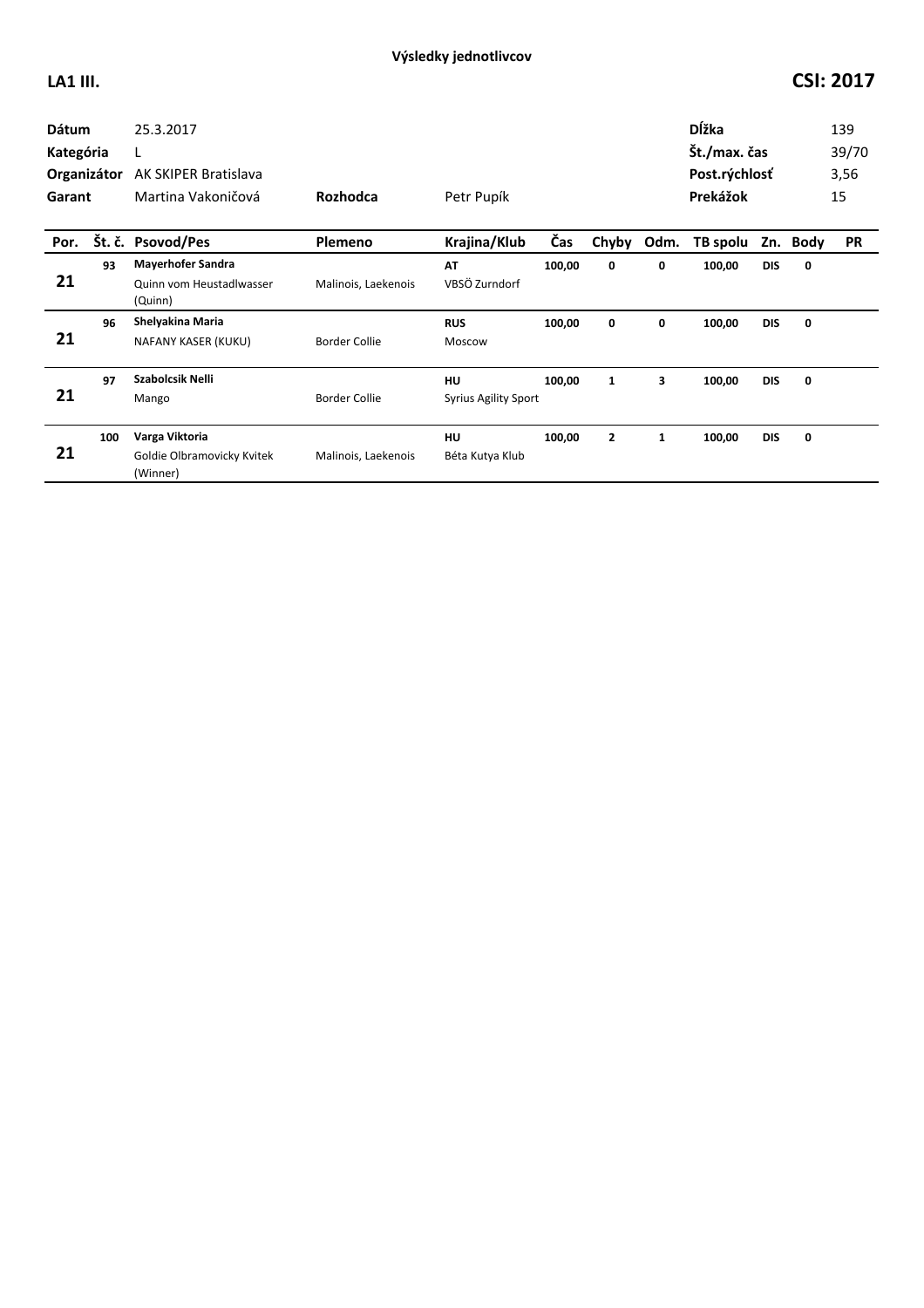| <b>Dátum</b><br>Kategória<br>Garant |        | 25.3.2017<br>S<br>Organizátor AK SKIPER Bratislava<br>Martina Vakoničová       | Rozhodca                 | Petr Pupík                               |        |                |              | Dĺžka<br>Št./max. čas<br>Post.rýchlosť<br>Prekážok |            |             | 166<br>42/65<br>3,95<br>19 |
|-------------------------------------|--------|--------------------------------------------------------------------------------|--------------------------|------------------------------------------|--------|----------------|--------------|----------------------------------------------------|------------|-------------|----------------------------|
| Por.                                | Št. č. | <b>Psovod/Pes</b>                                                              | Plemeno                  | Krajina/Klub                             | Čas    | Chyby          | Odm.         | TB spolu                                           |            | Zn. Body    | <b>PR</b>                  |
| 1                                   | 18     | Vakonič Pavol<br>Meryl Marion of Summergarden<br>(Meryl)                       | Shetland Sheepdog        | <b>SK</b><br>AK SKIPER Bratislava        | 34,41  | 0              | 0            | 0,00                                               | v          | 25          | 4,82                       |
| $\overline{2}$                      | 15     | Hanzlová Margaréta<br>Moly                                                     | Caniche                  | <b>SK</b><br>Agility Allstars Bratislava | 46.06  | $\mathbf{0}$   | $\mathbf{0}$ | 4,06                                               | v          | 20          | 3,60                       |
| 3                                   | 13     | Englmanová Mirka<br>Inett Fredy Hascikova (Fredy)                              | Bišón                    | <b>SK</b><br>AK SKIPER Bratislava        | 50,97  | $\mathbf{1}$   | 0            | 13,97                                              | <b>VD</b>  | 17          | 3,25                       |
| 4                                   | 12     | <b>Bujdosó Lilla</b><br>Erand Black Man in Black (Ginseng) Chinese Crested Dog |                          | <b>HU</b><br>A TE KutyasuliD             | 60,93  | $\mathbf 0$    | 0            | 18,93                                              | D          | 14          | 2,72                       |
| 5                                   | 17     | <b>Spanraft Susanne</b><br>Gismo (Gismo)                                       | <b>Shetland Sheepdog</b> | <b>AT</b><br>ÖHV Berndorf                | 58,01  | $\mathbf{1}$   | 0            | 21,01                                              | D          | 12          | 2,86                       |
| 8                                   | 11     | Beťková Júlia<br>Lajka (Lajka)                                                 | Bišón                    | <b>SK</b><br>MSKK Trnava-Kopánka         | 100,00 | 0              | 0            | 100,00                                             | <b>DIS</b> | $\mathbf 0$ |                            |
| 8                                   | 14     | Górska-Guzowska Małgorzata<br>COLA Mały Zawadiaka (Cola)                       | Parson Russel Terrier    | <b>PL</b><br><b>Baltic Agility Team</b>  | 100,00 | $\overline{2}$ | $\mathbf{0}$ | 100,00                                             | <b>DIS</b> | $\mathbf 0$ |                            |
| 8                                   | 19     | Englmanová Mirka<br>Cira Caria Tantum Auri (Cira)                              | Shetland Sheepdog        | <b>SK</b><br>AK SKIPER Bratislava        | 100,00 | 0              | $\mathbf{1}$ | 100,00                                             | <b>DIS</b> | $\mathbf 0$ |                            |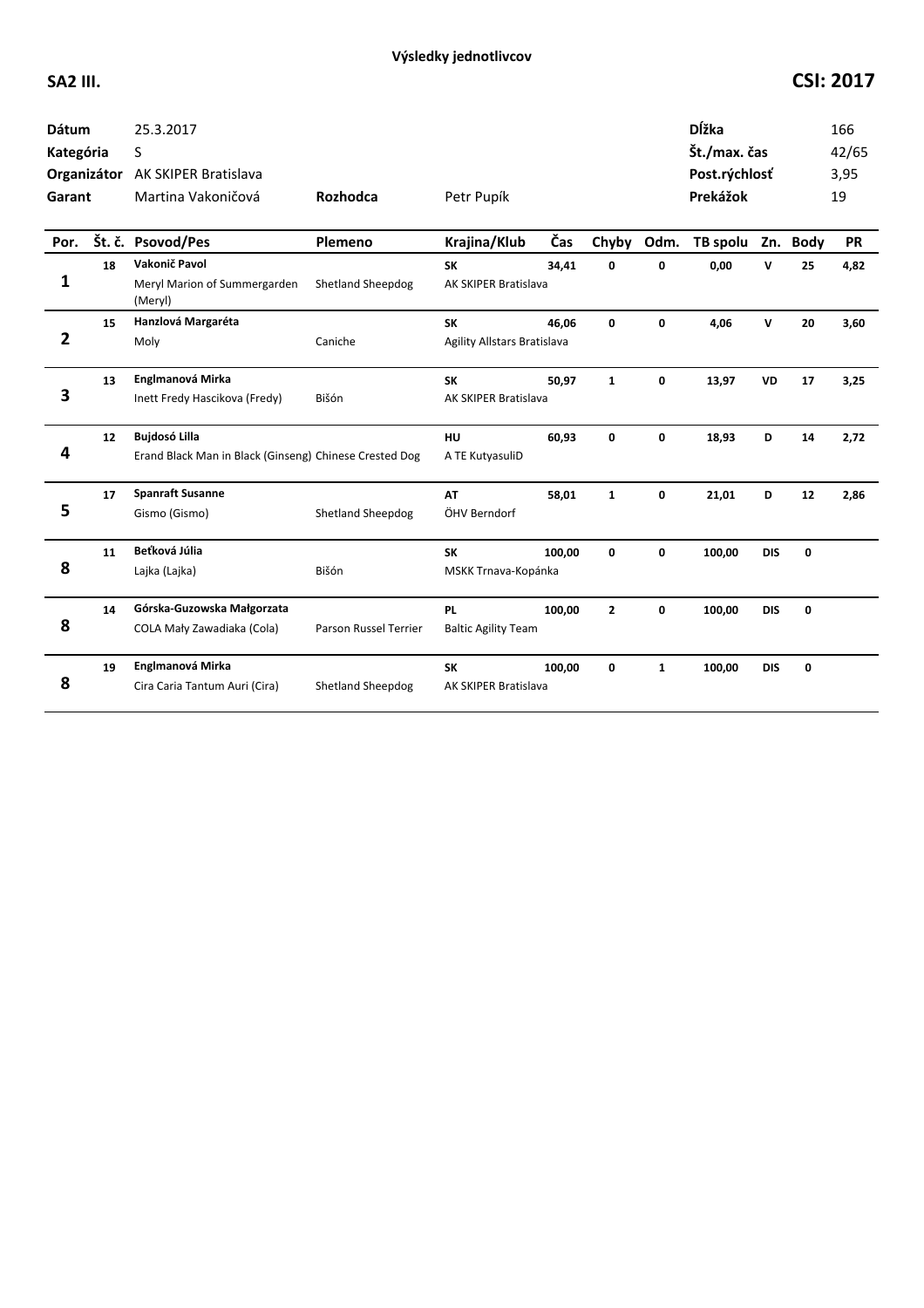| <b>Dátum</b><br>Kategória<br>Garant |    | 25.3.2017<br>M<br>Organizátor AK SKIPER Bratislava<br>Martina Vakoničová | <b>Rozhodca</b>              | Petr Pupík                               |        |                |                | <b>D</b> ĺžka<br>Št./max. čas<br>Post.rýchlosť<br>Prekážok |            |             | 166<br>42/65<br>3,95<br>19 |
|-------------------------------------|----|--------------------------------------------------------------------------|------------------------------|------------------------------------------|--------|----------------|----------------|------------------------------------------------------------|------------|-------------|----------------------------|
| Por.                                |    | Št. č. Psovod/Pes                                                        | Plemeno                      | Krajina/Klub                             | Čas    | Chyby          | Odm.           | TB spolu Zn. Body                                          |            |             | <b>PR</b>                  |
| 1                                   | 52 | Burján Árpád<br>Angyali Annie Lime (Pötty)                               | Beagle                       | HU<br>Kutyaduma                          | 50,94  | 0              | 0              | 8,94                                                       | <b>VD</b>  | 25          | 3,25                       |
| $\overline{2}$                      | 58 | <b>Belotelova Elena</b><br>Art Filisity Ornella (Ornella)                | Shetland Sheepdog            | <b>RUS</b><br>Vmeste                     | 49,08  | $\mathbf{0}$   | $\mathbf{1}$   | 12,08                                                      | <b>VD</b>  | 20          | 3,38                       |
| 3                                   | 59 | Köböl Szabina<br>Emma                                                    | <b>Chinese Crested Dog</b>   | HU<br><b>Tornado KSK</b>                 | 51,26  | $\mathbf{0}$   | $\mathbf{1}$   | 14,26                                                      | <b>VD</b>  | 17          | 3,23                       |
| 4                                   | 51 | <b>Belotelova Elena</b><br>Nafany Variable Wind (Vandy)                  | <b>Border Collie</b>         | <b>RUS</b><br>Vmeste                     | 39,69  | 4              | $\mathbf{0}$   | 20,00                                                      | D          | 14          | 4,18                       |
| 5                                   | 55 | Kolevová Barborka<br>Aňa (Aňa)                                           | <b>Parson Russel Terrier</b> | <b>SK</b><br>AK Lazany                   | 57,93  | 0              | $\mathbf{1}$   | 20,93                                                      | D          | 12          | 2,86                       |
| 8                                   | 53 | Cunderlikova Dana<br>Grippen von Schnappi Schnapp<br>(Grippie)           | <b>Shetland Sheepdog</b>     | <b>SK</b><br>Agility Allstars Bratislava | 100,00 | $\overline{2}$ | $\overline{2}$ | 100,00                                                     | <b>DIS</b> | $\mathbf 0$ |                            |
| 8                                   | 56 | <b>Pils Gerlinde</b><br>Montana's Spirit Magic Moment<br>(Mozart)        | <b>Shetland Sheepdog</b>     | <b>AT</b><br>ÖGV Wienerwald              | 100,00 | $\mathbf{0}$   | $\overline{2}$ | 100,00                                                     | <b>DIS</b> | $\mathbf 0$ |                            |
| 8                                   | 57 | <b>Vanroy Franky</b><br>Ready (Ready)                                    | Kerry blue Terrier           | <b>BE</b><br>$N/A$ (BE)                  | 100,00 | 0              | $\mathbf{1}$   | 100,00                                                     | <b>DIS</b> | 0           |                            |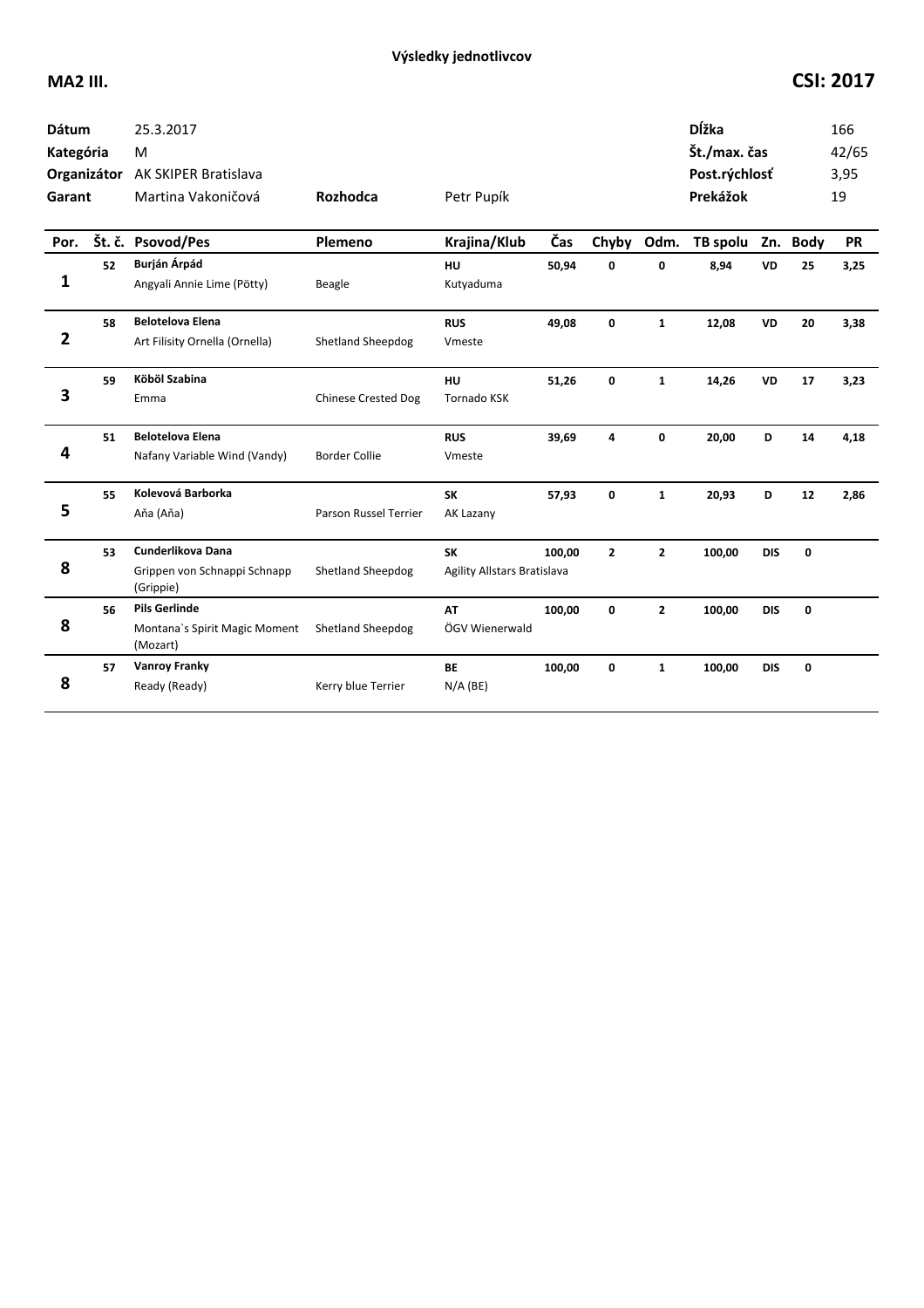| Dátum<br>Kategória<br>Garant |     | 25.3.2017<br>L<br>Organizátor AK SKIPER Bratislava<br>Martina Vakoničová                 | Rozhodca                        | Petr Pupík                             |        |              |              | Dĺžka<br>Št./max. čas<br>Post.rýchlosť<br>Prekážok |              |                         | 166<br>42/65<br>3,95<br>19 |
|------------------------------|-----|------------------------------------------------------------------------------------------|---------------------------------|----------------------------------------|--------|--------------|--------------|----------------------------------------------------|--------------|-------------------------|----------------------------|
| Por.                         |     | Št. č. Psovod/Pes                                                                        | Plemeno                         | Krajina/Klub                           | Čas    | Chyby        | Odm.         | TB spolu Zn. Body                                  |              |                         | PR                         |
| $\mathbf{1}$                 | 131 | Vorlova Pavla<br>Runkeeper Floki The Nimble Elf<br>(Floki)                               | <b>Border Collie</b>            | cz<br>$N/A$ (CZ)                       | 34,27  | $\mathbf{1}$ | 0            | 5,00                                               | V            | 25                      | 4,84                       |
| $\overline{\mathbf{2}}$      | 133 | Popovičová Karin<br>Crash quick angle (Crash)                                            | <b>Border Collie</b>            | SK<br>ARP Dog Team                     | 37,21  | $\mathbf{1}$ | 0            | 5,00                                               | $\mathsf{v}$ | 20                      | 4,46                       |
| 3                            | 136 | Köböl Szabina<br>Bo                                                                      | Mixbreed                        | HU<br>Tornado KSK                      | 37,78  | $\mathbf{1}$ | 0            | 5,00                                               | V            | 17                      | 4,39                       |
| 4                            | 115 | Káli Anita<br>Poseidon Elfmagic Especial Cube<br>(Cube)                                  | <b>Border Collie</b>            | HU<br>Akela                            | 39,37  | 0            | $\mathbf{1}$ | 5,00                                               | V            | 14                      | 4,21                       |
| 5                            | 130 | Vaškebová Martina<br>Gira Ayky (Gira)                                                    | <b>Border Collie</b>            | <b>CZ</b><br>Psí Škola Na Ostrově Brno | 41,88  | 0            | $\mathbf{1}$ | 5,00                                               | V            | 12                      | 3,96                       |
| 6                            | 128 | Slezáková Alexandra<br>A String of Pearls Rose Speedlight Australian Shepherd<br>(Villa) |                                 | SK<br><b>RSDC</b>                      | 40,08  | $\mathbf{1}$ | $\mathbf{1}$ | 10,00                                              | VD           | 10                      | 4,14                       |
| 7                            | 111 | Csík Ildikó<br>Alíz                                                                      | Mixbreed                        | HU<br>$N/A$ (HU)                       | 41,23  | $\mathbf{z}$ | 0            | 10,00                                              | VD           | 9                       | 4,02                       |
| 8                            | 132 | Vrchotka Othmar<br>Chocko of Styrian Westpoint<br>(Chocko)                               | <b>Border Collie</b>            | AT<br>ÖHV Berndorf                     | 38,22  | $\mathbf{2}$ | $\mathbf{1}$ | 15,00                                              | VD           | 8                       | 4,34                       |
| 9                            | 129 | <b>Spanraft Christian</b><br>Bounty (Bounty)                                             | <b>Border Collie</b>            | AT<br>ÖHV Berndorf                     | 39,47  | $\mathbf{2}$ | $\mathbf{1}$ | 15,00                                              | VD           | $\overline{\mathbf{z}}$ | 4,20                       |
| 26                           | 112 | Popovičová Karin<br>Earl Ziggy dei Matiblu (Ziggy)                                       | <b>Border Collie</b>            | SK<br>ARP Dog Team                     | 100,00 | $\mathbf{1}$ | $\mathbf{1}$ | 100,00                                             | DIS          | 0                       |                            |
| 26                           | 114 | Illényiová Hella<br>Beautiful Zara Quick Angel (Zara)                                    | <b>Border Collie</b>            | SK<br>ARP Dog Team                     | 100,00 | 0            | 0            | 100,00                                             | <b>DIS</b>   | 0                       |                            |
| 26                           | 116 | Kasálková Pavla<br>Arrive to Casa Drive (Reef)                                           | <b>Border Collie</b>            | CZ<br>$N/A$ (CZ)                       | 100,00 | 0            | $\mathbf{1}$ | 100,00                                             | <b>DIS</b>   | 0                       |                            |
| 26                           | 117 | Kasprzyk Magdalena<br>Flyland NORTHERN LIGHTS (Jah<br>Jah)                               | <b>Border Collie</b>            | <b>PL</b><br>$N/A$ (PL)                | 100,00 | 0            | 0            | 100,00                                             | <b>DIS</b>   | 0                       |                            |
| 26                           | 118 | Kemenczei Dávid<br>Cody (Cody)                                                           | <b>Border Collie</b>            | HU<br>Kutyaduma Központ                | 100,00 | 0            | 0            | 100,00                                             | <b>DIS</b>   | 0                       |                            |
| 26                           | 119 | Kolevová Grétka<br>Luna Tale Original Malibu (Malibu) Border Collie                      |                                 | SK<br>AK Lazany                        | 100,00 | $\mathbf{1}$ | 0            | 100,00                                             | <b>DIS</b>   | 0                       |                            |
| 26                           | 120 | Labieniec Magdalena<br>Why Not Issi My Queen (Issi)                                      | <b>Border Collie</b>            | <b>PL</b><br>GO!                       | 100,00 | 0            | 0            | 100,00                                             | DIS          | 0                       |                            |
| 26                           | 121 | Lapu Tamás<br>Perla (Perla)                                                              | Groenendael, Tervueren N/A (HU) | HU                                     | 100,00 | 0            | $\mathbf{1}$ | 100,00                                             | <b>DIS</b>   | 0                       |                            |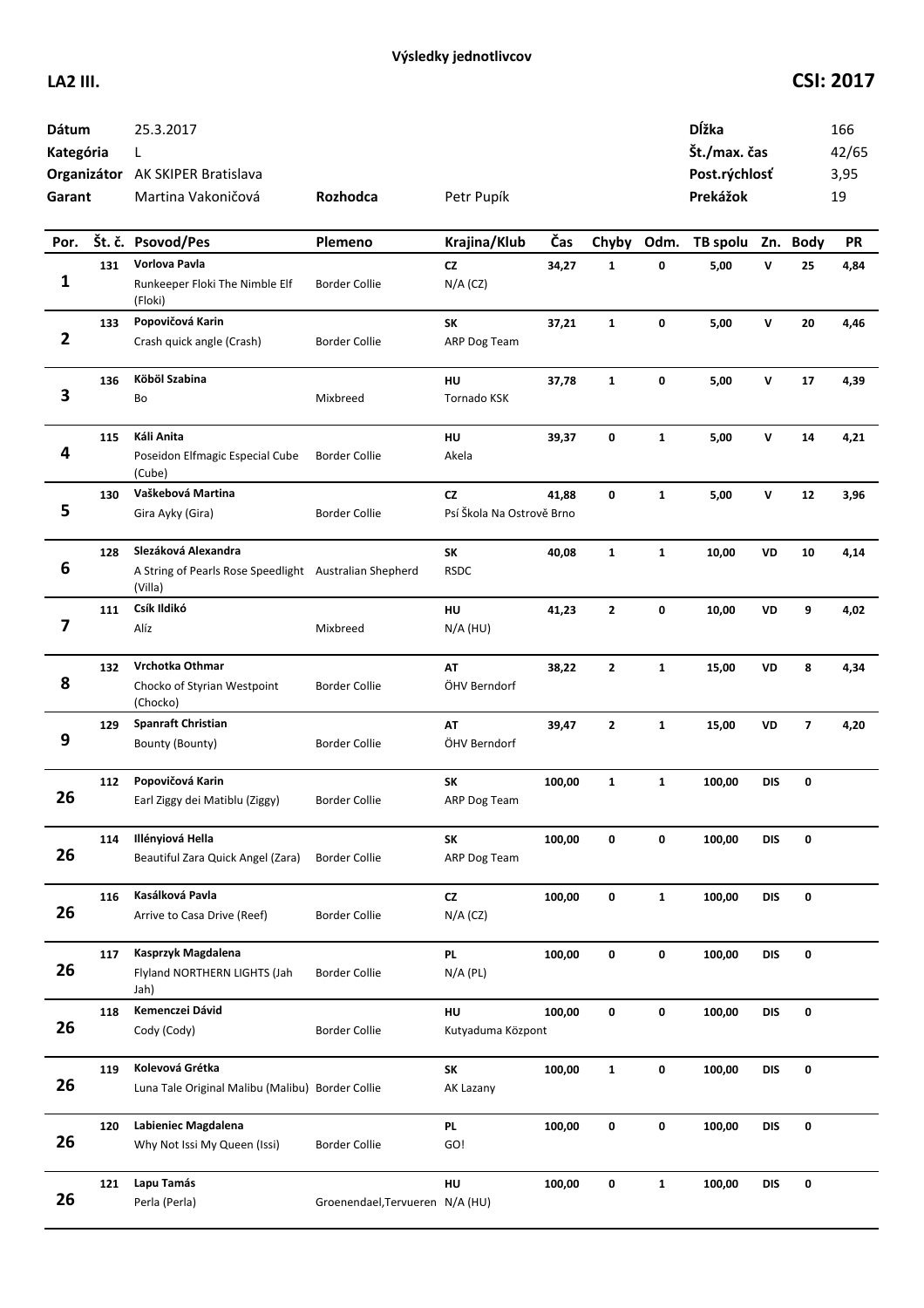| <b>Dátum</b><br>Kategória<br>Garant |     | 25.3.2017<br>L<br>Organizátor AK SKIPER Bratislava<br>Martina Vakoničová | Rozhodca                   | Petr Pupík                       |        |              |                         | <b>D</b> ĺžka<br>Št./max. čas<br>Post.rýchlosť<br>Prekážok |            |             | 166<br>42/65<br>3,95<br>19 |
|-------------------------------------|-----|--------------------------------------------------------------------------|----------------------------|----------------------------------|--------|--------------|-------------------------|------------------------------------------------------------|------------|-------------|----------------------------|
| Por.                                |     | Št. č. Psovod/Pes                                                        | Plemeno                    | Krajina/Klub                     | Čas    | Chyby        | Odm.                    | TB spolu Zn. Body                                          |            |             | <b>PR</b>                  |
| 26                                  | 122 | Litwin Klaudia<br>NNL B Lucky One (Look)                                 | <b>Border Collie</b>       | <b>PL</b><br>Fanter              | 100,00 | 0            | $\mathbf 0$             | 100,00                                                     | <b>DIS</b> | 0           |                            |
| 26                                  | 123 | Marangoni Regina<br>Arielle of Yellowblue Border (Ella)                  | <b>Border Collie</b>       | AT<br>ÖHV Berndorf               | 100,00 | $\mathbf{1}$ | $\mathbf{2}$            | 100,00                                                     | <b>DIS</b> | 0           |                            |
| 26                                  | 124 | Nagy-Szitha Zoltán<br>Tutti                                              | Tibetan terrier            | HU<br>A TE KutyasuliD            | 100,00 | $\mathbf 0$  | $\mathbf{1}$            | 100,00                                                     | <b>DIS</b> | $\mathbf 0$ |                            |
| 26                                  | 125 | Pánková Lenka<br>Rab Gulden Land (Rab)                                   | <b>Border Collie</b>       | cz<br><b>KK Zetor Brno</b>       | 100,00 | $\mathbf{1}$ | $\overline{\mathbf{3}}$ | 100,00                                                     | <b>DIS</b> | 0           |                            |
| 26                                  | 126 | Pils Sabrina<br>Lucky Summer You're my Destiny<br>(Tip)                  | <b>Border Collie</b>       | AT<br>ÖGV Wienerwald             | 100,00 | 2            | 0                       | 100,00                                                     | <b>DIS</b> | 0           |                            |
| 26                                  | 127 | Podobná Beáta<br>Delyth Ferenčík (Shy)                                   | <b>Border Collie</b>       | <b>SK</b><br><b>RSDC</b>         | 100,00 | $\mathbf 0$  | $\mathbf{1}$            | 100,00                                                     | <b>DIS</b> | 0           |                            |
| 26                                  | 134 | Zawistowska Karolina<br>Never Never Land S'Jayanti (Juddy) Border Collie |                            | <b>PL</b><br>FreeX               | 100,00 | $\mathbf 0$  | $\mathbf 0$             | 100,00                                                     | <b>DIS</b> | $\mathbf 0$ |                            |
| 26                                  | 135 | <b>Martinček Daniel</b><br>Bashka Valkar (Bashka)                        | <b>Australian Shepherd</b> | <b>SK</b><br>CA Žilina (SK)      | 100,00 | $\mathbf{1}$ | 3                       | 100,00                                                     | <b>DIS</b> | 0           |                            |
| 26                                  | 137 | Dabrowski Jaroslaw<br>Sweet Symphony from Vertical<br>Limit (Flora)      | Bearded collie             | <b>PL</b><br>RunForFun Lodz (PL) | 100,00 | 0            | 0                       | 100,00                                                     | <b>DIS</b> | 0           |                            |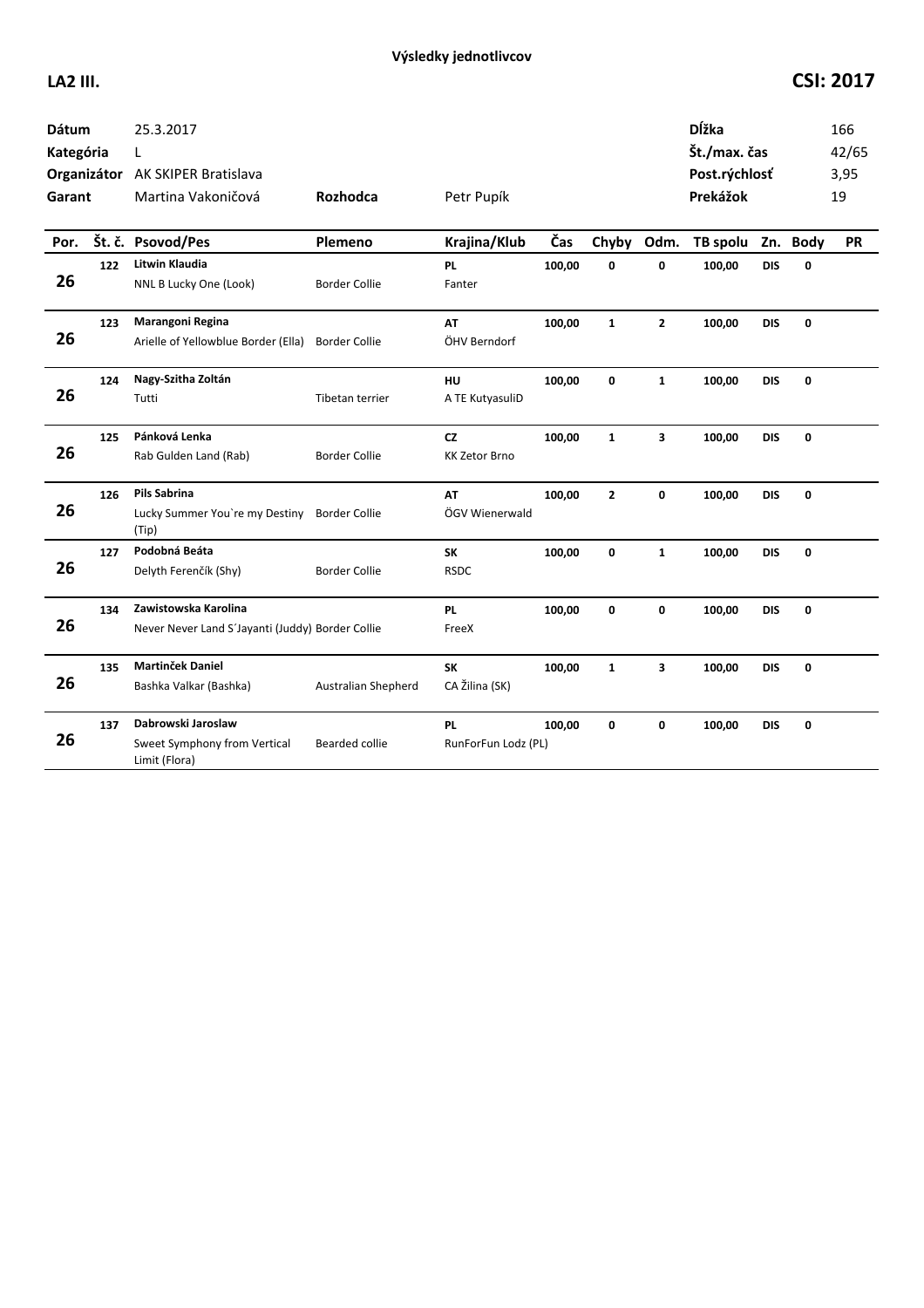| Dátum<br>Kategória<br>Garant |    | 25.3.2017<br>S<br>Organizátor AK SKIPER Bratislava<br>Martina Vakoničová           | Rozhodca                 | Petr Pupík                                      |        |                |                         | <b>D</b> ĺžka<br>Št./max. čas<br>Post.rýchlosť<br>Prekážok |              |              | 186<br>46/71<br>4,04<br>21 |
|------------------------------|----|------------------------------------------------------------------------------------|--------------------------|-------------------------------------------------|--------|----------------|-------------------------|------------------------------------------------------------|--------------|--------------|----------------------------|
| Por.                         |    | Št. č. Psovod/Pes                                                                  | Plemeno                  | Krajina/Klub                                    | Čas    | Chyby          | Odm.                    | TB spolu                                                   |              | Zn. Body     | PR                         |
| 1                            | 22 | Członkowska Barbara<br>AISZA u Gagi (Łata)                                         | Parson Russel Terrier    | PL<br>$N/A$ (PL)                                | 44,71  | O              | O                       | 0,00                                                       | v            | 25           | 4,16                       |
| 2                            | 23 | <b>Daubner Tibor</b><br>Pumukli Kölyke Modern Romance Shetland Sheepdog<br>(Polly) |                          | <b>HU</b><br>MacLeod Agility Team               | 46,08  | 0              | 0                       | 0,08                                                       | $\mathsf{v}$ | 20           | 4,03                       |
| 3                            | 26 | Marekova Tatiana<br>Elis Královská Manta (NAJLA)                                   | Papillon                 | SK<br><b>RSDC</b>                               | 46,12  | 0              | 0                       | 0,12                                                       | $\mathsf{v}$ | 17           | 4,03                       |
| 4                            | 21 | Cabadajová Michaela<br>A3CH Goldjump Aus. Simply the<br>Best (Dee)                 | Jack Russel Terrier      | SK<br>Agility Allstars Bratislava               | 50,90  | 0              | $\mathbf{0}$            | 4,90                                                       | $\mathsf{v}$ | 14           | 3,65                       |
| 5                            | 31 | Šebková Lucie<br>Adélka ULI z Říčan (Meggie)                                       | <b>Border Terrier</b>    | <b>CZ</b><br>Psí Škola Od Svaté Lucie           | 42,67  | $\mathbf{2}$   | 0                       | 10,00                                                      | VD           | 12           | 4,35                       |
| 11                           | 25 | Juhásová Jana<br>Aimi Jet Bat (Daška)                                              | Papillon                 | <b>SK</b><br>CA Žilina                          | 100,00 | 0              | $\overline{\mathbf{3}}$ | 100,00                                                     | <b>DIS</b>   | 0            |                            |
| 11                           | 27 | <b>Neumann Peter</b><br>Jackie (Jackie)                                            | Jack Russel Terrier      | <b>SK</b><br>AK SKIPER Bratislava               | 100,00 | $\mathbf{0}$   | $\mathbf{1}$            | 100,00                                                     | <b>DIS</b>   | $\mathbf{0}$ |                            |
| 11                           | 28 | Hanzlová Margaréta<br>Paula Little rascal Veropa (Paula)                           | Caniche                  | <b>SK</b><br><b>Agility Allstars Bratislava</b> | 100,00 | $\mathbf{2}$   | $\mathbf{1}$            | 100,00                                                     | <b>DIS</b>   | 0            |                            |
| 11                           | 29 | Šimonová Petra<br>Temperance z Šardanu (Temperka) Zwergschnauzer                   |                          | SK<br>AK Lazany                                 | 100,00 | $\mathbf{0}$   | $\mathbf{1}$            | 100,00                                                     | <b>DIS</b>   | 0            |                            |
| 11                           | 30 | Vlčková Dominika<br>ELF Dejvické kvítko (Nick)                                     | Papillon                 | SK<br>Agility Allstars Bratislava               | 100,00 | $\overline{2}$ | 0                       | 100,00                                                     | <b>DIS</b>   | 0            |                            |
| 11                           | 32 | Vakonič Pavol<br>Diana Daria Tantum Auri (Diana)                                   | <b>Shetland Sheepdog</b> | SK<br>AK SKIPER Bratislava                      | 100,00 | 0              | $\mathbf{1}$            | 100,00                                                     | <b>DIS</b>   | 0            |                            |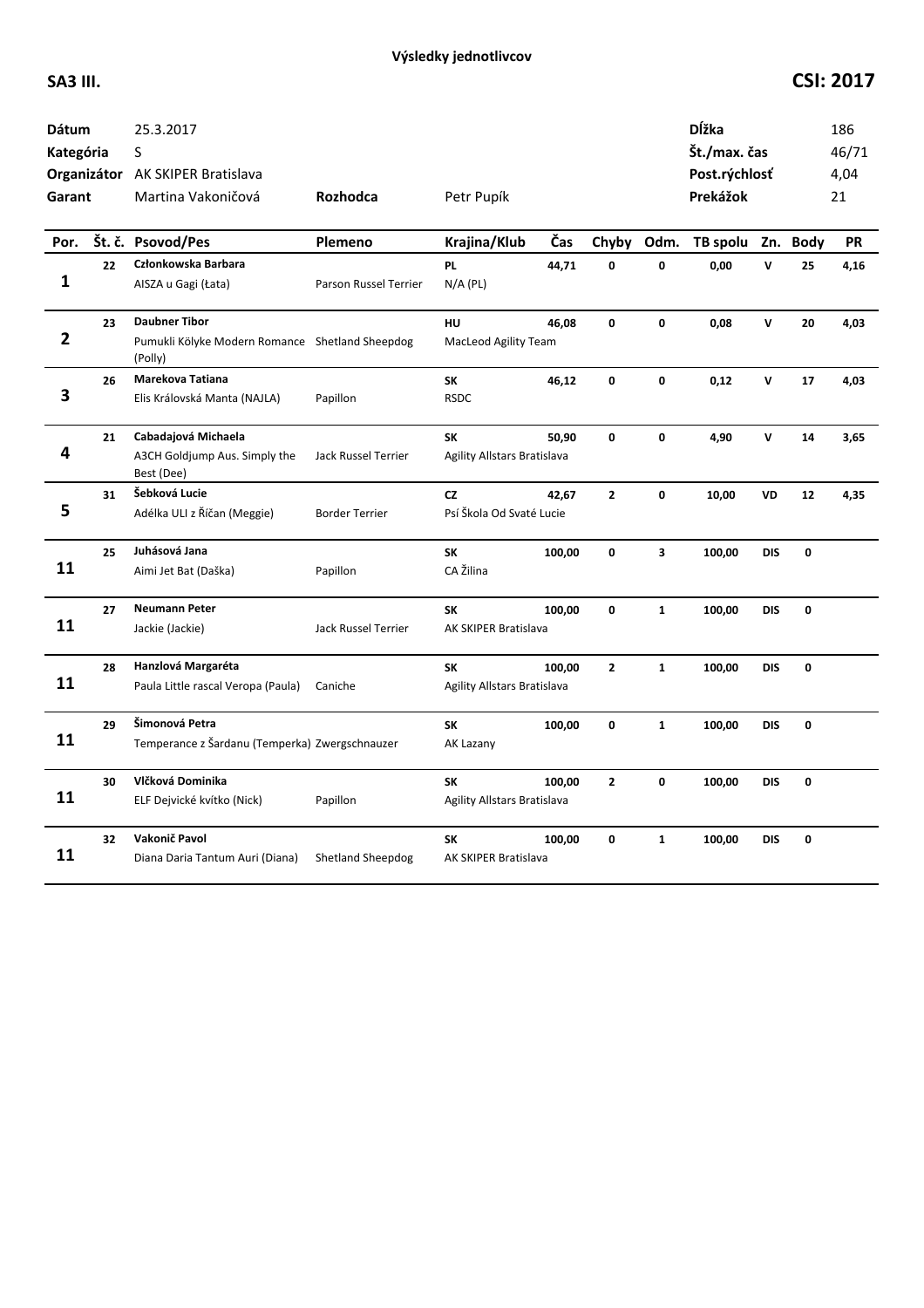| Dátum<br>Kategória<br>Garant |    | 25.3.2017<br>M<br>Organizátor AK SKIPER Bratislava<br>Martina Vakoničová | Rozhodca                 | Petr Pupík                              |        |              |              | Dĺžka<br>Št./max. čas<br>Post.rýchlosť<br>Prekážok |              |             | 186<br>46/71<br>4,04<br>21 |
|------------------------------|----|--------------------------------------------------------------------------|--------------------------|-----------------------------------------|--------|--------------|--------------|----------------------------------------------------|--------------|-------------|----------------------------|
| Por.                         |    | Št. č. Psovod/Pes                                                        | Plemeno                  | Krajina/Klub                            | Čas    | Chyby        | Odm.         | TB spolu                                           |              | Zn. Body    | <b>PR</b>                  |
| 1                            | 68 | Magnoli Klimešová Martina<br>Irhaberki Csimota Kiki (Kiki)               | Mudi                     | <b>CZ</b><br>Amonra                     | 40,43  | 0            | 0            | 0,00                                               | V            | 25          | 4,60                       |
| $\mathbf{2}$                 | 72 | Sálusová Květa<br>Irhaberki Johogy Jottel (Jetelka)                      | Mudi                     | cz<br>GrantAgility                      | 40,52  | 0            | 0            | 0,00                                               | $\mathsf{v}$ | 20          | 4,59                       |
| 3                            | 70 | Pirity Árpád<br>Devil Black of Srightliness (Demo)                       | <b>Shetland Sheepdog</b> | HU<br>A-Team SE Győr                    | 44,83  | 0            | 0            | 0,00                                               | V            | 17          | 4,14                       |
| 4                            | 67 | Kósa Edina<br>Diamond Starlight Pierre (Leo)                             | Caniche                  | SK<br>ARP Dog Team                      | 48,94  | 0            | 0            | 2,94                                               | v            | 14          | 3,80                       |
| 5                            | 69 | <b>Pils Gerlinde</b><br>Montana's Spirit Forever black<br>Magic (Cox)    | <b>Shetland Sheepdog</b> | AT<br>ÖGV Wienerwald                    | 43,66  | 2            | 0            | 10,00                                              | VD           | 12          | 4,26                       |
| 6                            | 74 | Tarnowski Tomasz<br>Pedro Pirackie Oblicze FCI (Pedro)                   | Parson Russel Terrier    | <b>PL</b><br><b>Baltic Agility Team</b> | 51,72  | $\mathbf{1}$ | 0            | 10,72                                              | VD           | 10          | 3,59                       |
| 7                            | 65 | Kolevová Grétka<br>Ebby Daisy World (Ebby)                               | Parson Russel Terrier    | SK<br>AK Lazany                         | 54,85  | 0            | $\mathbf{1}$ | 13,85                                              | VD           | 9           | 3,39                       |
| 8                            | 75 | <b>Vanroy Franky</b><br>Ilya (Iarla from MacGillycuddy)                  | Kerry blue Terrier       | BE<br>$N/A$ (BE)                        | 66,48  | 0            | $\mathbf{1}$ | 25,48                                              | D            | 8           | 2,79                       |
| 9                            | 64 | Härteiss Evelyn<br>Woody (Woody)                                         | Shetland Sheepdog        | AT<br>ÖRV HSV Donaustadt                | 65,20  | $\mathbf{1}$ | $\mathbf{z}$ | 34,20                                              | BO           | 7           | 2,85                       |
| 15                           | 61 | Członkowska Barbara<br>MIRA Willa Mora (Rudzia)                          | Berger des Pyrenées      | <b>PL</b><br>$N/A$ (PL)                 | 100,00 | 0            | 0            | 100,00                                             | DIS          | 0           |                            |
| 15                           | 62 | Dušková Julie<br>Brown Beauty z Lodice (Chelsea)                         | Australian Kelpie        | ${\sf CZ}$<br>GrantAgility              | 100,00 | 0            | 0            | 100,00                                             | <b>DIS</b>   | 0           |                            |
| 15                           | 63 | Grzelak Aleksandra<br><b>BLACK PRINCESS BRITANI</b><br>Metheora (BiPi)   | Manchester Terrier       | <b>PL</b><br>RunForFun Lodz             | 100,00 | 0            | 0            | 100,00                                             | <b>DIS</b>   | $\mathbf 0$ |                            |
| 15                           | 66 | Kolevová Martina<br>Grip Ťapka (Tripko)                                  | Parson Russel Terrier    | SK<br>AK Lazany                         | 100,00 | 0            | 0            | 100,00                                             | <b>DIS</b>   | 0           |                            |
| 15                           | 71 | <b>Rosenkranz Anton</b><br>Gyöngy (Gyöngy)                               | Mudi                     | AT<br>ÖGV Bad Vöslau                    | 100,00 | 0            | 0            | 100,00                                             | <b>DIS</b>   | 0           |                            |
| 15                           | 73 | Shelyakina Maria<br><b>BRUSTA (BRUSTA)</b>                               | Foxteriér                | <b>RUS</b><br>Moscow                    | 100,00 | 0            | 0            | 100,00                                             | <b>DIS</b>   | 0           |                            |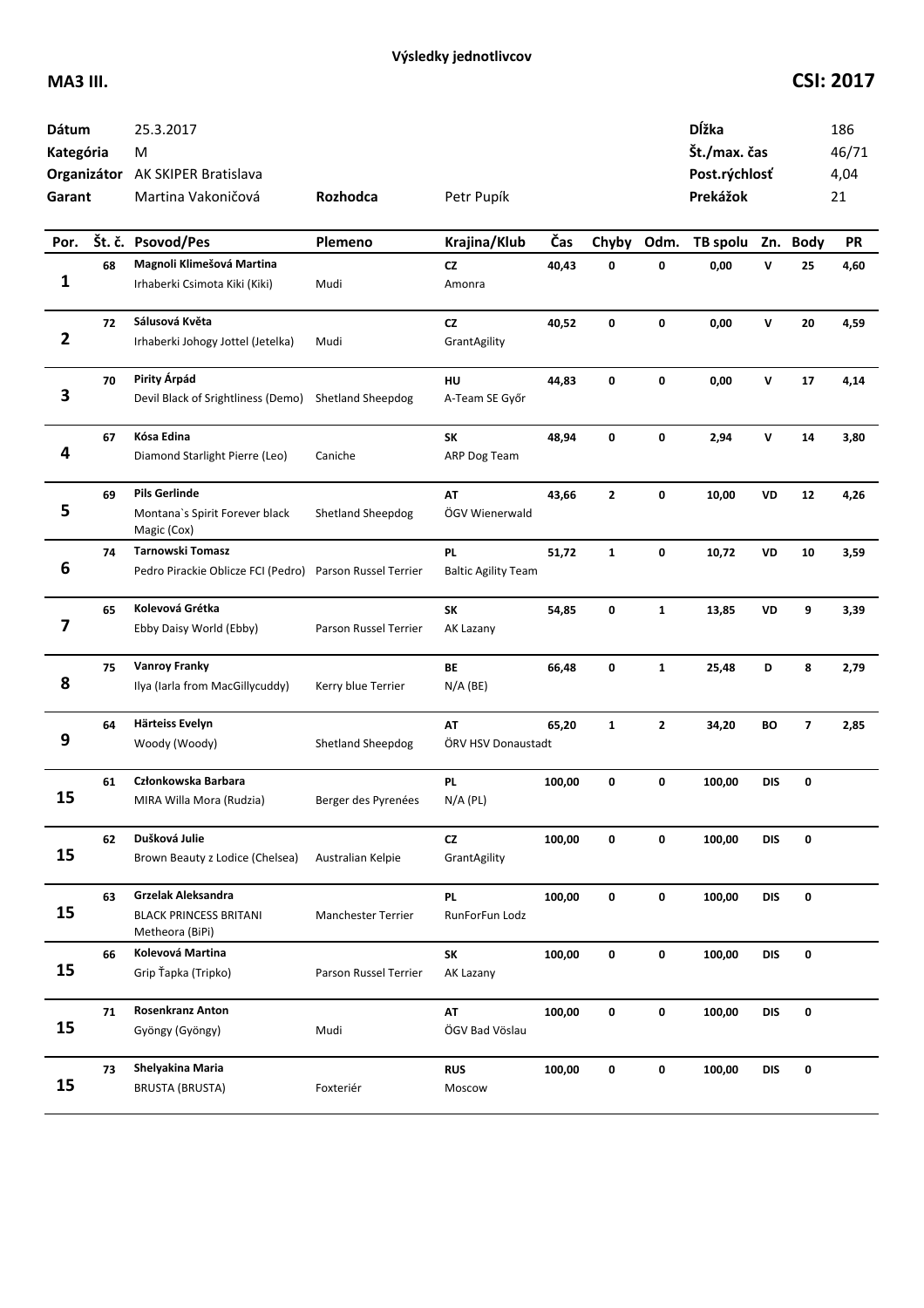| Dátum<br>Kategória<br>Garant |     | 25.3.2017<br>L<br>Organizátor AK SKIPER Bratislava<br>Martina Vakoničová | Rozhodca                     | Petr Pupík                        |        |              |              | Dĺžka<br>Št./max. čas<br>Post.rýchlosť<br>Prekážok |              |          | 186<br>46/71<br>4,04<br>21 |
|------------------------------|-----|--------------------------------------------------------------------------|------------------------------|-----------------------------------|--------|--------------|--------------|----------------------------------------------------|--------------|----------|----------------------------|
| Por.                         |     | Št. č. Psovod/Pes                                                        | Plemeno                      | Krajina/Klub                      | Čas    | Chyby        | Odm.         | TB spolu                                           |              | Zn. Body | <b>PR</b>                  |
| 1                            | 164 | Vakonič Pavol<br>Shadow Of Aire Fiona Fly (Fiona)                        | <b>Border Collie</b>         | SK<br><b>AK SKIPER Bratislava</b> | 38,34  | 0            | 0            | 0,00                                               | V            | 25       | 4,85                       |
| $\mathbf{2}$                 | 161 | Růžičková Radana<br>Aready Bohemia Grant (Ready)                         | <b>Border Collie</b>         | CZ<br>Psí Škola Na Ostrově Brno   | 38,67  | 0            | 0            | 0,00                                               | $\mathsf{v}$ | 20       | 4,80                       |
| 3                            | 148 | <b>Gábor Csermely</b><br>Ussona Bohemia Alké (Corti)                     | Malinois, Laekenois          | HU<br>Bergarac                    | 41,01  | 0            | 0            | 0,00                                               | V            | 17       | 4,53                       |
| 4                            | 169 | Vyplelová Petra<br>Astra Hugg (Huggýsek)                                 | <b>Border Collie</b>         | <b>CZ</b><br>OSA Jahoda Kladno    | 44,43  | 0            | 0            | 0,00                                               | v            | 14       | 4,18                       |
| 5                            | 146 | <b>Engler Zsofia</b><br>Gina (Gina)                                      | Mixbreed                     | HU<br>$N/A$ (HU)                  | 49,47  | 0            | 0            | 3,47                                               | V            | 12       | 3,75                       |
| 6                            | 170 | Zvonková Jana<br>Breena z Vandalky (Vigour)                              | Hollandse Herdershond Amonra | <b>CZ</b>                         | 38,74  | $\mathbf{1}$ | 0            | 5,00                                               | V            | 10       | 4,80                       |
| 7                            | 172 | Dudas Katharina<br>Face (Face)                                           | <b>Border Collie</b>         | AT<br>ÖRV Pottendorf              | 47,26  | 0            | $\mathbf{1}$ | 6,26                                               | VD           | 9        | 3,93                       |
| 8                            | 167 | Vetráková Zuzana<br>A3Ch Hira Grant Bohemia Alké<br>(Gerda)              | <b>Border Collie</b>         | SK<br>AK Lazany                   | 47,71  | $\mathbf{1}$ | $\mathbf{1}$ | 11,71                                              | VD           | 8        | 3,89                       |
| 9                            | 156 | <b>Millan Pierre-Yves</b><br>Astra Daphie (duff)                         | <b>Border Collie</b>         | SK<br>ARP Dog Team                | 39,14  | 3            | 0            | 15,00                                              | VD           | 7        | 4,75                       |
| 10                           | 163 | Shelyakina Maria<br>AISKNEKHT UNGAS (UNGAS)                              | Border Collie                | <b>RUS</b><br>Moscow              | 51,88  | 3            | $\mathbf{1}$ | 25,88                                              | D            | 6        | 3,58                       |
| 35                           | 141 | <b>Bawer Beata</b><br>Ebony Nose BAILA (Baila)                           | <b>Border Collie</b>         | PL<br>$N/A$ (PL)                  | 100,00 | 0            | 0            | 100,00                                             | <b>DIS</b>   | 0        |                            |
| 35                           | 142 | Dudas Katharina<br>Amazing Lee-Ann of Styrian<br>Westpoint (Brit)        | <b>Border Collie</b>         | AT<br>ÖRV Pottendorf              | 100,00 | $\mathbf{1}$ | $\mathbf{1}$ | 100,00                                             | <b>DIS</b>   | 0        |                            |
| 35                           | 143 | <b>Kholod Natalia</b><br>Nafani Darina (Darsi)                           | <b>Border Collie</b>         | <b>RUS</b><br>Nafani              | 100,00 | $\mathbf{1}$ | $\mathbf{1}$ | 100,00                                             | <b>DIS</b>   | 0        |                            |
| 35                           | 144 | <b>Mayerhofer Sandra</b><br>Joy (Joy)                                    | Mixbreed                     | AT<br>VBSÖ Zurndorf               | 100,00 | 0            | 0            | 100,00                                             | <b>DIS</b>   | 0        |                            |
| 35                           | 145 | Meshkova Elena<br>Every Kingdom No Limit (Fishka)                        | <b>Border Collie</b>         | <b>RUS</b><br>Vmeste              | 100,00 | 0            | 0            | 100,00                                             | <b>DIS</b>   | 0        |                            |
| 35                           | 149 | Gadomska Magdalena<br>Bura vom Greifenring (Bura)                        | Malinois, Laekenois          | <b>PL</b><br>FreeX                | 100,00 | 0            | 0            | 100,00                                             | DIS          | 0        |                            |
| 35                           | 150 | Hanzlova Anna<br>Honey Bunny Joy in Motion<br>(Hanička)                  | Caniche                      | SK<br>Agility Allstars Bratislava | 100,00 | 0            | 0            | 100,00                                             | DIS          | 0        |                            |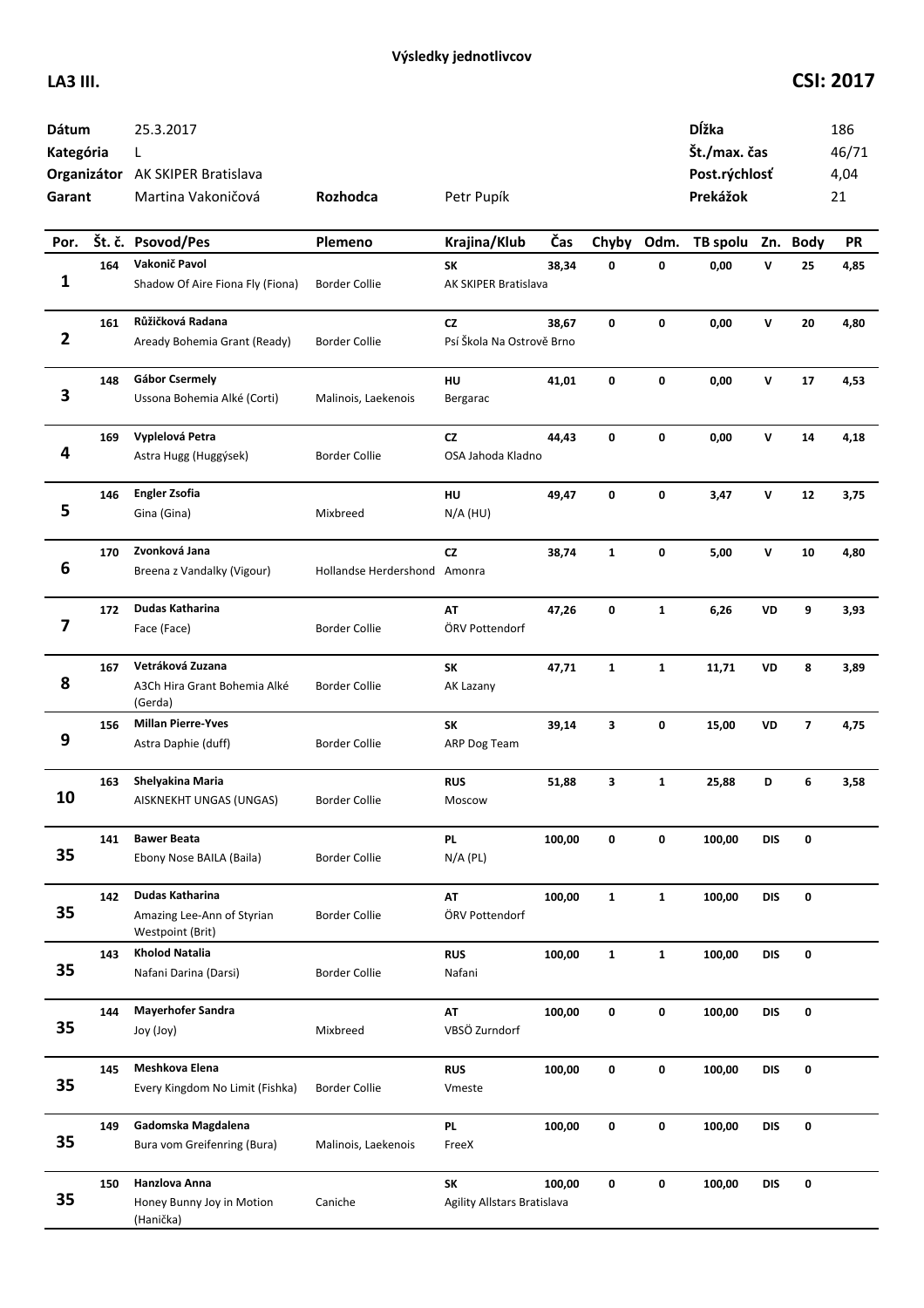| Dátum<br>Kategória<br>Garant |     | 25.3.2017<br>L<br>Organizátor AK SKIPER Bratislava<br>Martina Vakoničová         | Rozhodca             | Petr Pupík                        |        |              |              | Dĺžka<br>Št./max. čas<br>Post.rýchlosť<br>Prekážok |            |          | 186<br>46/71<br>4,04<br>21 |
|------------------------------|-----|----------------------------------------------------------------------------------|----------------------|-----------------------------------|--------|--------------|--------------|----------------------------------------------------|------------|----------|----------------------------|
| Por.                         |     | Št. č. Psovod/Pes                                                                | Plemeno              | Krajina/Klub                      | Čas    | Chyby        | Odm.         | TB spolu                                           |            | Zn. Body | <b>PR</b>                  |
| 35                           | 151 | <b>Horvath Claudia</b><br>Never Never Land L'Cik Cap<br>(Sienna)                 | <b>Border Collie</b> | AT<br>ÖGV Bad Vöslau              | 100,00 | 0            | 0            | 100,00                                             | <b>DIS</b> | 0        |                            |
| 35                           | 152 | Káli Anita<br>Nirvana at Wendigos Wind (Nash)                                    | <b>Border Collie</b> | HU<br>Akela                       | 100,00 | $\mathbf{1}$ | 0            | 100,00                                             | <b>DIS</b> | 0        |                            |
| 35                           | 153 | Kollmann Manuela<br>Montana's Spirit First Flash (Flash) Border Collie           |                      | AT<br>ÖHV Berndorf                | 100,00 | $\mathbf{1}$ | 0            | 100,00                                             | <b>DIS</b> | 0        |                            |
| 35                           | 154 | Korán Csaba<br>E.T. Dei Matiblu                                                  | <b>Border Collie</b> | HU<br>MacLeod Agility Team        | 100,00 | $\mathbf{1}$ | 0            | 100,00                                             | <b>DIS</b> | 0        |                            |
| 35                           | 157 | Nagy Veronika<br>BlessedBorders Master Piece (Elf)                               | <b>Border Collie</b> | HU<br>MacLeod Agility Team        | 100,00 | $\mathbf{1}$ | 0            | 100,00                                             | DIS        | 0        |                            |
| 35                           | 158 | Nehybová Veronika<br>Kean Black Chevers                                          | Border Collie        | <b>CZ</b><br>$N/A$ (CZ)           | 100,00 | $\mathbf{2}$ | 0            | 100,00                                             | <b>DIS</b> | 0        |                            |
| 35                           | 159 | Pils Sabrina<br>Genetic IQ be Cool (Mac)                                         | <b>Border Collie</b> | AT<br>ÖGV Wienerwald              | 100,00 | $\mathbf{2}$ | $\mathbf{1}$ | 100,00                                             | <b>DIS</b> | 0        |                            |
| 35                           | 160 | Popovičová Karin<br>Flores Ferenčík (Blaze)                                      | <b>Border Collie</b> | SK<br>ARP Dog Team                | 100,00 | $\mathbf{2}$ | 0            | 100,00                                             | <b>DIS</b> | 0        |                            |
| 35                           | 165 | Varga Viktoria<br>Impulse                                                        | Malinois, Laekenois  | HU<br>Béta Kutya Klub             | 100,00 | 0            | 0            | 100,00                                             | <b>DIS</b> | 0        |                            |
| 35                           | 168 | Vrchotka Othmar<br>Aaron of Mountain Border (Aaron) Border Collie                |                      | AT<br>ÖHV Berndorf                | 100,00 | 0            | 0            | 100,00                                             | <b>DIS</b> | 0        |                            |
| 35                           | 171 | <b>Horvath Rudolf</b><br>Atanua of KY's Spirit (Atanua)                          | <b>Border Collie</b> | AT<br>ÖGV Bad Vöslau              | 100,00 | 0            | 3            | 100,00                                             | <b>DIS</b> | 0        |                            |
| 35                           | 173 | <b>Kholod Natalia</b><br>Ya syn Ambassadora Drive (Drive)                        | <b>Border Collie</b> | <b>RUS</b><br>Nafani              | 100,00 | $\mathbf{1}$ | $\mathbf{1}$ | 100,00                                             | <b>DIS</b> | 0        |                            |
| 35                           | 174 | <b>Mayerhofer Sandra</b><br>Vinny vom Heustadlwasser (Vinny) Malinois, Laekenois |                      | AT<br>VBSÖ Zurndorf               | 100,00 | 0            | $\pmb{0}$    | 100,00                                             | <b>DIS</b> | 0        |                            |
| 35                           | 175 | Meshkova Elena<br>Aktiv Victory (Vicki)                                          | <b>Border Collie</b> | <b>RUS</b><br>Vmeste              | 100,00 | $\mathbf{2}$ | $\mathbf 0$  | 100,00                                             | <b>DIS</b> | 0        |                            |
| 35                           | 176 | Vakonič Pavol<br>Shadow Of Aire Iris Ikea (Ikea)                                 | <b>Border Collie</b> | <b>SK</b><br>AK SKIPER Bratislava | 100,00 | $\mathbf 0$  | $\pmb{0}$    | 100,00                                             | <b>DIS</b> | 0        |                            |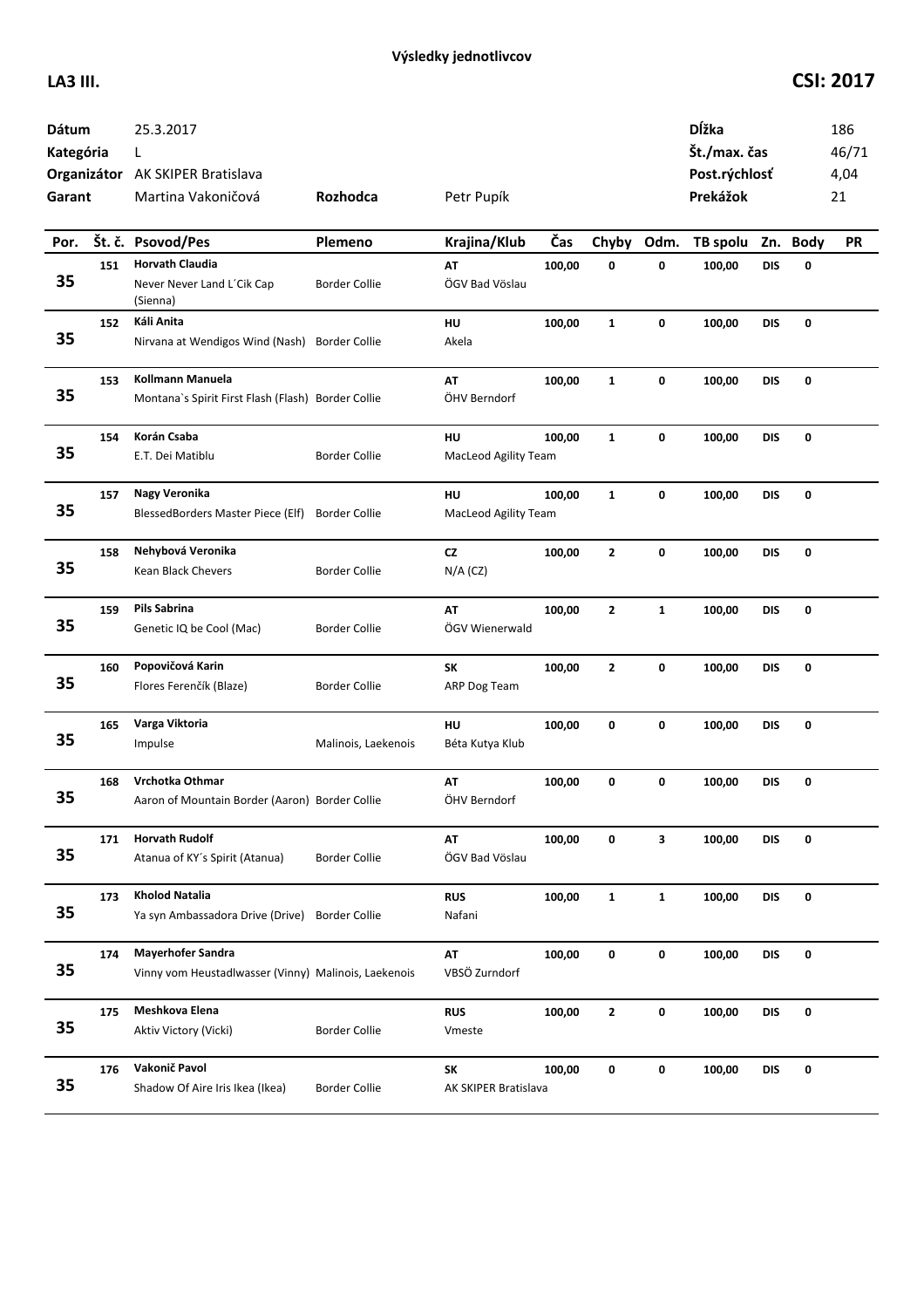| <b>Dátum</b><br>Kategória<br>Garant |              | 25.3.2017<br>S<br>Organizátor AK SKIPER Bratislava<br>Martina Vakoničová       | Rozhodca              | Petr Pupík                              |        |              |              | Dĺžka<br>Št./max. čas<br>Post.rýchlosť<br>Prekážok |              |                         | 188<br>50/80<br>3,76<br>21 |
|-------------------------------------|--------------|--------------------------------------------------------------------------------|-----------------------|-----------------------------------------|--------|--------------|--------------|----------------------------------------------------|--------------|-------------------------|----------------------------|
| Por.                                |              | Št. č. Psovod/Pes                                                              | Plemeno               | Krajina/Klub                            | Čas    | Chyby        | Odm.         | TB spolu                                           |              | Zn. Body                | PR                         |
|                                     | 28           | Hanzlová Margaréta                                                             |                       | SK                                      | 44,76  | 0            | $\mathbf{0}$ | 0,00                                               | V            | 25                      | 4,20                       |
| 1                                   |              | Paula Little rascal Veropa (Paula)                                             | Caniche               | Agility Allstars Bratislava             |        |              |              |                                                    |              |                         |                            |
| $\overline{\mathbf{2}}$             | 21           | Cabadajová Michaela<br>A3CH Goldjump Aus. Simply the<br>Best (Dee)             | Jack Russel Terrier   | SK<br>Agility Allstars Bratislava       | 48,89  | 0            | 0            | 0,00                                               | $\mathsf{v}$ | 20                      | 3,84                       |
| 3                                   | 11           | Beťková Júlia<br>Lajka (Lajka)                                                 | Bišón                 | SK<br>MSKK Trnava-Kopánka               | 50,86  | 0            | 0            | 0,86                                               | V            | 17                      | 3,69                       |
| 4                                   | 22           | Członkowska Barbara<br>AISZA u Gagi (Łata)                                     | Parson Russel Terrier | <b>PL</b><br>$N/A$ (PL)                 | 44,04  | $\mathbf{1}$ | 0            | 5,00                                               | V            | 14                      | 4,26                       |
| 5                                   | 31           | Šebková Lucie<br>Adélka ULI z Říčan (Meggie)                                   | <b>Border Terrier</b> | CZ<br>Psí Škola Od Svaté Lucie          | 45,26  | 0            | $\mathbf{1}$ | 5,00                                               | V            | 12                      | 4,15                       |
| 6                                   | 30           | Vlčková Dominika<br>ELF Dejvické kvítko (Nick)                                 | Papillon              | SK<br>Agility Allstars Bratislava       | 47,59  | 0            | $\mathbf{1}$ | 5,00                                               | V            | 10                      | 3,95                       |
| 7                                   | 15           | Hanzlová Margaréta<br>Moly                                                     | Caniche               | SK<br>Agility Allstars Bratislava       | 47,78  | $\mathbf{1}$ | 0            | 5,00                                               | V            | 9                       | 3,93                       |
| 8                                   | 32           | Vakonič Pavol<br>Diana Daria Tantum Auri (Diana)                               | Shetland Sheepdog     | SK<br>AK SKIPER Bratislava              | 48,25  | 0            | $\mathbf{1}$ | 5,00                                               | V            | 8                       | 3,89                       |
| 9                                   | 13           | Englmanová Mirka<br>Inett Fredy Hascikova (Fredy)                              | Bišón                 | SK<br>AK SKIPER Bratislava              | 56,32  | 0            | 0            | 6,32                                               | VD           | $\overline{\mathbf{z}}$ | 3,33                       |
| 10                                  | 16           | Neumann Peter Ml.<br>Jackie Neumannova (Jackie)                                | Jack Russel Terrier   | SK<br>AK SKIPER Bratislava              | 52,31  | $\mathbf{1}$ | 0            | 7,31                                               | VD           | 6                       | 3,59                       |
| 11                                  | 12           | <b>Bujdosó Lilla</b><br>Erand Black Man in Black (Ginseng) Chinese Crested Dog |                       | HU<br>A TE KutyasuliD                   | 59,51  | 0            | 0            | 9,51                                               | VD           | 5                       | 3,15                       |
| 12                                  | 14           | Górska-Guzowska Małgorzata<br>COLA Mały Zawadiaka (Cola)                       | Parson Russel Terrier | <b>PL</b><br><b>Baltic Agility Team</b> | 44,83  | $\mathbf{2}$ | $\mathbf{1}$ | 15,00                                              | VD           | 4                       | 4,19                       |
| 13                                  | $\mathbf{2}$ | <b>Hitra Zsanett</b><br>Jackson (Jackson)                                      | Jack Russel Terrier   | HU<br><b>Syrius Agility Sport</b>       | 70,48  | $\mathbf{2}$ | $\mathbf{2}$ | 40,48                                              | BO           | 3                       | 2,66                       |
| 22                                  | $\mathbf{1}$ | Fábryová Kristína<br>Ady                                                       | Mixbreed              | SK<br>AK SKIPER Bratislava              | 100,00 | 0            | $\mathbf{1}$ | 100,00                                             | <b>DIS</b>   | 0                       |                            |
| 22                                  | 5            | Mulikné Arlett Zsuzsa<br>Oszkár (Oszi)                                         | Caniche               | HU<br>Kutyaduma                         | 100,00 | 0            | 0            | 100,00                                             | <b>DIS</b>   | 0                       |                            |
| 22                                  | 6            | Petra Verschueren<br>Lalou (Lalou)                                             | Mixbreed              | BE<br>$N/A$ (BE)                        | 100,00 | $\mathbf{1}$ | 0            | 100,00                                             | <b>DIS</b>   | 0                       |                            |
| 22                                  | 9            | Woroniecka Anna<br>Indirica (FCI) PEPPERS TIGER PAW Caniche<br>(Taco)          |                       | <b>PL</b><br>GO! (PL)                   | 100,00 | 0            | $\mathbf 0$  | 100,00                                             | <b>DIS</b>   | 0                       |                            |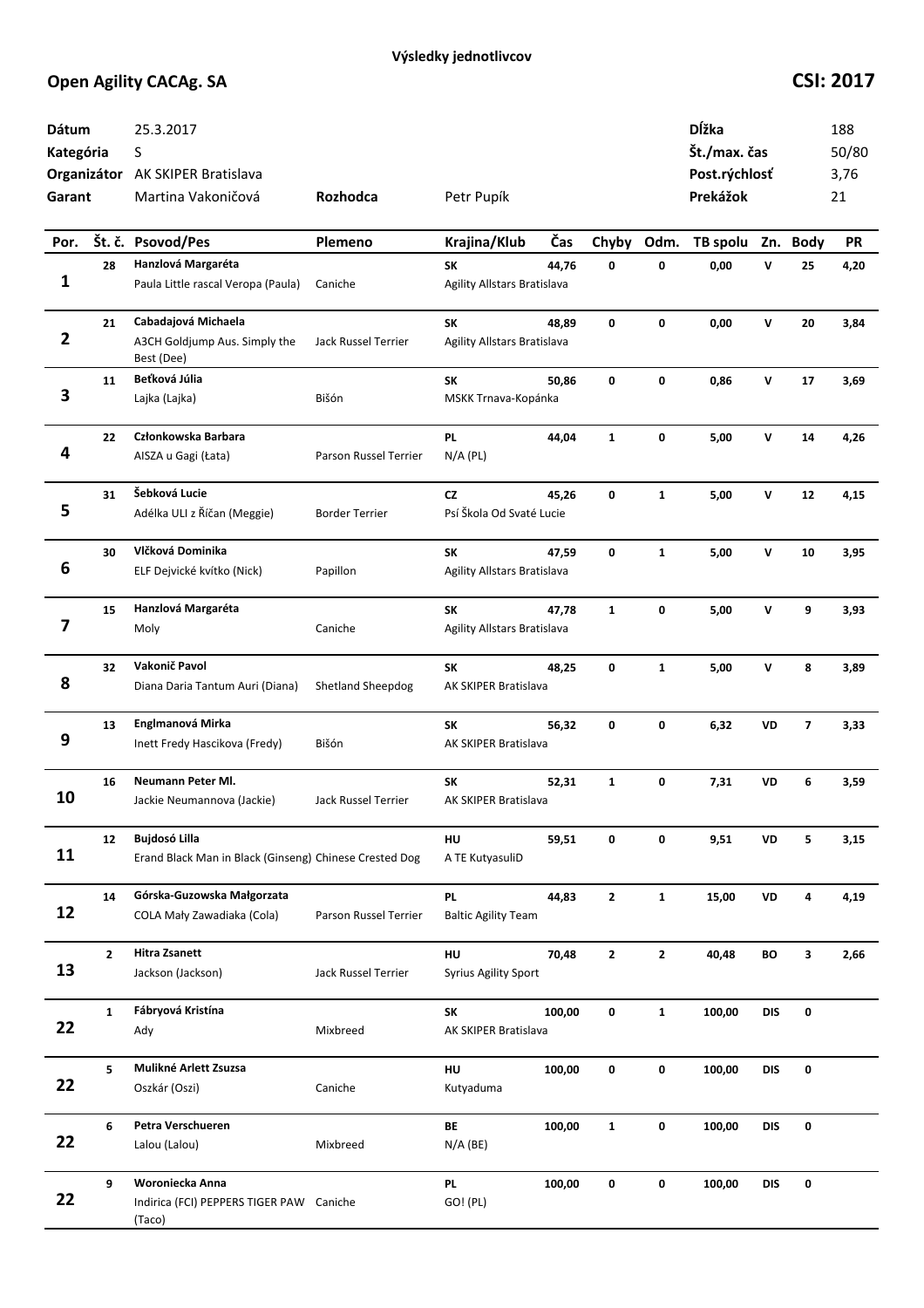| Dátum<br>Kategória<br>Organizátor<br>Garant |    | 25.3.2017<br>S<br>AK SKIPER Bratislava<br>Martina Vakoničová     | Rozhodca                 | Petr Pupík                        |        |       |              | Dĺžka<br>Št./max. čas<br>Post.rýchlosť<br>Prekážok |            |      | 188<br>50/80<br>3,76<br>21 |
|---------------------------------------------|----|------------------------------------------------------------------|--------------------------|-----------------------------------|--------|-------|--------------|----------------------------------------------------|------------|------|----------------------------|
| Por.                                        |    | Št. č. Psovod/Pes                                                | Plemeno                  | Krajina/Klub                      | Čas    | Chyby | Odm.         | TB spolu                                           | Zn.        | Body | <b>PR</b>                  |
| 22                                          | 17 | <b>Spanraft Susanne</b><br>Gismo (Gismo)                         | <b>Shetland Sheepdog</b> | AT<br>ÖHV Berndorf                | 100,00 | 1     | 1            | 100,00                                             | <b>DIS</b> | 0    |                            |
| 22                                          | 18 | Vakonič Pavol<br>Meryl Marion of Summergarden<br>(Meryl)         | Shetland Sheepdog        | <b>SK</b><br>AK SKIPER Bratislava | 100,00 | 0     | 0            | 100,00                                             | <b>DIS</b> | 0    |                            |
| 22                                          | 19 | Englmanová Mirka<br>Cira Caria Tantum Auri (Cira)                | Shetland Sheepdog        | <b>SK</b><br>AK SKIPER Bratislava | 100,00 | 0     | 0            | 100,00                                             | <b>DIS</b> | 0    |                            |
| 22                                          | 29 | Šimonová Petra<br>Temperance z Šardanu (Temperka) Zwergschnauzer |                          | <b>SK</b><br>AK Lazany            | 100,00 | 0     | $\mathbf{1}$ | 100,00                                             | <b>DIS</b> | 0    |                            |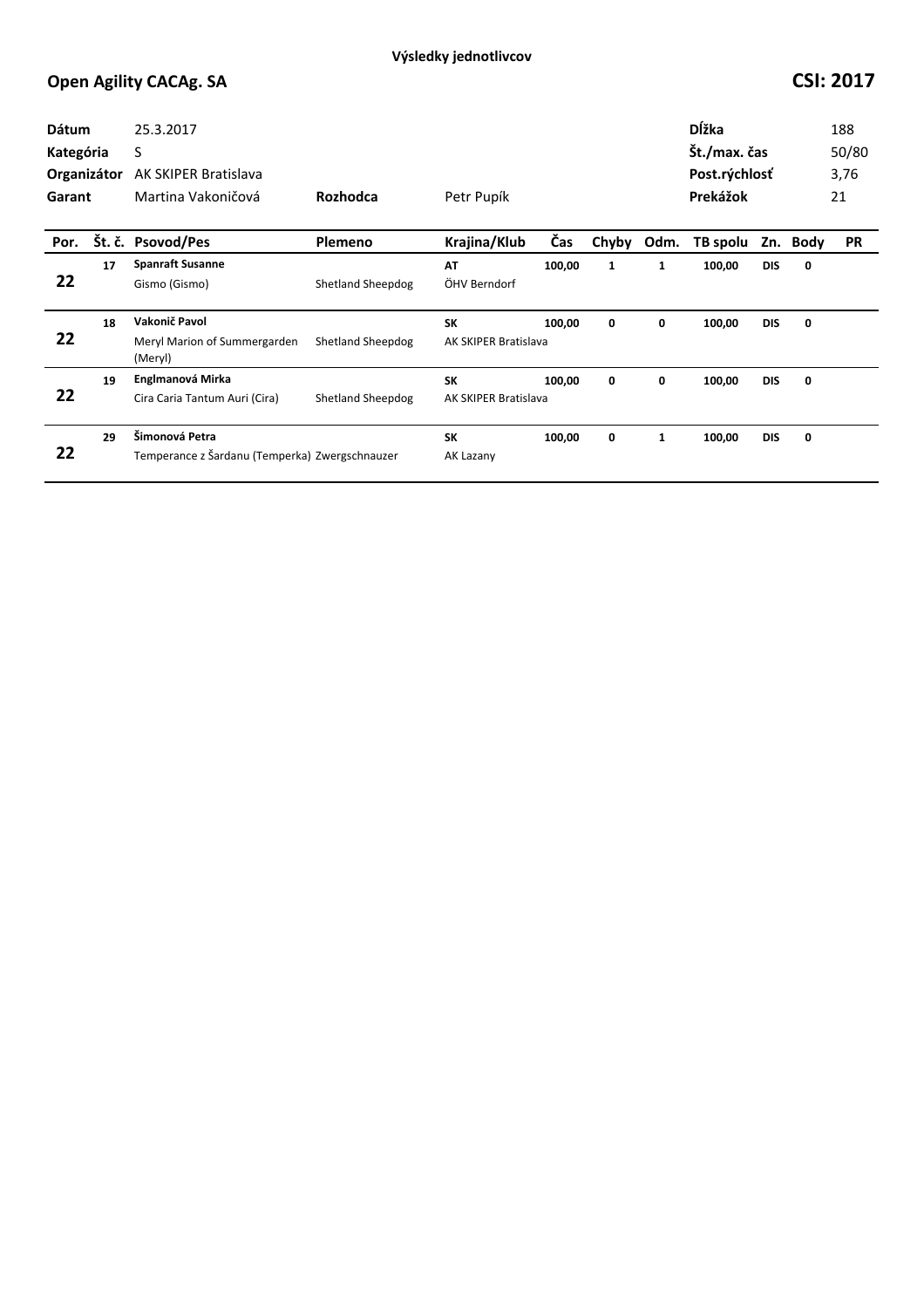| Dátum<br>Kategória<br>Garant |        | 25.3.2017<br>M<br>Organizátor AK SKIPER Bratislava<br>Martina Vakoničová | Rozhodca                  | Petr Pupík                        |        |                         |              | Dĺžka<br>Št./max. čas<br>Post.rýchlosť<br>Prekážok |              |                         | 188<br>50/80<br>3,76<br>21 |
|------------------------------|--------|--------------------------------------------------------------------------|---------------------------|-----------------------------------|--------|-------------------------|--------------|----------------------------------------------------|--------------|-------------------------|----------------------------|
| Por.                         | Št. č. | <b>Psovod/Pes</b>                                                        | Plemeno                   | Krajina/Klub                      | Čas    | Chyby                   | Odm.         | TB spolu                                           |              | Zn. Body                | PR                         |
| 1                            | 68     | Magnoli Klimešová Martina<br>Irhaberki Csimota Kiki (Kiki)               | Mudi                      | <b>CZ</b><br>Amonra               | 38,29  | 0                       | 0            | 0,00                                               | V            | 25                      | 4,90                       |
| $\overline{2}$               | 62     | Dušková Julie<br>Brown Beauty z Lodice (Chelsea)                         | Australian Kelpie         | CZ<br>GrantAgility                | 43,41  | 0                       | 0            | 0,00                                               | $\mathsf{v}$ | 20                      | 4,33                       |
| 3                            | 66     | Kolevová Martina<br>Grip Ťapka (Tripko)                                  | Parson Russel Terrier     | SK<br>AK Lazany                   | 46,20  | 0                       | 0            | 0,00                                               | $\mathsf{v}$ | 17                      | 4,06                       |
| 4                            | 65     | Kolevová Grétka<br>Ebby Daisy World (Ebby)                               | Parson Russel Terrier     | SK<br>AK Lazany                   | 50,56  | 0                       | 0            | 0,56                                               | V            | 14                      | 3,71                       |
| 5                            | 52     | Burján Árpád<br>Angyali Annie Lime (Pötty)                               | Beagle                    | HU<br>Kutyaduma                   | 53,11  | 0                       | 0            | 3,11                                               | V            | 12                      | 3,53                       |
| 6                            | 63     | Grzelak Aleksandra<br><b>BLACK PRINCESS BRITANI</b><br>Metheora (BiPi)   | <b>Manchester Terrier</b> | <b>PL</b><br>RunForFun Lodz       | 39,38  | $\mathbf{1}$            | 0            | 5,00                                               | V            | 10                      | 4,77                       |
| 7                            | 58     | <b>Belotelova Elena</b><br>Art Filisity Ornella (Ornella)                | Shetland Sheepdog         | <b>RUS</b><br>Vmeste              | 52,90  | 0                       | $\mathbf{1}$ | 7,90                                               | VD           | 9                       | 3,55                       |
| 8                            | 51     | <b>Belotelova Elena</b><br>Nafany Variable Wind (Vandy)                  | <b>Border Collie</b>      | <b>RUS</b><br>Vmeste              | 43,18  | 0                       | $\mathbf{2}$ | 10,00                                              | VD           | 8                       | 4,35                       |
| 9                            | 61     | Członkowska Barbara<br>MIRA Willa Mora (Rudzia)                          | Berger des Pyrenées       | <b>PL</b><br>$N/A$ (PL)           | 44,33  | 0                       | $\mathbf{z}$ | 10,00                                              | VD           | $\overline{\mathbf{z}}$ | 4,24                       |
| 10                           | 67     | Kósa Edina<br>Diamond Starlight Pierre (Leo)                             | Caniche                   | SK<br>ARP Dog Team                | 49,74  | $\overline{\mathbf{c}}$ | $\mathbf{1}$ | 15,00                                              | VD           | 6                       | 3,77                       |
| 11                           | 55     | Kolevová Barborka<br>Aňa (Aňa)                                           | Parson Russel Terrier     | <b>SK</b><br>AK Lazany            | 60,46  | 0                       | $\mathbf{1}$ | 15,46                                              | VD           | 5                       | 3,10                       |
| 12                           | 73     | Shelyakina Maria<br><b>BRUSTA (BRUSTA)</b>                               | Foxteriér                 | <b>RUS</b><br>Moscow              | 52,81  | $\mathbf{2}$            | $\mathbf{1}$ | 17,81                                              | D            | 4                       | 3,55                       |
| 13                           | 75     | <b>Vanroy Franky</b><br>Ilya (Iarla from MacGillycuddy)                  | Kerry blue Terrier        | BE<br>$N/A$ (BE)                  | 58,57  | $\mathbf{1}$            | $\mathbf{1}$ | 18,57                                              | D            | 3                       | 3,20                       |
| 23                           | 42     | Petra Verschueren<br>Sparkly (Sparkly)                                   | Mixbreed                  | BE<br>$N/A$ (BE)                  | 100,00 | 0                       | $\mathbf{1}$ | 100,00                                             | <b>DIS</b>   | 0                       |                            |
| 23                           | 43     | Pintér Nikolett<br>Polett (Polly)                                        | Mixbreed                  | HU<br><b>Syrius Agility Sport</b> | 100,00 | 0                       | $\mathbf{2}$ | 100,00                                             | <b>DIS</b>   | 0                       |                            |
| 23                           | 53     | Cunderlikova Dana<br>Grippen von Schnappi Schnapp<br>(Grippie)           | Shetland Sheepdog         | SK<br>Agility Allstars Bratislava | 100,00 | 0                       | $\mathbf{1}$ | 100,00                                             | <b>DIS</b>   | 0                       |                            |
| 23                           | 56     | <b>Pils Gerlinde</b><br>Montana's Spirit Magic Moment<br>(Mozart)        | <b>Shetland Sheepdog</b>  | AT<br>ÖGV Wienerwald              | 100,00 | $\mathbf{2}$            | 3            | 100,00                                             | <b>DIS</b>   | 0                       |                            |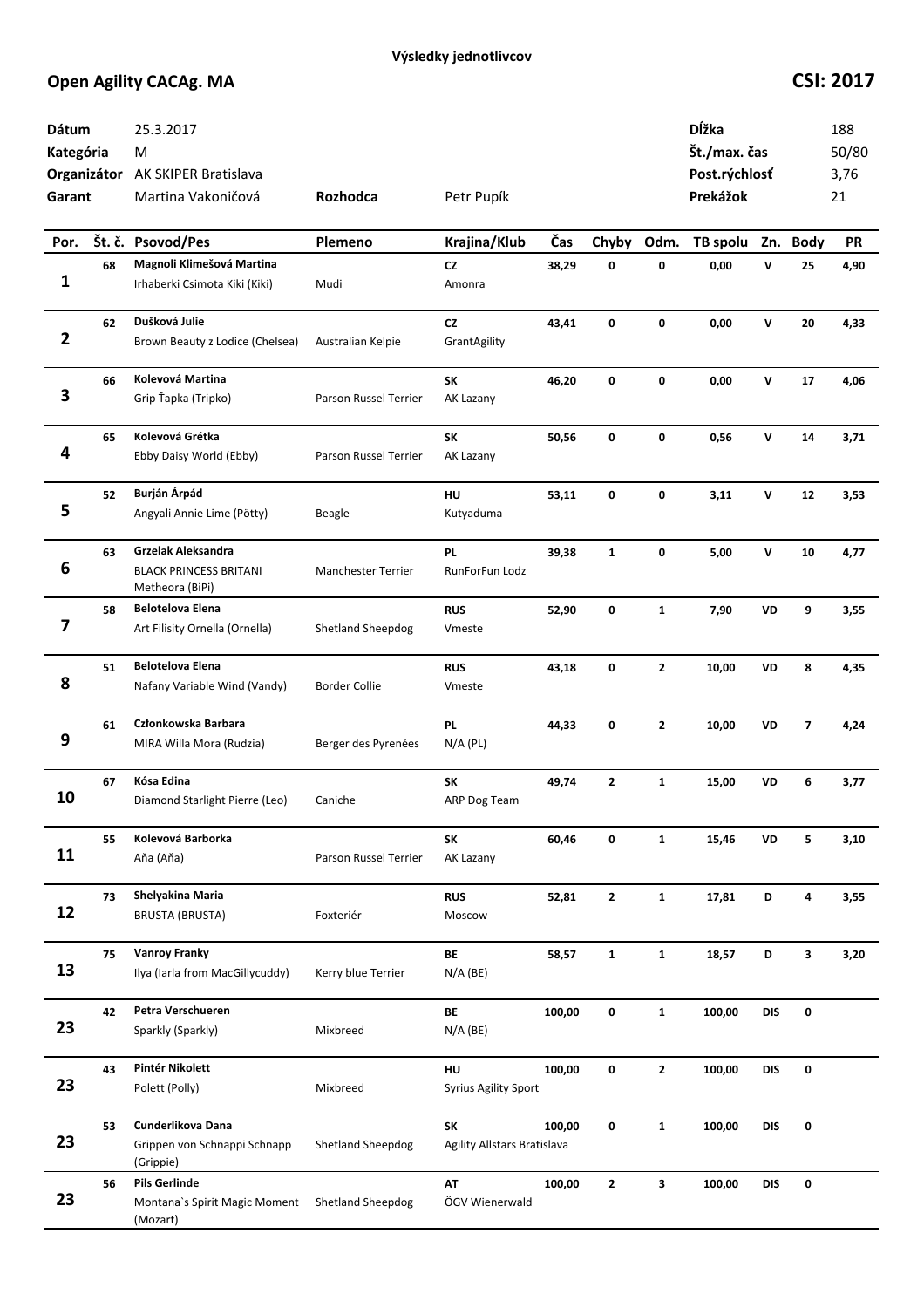| <b>Dátum</b><br>Kategória<br>Organizátor<br>Garant |    | 25.3.2017<br>M<br><b>AK SKIPER Bratislava</b><br>Martina Vakoničová   | Rozhodca                 | Petr Pupík                              |        |              |              | <b>D</b> ĺžka<br>Št./max. čas<br>Post.rýchlosť<br>Prekážok |            |          | 188<br>50/80<br>3,76<br>21 |
|----------------------------------------------------|----|-----------------------------------------------------------------------|--------------------------|-----------------------------------------|--------|--------------|--------------|------------------------------------------------------------|------------|----------|----------------------------|
| Por.                                               |    | Št. č. Psovod/Pes                                                     | Plemeno                  | Krajina/Klub                            | Čas    | Chyby        | Odm.         | TB spolu                                                   |            | Zn. Body | <b>PR</b>                  |
| 23                                                 | 57 | <b>Vanroy Franky</b><br>Ready (Ready)                                 | Kerry blue Terrier       | <b>BE</b><br>$N/A$ (BE)                 | 100,00 | 1            | 0            | 100,00                                                     | <b>DIS</b> | 0        |                            |
| 23                                                 | 64 | Härteiss Evelyn<br>Woody (Woody)                                      | <b>Shetland Sheepdog</b> | AT<br>ÖRV HSV Donaustadt                | 100.00 | 0            | $\mathbf{1}$ | 100,00                                                     | <b>DIS</b> | 0        |                            |
| 23                                                 | 69 | <b>Pils Gerlinde</b><br>Montana's Spirit Forever black<br>Magic (Cox) | <b>Shetland Sheepdog</b> | AT<br>ÖGV Wienerwald                    | 100,00 | $\mathbf{1}$ | 0            | 100,00                                                     | <b>DIS</b> | 0        |                            |
| 23                                                 | 71 | <b>Rosenkranz Anton</b><br>Gyöngy (Gyöngy)                            | Mudi                     | AT<br>ÖGV Bad Vöslau                    | 100,00 | 0            | $\mathbf{1}$ | 100,00                                                     | <b>DIS</b> | 0        |                            |
| 23                                                 | 72 | Sálusová Květa<br>Irhaberki Johogy Jottel (Jetelka)                   | Mudi                     | <b>CZ</b><br>GrantAgility               | 100,00 | 0            | 0            | 100,00                                                     | <b>DIS</b> | 0        |                            |
| 23                                                 | 74 | <b>Tarnowski Tomasz</b><br>Pedro Pirackie Oblicze FCI (Pedro)         | Parson Russel Terrier    | <b>PL</b><br><b>Baltic Agility Team</b> | 100,00 | $\mathbf{1}$ | $\mathbf{1}$ | 100,00                                                     | <b>DIS</b> | 0        |                            |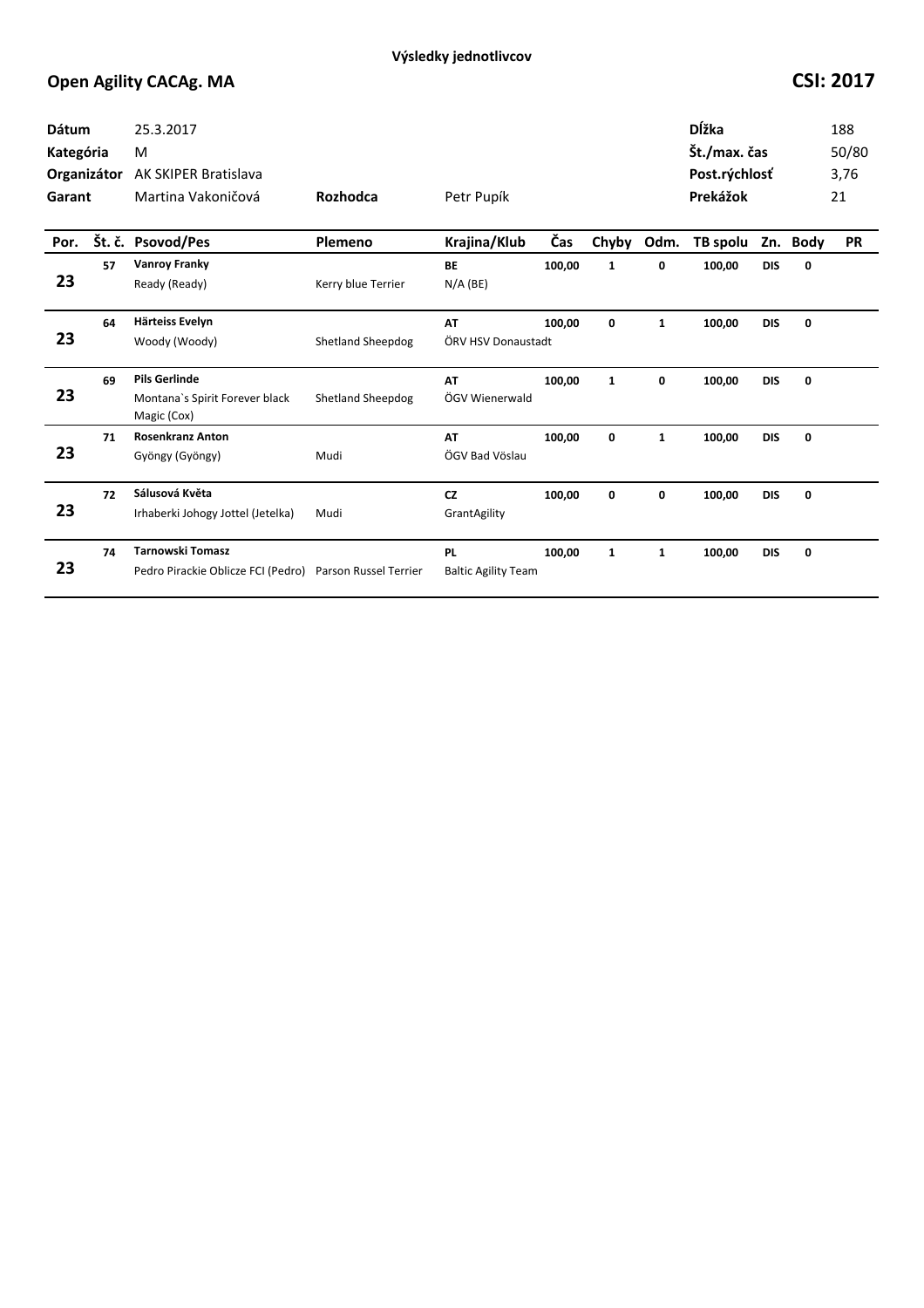| Dátum<br>Kategória<br>Garant |     | 25.3.2017<br>L<br>Organizátor AK SKIPER Bratislava<br>Martina Vakoničová | Rozhodca             | Petr Pupík                             |       |              |              | Dĺžka<br>Št./max. čas<br>Post.rýchlosť<br>Prekážok |                    |                         | 188<br>50/80<br>3,76<br>21 |
|------------------------------|-----|--------------------------------------------------------------------------|----------------------|----------------------------------------|-------|--------------|--------------|----------------------------------------------------|--------------------|-------------------------|----------------------------|
| Por.                         |     | Št. č. Psovod/Pes                                                        | Plemeno              | Krajina/Klub                           | Čas   | Chyby        | Odm.         | TB spolu                                           | Zn.                | <b>Body</b>             | <b>PR</b>                  |
| 1                            | 162 | Rylska Monika<br>Shakti Se FreeX Chiquita Banana<br>(Chica)              | <b>Border Collie</b> | PL<br>$N/A$ (PL)                       | 36,74 | 0            | $\pmb{0}$    | 0,00                                               | $\mathbf v$        | 25                      | 5,11                       |
| $\overline{\mathbf{2}}$      | 120 | Labieniec Magdalena<br>Why Not Issi My Queen (Issi)                      | <b>Border Collie</b> | PL<br>GO!                              | 36,96 | 0            | 0            | 0,00                                               | $\mathsf{v}$       | 20                      | 5,08                       |
| 3                            | 164 | Vakonič Pavol<br>Shadow Of Aire Fiona Fly (Fiona)                        | <b>Border Collie</b> | SΚ<br>AK SKIPER Bratislava             | 38,15 | 0            | 0            | 0,00                                               | v                  | 17                      | 4,92                       |
| 4                            | 161 | Růžičková Radana<br>Aready Bohemia Grant (Ready)                         | <b>Border Collie</b> | <b>CZ</b><br>Psí Škola Na Ostrově Brno | 38,74 | 0            | 0            | 0,00                                               | $\mathsf{v}$       | 14                      | 4,85                       |
| 5                            | 145 | Meshkova Elena<br>Every Kingdom No Limit (Fishka)                        | <b>Border Collie</b> | <b>RUS</b><br>Vmeste                   | 39,53 | 0            | 0            | 0,00                                               | v                  | 12                      | 4,75                       |
| 6                            | 148 | <b>Gábor Csermely</b><br>Ussona Bohemia Alké (Corti)                     | Malinois, Laekenois  | HU<br>Bergarac                         | 40,35 | 0            | 0            | 0,00                                               | V                  | 10                      | 4,65                       |
| 7                            | 169 | Vyplelová Petra<br>Astra Hugg (Huggýsek)                                 | <b>Border Collie</b> | <b>CZ</b><br>OSA Jahoda Kladno         | 43,08 | 0            | 0            | 0,00                                               | v                  | 9                       | 4,36                       |
| 8                            | 143 | <b>Kholod Natalia</b><br>Nafani Darina (Darsi)                           | <b>Border Collie</b> | <b>RUS</b><br>Nafani                   | 44,90 | 0            | $\mathbf 0$  | 0,00                                               | $\mathsf{v}$       | 8                       | 4,18                       |
| 9                            | 124 | Nagy-Szitha Zoltán<br>Tutti                                              | Tibetan terrier      | HU<br>A TE KutyasuliD                  | 45,77 | 0            | 0            | 0,00                                               | v                  | $\overline{\mathbf{z}}$ | 4,10                       |
| 10                           | 149 | Gadomska Magdalena<br>Bura vom Greifenring (Bura)                        | Malinois, Laekenois  | PL<br>FreeX                            | 37,71 | $\mathbf{1}$ | 0            | 5,00                                               | v                  | 6                       | 4,98                       |
| 11                           | 155 | Magnoli Carlo<br>Edge des Plaines du Minervois<br>(Didi)                 | Malinois, Laekenois  | ${\sf cz}$<br>Amonra                   | 39,65 | $\mathbf{1}$ | 0            | 5,00                                               | v                  | 5                       | 4,74                       |
| 12                           | 89  | Kollmann Manuela<br>O'Conner of dark Spirits<br>(O'Conner)               | <b>Border Collie</b> | AT<br>ÖHV Berndorf                     | 39,90 | $\mathbf{1}$ | $\pmb{0}$    | 5,00                                               | V                  | 4                       | 4,71                       |
| 13                           | 173 | <b>Kholod Natalia</b><br>Ya syn Ambassadora Drive (Drive)                | <b>Border Collie</b> | <b>RUS</b><br>Nafani                   | 40,32 | $\mathbf{1}$ | 0            | 5,00                                               | ${\sf v}$          | 3                       | 4,66                       |
| 14                           | 158 | Nehybová Veronika<br>Kean Black Chevers                                  | <b>Border Collie</b> | $\mathsf{C}\mathsf{Z}$<br>$N/A$ (CZ)   | 41,92 | 0            | $\mathbf{1}$ | 5,00                                               | $\mathsf{v}$       | $\mathbf{2}$            | 4,48                       |
| 15                           | 82  | <b>Balla Katalin</b><br>Maláta                                           | Malinois, Laekenois  | HU<br>A TE KutyasuliD                  | 42,39 | $\mathbf{1}$ | $\pmb{0}$    | 5,00                                               | $\pmb{\mathsf{V}}$ | $\mathbf{1}$            | 4,43                       |
| 16                           | 129 | <b>Spanraft Christian</b><br>Bounty (Bounty)                             | <b>Border Collie</b> | AT<br>ÖHV Berndorf                     | 43,49 | $\mathbf{1}$ | 0            | 5,00                                               | v                  | 0                       | 4,32                       |
| 17                           | 141 | <b>Bawer Beata</b><br>Ebony Nose BAILA (Baila)                           | <b>Border Collie</b> | <b>PL</b><br>$N/A$ (PL)                | 44,97 | 0            | $\mathbf{1}$ | 5,00                                               | $\mathsf{v}$       | 0                       | 4,18                       |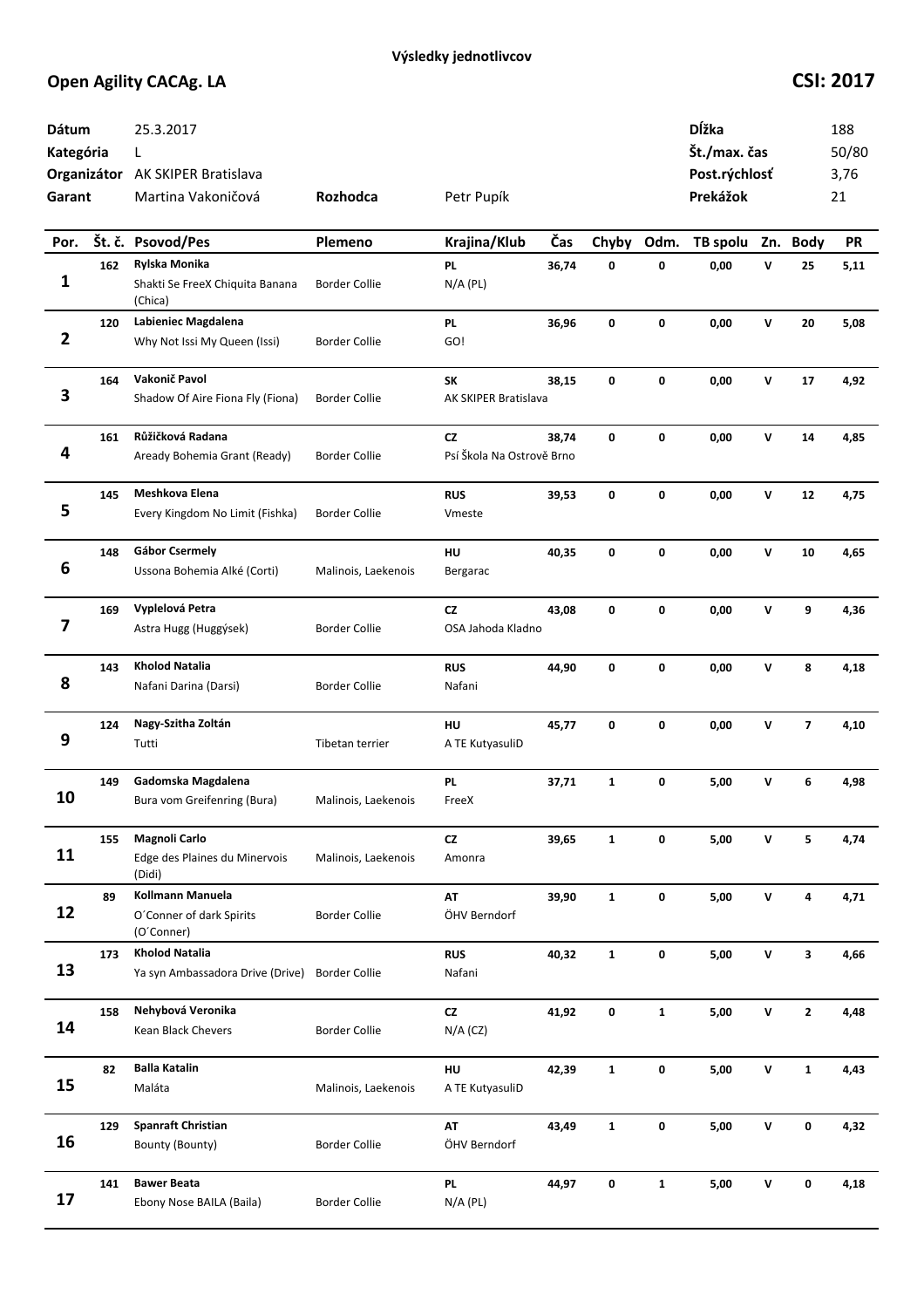| Dátum<br>Kategória<br>Garant |     | 25.3.2017<br>L<br>Organizátor AK SKIPER Bratislava<br>Martina Vakoničová | Rozhodca                        | Petr Pupík                        |        |              |              | Dĺžka<br>Št./max. čas<br>Post.rýchlosť<br>Prekážok |            |          | 188<br>50/80<br>3,76<br>21 |
|------------------------------|-----|--------------------------------------------------------------------------|---------------------------------|-----------------------------------|--------|--------------|--------------|----------------------------------------------------|------------|----------|----------------------------|
| Por.                         |     | Št. č. Psovod/Pes                                                        | Plemeno                         | Krajina/Klub                      | Čas    | Chyby        | Odm.         | TB spolu                                           |            | Zn. Body | <b>PR</b>                  |
| 18                           | 156 | <b>Millan Pierre-Yves</b><br>Astra Daphie (duff)                         | <b>Border Collie</b>            | SK<br>ARP Dog Team                | 38,35  | $\mathbf{z}$ | 0            | 10,00                                              | VD         | 0        | 4,90                       |
| 19                           | 160 | Popovičová Karin<br>Flores Ferenčík (Blaze)                              | <b>Border Collie</b>            | SK<br>ARP Dog Team                | 39,32  | $\mathbf{2}$ | 0            | 10,00                                              | VD         | 0        | 4,78                       |
| 20                           | 135 | Martinček Daniel<br>Bashka Valkar (Bashka)                               | Australian Shepherd             | SK<br>CA Žilina (SK)              | 40,89  | $\mathbf{z}$ | 0            | 10,00                                              | VD         | 0        | 4,59                       |
| 21                           | 142 | Dudas Katharina<br>Amazing Lee-Ann of Styrian<br>Westpoint (Brit)        | <b>Border Collie</b>            | AT<br>ÖRV Pottendorf              | 42,60  | $\mathbf{1}$ | $\mathbf{1}$ | 10,00                                              | VD         | 0        | 4,41                       |
| 22                           | 121 | Lapu Tamás<br>Perla (Perla)                                              | Groenendael, Tervueren N/A (HU) | HU                                | 49,61  | $\mathbf{1}$ | $\mathbf{1}$ | 10,00                                              | VD         | 0        | 3,78                       |
| 23                           | 88  | Kholod Natalia<br>Nafani Zhizneradostnaya Belka<br>(Belka)               | <b>Border Collie</b>            | <b>RUS</b><br>Nafani              | 42,86  | $\mathbf{2}$ | $\mathbf{1}$ | 15,00                                              | VD         | 0        | 4,38                       |
| 24                           | 170 | Zvonková Jana<br>Breena z Vandalky (Vigour)                              | Hollandse Herdershond Amonra    | CZ                                | 43,76  | 3            | 0            | 15,00                                              | VD         | 0        | 4,29                       |
| 25                           | 168 | Vrchotka Othmar<br>Aaron of Mountain Border (Aaron) Border Collie        |                                 | AT<br>ÖHV Berndorf                | 46,53  | 2            | $\mathbf{1}$ | 15,00                                              | VD         | 0        | 4,04                       |
| 26                           | 126 | Pils Sabrina<br>Lucky Summer You're my Destiny<br>(Tip)                  | <b>Border Collie</b>            | AT<br>ÖGV Wienerwald              | 50,11  | 5            | $\mathbf{2}$ | 35,11                                              | BО         | 0        | 3,75                       |
| 27                           | 96  | Shelyakina Maria<br>NAFANY KASER (KUKU)                                  | <b>Border Collie</b>            | <b>RUS</b><br>Moscow              | 50,44  | 6            | $\mathbf{2}$ | 40,44                                              | BO         | 0        | 3,72                       |
| 70                           | 81  | Ármós Ibolya<br>Gethsemane's Son Ciriline (Mokka) Border Collie          |                                 | HU<br>A TE KutyasuliD             | 100,00 | $\mathbf{1}$ | 0            | 100,00                                             | <b>DIS</b> | 0        |                            |
| 70                           | 83  | Mosný Tim<br>Image Brown Fatranský sen (Gina) Border Collie              |                                 | SK<br>AK SKIPER Bratislava        | 100,00 | 0            | 0            | 100,00                                             | DIS        | 0        |                            |
| 70                           | 85  | Csemezová Lucia<br>Bessy z Krojčenku (Bessy)                             | <b>Border Collie</b>            | SK<br>AK & KK Hafík Bratislava    | 100,00 | $\mathbf{1}$ | $\mathbf{1}$ | 100,00                                             | <b>DIS</b> | 0        |                            |
| 70                           | 86  | Dudas Katharina<br>Lucky Summer Venus (Lucky)                            | Border Collie                   | AT<br>ÖRV Pottendorf              | 100,00 | 0            | 0            | 100,00                                             | <b>DIS</b> | 0        |                            |
| 70                           | 87  | <b>Engler Zsofia</b><br>Jaycee Blue du Serment des<br>Brumes (Shauri)    | Berger de Beauce                | HU<br>$N/A$ (HU)                  | 100,00 | $\mathbf{1}$ | 0            | 100,00                                             | <b>DIS</b> | 0        |                            |
| 70                           | 90  | Komódi Attila<br>Poseidon Elfmagic Envee (Envee)                         | <b>Border Collie</b>            | HU<br>Akela                       | 100,00 | 0            | 0            | 100,00                                             | <b>DIS</b> | 0        |                            |
| 70                           | 91  | <b>Kovacs Tamas</b><br>Favourite of Sunbeam Devon<br>(Django)            | <b>Border Collie</b>            | HU<br><b>Syrius Agility Sport</b> | 100,00 | $\mathbf{1}$ | 0            | 100,00                                             | DIS        | 0        |                            |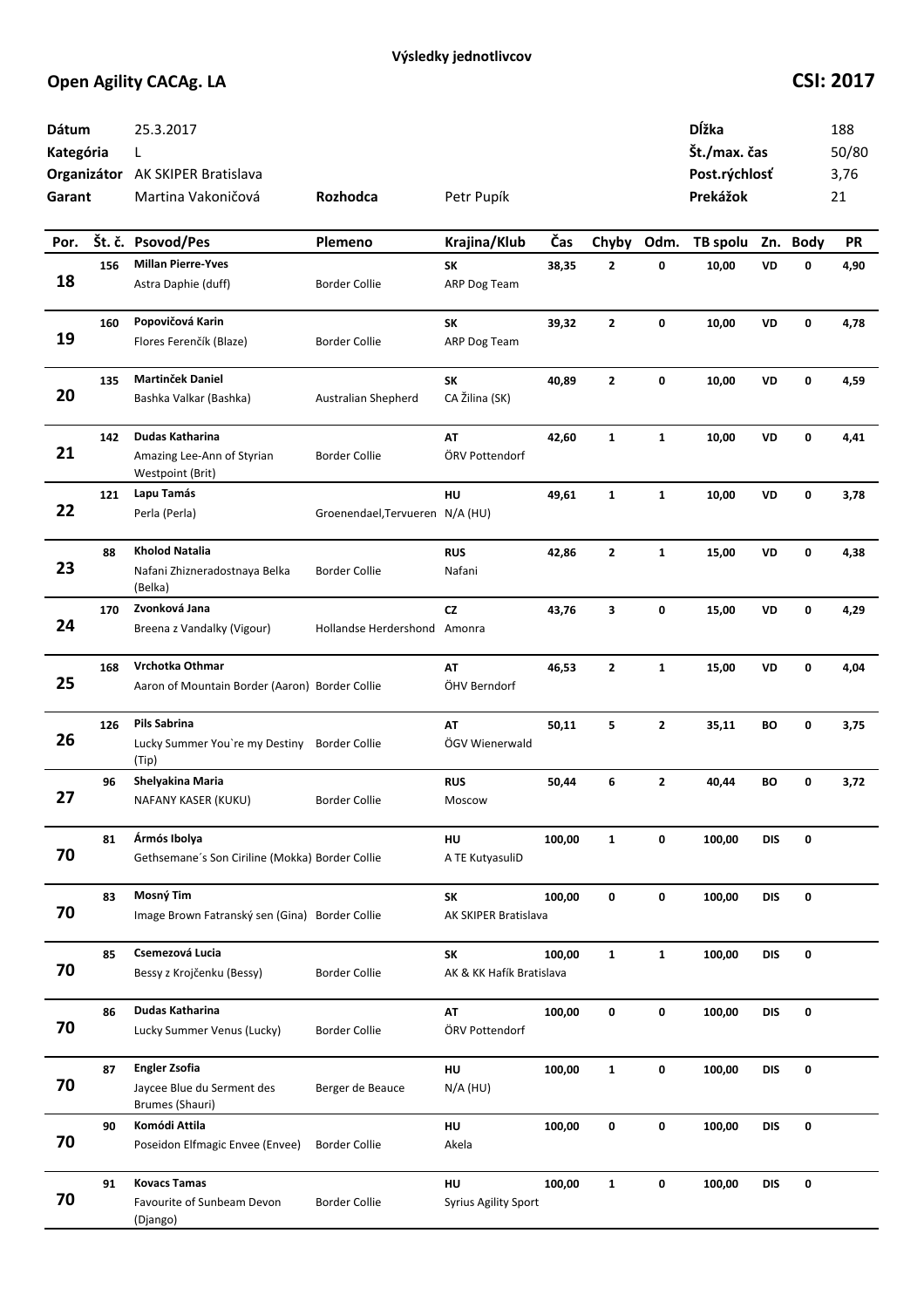| Dátum<br>Kategória<br>Garant |     | 25.3.2017<br>L<br>Organizátor AK SKIPER Bratislava<br>Martina Vakoničová | Rozhodca             | Petr Pupík                             |        |              |              | Dĺžka<br>Št./max. čas<br>Post.rýchlosť<br>Prekážok |            |          | 188<br>50/80<br>3,76<br>21 |
|------------------------------|-----|--------------------------------------------------------------------------|----------------------|----------------------------------------|--------|--------------|--------------|----------------------------------------------------|------------|----------|----------------------------|
| Por.                         |     | Št. č. Psovod/Pes                                                        | Plemeno              | Krajina/Klub                           | Čas    | Chyby        | Odm.         | TB spolu                                           |            | Zn. Body | <b>PR</b>                  |
| 70                           | 92  | <b>Ludwig Vanessa</b><br>Shadow of Aire NicNac Noah<br>(Noah)            | <b>Border Collie</b> | AT<br>ÖGV Bad Vöslau                   | 100,00 | 0            | 0            | 100,00                                             | <b>DIS</b> | 0        |                            |
| 70                           | 97  | Szabolcsik Nelli<br>Mango                                                | <b>Border Collie</b> | HU<br><b>Syrius Agility Sport</b>      | 100,00 | 0            | $\mathbf 0$  | 100,00                                             | <b>DIS</b> | 0        |                            |
| 70                           | 99  | <b>Tímea Németh</b><br>Rio (Rio)                                         | <b>Border Collie</b> | HU<br><b>Syrius Agility Sport</b>      | 100,00 | 0            | $\mathbf 0$  | 100,00                                             | <b>DIS</b> | 0        |                            |
| 70                           | 111 | Csík Ildikó<br>Alíz                                                      | Mixbreed             | HU<br>$N/A$ (HU)                       | 100,00 | $\mathbf{1}$ | 0            | 100,00                                             | <b>DIS</b> | 0        |                            |
| 70                           | 112 | Popovičová Karin<br>Earl Ziggy dei Matiblu (Ziggy)                       | <b>Border Collie</b> | SK<br>ARP Dog Team                     | 100,00 | 0            | 0            | 100,00                                             | <b>DIS</b> | 0        |                            |
| 70                           | 114 | Illényiová Hella<br>Beautiful Zara Quick Angel (Zara)                    | <b>Border Collie</b> | SK<br>ARP Dog Team                     | 100,00 | 0            | $\mathbf{1}$ | 100,00                                             | <b>DIS</b> | 0        |                            |
| 70                           | 115 | Káli Anita<br>Poseidon Elfmagic Especial Cube<br>(Cube)                  | <b>Border Collie</b> | HU<br>Akela                            | 100,00 | 0            | 0            | 100,00                                             | <b>DIS</b> | 0        |                            |
| 70                           | 116 | Kasálková Pavla<br>Arrive to Casa Drive (Reef)                           | <b>Border Collie</b> | CZ<br>$N/A$ (CZ)                       | 100,00 | 0            | 0            | 100,00                                             | <b>DIS</b> | 0        |                            |
| 70                           | 117 | Kasprzyk Magdalena<br>Flyland NORTHERN LIGHTS (Jah<br>Jah)               | <b>Border Collie</b> | <b>PL</b><br>$N/A$ (PL)                | 100,00 | 0            | $\mathbf{1}$ | 100,00                                             | <b>DIS</b> | 0        |                            |
| 70                           | 118 | Kemenczei Dávid<br>Cody (Cody)                                           | Border Collie        | HU<br>Kutyaduma Központ                | 100,00 | $\mathbf{1}$ | 0            | 100,00                                             | <b>DIS</b> | 0        |                            |
| 70                           | 119 | Kolevová Grétka<br>Luna Tale Original Malibu (Malibu) Border Collie      |                      | SK<br>AK Lazany                        | 100,00 | 0            | 0            | 100,00                                             | <b>DIS</b> | 0        |                            |
| 70                           | 122 | Litwin Klaudia<br>NNL B Lucky One (Look)                                 | <b>Border Collie</b> | <b>PL</b><br>Fanter                    | 100,00 | 0            | $\mathbf{1}$ | 100,00                                             | <b>DIS</b> | 0        |                            |
| 70                           | 123 | Marangoni Regina<br>Arielle of Yellowblue Border (Ella)                  | <b>Border Collie</b> | AT<br>ÖHV Berndorf                     | 100,00 | 0            | 0            | 100,00                                             | <b>DIS</b> | 0        |                            |
| 70                           | 125 | Pánková Lenka<br>Rab Gulden Land (Rab)                                   | <b>Border Collie</b> | CZ<br><b>KK Zetor Brno</b>             | 100,00 | 0            | 3            | 100,00                                             | DIS        | 0        |                            |
| 70                           | 130 | Vaškebová Martina<br>Gira Ayky (Gira)                                    | <b>Border Collie</b> | <b>CZ</b><br>Psí Škola Na Ostrově Brno | 100,00 | 0            | 0            | 100,00                                             | <b>DIS</b> | 0        |                            |
| 70                           | 131 | Vorlova Pavla<br>Runkeeper Floki The Nimble Elf<br>(Floki)               | <b>Border Collie</b> | <b>CZ</b><br>$N/A$ (CZ)                | 100,00 | 0            | 0            | 100,00                                             | DIS        | 0        |                            |
| 70                           | 132 | Vrchotka Othmar<br>Chocko of Styrian Westpoint<br>(Chocko)               | <b>Border Collie</b> | AT<br>ÖHV Berndorf                     | 100,00 | 0            | $\mathbf{1}$ | 100,00                                             | DIS        | 0        |                            |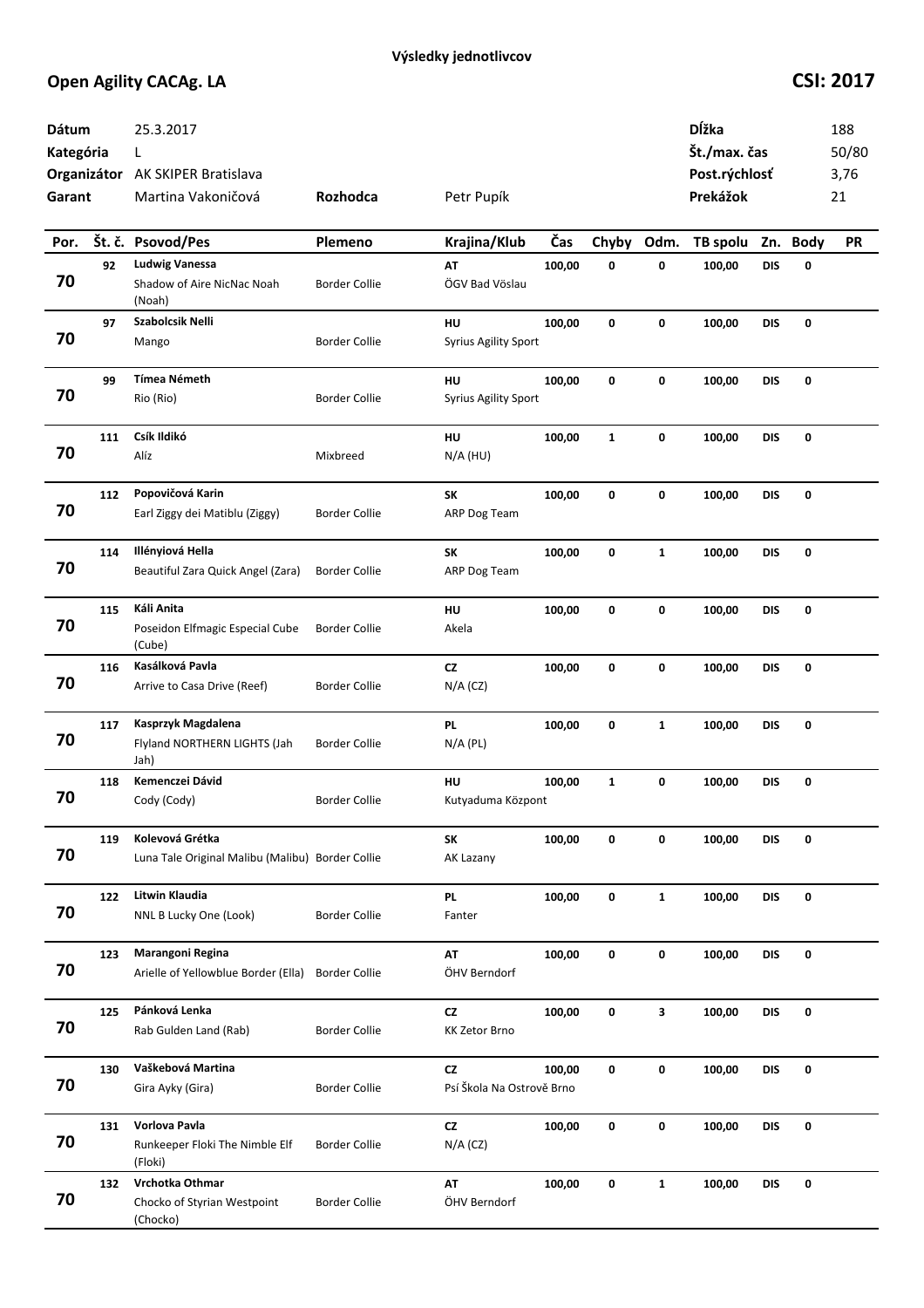| <b>Dátum</b><br>Kategória<br>Garant |     | 25.3.2017<br>L<br>Organizátor AK SKIPER Bratislava<br>Martina Vakoničová | Rozhodca             | Petr Pupík           |        |              |              | Dĺžka<br>Št./max. čas<br>Post.rýchlosť<br>Prekážok |            |          | 188<br>50/80<br>3,76<br>21 |
|-------------------------------------|-----|--------------------------------------------------------------------------|----------------------|----------------------|--------|--------------|--------------|----------------------------------------------------|------------|----------|----------------------------|
| Por.                                |     | Št. č. Psovod/Pes                                                        | Plemeno              | Krajina/Klub         | Čas    | Chyby        | Odm.         | TB spolu                                           |            | Zn. Body | <b>PR</b>                  |
|                                     | 133 | Popovičová Karin                                                         |                      | <b>SK</b>            | 100,00 | 0            | 0            | 100,00                                             | <b>DIS</b> | 0        |                            |
| 70                                  |     | Crash quick angle (Crash)                                                | <b>Border Collie</b> | ARP Dog Team         |        |              |              |                                                    |            |          |                            |
|                                     | 134 | Zawistowska Karolina                                                     |                      | <b>PL</b>            | 100,00 | 0            | $\mathbf 0$  | 100,00                                             | <b>DIS</b> | 0        |                            |
| 70                                  |     | Never Never Land S'Jayanti (Juddy) Border Collie                         |                      | FreeX                |        |              |              |                                                    |            |          |                            |
|                                     | 144 | <b>Mayerhofer Sandra</b>                                                 |                      | AT                   | 100,00 | 0            | 0            | 100,00                                             | <b>DIS</b> | 0        |                            |
| 70                                  |     | Joy (Joy)                                                                | Mixbreed             | VBSÖ Zurndorf        |        |              |              |                                                    |            |          |                            |
|                                     | 151 | <b>Horvath Claudia</b>                                                   |                      | AT                   | 100,00 | 0            | $\mathbf{1}$ | 100,00                                             | <b>DIS</b> | 0        |                            |
| 70                                  |     | Never Never Land L'Cik Cap<br>(Sienna)                                   | <b>Border Collie</b> | ÖGV Bad Vöslau       |        |              |              |                                                    |            |          |                            |
|                                     | 152 | Káli Anita                                                               |                      | HU                   | 100,00 | $\mathbf{1}$ | 0            | 100,00                                             | <b>DIS</b> | 0        |                            |
| 70                                  |     | Nirvana at Wendigos Wind (Nash)                                          | <b>Border Collie</b> | Akela                |        |              |              |                                                    |            |          |                            |
|                                     | 153 | <b>Kollmann Manuela</b>                                                  |                      | AT                   | 100,00 | 0            | 0            | 100,00                                             | DIS        | 0        |                            |
| 70                                  |     | Montana's Spirit First Flash (Flash) Border Collie                       |                      | ÖHV Berndorf         |        |              |              |                                                    |            |          |                            |
|                                     | 159 | Pils Sabrina                                                             |                      | AT                   | 100,00 | 0            | 0            | 100,00                                             | DIS        | 0        |                            |
| 70                                  |     | Genetic IQ be Cool (Mac)                                                 | <b>Border Collie</b> | ÖGV Wienerwald       |        |              |              |                                                    |            |          |                            |
|                                     | 163 | Shelyakina Maria                                                         |                      | <b>RUS</b>           | 100,00 | 0            | 0            | 100,00                                             | <b>DIS</b> | 0        |                            |
| 70                                  |     | AISKNEKHT UNGAS (UNGAS)                                                  | <b>Border Collie</b> | Moscow               |        |              |              |                                                    |            |          |                            |
|                                     | 167 | Vetráková Zuzana                                                         |                      | SK                   | 100,00 | 0            | 0            | 100,00                                             | <b>DIS</b> | 0        |                            |
| 70                                  |     | A3Ch Hira Grant Bohemia Alké<br>(Gerda)                                  | <b>Border Collie</b> | AK Lazany            |        |              |              |                                                    |            |          |                            |
|                                     | 171 | <b>Horvath Rudolf</b>                                                    |                      | AT                   | 100,00 | 0            | $\mathbf{1}$ | 100,00                                             | <b>DIS</b> | 0        |                            |
| 70                                  |     | Atanua of KY's Spirit (Atanua)                                           | <b>Border Collie</b> | ÖGV Bad Vöslau       |        |              |              |                                                    |            |          |                            |
|                                     | 172 | Dudas Katharina                                                          |                      | AT                   | 100,00 | 0            | 0            | 100,00                                             | <b>DIS</b> | 0        |                            |
| 70                                  |     | Face (Face)                                                              | <b>Border Collie</b> | ÖRV Pottendorf       |        |              |              |                                                    |            |          |                            |
|                                     | 174 | <b>Mayerhofer Sandra</b>                                                 |                      | AT                   | 100,00 | $\mathbf{1}$ | $\pmb{0}$    | 100,00                                             | <b>DIS</b> | 0        |                            |
| 70                                  |     | Vinny vom Heustadlwasser (Vinny) Malinois, Laekenois                     |                      | VBSÖ Zurndorf        |        |              |              |                                                    |            |          |                            |
|                                     | 175 | Meshkova Elena                                                           |                      | <b>RUS</b>           | 100,00 | 0            | 0            | 100,00                                             | <b>DIS</b> | 0        |                            |
| 70                                  |     | Aktiv Victory (Vicki)                                                    | <b>Border Collie</b> | Vmeste               |        |              |              |                                                    |            |          |                            |
|                                     | 176 | Vakonič Pavol                                                            |                      | <b>SK</b>            | 100,00 | 0            | $\pmb{0}$    | 100,00                                             | <b>DIS</b> | 0        |                            |
| 70                                  |     | Shadow Of Aire Iris Ikea (Ikea)                                          | <b>Border Collie</b> | AK SKIPER Bratislava |        |              |              |                                                    |            |          |                            |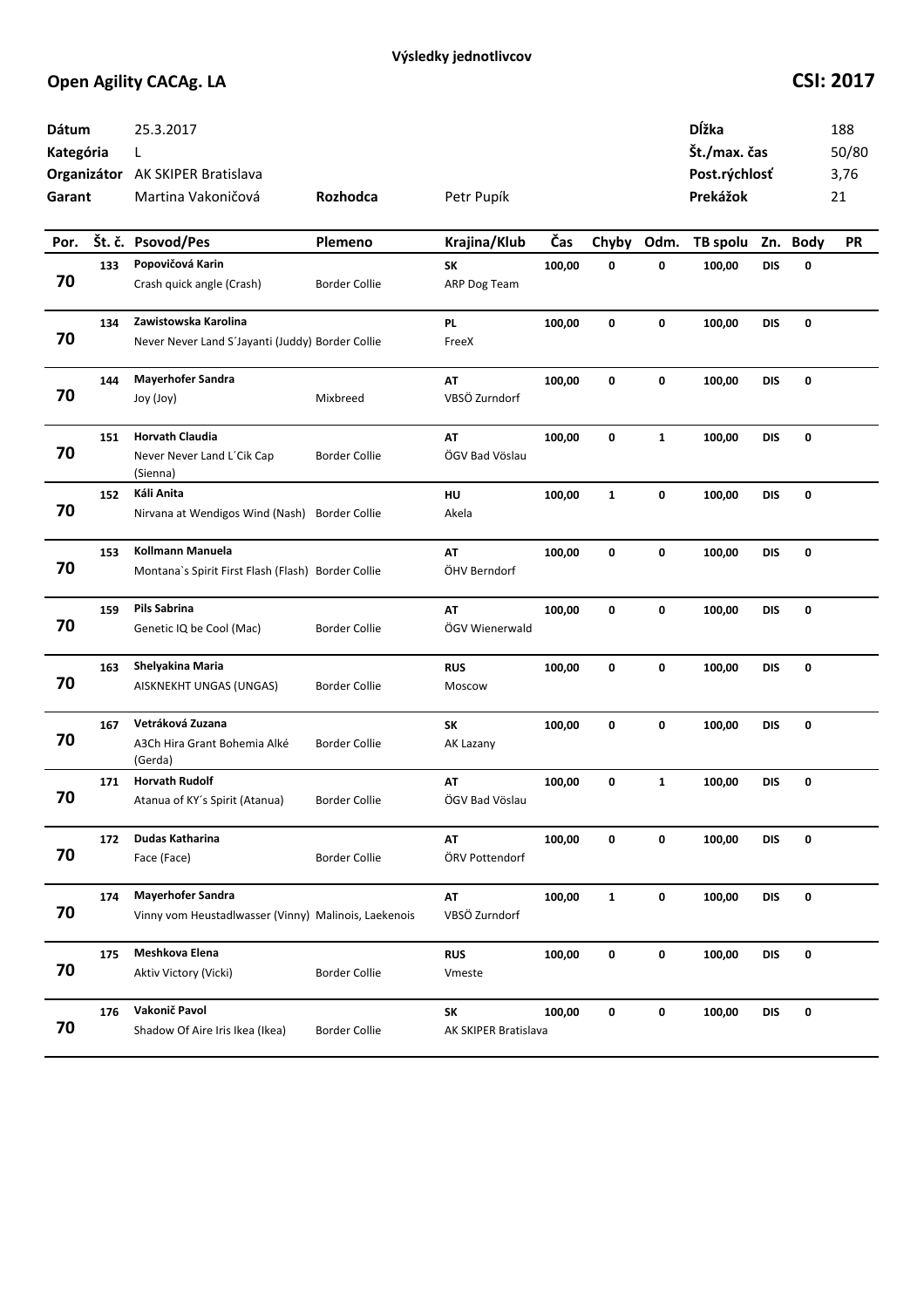| Dátum<br>Kategória<br>Garant |              | 25.3.2017<br>S<br>Organizátor AK SKIPER Bratislava<br>Martina Vakoničová | Rozhodca              | Martina Vakoničová                       |        |              |              | Dĺžka<br>Št./max. čas<br>Post.rýchlosť<br>Prekážok |              |                         | 152<br>43/70<br>3,53<br>20 |
|------------------------------|--------------|--------------------------------------------------------------------------|-----------------------|------------------------------------------|--------|--------------|--------------|----------------------------------------------------|--------------|-------------------------|----------------------------|
| Por.                         |              | Št. č. Psovod/Pes                                                        | Plemeno               | Krajina/Klub                             | Čas    | Chyby        | Odm.         | TB spolu                                           |              | Zn. Body                | <b>PR</b>                  |
| 1                            | 32           | Vakonič Pavol<br>Diana Daria Tantum Auri (Diana)                         | Shetland Sheepdog     | SK<br><b>AK SKIPER Bratislava</b>        | 33,81  | 0            | 0            | 0,00                                               | v            | 18                      | 4,49                       |
| $\overline{\mathbf{2}}$      | 22           | Członkowska Barbara<br>AISZA u Gagi (Łata)                               | Parson Russel Terrier | PL<br>$N/A$ (PL)                         | 35,16  | 0            | 0            | 0,00                                               | $\mathsf{v}$ | 15                      | 4,32                       |
| 3                            | 30           | Vlčková Dominika<br>ELF Dejvické kvítko (Nick)                           | Papillon              | SK<br><b>Agility Allstars Bratislava</b> | 37,24  | 0            | $\mathbf 0$  | 0,00                                               | ${\bf v}$    | 13                      | 4,08                       |
| 4                            | 31           | Šebková Lucie<br>Adélka ULI z Říčan (Meggie)                             | <b>Border Terrier</b> | <b>CZ</b><br>Psí Škola Od Svaté Lucie    | 37,55  | 0            | 0            | 0,00                                               | v            | 12                      | 4,04                       |
| 5                            | 21           | Cabadajová Michaela<br>A3CH Goldjump Aus. Simply the<br>Best (Dee)       | Jack Russel Terrier   | SK<br><b>Agility Allstars Bratislava</b> | 40,26  | 0            | 0            | 0,00                                               | v            | 11                      | 3,77                       |
| 6                            | 13           | Englmanová Mirka<br>Inett Fredy Hascikova (Fredy)                        | Bišón                 | SK<br>AK SKIPER Bratislava               | 43,38  | 0            | 0            | 0,38                                               | v            | 10                      | 3,50                       |
| 7                            | $\mathbf{2}$ | <b>Hitra Zsanett</b><br>Jackson (Jackson)                                | Jack Russel Terrier   | HU<br><b>Syrius Agility Sport</b>        | 46,17  | 0            | 0            | 3,17                                               | v            | 9                       | 3,29                       |
| 8                            | 28           | Hanzlová Margaréta<br>Paula Little rascal Veropa (Paula)                 | Caniche               | SK<br>Agility Allstars Bratislava        | 38,58  | 0            | $\mathbf{1}$ | 5,00                                               | v            | 8                       | 3,93                       |
| 9                            | 16           | <b>Neumann Peter MI.</b><br>Jackie Neumannova (Jackie)                   | Jack Russel Terrier   | SK<br>AK SKIPER Bratislava               | 43,48  | 0            | $\mathbf{1}$ | 5,48                                               | v            | $\overline{\mathbf{z}}$ | 3,49                       |
| 10                           | 12           | Bujdosó Lilla<br>Erand Black Man in Black (Ginseng) Chinese Crested Dog  |                       | HU<br>A TE KutyasuliD                    | 49,35  | 0            | $\mathbf{1}$ | 11,35                                              | VD           | 6                       | 3,08                       |
| 11                           | $\mathbf{1}$ | Fábryová Kristína<br>Ady                                                 | Mixbreed              | SK<br>AK SKIPER Bratislava               | 56,77  | 0            | 0            | 13,77                                              | VD           | 5                       | 2,67                       |
| 22                           | 4            | Kolevová Barborka<br>Daisy JanLand (Daisynka)                            | Zwergpinscher         | SK<br>AK Lazany                          | 100,00 | 0            | 0            | 100,00                                             | <b>DIS</b>   | 0                       |                            |
| 22                           | 5            | Mulikné Arlett Zsuzsa<br>Oszkár (Oszi)                                   | Caniche               | HU<br>Kutyaduma                          | 100,00 | 0            | $\mathbf{1}$ | 100,00                                             | <b>DIS</b>   | 0                       |                            |
| 22                           | 6            | Petra Verschueren<br>Lalou (Lalou)                                       | Mixbreed              | BE<br>$N/A$ (BE)                         | 100,00 | 0            | $\mathbf{2}$ | 100,00                                             | <b>DIS</b>   | 0                       |                            |
| 22                           | 9            | Woroniecka Anna<br>Indirica (FCI) PEPPERS TIGER PAW<br>(Taco)            | Caniche               | <b>PL</b><br>GO! (PL)                    | 100,00 | 0            | $\mathbf{1}$ | 100,00                                             | <b>DIS</b>   | 0                       |                            |
| 22                           | 11           | Beťková Júlia<br>Lajka (Lajka)                                           | Bišón                 | SK<br>MSKK Trnava-Kopánka                | 100,00 | 0            | $\mathbf{1}$ | 100,00                                             | DIS          | 0                       |                            |
| 22                           | 14           | Górska-Guzowska Małgorzata<br>COLA Mały Zawadiaka (Cola)                 | Parson Russel Terrier | PL<br><b>Baltic Agility Team</b>         | 100,00 | $\mathbf{1}$ | $\mathbf{1}$ | 100,00                                             | <b>DIS</b>   | 0                       |                            |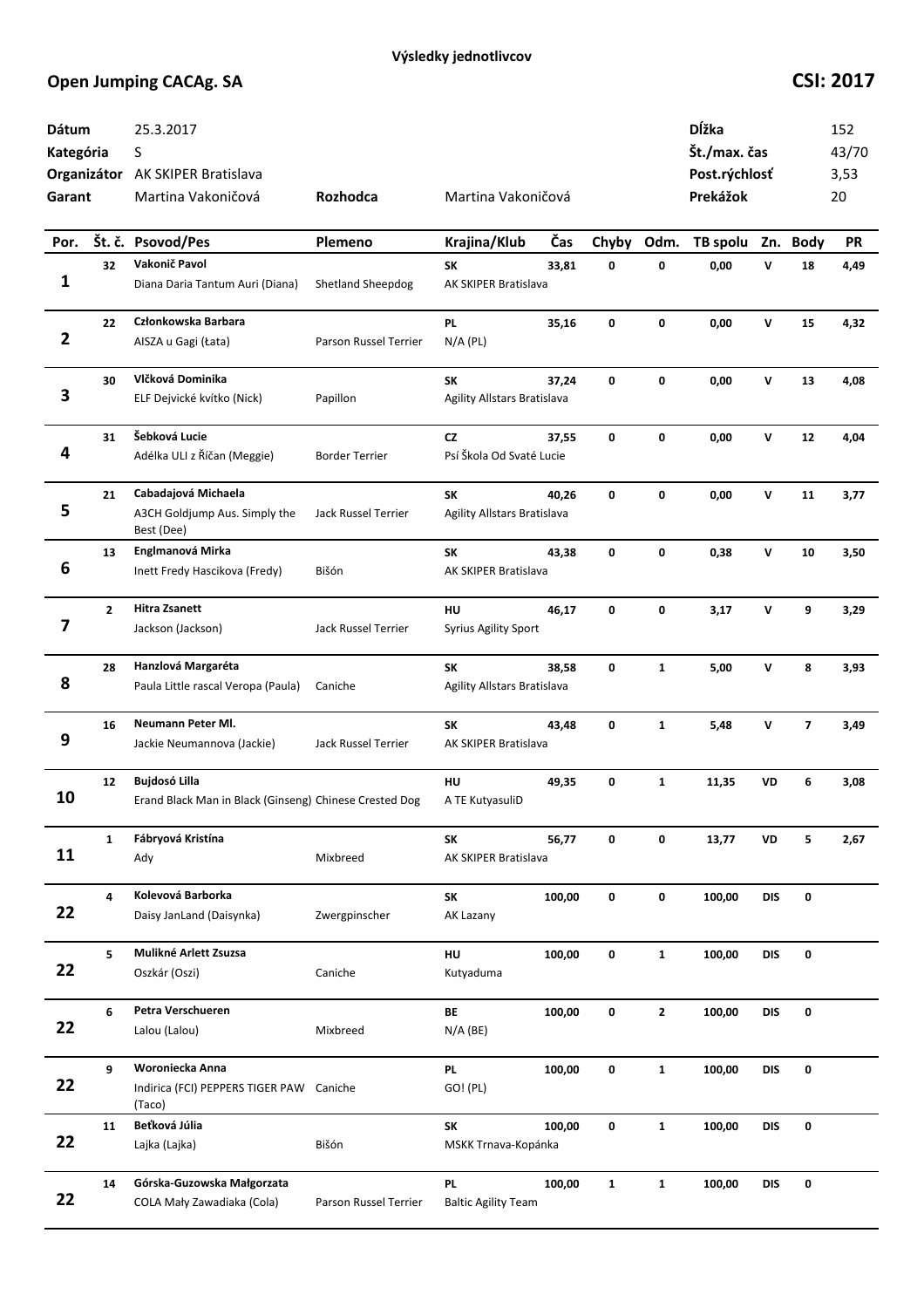| Dátum<br>Kategória<br>Organizátor<br>Garant |        | 25.3.2017<br>S<br>AK SKIPER Bratislava<br>Martina Vakoničová     | <b>Rozhodca</b>          | Martina Vakoničová                       |        |       |              | Dĺžka<br>Št./max. čas<br>Post.rýchlosť<br>Prekážok |            |             | 152<br>43/70<br>3,53<br>20 |
|---------------------------------------------|--------|------------------------------------------------------------------|--------------------------|------------------------------------------|--------|-------|--------------|----------------------------------------------------|------------|-------------|----------------------------|
| Por.                                        | Št. č. | Psovod/Pes                                                       | Plemeno                  | Krajina/Klub                             | Čas    | Chyby | Odm.         | TB spolu                                           | Zn.        | <b>Body</b> | <b>PR</b>                  |
| 22                                          | 15     | Hanzlová Margaréta<br>Moly                                       | Caniche                  | <b>SK</b><br>Agility Allstars Bratislava | 100,00 | 0     | $\mathbf{1}$ | 100,00                                             | <b>DIS</b> | 0           |                            |
| 22                                          | 17     | <b>Spanraft Susanne</b><br>Gismo (Gismo)                         | Shetland Sheepdog        | AT<br>ÖHV Berndorf                       | 100,00 | 0     | 0            | 100,00                                             | <b>DIS</b> | 0           |                            |
| 22                                          | 18     | Vakonič Pavol<br>Meryl Marion of Summergarden<br>(Meryl)         | <b>Shetland Sheepdog</b> | <b>SK</b><br><b>AK SKIPER Bratislava</b> | 100,00 | 0     | 0            | 100,00                                             | <b>DIS</b> | 0           |                            |
| 22                                          | 19     | Englmanová Mirka<br>Cira Caria Tantum Auri (Cira)                | <b>Shetland Sheepdog</b> | <b>SK</b><br>AK SKIPER Bratislava        | 100,00 | 0     | 0            | 100,00                                             | <b>DIS</b> | 0           |                            |
| 22                                          | 29     | Šimonová Petra<br>Temperance z Šardanu (Temperka) Zwergschnauzer |                          | <b>SK</b><br>AK Lazany                   | 100,00 | 0     | $\mathbf{1}$ | 100,00                                             | <b>DIS</b> | 0           |                            |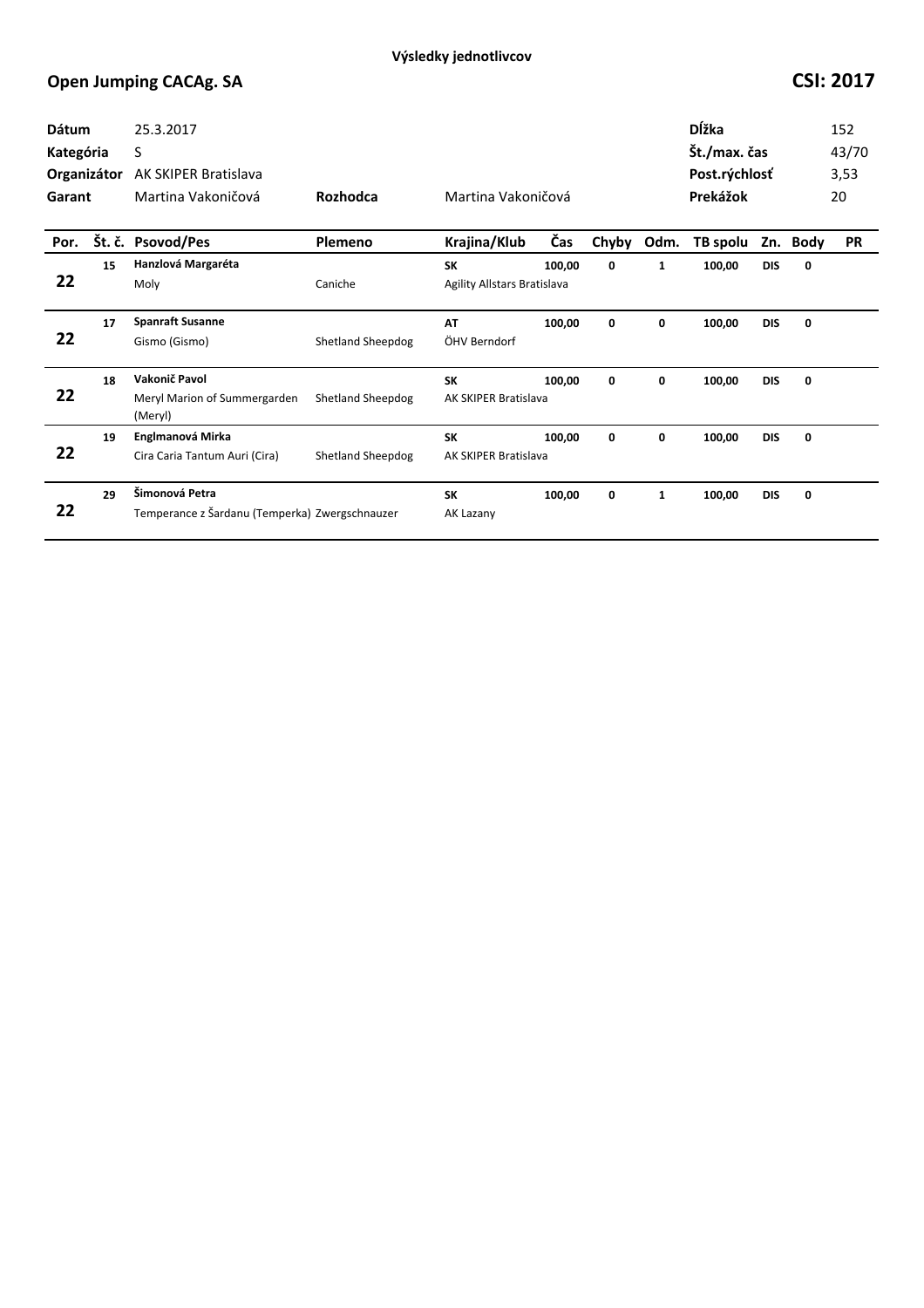| Dátum<br>Kategória<br>Garant |    | 25.3.2017<br>M<br>Organizátor AK SKIPER Bratislava<br>Martina Vakoničová | Rozhodca                 | Martina Vakoničová                |        |       |              | Dĺžka<br>Št./max. čas<br>Post.rýchlosť<br>Prekážok |              |          | 152<br>43/70<br>3,53<br>20 |
|------------------------------|----|--------------------------------------------------------------------------|--------------------------|-----------------------------------|--------|-------|--------------|----------------------------------------------------|--------------|----------|----------------------------|
| Por.                         |    | Št. č. Psovod/Pes                                                        | Plemeno                  | Krajina/Klub                      | Čas    | Chyby | Odm.         | TB spolu                                           |              | Zn. Body | <b>PR</b>                  |
| 1                            | 68 | Magnoli Klimešová Martina<br>Irhaberki Csimota Kiki (Kiki)               | Mudi                     | <b>CZ</b><br>Amonra               | 32,12  | 0     | 0            | 0,00                                               | v            | 18       | 4,73                       |
| $\overline{\mathbf{2}}$      | 73 | Shelyakina Maria<br><b>BRUSTA (BRUSTA)</b>                               | Foxteriér                | <b>RUS</b><br>Moscow              | 36,31  | 0     | 0            | 0,00                                               | $\mathbf v$  | 15       | 4,18                       |
| 3                            | 66 | Kolevová Martina<br>Grip Ťapka (Tripko)                                  | Parson Russel Terrier    | SK<br>AK Lazany                   | 37,91  | 0     | 0            | 0,00                                               | ${\bf v}$    | 13       | 4,00                       |
| 4                            | 52 | Burján Árpád<br>Angyali Annie Lime (Pötty)                               | Beagle                   | HU<br>Kutyaduma                   | 39,59  | 0     | 0            | 0,00                                               | $\mathsf{v}$ | 12       | 3,83                       |
| 5                            | 58 | <b>Belotelova Elena</b><br>Art Filisity Ornella (Ornella)                | Shetland Sheepdog        | <b>RUS</b><br>Vmeste              | 40,81  | 0     | 0            | 0,00                                               | v            | 11       | 3,72                       |
| 6                            | 72 | Sálusová Květa<br>Irhaberki Johogy Jottel (Jetelka)                      | Mudi                     | <b>CZ</b><br>GrantAgility         | 33,50  | 0     | $\mathbf{1}$ | 5,00                                               | v            | 10       | 4,53                       |
| 7                            | 64 | Härteiss Evelyn<br>Woody (Woody)                                         | <b>Shetland Sheepdog</b> | AT<br>ÖRV HSV Donaustadt          | 48,34  | 0     | 0            | 5,34                                               | v            | 9        | 3,14                       |
| 8                            | 75 | <b>Vanroy Franky</b><br>Ilya (Iarla from MacGillycuddy)                  | Kerry blue Terrier       | BE<br>$N/A$ (BE)                  | 49,50  | 0     | 0            | 6,50                                               | VD           | 8        | 3,07                       |
| 23                           | 42 | Petra Verschueren<br>Sparkly (Sparkly)                                   | Mixbreed                 | BE<br>$N/A$ (BE)                  | 100,00 | 0     | $\mathbf 0$  | 100,00                                             | <b>DIS</b>   | 0        |                            |
| 23                           | 43 | Pintér Nikolett<br>Polett (Polly)                                        | Mixbreed                 | HU<br>Syrius Agility Sport        | 100,00 | 0     | 0            | 100,00                                             | <b>DIS</b>   | 0        |                            |
| 23                           | 51 | <b>Belotelova Elena</b><br>Nafany Variable Wind (Vandy)                  | <b>Border Collie</b>     | <b>RUS</b><br>Vmeste              | 100,00 | 0     | 0            | 100,00                                             | <b>DIS</b>   | 0        |                            |
| 23                           | 53 | Cunderlikova Dana<br>Grippen von Schnappi Schnapp<br>(Grippie)           | Shetland Sheepdog        | SK<br>Agility Allstars Bratislava | 100,00 | 0     | $\mathbf{1}$ | 100,00                                             | <b>DIS</b>   | 0        |                            |
| 23                           | 55 | Kolevová Barborka<br>Aňa (Aňa)                                           | Parson Russel Terrier    | SK<br>AK Lazany                   | 100,00 | 0     | 0            | 100,00                                             | <b>DIS</b>   | 0        |                            |
| 23                           | 56 | <b>Pils Gerlinde</b><br>Montana's Spirit Magic Moment<br>(Mozart)        | <b>Shetland Sheepdog</b> | AT<br>ÖGV Wienerwald              | 100,00 | 0     | 0            | 100,00                                             | <b>DIS</b>   | 0        |                            |
| 23                           | 57 | <b>Vanroy Franky</b><br>Ready (Ready)                                    | Kerry blue Terrier       | BE<br>$N/A$ (BE)                  | 100,00 | 0     | 0            | 100,00                                             | <b>DIS</b>   | 0        |                            |
| 23                           | 61 | Członkowska Barbara<br>MIRA Willa Mora (Rudzia)                          | Berger des Pyrenées      | PL.<br>$N/A$ (PL)                 | 100,00 | 0     | 0            | 100,00                                             | DIS          | 0        |                            |
| 23                           | 62 | Dušková Julie<br>Brown Beauty z Lodice (Chelsea)                         | Australian Kelpie        | ${\sf cz}$<br>GrantAgility        | 100,00 | 0     | $\mathbf 0$  | 100,00                                             | DIS          | 0        |                            |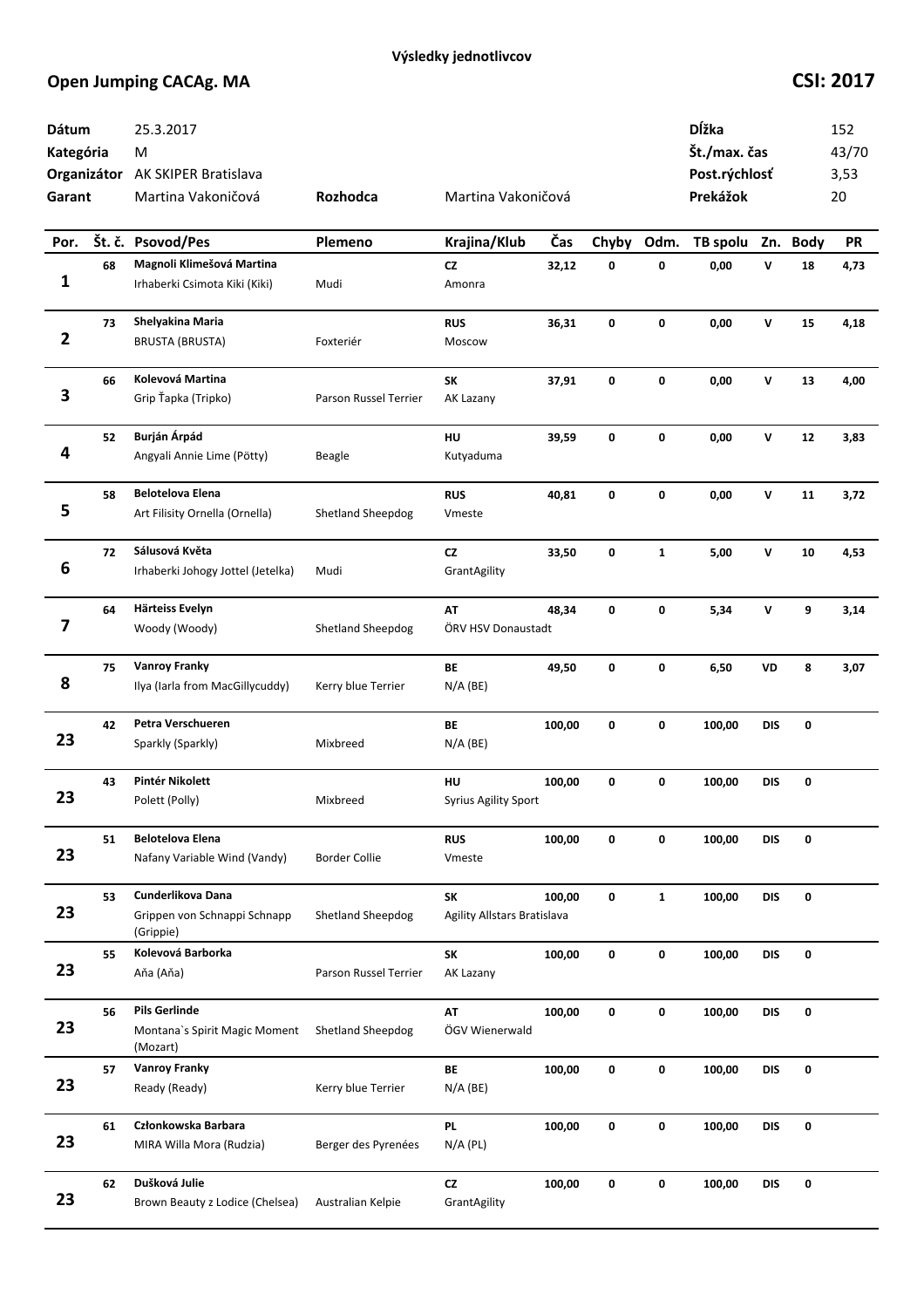| Dátum<br>Kategória<br>Organizátor<br>Garant |    | 25.3.2017<br>M<br><b>AK SKIPER Bratislava</b><br>Martina Vakoničová           | Rozhodca                  | Martina Vakoničová                      |        |              |              | <b>D</b> ĺžka<br>Št./max. čas<br>Post.rýchlosť<br>Prekážok |            | 152<br>43/70<br>3,53<br>20 |           |
|---------------------------------------------|----|-------------------------------------------------------------------------------|---------------------------|-----------------------------------------|--------|--------------|--------------|------------------------------------------------------------|------------|----------------------------|-----------|
| Por.                                        |    | Št. č. Psovod/Pes                                                             | Plemeno                   | Krajina/Klub                            | Čas    | Chyby        | Odm.         | TB spolu                                                   |            | Zn. Body                   | <b>PR</b> |
| 23                                          | 63 | <b>Grzelak Aleksandra</b><br><b>BLACK PRINCESS BRITANI</b><br>Metheora (BiPi) | <b>Manchester Terrier</b> | <b>PL</b><br>RunForFun Lodz             | 100,00 | 0            | 0            | 100,00                                                     | <b>DIS</b> | 0                          |           |
| 23                                          | 65 | Kolevová Grétka<br>Ebby Daisy World (Ebby)                                    | Parson Russel Terrier     | <b>SK</b><br>AK Lazany                  | 100,00 | $\mathbf{1}$ | 0            | 100,00                                                     | <b>DIS</b> | 0                          |           |
| 23                                          | 67 | Kósa Edina<br>Diamond Starlight Pierre (Leo)                                  | Caniche                   | <b>SK</b><br>ARP Dog Team               | 100,00 | 0            | 0            | 100,00                                                     | <b>DIS</b> | 0                          |           |
| 23                                          | 69 | <b>Pils Gerlinde</b><br>Montana's Spirit Forever black<br>Magic (Cox)         | <b>Shetland Sheepdog</b>  | AT<br>ÖGV Wienerwald                    | 100.00 | 0            | $\mathbf{1}$ | 100,00                                                     | <b>DIS</b> | 0                          |           |
| 23                                          | 71 | <b>Rosenkranz Anton</b><br>Gyöngy (Gyöngy)                                    | Mudi                      | AT<br>ÖGV Bad Vöslau                    | 100,00 | 0            | 0            | 100,00                                                     | <b>DIS</b> | 0                          |           |
| 23                                          | 74 | <b>Tarnowski Tomasz</b><br>Pedro Pirackie Oblicze FCI (Pedro)                 | Parson Russel Terrier     | <b>PL</b><br><b>Baltic Agility Team</b> | 100,00 | 0            | 0            | 100,00                                                     | <b>DIS</b> | 0                          |           |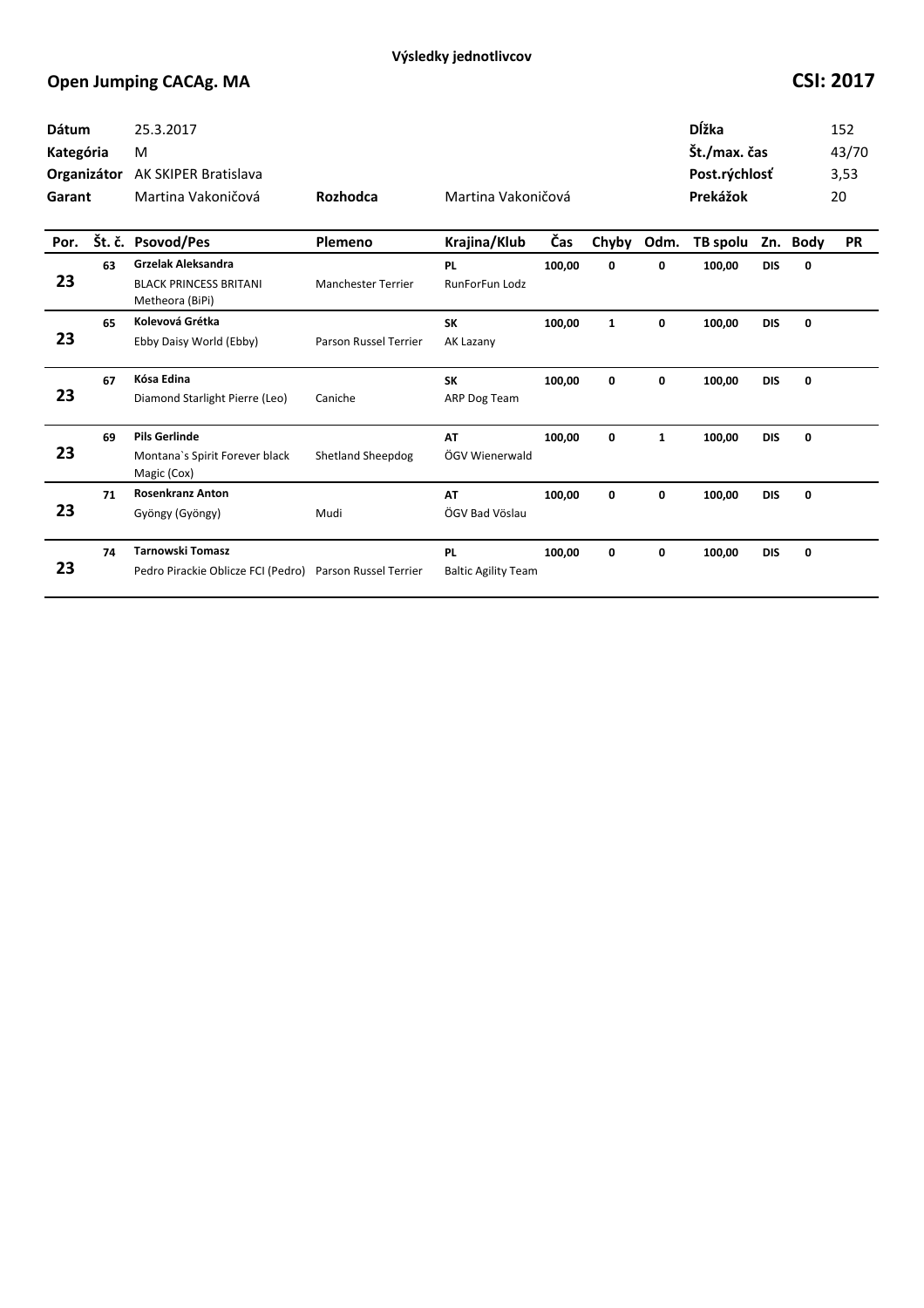| Dátum<br>Kategória<br>Garant |     | 25.3.2017<br>L<br>Organizátor AK SKIPER Bratislava<br>Martina Vakoničová | <b>Rozhodca</b>                 | Martina Vakoničová               |        |              |              | Dĺžka<br>Št./max. čas<br>Post.rýchlosť<br>Prekážok |              |                         | 152<br>43/70<br>3,53<br>20 |
|------------------------------|-----|--------------------------------------------------------------------------|---------------------------------|----------------------------------|--------|--------------|--------------|----------------------------------------------------|--------------|-------------------------|----------------------------|
| Por.                         |     | Št. č. Psovod/Pes                                                        | Plemeno                         | Krajina/Klub                     | Čas    | Chyby        | Odm.         | TB spolu                                           |              | Zn. Body                | <b>PR</b>                  |
| 1                            | 176 | Vakonič Pavol<br>Shadow Of Aire Iris Ikea (Ikea)                         | <b>Border Collie</b>            | SK<br>AK SKIPER Bratislava       | 31,61  | 0            | 0            | 0,00                                               | v            | 18                      | 4,80                       |
| $\overline{2}$               | 148 | <b>Gábor Csermely</b><br>Ussona Bohemia Alké (Corti)                     | Malinois, Laekenois             | HU<br>Bergarac                   | 32,79  | 0            | 0            | 0,00                                               | V            | 15                      | 4,63                       |
| 3                            | 167 | Vetráková Zuzana<br>A3Ch Hira Grant Bohemia Alké<br>(Gerda)              | <b>Border Collie</b>            | SK<br>AK Lazany                  | 33,53  | 0            | 0            | 0,00                                               | $\mathsf{v}$ | 13                      | 4,53                       |
| 4                            | 156 | <b>Millan Pierre-Yves</b><br>Astra Daphie (duff)                         | <b>Border Collie</b>            | SK<br>ARP Dog Team               | 35,47  | 0            | 0            | 0,00                                               | V            | 12                      | 4,28                       |
| 5                            | 175 | Meshkova Elena<br>Aktiv Victory (Vicki)                                  | <b>Border Collie</b>            | <b>RUS</b><br>Vmeste             | 36,36  | 0            | 0            | 0,00                                               | V            | 11                      | 4,18                       |
| 6                            | 121 | Lapu Tamás<br>Perla (Perla)                                              | Groenendael, Tervueren N/A (HU) | <b>HU</b>                        | 38,60  | 0            | 0            | 0,00                                               | V            | 10                      | 3,93                       |
| 7                            | 170 | Zvonková Jana<br>Breena z Vandalky (Vigour)                              | Hollandse Herdershond Amonra    | <b>CZ</b>                        | 33,09  | $\mathbf{1}$ | 0            | 5,00                                               | V            | 9                       | 4,59                       |
| 8                            | 168 | Vrchotka Othmar<br>Aaron of Mountain Border (Aaron) Border Collie        |                                 | AT<br>ÖHV Berndorf               | 34,54  | $\mathbf{1}$ | 0            | 5,00                                               | V            | 8                       | 4,40                       |
| 9                            | 161 | Růžičková Radana<br>Aready Bohemia Grant (Ready)                         | <b>Border Collie</b>            | CZ<br>Psí Škola Na Ostrově Brno  | 36,39  | 0            | $\mathbf{1}$ | 5,00                                               | V            | $\overline{\mathbf{z}}$ | 4,17                       |
| 10                           | 160 | Popovičová Karin<br>Flores Ferenčík (Blaze)                              | <b>Border Collie</b>            | SK<br>ARP Dog Team               | 38,88  | 0            | $\mathbf{1}$ | 5,00                                               | V            | 6                       | 3,90                       |
| 11                           | 158 | Nehybová Veronika<br>Kean Black Chevers                                  | <b>Border Collie</b>            | <b>CZ</b><br>$N/A$ (CZ)          | 40,04  | 0            | $\mathbf{1}$ | 5,00                                               | V            | 5                       | 3,79                       |
| 12                           | 172 | Dudas Katharina<br>Face (Face)                                           | <b>Border Collie</b>            | AT<br>ÖRV Pottendorf             | 42,36  | 0            | $\mathbf{1}$ | 5,00                                               | V            | 4                       | 3,58                       |
| 13                           | 137 | Dabrowski Jaroslaw<br>Sweet Symphony from Vertical<br>Limit (Flora)      | <b>Bearded collie</b>           | <b>PL</b><br>RunForFun Lodz (PL) | 43,55  | 0            | $\mathbf{2}$ | 10,55                                              | VD           | 3                       | 3,49                       |
| 70                           | 81  | Ármós Ibolya<br>Gethsemane's Son Ciriline (Mokka) Border Collie          |                                 | HU<br>A TE KutyasuliD            | 100,00 | 0            | 0            | 100,00                                             | <b>DIS</b>   | 0                       |                            |
| 70                           | 82  | <b>Balla Katalin</b><br>Maláta                                           | Malinois, Laekenois             | HU<br>A TE KutyasuliD            | 100,00 | 0            | 0            | 100,00                                             | <b>DIS</b>   | 0                       |                            |
| 70                           | 83  | Mosný Tim<br>Image Brown Fatranský sen (Gina) Border Collie              |                                 | SK<br>AK SKIPER Bratislava       | 100,00 | 0            | 0            | 100,00                                             | <b>DIS</b>   | 0                       |                            |
| 70                           | 85  | Csemezová Lucia<br>Bessy z Krojčenku (Bessy)                             | <b>Border Collie</b>            | SK<br>AK & KK Hafík Bratislava   | 100,00 | 0            | 0            | 100,00                                             | DIS          | 0                       |                            |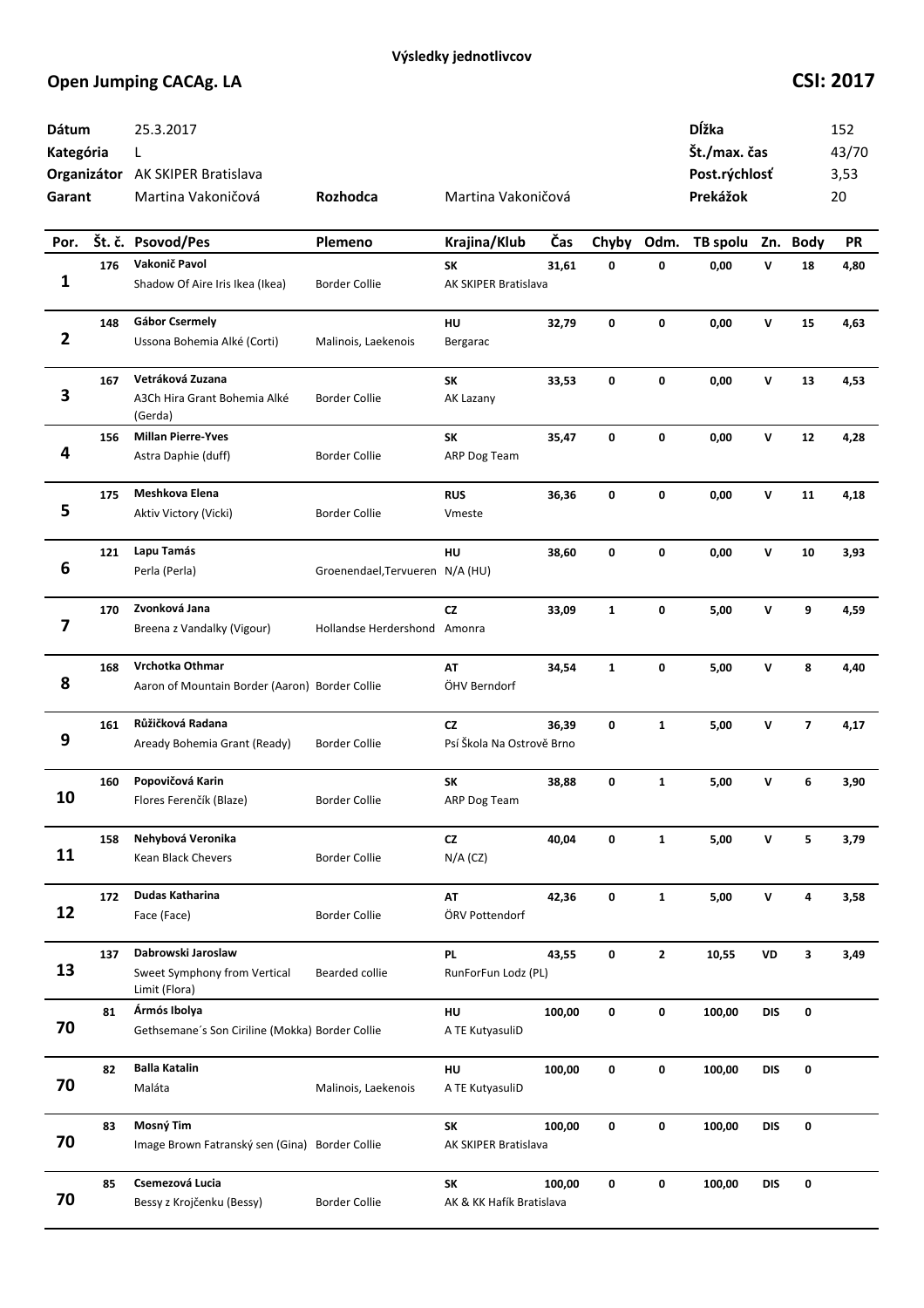| Dátum<br>Kategória<br>Garant |     | 25.3.2017<br>L<br>Organizátor AK SKIPER Bratislava<br>Martina Vakoničová | Rozhodca             | Martina Vakoničová                |        |              |                | <b>D</b> ĺžka<br>Št./max. čas<br>Post.rýchlosť<br>Prekážok |            |          | 152<br>43/70<br>3,53<br>20 |
|------------------------------|-----|--------------------------------------------------------------------------|----------------------|-----------------------------------|--------|--------------|----------------|------------------------------------------------------------|------------|----------|----------------------------|
| Por.                         |     | Št. č. Psovod/Pes                                                        | Plemeno              | Krajina/Klub                      | Čas    | Chyby        | Odm.           | TB spolu                                                   |            | Zn. Body | <b>PR</b>                  |
| 70                           | 86  | Dudas Katharina<br>Lucky Summer Venus (Lucky)                            | <b>Border Collie</b> | AT<br>ÖRV Pottendorf              | 100,00 | 0            | $\pmb{0}$      | 100,00                                                     | <b>DIS</b> | 0        |                            |
| 70                           | 87  | <b>Engler Zsofia</b><br>Jaycee Blue du Serment des<br>Brumes (Shauri)    | Berger de Beauce     | HU<br>$N/A$ (HU)                  | 100,00 | $\mathbf 0$  | $\pmb{0}$      | 100,00                                                     | <b>DIS</b> | 0        |                            |
| 70                           | 88  | <b>Kholod Natalia</b><br>Nafani Zhizneradostnaya Belka<br>(Belka)        | <b>Border Collie</b> | <b>RUS</b><br>Nafani              | 100,00 | 0            | $\mathbf 0$    | 100,00                                                     | <b>DIS</b> | 0        |                            |
| 70                           | 89  | Kollmann Manuela<br>O'Conner of dark Spirits<br>(O'Conner)               | <b>Border Collie</b> | AT<br>ÖHV Berndorf                | 100,00 | 0            | 0              | 100,00                                                     | <b>DIS</b> | 0        |                            |
| 70                           | 90  | Komódi Attila<br>Poseidon Elfmagic Envee (Envee)                         | <b>Border Collie</b> | HU<br>Akela                       | 100,00 | 0            | 0              | 100,00                                                     | <b>DIS</b> | 0        |                            |
| 70                           | 91  | <b>Kovacs Tamas</b><br>Favourite of Sunbeam Devon<br>(Django)            | <b>Border Collie</b> | HU<br><b>Syrius Agility Sport</b> | 100,00 | 0            | 0              | 100,00                                                     | <b>DIS</b> | 0        |                            |
| 70                           | 92  | <b>Ludwig Vanessa</b><br>Shadow of Aire NicNac Noah<br>(Noah)            | <b>Border Collie</b> | AT<br>ÖGV Bad Vöslau              | 100,00 | 0            | 0              | 100,00                                                     | <b>DIS</b> | 0        |                            |
| 70                           | 96  | Shelyakina Maria<br>NAFANY KASER (KUKU)                                  | <b>Border Collie</b> | <b>RUS</b><br>Moscow              | 100,00 | 0            | 0              | 100,00                                                     | <b>DIS</b> | 0        |                            |
| 70                           | 97  | Szabolcsik Nelli<br>Mango                                                | <b>Border Collie</b> | HU<br><b>Syrius Agility Sport</b> | 100,00 | 0            | $\mathbf{1}$   | 100,00                                                     | <b>DIS</b> | 0        |                            |
| 70                           | 99  | <b>Tímea Németh</b><br>Rio (Rio)                                         | <b>Border Collie</b> | HU<br><b>Syrius Agility Sport</b> | 100,00 | 0            | 0              | 100,00                                                     | <b>DIS</b> | 0        |                            |
| 70                           | 100 | Varga Viktoria<br>Goldie Olbramovicky Kvitek<br>(Winner)                 | Malinois, Laekenois  | HU<br>Béta Kutya Klub             | 100,00 | 0            | 0              | 100,00                                                     | <b>DIS</b> | 0        |                            |
| 70                           | 111 | Csík Ildikó<br>Alíz                                                      | Mixbreed             | HU<br>$N/A$ (HU)                  | 100,00 | 0            | 0              | 100,00                                                     | <b>DIS</b> | 0        |                            |
| 70                           | 112 | Popovičová Karin<br>Earl Ziggy dei Matiblu (Ziggy)                       | <b>Border Collie</b> | SK<br>ARP Dog Team                | 100,00 | 0            | 0              | 100,00                                                     | <b>DIS</b> | 0        |                            |
| 70                           | 114 | Illényiová Hella<br>Beautiful Zara Quick Angel (Zara)                    | <b>Border Collie</b> | SK<br>ARP Dog Team                | 100,00 | $\mathbf{2}$ | $\overline{2}$ | 100,00                                                     | <b>DIS</b> | 0        |                            |
| 70                           | 115 | Káli Anita<br>Poseidon Elfmagic Especial Cube<br>(Cube)                  | <b>Border Collie</b> | HU<br>Akela                       | 100,00 | 0            | $\mathbf 0$    | 100,00                                                     | <b>DIS</b> | 0        |                            |
| 70                           | 116 | Kasálková Pavla<br>Arrive to Casa Drive (Reef)                           | <b>Border Collie</b> | ${\sf cz}$<br>$N/A$ (CZ)          | 100,00 | $\mathbf 0$  | $\mathbf 0$    | 100,00                                                     | <b>DIS</b> | 0        |                            |
| 70                           | 117 | Kasprzyk Magdalena<br>Flyland NORTHERN LIGHTS (Jah<br>Jah)               | <b>Border Collie</b> | <b>PL</b><br>$N/A$ (PL)           | 100,00 | $\mathbf{1}$ | $\pmb{0}$      | 100,00                                                     | <b>DIS</b> | 0        |                            |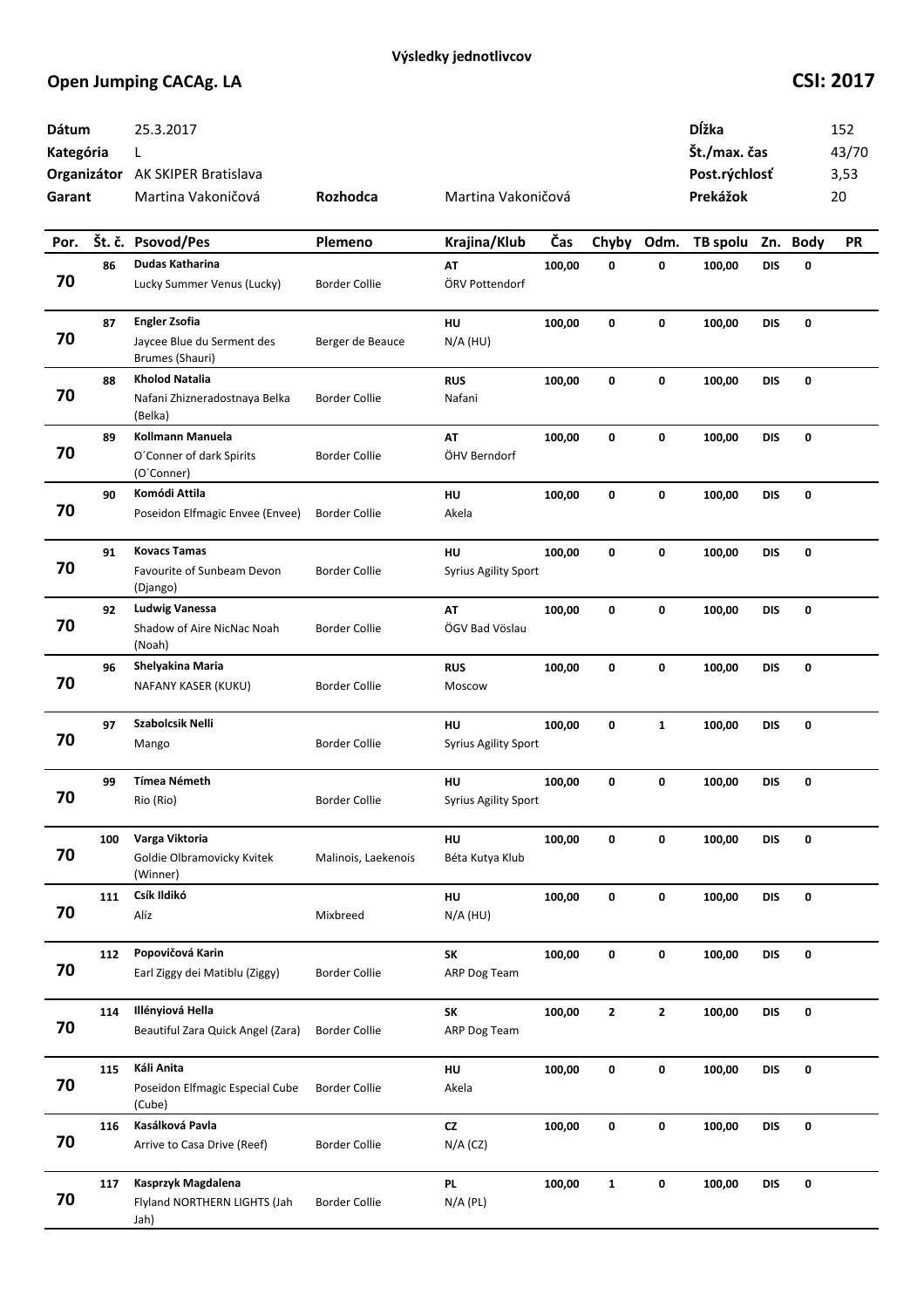| Dátum<br>Kategória<br>Garant |     | 25.3.2017<br>L<br>Organizátor AK SKIPER Bratislava<br>Martina Vakoničová | <b>Rozhodca</b>      | Martina Vakoničová              |        |              |              | Dĺžka<br>Št./max. čas<br>Post.rýchlosť<br>Prekážok |            |          | 152<br>43/70<br>3,53<br>20 |
|------------------------------|-----|--------------------------------------------------------------------------|----------------------|---------------------------------|--------|--------------|--------------|----------------------------------------------------|------------|----------|----------------------------|
| Por.                         |     | Št. č. Psovod/Pes                                                        | Plemeno              | Krajina/Klub                    | Čas    | Chyby        | Odm.         | TB spolu                                           |            | Zn. Body | <b>PR</b>                  |
| 70                           | 118 | Kemenczei Dávid<br>Cody (Cody)                                           | <b>Border Collie</b> | HU<br>Kutyaduma Központ         | 100,00 | 0            | 0            | 100,00                                             | <b>DIS</b> | 0        |                            |
| 70                           | 119 | Kolevová Grétka<br>Luna Tale Original Malibu (Malibu) Border Collie      |                      | SK<br>AK Lazany                 | 100,00 | 0            | $\mathbf{1}$ | 100,00                                             | <b>DIS</b> | 0        |                            |
| 70                           | 120 | Labieniec Magdalena<br>Why Not Issi My Queen (Issi)                      | <b>Border Collie</b> | <b>PL</b><br>GO!                | 100,00 | 0            | $\mathbf 0$  | 100,00                                             | <b>DIS</b> | 0        |                            |
| 70                           | 122 | Litwin Klaudia<br>NNL B Lucky One (Look)                                 | <b>Border Collie</b> | PL<br>Fanter                    | 100,00 | 0            | 0            | 100,00                                             | DIS        | 0        |                            |
| 70                           | 123 | Marangoni Regina<br>Arielle of Yellowblue Border (Ella)                  | <b>Border Collie</b> | AT<br>ÖHV Berndorf              | 100,00 | 0            | 0            | 100,00                                             | DIS        | 0        |                            |
| 70                           | 124 | Nagy-Szitha Zoltán<br>Tutti                                              | Tibetan terrier      | HU<br>A TE KutyasuliD           | 100,00 | 0            | 0            | 100,00                                             | <b>DIS</b> | 0        |                            |
| 70                           | 125 | Pánková Lenka<br>Rab Gulden Land (Rab)                                   | <b>Border Collie</b> | <b>CZ</b><br>KK Zetor Brno      | 100,00 | 0            | $\mathbf{2}$ | 100,00                                             | <b>DIS</b> | 0        |                            |
| 70                           | 126 | Pils Sabrina<br>Lucky Summer You're my Destiny<br>(Tip)                  | <b>Border Collie</b> | AT<br>ÖGV Wienerwald            | 100,00 | $\mathbf{1}$ | $\mathbf{2}$ | 100,00                                             | <b>DIS</b> | 0        |                            |
| 70                           | 129 | <b>Spanraft Christian</b><br>Bounty (Bounty)                             | <b>Border Collie</b> | AT<br>ÖHV Berndorf              | 100,00 | 0            | $\mathbf 0$  | 100,00                                             | <b>DIS</b> | 0        |                            |
| 70                           | 130 | Vaškebová Martina<br>Gira Ayky (Gira)                                    | <b>Border Collie</b> | CZ<br>Psí Škola Na Ostrově Brno | 100,00 | 0            | $\mathbf{1}$ | 100,00                                             | DIS        | 0        |                            |
| 70                           | 131 | Vorlova Pavla<br>Runkeeper Floki The Nimble Elf<br>(Floki)               | <b>Border Collie</b> | CZ<br>$N/A$ (CZ)                | 100,00 | 0            | $\mathbf{2}$ | 100,00                                             | <b>DIS</b> | 0        |                            |
| 70                           | 132 | Vrchotka Othmar<br>Chocko of Styrian Westpoint<br>(Chocko)               | <b>Border Collie</b> | AT<br>ÖHV Berndorf              | 100,00 | $\mathbf{1}$ | 0            | 100,00                                             | <b>DIS</b> | 0        |                            |
| 70                           | 133 | Popovičová Karin<br>Crash quick angle (Crash)                            | <b>Border Collie</b> | SK<br>ARP Dog Team              | 100,00 | 0            | 0            | 100,00                                             | <b>DIS</b> | 0        |                            |
| 70                           | 134 | Zawistowska Karolina<br>Never Never Land S'Jayanti (Juddy) Border Collie |                      | <b>PL</b><br>FreeX              | 100,00 | 0            | $\mathbf 0$  | 100,00                                             | <b>DIS</b> | 0        |                            |
| 70                           | 141 | <b>Bawer Beata</b><br>Ebony Nose BAILA (Baila)                           | <b>Border Collie</b> | <b>PL</b><br>$N/A$ (PL)         | 100,00 | 0            | 0            | 100,00                                             | <b>DIS</b> | 0        |                            |
| 70                           | 142 | Dudas Katharina<br>Amazing Lee-Ann of Styrian<br>Westpoint (Brit)        | <b>Border Collie</b> | AT<br>ÖRV Pottendorf            | 100,00 | 0            | 0            | 100,00                                             | DIS        | 0        |                            |
| 70                           | 143 | <b>Kholod Natalia</b><br>Nafani Darina (Darsi)                           | <b>Border Collie</b> | <b>RUS</b><br>Nafani            | 100,00 | 0            | $\mathbf{1}$ | 100,00                                             | DIS        | 0        |                            |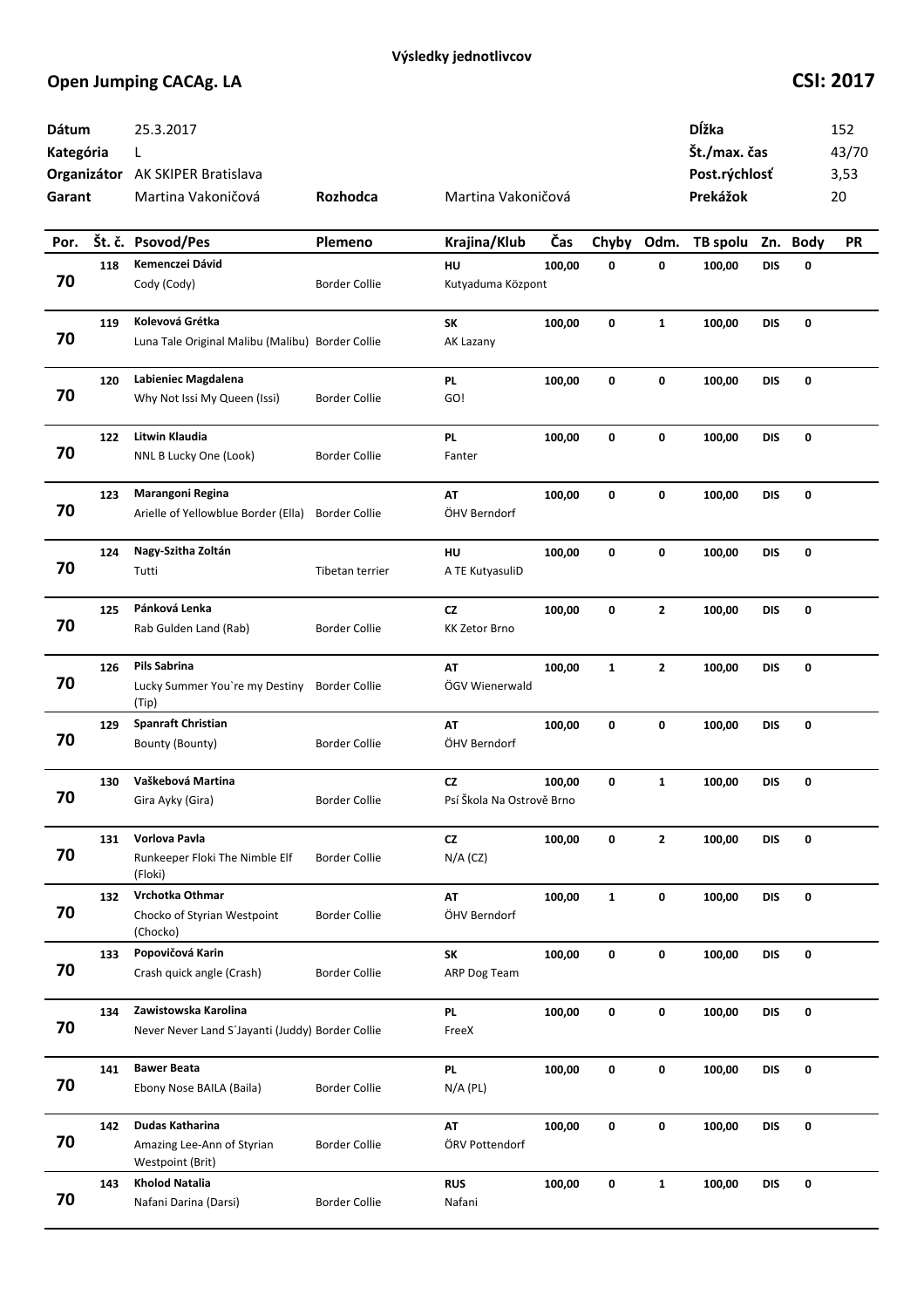| Dátum<br>Kategória<br>Garant |     | 25.3.2017<br>L<br>Organizátor AK SKIPER Bratislava<br>Martina Vakoničová         | Rozhodca             | Martina Vakoničová                       |        |              |              | Dĺžka<br>Št./max. čas<br>Post.rýchlosť<br>Prekážok |            |          | 152<br>43/70<br>3,53<br>20 |
|------------------------------|-----|----------------------------------------------------------------------------------|----------------------|------------------------------------------|--------|--------------|--------------|----------------------------------------------------|------------|----------|----------------------------|
| Por.                         |     | Št. č. Psovod/Pes                                                                | Plemeno              | Krajina/Klub                             | Čas    | Chyby        | Odm.         | TB spolu                                           |            | Zn. Body | <b>PR</b>                  |
| 70                           | 144 | <b>Mayerhofer Sandra</b><br>Joy (Joy)                                            | Mixbreed             | AT<br>VBSÖ Zurndorf                      | 100,00 | 0            | $\pmb{0}$    | 100,00                                             | <b>DIS</b> | 0        |                            |
| 70                           | 145 | Meshkova Elena<br>Every Kingdom No Limit (Fishka)                                | <b>Border Collie</b> | <b>RUS</b><br>Vmeste                     | 100,00 | 0            | 0            | 100,00                                             | <b>DIS</b> | 0        |                            |
| 70                           | 149 | Gadomska Magdalena<br>Bura vom Greifenring (Bura)                                | Malinois, Laekenois  | <b>PL</b><br>FreeX                       | 100,00 | $\mathbf{1}$ | $\pmb{0}$    | 100,00                                             | <b>DIS</b> | 0        |                            |
| 70                           | 150 | <b>Hanzlova Anna</b><br>Honey Bunny Joy in Motion<br>(Hanička)                   | Caniche              | SK<br><b>Agility Allstars Bratislava</b> | 100,00 | 0            | $\mathbf 0$  | 100,00                                             | <b>DIS</b> | 0        |                            |
| 70                           | 151 | <b>Horvath Claudia</b><br>Never Never Land L'Cik Cap<br>(Sienna)                 | <b>Border Collie</b> | AT<br>ÖGV Bad Vöslau                     | 100,00 | 0            | $\mathbf{1}$ | 100,00                                             | DIS        | 0        |                            |
| 70                           | 152 | Káli Anita<br>Nirvana at Wendigos Wind (Nash) Border Collie                      |                      | HU<br>Akela                              | 100,00 | 0            | 0            | 100,00                                             | <b>DIS</b> | 0        |                            |
| 70                           | 153 | Kollmann Manuela<br>Montana's Spirit First Flash (Flash) Border Collie           |                      | AT<br>ÖHV Berndorf                       | 100,00 | 0            | 0            | 100,00                                             | <b>DIS</b> | 0        |                            |
| 70                           | 155 | Magnoli Carlo<br>Edge des Plaines du Minervois<br>(Didi)                         | Malinois, Laekenois  | <b>CZ</b><br>Amonra                      | 100,00 | 0            | 0            | 100,00                                             | <b>DIS</b> | 0        |                            |
| 70                           | 159 | Pils Sabrina<br>Genetic IQ be Cool (Mac)                                         | <b>Border Collie</b> | AT<br>ÖGV Wienerwald                     | 100,00 | $\mathbf{2}$ | $\mathbf{1}$ | 100,00                                             | <b>DIS</b> | 0        |                            |
| 70                           | 162 | Rylska Monika<br>Shakti Se FreeX Chiquita Banana<br>(Chica)                      | <b>Border Collie</b> | <b>PL</b><br>$N/A$ (PL)                  | 100,00 | 0            | 0            | 100,00                                             | DIS        | 0        |                            |
| 70                           | 163 | Shelyakina Maria<br>AISKNEKHT UNGAS (UNGAS)                                      | <b>Border Collie</b> | <b>RUS</b><br>Moscow                     | 100,00 | $\mathbf{1}$ | 0            | 100,00                                             | <b>DIS</b> | 0        |                            |
| 70                           | 164 | Vakonič Pavol<br>Shadow Of Aire Fiona Fly (Fiona)                                | <b>Border Collie</b> | SK<br>AK SKIPER Bratislava               | 100,00 | $\mathbf 0$  | 0            | 100,00                                             | <b>DIS</b> | 0        |                            |
| 70                           | 169 | Vyplelová Petra<br>Astra Hugg (Huggýsek)                                         | <b>Border Collie</b> | CZ<br>OSA Jahoda Kladno                  | 100,00 | $\mathbf 0$  | 0            | 100,00                                             | <b>DIS</b> | 0        |                            |
| 70                           | 171 | <b>Horvath Rudolf</b><br>Atanua of KY's Spirit (Atanua)                          | <b>Border Collie</b> | AT<br>ÖGV Bad Vöslau                     | 100,00 | 0            | $\pmb{0}$    | 100,00                                             | <b>DIS</b> | 0        |                            |
| 70                           | 173 | <b>Kholod Natalia</b><br>Ya syn Ambassadora Drive (Drive)                        | <b>Border Collie</b> | <b>RUS</b><br>Nafani                     | 100,00 | 0            | $\pmb{0}$    | 100,00                                             | <b>DIS</b> | 0        |                            |
| 70                           | 174 | <b>Mayerhofer Sandra</b><br>Vinny vom Heustadlwasser (Vinny) Malinois, Laekenois |                      | AT<br>VBSÖ Zurndorf                      | 100,00 | 0            | 0            | 100,00                                             | <b>DIS</b> | 0        |                            |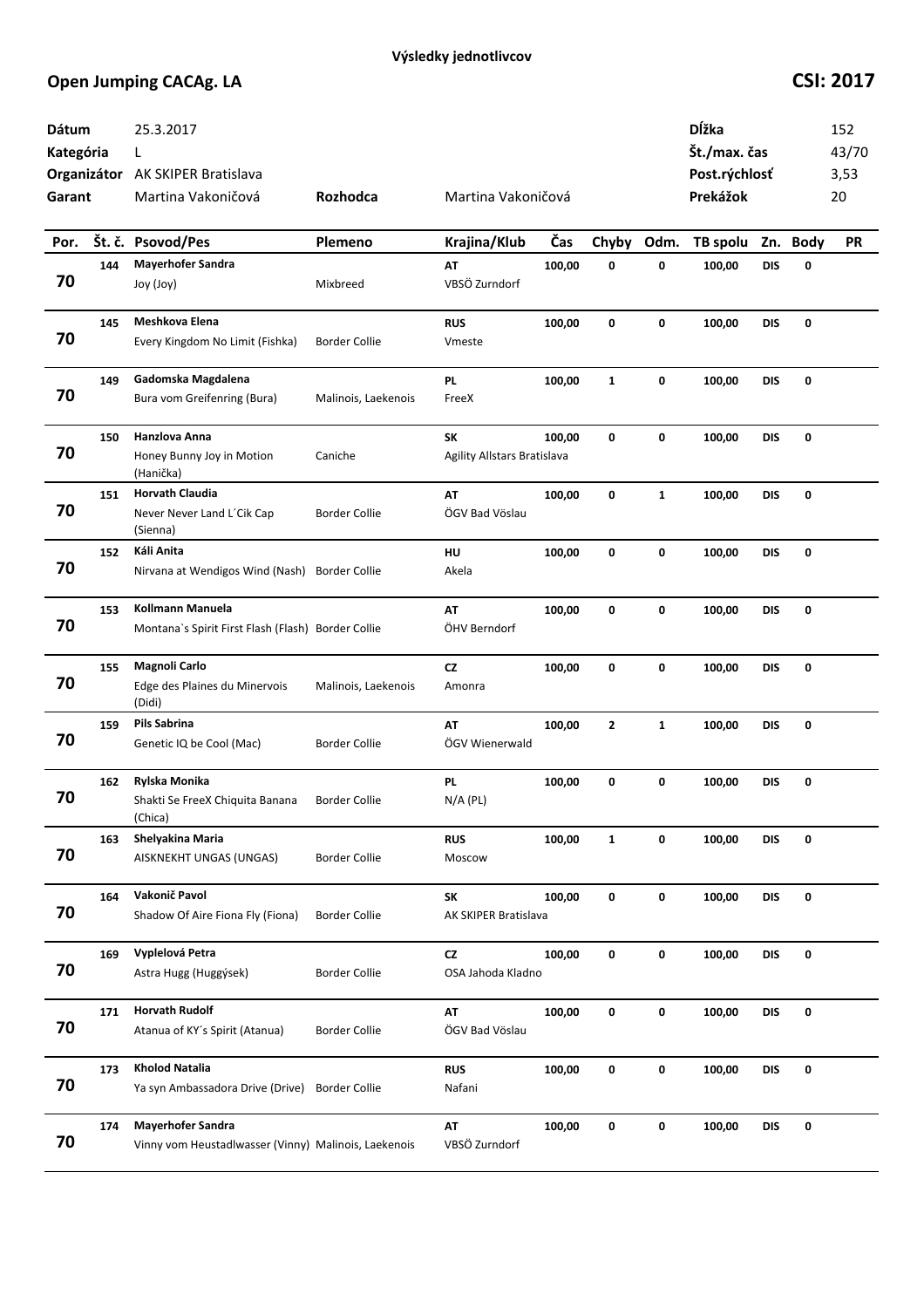| Dátum<br>Kategória<br>Garant |                | 25.3.2017<br>S<br>Organizátor AK SKIPER Bratislava<br>Martina Vakoničová       | Rozhodca              | Petr Pupík                               |        |              |              | Dĺžka<br>Št./max. čas<br>Post.rýchlosť<br>Prekážok |              |                         | 192<br>50/81<br>3,84<br>21 |
|------------------------------|----------------|--------------------------------------------------------------------------------|-----------------------|------------------------------------------|--------|--------------|--------------|----------------------------------------------------|--------------|-------------------------|----------------------------|
| Por.                         |                | Št. č. Psovod/Pes                                                              | Plemeno               | Krajina/Klub                             | Čas    | Chyby Odm.   |              | TB spolu                                           |              | Zn. Body                | <b>PR</b>                  |
| 1                            | 22             | Członkowska Barbara<br>AISZA u Gagi (Łata)                                     | Parson Russel Terrier | <b>PL</b><br>$N/A$ (PL)                  | 41,42  | 0            | 0            | 0,00                                               | v            | 25                      | 4,63                       |
| $\overline{\mathbf{2}}$      | 15             | Hanzlová Margaréta<br>Moly                                                     | Caniche               | <b>SK</b><br>Agility Allstars Bratislava | 47,69  | 0            | 0            | 0,00                                               | $\mathsf{v}$ | 20                      | 4,02                       |
| 3                            | 21             | Cabadajová Michaela<br>A3CH Goldjump Aus. Simply the<br>Best (Dee)             | Jack Russel Terrier   | SK<br>Agility Allstars Bratislava        | 50,06  | $\mathbf 0$  | 0            | 0,06                                               | $\mathsf{v}$ | 17                      | 3,83                       |
| 4                            | 11             | Beťková Júlia<br>Lajka (Lajka)                                                 | Bišón                 | SK<br>MSKK Trnava-Kopánka                | 51,67  | 0            | 0            | 1,67                                               | $\mathsf{v}$ | 14                      | 3,71                       |
| 5                            | 31             | Šebková Lucie<br>Adélka ULI z Říčan (Meggie)                                   | <b>Border Terrier</b> | <b>CZ</b><br>Psí Škola Od Svaté Lucie    | 41,90  | $\mathbf{1}$ | 0            | 5,00                                               | v            | 12                      | 4,58                       |
| 6                            | 19             | Englmanová Mirka<br>Cira Caria Tantum Auri (Cira)                              | Shetland Sheepdog     | <b>SK</b><br>AK SKIPER Bratislava        | 44,46  | $\mathbf{1}$ | 0            | 5,00                                               | v            | 10                      | 4,31                       |
| 7                            | 14             | Górska-Guzowska Małgorzata<br>COLA Mały Zawadiaka (Cola)                       | Parson Russel Terrier | <b>PL</b><br><b>Baltic Agility Team</b>  | 44,90  | 0            | $\mathbf{1}$ | 5,00                                               | v            | 9                       | 4,27                       |
| 8                            | 32             | Vakonič Pavol<br>Diana Daria Tantum Auri (Diana)                               | Shetland Sheepdog     | SK<br>AK SKIPER Bratislava               | 48,17  | $\mathbf{1}$ | 0            | 5,00                                               | v            | 8                       | 3,98                       |
| 9                            | 30             | Vlčková Dominika<br>ELF Dejvické kvítko (Nick)                                 | Papillon              | SK<br>Agility Allstars Bratislava        | 48,58  | 0            | $\mathbf{1}$ | 5,00                                               | V            | $\overline{\mathbf{z}}$ | 3,95                       |
| 10                           | 5              | Mulikné Arlett Zsuzsa<br>Oszkár (Oszi)                                         | Caniche               | HU<br>Kutyaduma                          | 58,12  | 0            | 0            | 8,12                                               | VD           | 6                       | 3,30                       |
| 11                           | 17             | <b>Spanraft Susanne</b><br>Gismo (Gismo)                                       | Shetland Sheepdog     | AT<br>ÖHV Berndorf                       | 61,45  | 0            | 0            | 11,45                                              | VD           | 5                       | 3,12                       |
| 12                           | 12             | <b>Bujdosó Lilla</b><br>Erand Black Man in Black (Ginseng) Chinese Crested Dog |                       | HU<br>A TE KutyasuliD                    | 65,41  | $\mathbf{1}$ | 0            | 20,41                                              | D            | 4                       | 2,93                       |
| 13                           | 13             | Englmanová Mirka<br>Inett Fredy Hascikova (Fredy)                              | Bišón                 | SK<br>AK SKIPER Bratislava               | 61,83  | $\mathbf{2}$ | 0            | 21,83                                              | D            | 3                       | 3,10                       |
| 22                           | $\mathbf{1}$   | Fábryová Kristína<br>Ady                                                       | Mixbreed              | <b>SK</b><br>AK SKIPER Bratislava        | 100,00 | $\mathbf{1}$ | 0            | 100,00                                             | <b>DIS</b>   | $\pmb{0}$               |                            |
| 22                           | $\overline{2}$ | <b>Hitra Zsanett</b><br>Jackson (Jackson)                                      | Jack Russel Terrier   | HU<br><b>Syrius Agility Sport</b>        | 100,00 | 0            | $\mathbf{1}$ | 100,00                                             | <b>DIS</b>   | 0                       |                            |
| 22                           | 6              | Petra Verschueren<br>Lalou (Lalou)                                             | Mixbreed              | BE<br>$N/A$ (BE)                         | 100,00 | 0            | $\mathbf{1}$ | 100,00                                             | <b>DIS</b>   | 0                       |                            |
| 22                           | 9              | Woroniecka Anna<br>Indirica (FCI) PEPPERS TIGER PAW Caniche<br>(Taco)          |                       | <b>PL</b><br>GO! (PL)                    | 100,00 | 0            | $\mathbf{1}$ | 100,00                                             | <b>DIS</b>   | 0                       |                            |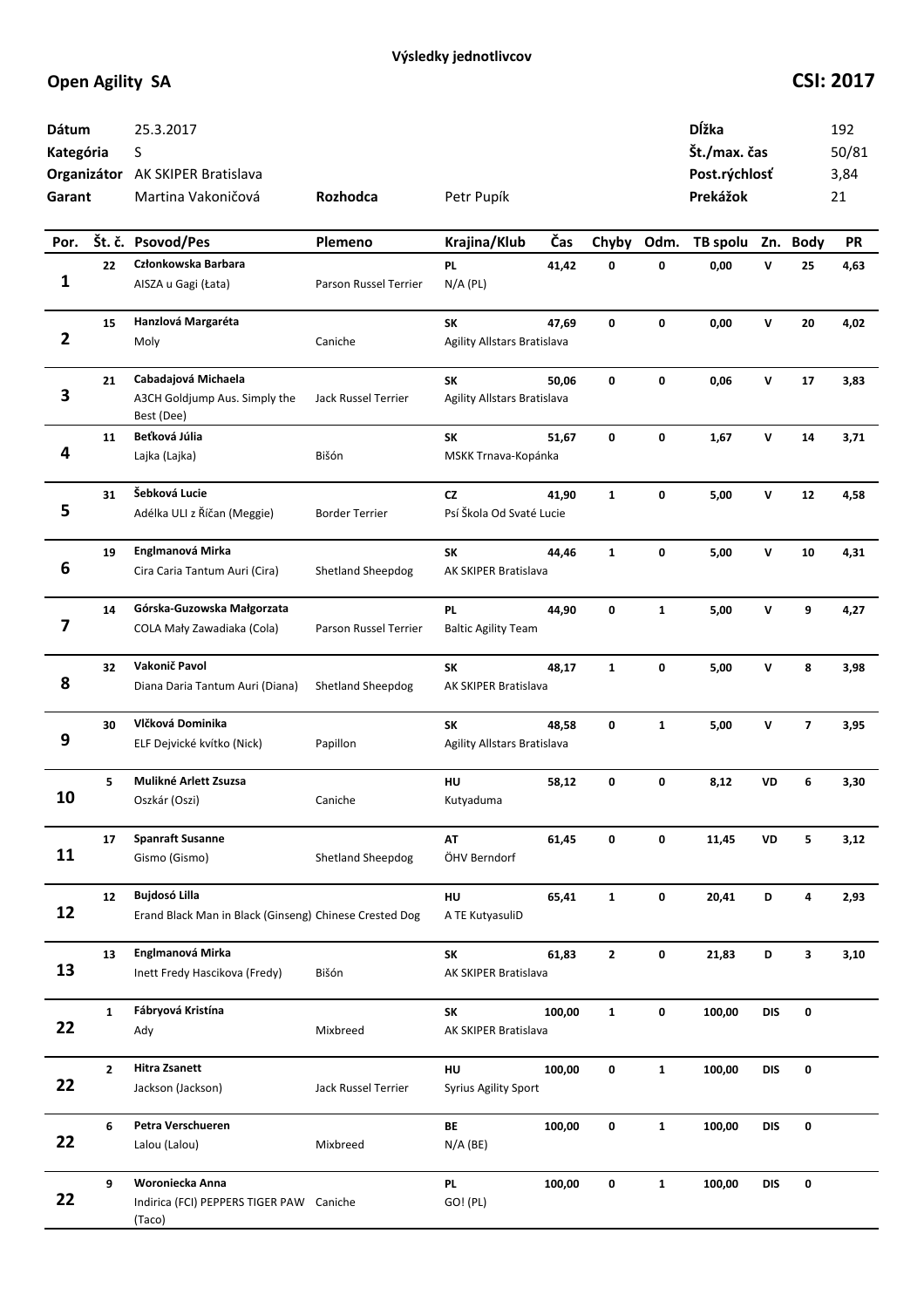| <b>Dátum</b><br>Kategória<br>Organizátor<br>Garant |    | 25.3.2017<br>S<br>AK SKIPER Bratislava<br>Martina Vakoničová     | Rozhodca                   | Petr Pupík                               |        |       |              | <b>D</b> ĺžka<br>Št./max. čas<br>Post.rýchlosť<br>Prekážok |            |      | 192<br>50/81<br>3,84<br>21 |
|----------------------------------------------------|----|------------------------------------------------------------------|----------------------------|------------------------------------------|--------|-------|--------------|------------------------------------------------------------|------------|------|----------------------------|
| Por.                                               |    | Št. č. Psovod/Pes                                                | <b>Plemeno</b>             | Krajina/Klub                             | Čas    | Chyby | Odm.         | TB spolu                                                   | Zn.        | Body | <b>PR</b>                  |
| 22                                                 | 16 | Neumann Peter MI.<br>Jackie Neumannova (Jackie)                  | <b>Jack Russel Terrier</b> | <b>SK</b><br>AK SKIPER Bratislava        | 100,00 | 0     | $\mathbf{1}$ | 100,00                                                     | <b>DIS</b> | 0    |                            |
| 22                                                 | 18 | Vakonič Pavol<br>Meryl Marion of Summergarden<br>(Meryl)         | Shetland Sheepdog          | <b>SK</b><br>AK SKIPER Bratislava        | 100,00 | 0     | 0            | 100,00                                                     | <b>DIS</b> | 0    |                            |
| 22                                                 | 28 | Hanzlová Margaréta<br>Paula Little rascal Veropa (Paula)         | Caniche                    | <b>SK</b><br>Agility Allstars Bratislava | 100,00 | 0     | 0            | 100,00                                                     | <b>DIS</b> | 0    |                            |
| 22                                                 | 29 | Šimonová Petra<br>Temperance z Šardanu (Temperka) Zwergschnauzer |                            | <b>SK</b><br>AK Lazany                   | 100,00 | 0     | 0            | 100,00                                                     | <b>DIS</b> | 0    |                            |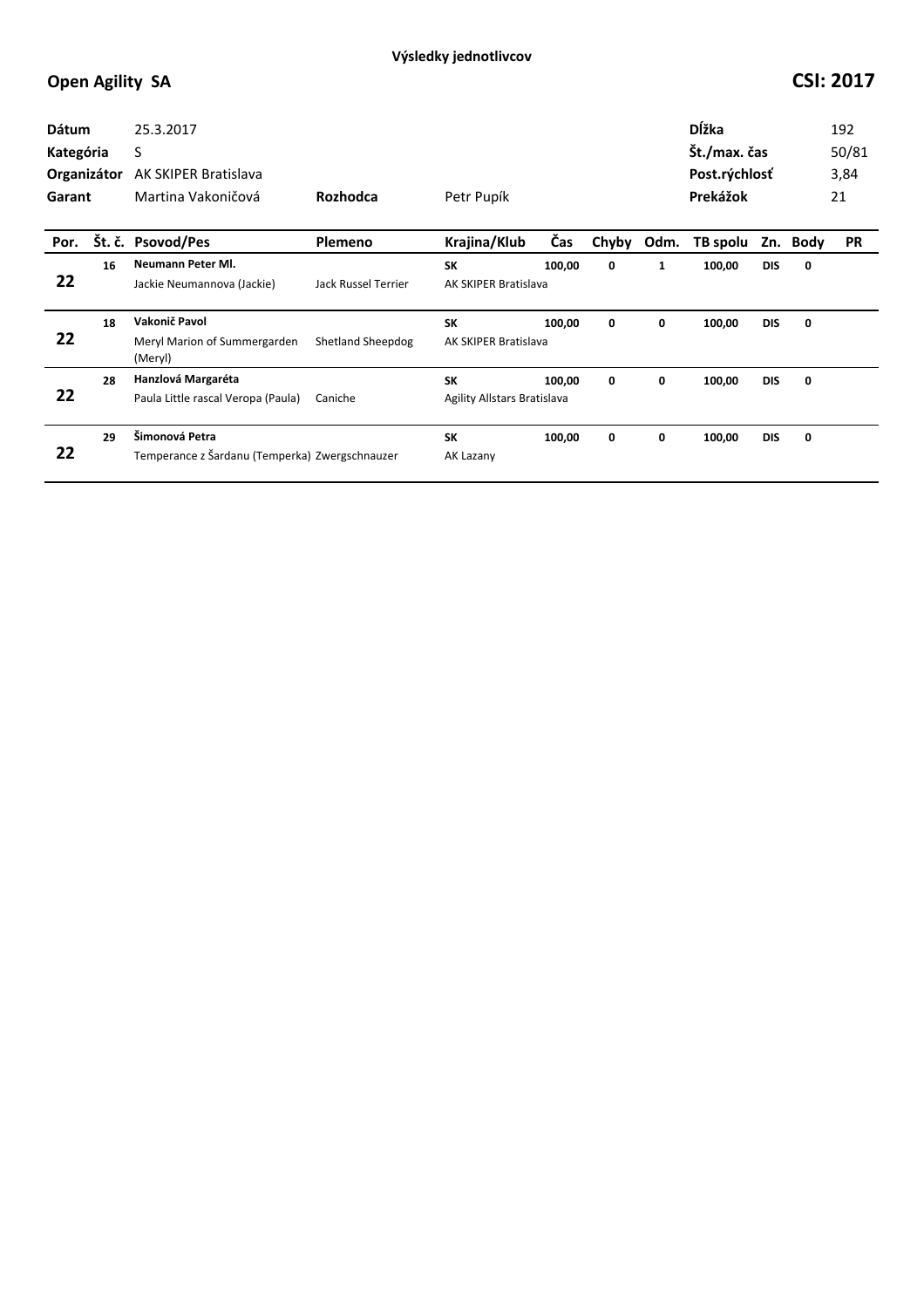| Dátum<br>Kategória<br>Garant |    | 25.3.2017<br>М<br>Organizátor AK SKIPER Bratislava<br>Martina Vakoničová     | Rozhodca                     | Petr Pupík                              |        |              |              | Dĺžka<br>Št./max. čas<br>Post.rýchlosť<br>Prekážok |              |                         | 192<br>50/81<br>3,84<br>21 |
|------------------------------|----|------------------------------------------------------------------------------|------------------------------|-----------------------------------------|--------|--------------|--------------|----------------------------------------------------|--------------|-------------------------|----------------------------|
| Por.                         |    | Št. č. Psovod/Pes                                                            | Plemeno                      | Krajina/Klub                            | Čas    | Chyby        | Odm.         | TB spolu                                           |              | Zn. Body                | <b>PR</b>                  |
| 1                            | 68 | Magnoli Klimešová Martina<br>Irhaberki Csimota Kiki (Kiki)                   | Mudi                         | <b>CZ</b><br>Amonra                     | 37,31  | 0            | 0            | 0,00                                               | V            | 25                      | 5,14                       |
| 2                            | 51 | <b>Belotelova Elena</b><br>Nafany Variable Wind (Vandy)                      | <b>Border Collie</b>         | <b>RUS</b><br>Vmeste                    | 42,40  | 0            | 0            | 0,00                                               | $\mathsf{v}$ | 20                      | 4,52                       |
| 3                            | 74 | Tarnowski Tomasz<br>Pedro Pirackie Oblicze FCI (Pedro) Parson Russel Terrier |                              | <b>PL</b><br><b>Baltic Agility Team</b> | 47,91  | 0            | 0            | 0,00                                               | $\mathsf{v}$ | 17                      | 4,00                       |
| 4                            | 62 | Dušková Julie<br>Brown Beauty z Lodice (Chelsea)                             | Australian Kelpie            | CZ<br>GrantAgility                      | 41,11  | $\mathbf{1}$ | 0            | 5,00                                               | V            | 14                      | 4,67                       |
| 5                            | 72 | Sálusová Květa<br>Irhaberki Johogy Jottel (Jetelka)                          | Mudi                         | <b>CZ</b><br>GrantAgility               | 41,35  | 0            | $\mathbf{1}$ | 5,00                                               | $\mathsf{v}$ | 12                      | 4,64                       |
| 6                            | 67 | Kósa Edina<br>Diamond Starlight Pierre (Leo)                                 | Caniche                      | SK<br>ARP Dog Team                      | 43,03  | $\mathbf{1}$ | 0            | 5,00                                               | V            | 10                      | 4,46                       |
| 7                            | 65 | Kolevová Grétka<br>Ebby Daisy World (Ebby)                                   | Parson Russel Terrier        | SK<br>AK Lazany                         | 47,58  | $\mathbf{1}$ | 0            | 5,00                                               | v            | 9                       | 4,03                       |
| 8                            | 58 | <b>Belotelova Elena</b><br>Art Filisity Ornella (Ornella)                    | Shetland Sheepdog            | <b>RUS</b><br>Vmeste                    | 53,08  | $\mathbf{1}$ | 0            | 8,08                                               | VD           | 8                       | 3,61                       |
| 9                            | 56 | <b>Pils Gerlinde</b><br>Montana's Spirit Magic Moment<br>(Mozart)            | Shetland Sheepdog            | AT<br>ÖGV Wienerwald                    | 43,58  | 0            | $\mathbf{2}$ | 10,00                                              | VD           | $\overline{\mathbf{z}}$ | 4,40                       |
| 10                           | 66 | Kolevová Martina<br>Grip Ťapka (Tripko)                                      | <b>Parson Russel Terrier</b> | SK<br>AK Lazany                         | 55,63  | $\mathbf{1}$ | 0            | 10,63                                              | VD           | 6                       | 3,45                       |
| 11                           | 69 | <b>Pils Gerlinde</b><br>Montana's Spirit Forever black<br>Magic (Cox)        | Shetland Sheepdog            | AT<br>ÖGV Wienerwald                    | 48,01  | $\mathbf{1}$ | $\mathbf{2}$ | 15,00                                              | VD           | 5                       | 3,99                       |
| 12                           | 73 | Shelyakina Maria<br><b>BRUSTA (BRUSTA)</b>                                   | Foxteriér                    | <b>RUS</b><br>Moscow                    | 46,41  | $\mathbf{2}$ | $\mathbf{2}$ | 20,00                                              | D            | 4                       | 4,13                       |
| 13                           | 75 | <b>Vanroy Franky</b><br>Ilya (Iarla from MacGillycuddy)                      | Kerry blue Terrier           | BE<br>$N/A$ (BE)                        | 55,74  | $\mathbf{2}$ | $\mathbf{1}$ | 20,74                                              | D            | 3                       | 3,44                       |
| 23                           | 42 | Petra Verschueren<br>Sparkly (Sparkly)                                       | Mixbreed                     | BE<br>$N/A$ (BE)                        | 100,00 | 0            | 0            | 100,00                                             | <b>DIS</b>   | 0                       |                            |
| 23                           | 43 | Pintér Nikolett<br>Polett (Polly)                                            | Mixbreed                     | HU<br><b>Syrius Agility Sport</b>       | 100,00 | 0            | 0            | 100,00                                             | <b>DIS</b>   | 0                       |                            |
| 23                           | 52 | Burján Árpád<br>Angyali Annie Lime (Pötty)                                   | Beagle                       | HU<br>Kutyaduma                         | 100,00 | $\mathbf{1}$ | 0            | 100,00                                             | <b>DIS</b>   | 0                       |                            |
| 23                           | 53 | Cunderlikova Dana<br>Grippen von Schnappi Schnapp<br>(Grippie)               | <b>Shetland Sheepdog</b>     | SK<br>Agility Allstars Bratislava       | 100,00 | $\mathbf{2}$ | $\mathbf{2}$ | 100,00                                             | <b>DIS</b>   | 0                       |                            |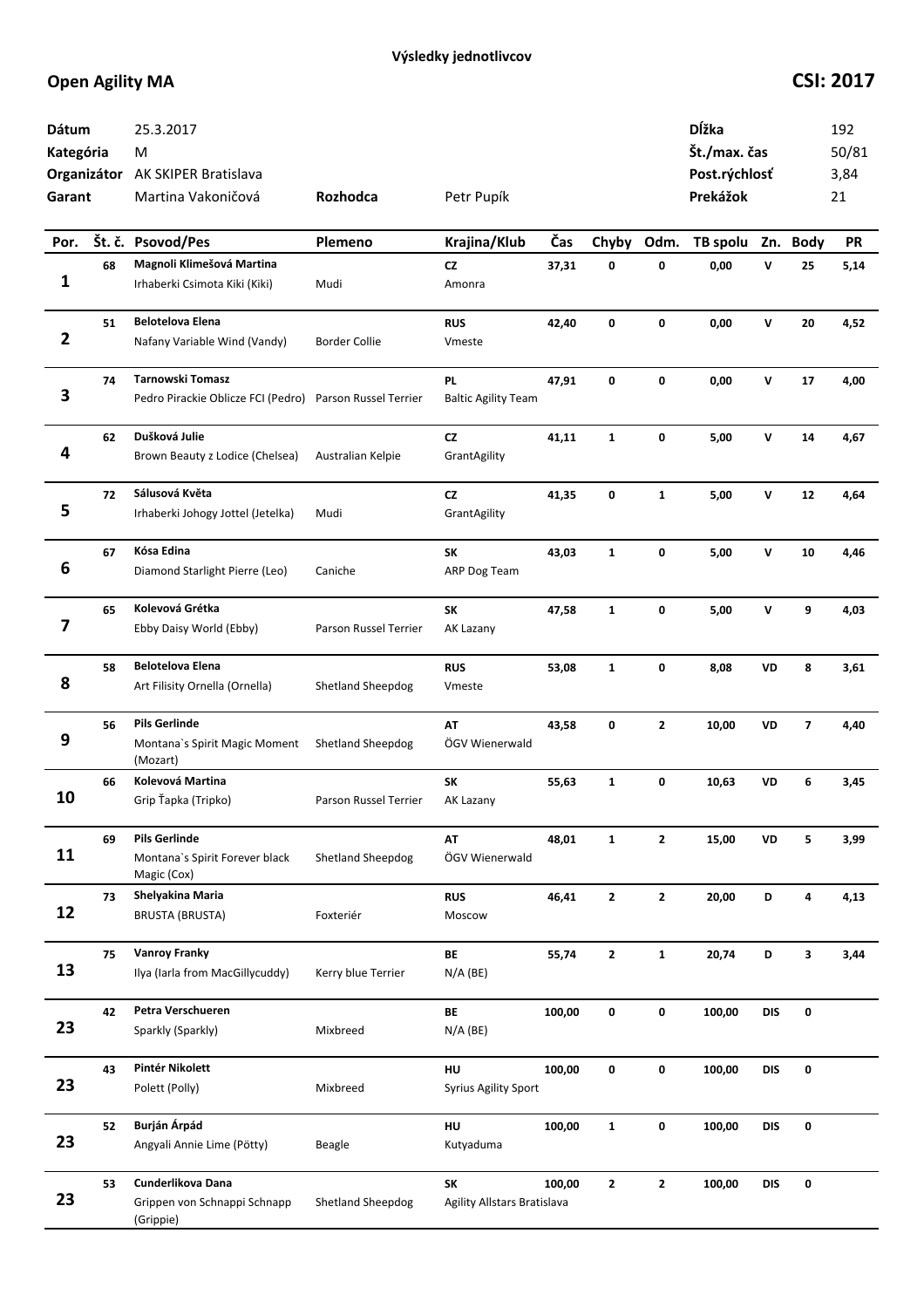| <b>Dátum</b><br>Kategória<br>Organizátor<br>Garant |        | 25.3.2017<br>M<br>AK SKIPER Bratislava<br>Martina Vakoničová                  | Rozhodca                  | Petr Pupík                  |        |              |              | Dĺžka<br>Št./max. čas<br>Post.rýchlosť<br>Prekážok |            |          | 192<br>50/81<br>3,84<br>21 |
|----------------------------------------------------|--------|-------------------------------------------------------------------------------|---------------------------|-----------------------------|--------|--------------|--------------|----------------------------------------------------|------------|----------|----------------------------|
| Por.                                               | Št. č. | <b>Psovod/Pes</b>                                                             | Plemeno                   | Krajina/Klub                | Čas    | Chyby        | Odm.         | TB spolu                                           |            | Zn. Body | <b>PR</b>                  |
| 23                                                 | 55     | Kolevová Barborka<br>Aňa (Aňa)                                                | Parson Russel Terrier     | <b>SK</b><br>AK Lazany      | 100,00 | 0            | 0            | 100,00                                             | <b>DIS</b> | 0        |                            |
| 23                                                 | 57     | <b>Vanroy Franky</b><br>Ready (Ready)                                         | Kerry blue Terrier        | <b>BE</b><br>$N/A$ (BE)     | 100,00 | 3            | $\mathbf{1}$ | 100,00                                             | <b>DIS</b> | 0        |                            |
| 23                                                 | 61     | Członkowska Barbara<br>MIRA Willa Mora (Rudzia)                               | Berger des Pyrenées       | <b>PL</b><br>$N/A$ (PL)     | 100,00 | $\mathbf{1}$ | 0            | 100,00                                             | <b>DIS</b> | 0        |                            |
| 23                                                 | 63     | <b>Grzelak Aleksandra</b><br><b>BLACK PRINCESS BRITANI</b><br>Metheora (BiPi) | <b>Manchester Terrier</b> | <b>PL</b><br>RunForFun Lodz | 100,00 | $\mathbf{1}$ | 0            | 100,00                                             | <b>DIS</b> | 0        |                            |
| 23                                                 | 64     | Härteiss Evelyn<br>Woody (Woody)                                              | <b>Shetland Sheepdog</b>  | AT<br>ÖRV HSV Donaustadt    | 100.00 | 0            | 0            | 100,00                                             | <b>DIS</b> | 0        |                            |
| 23                                                 | 71     | <b>Rosenkranz Anton</b><br>Gyöngy (Gyöngy)                                    | Mudi                      | AT<br>ÖGV Bad Vöslau        | 100,00 | 0            | 0            | 100,00                                             | <b>DIS</b> | 0        |                            |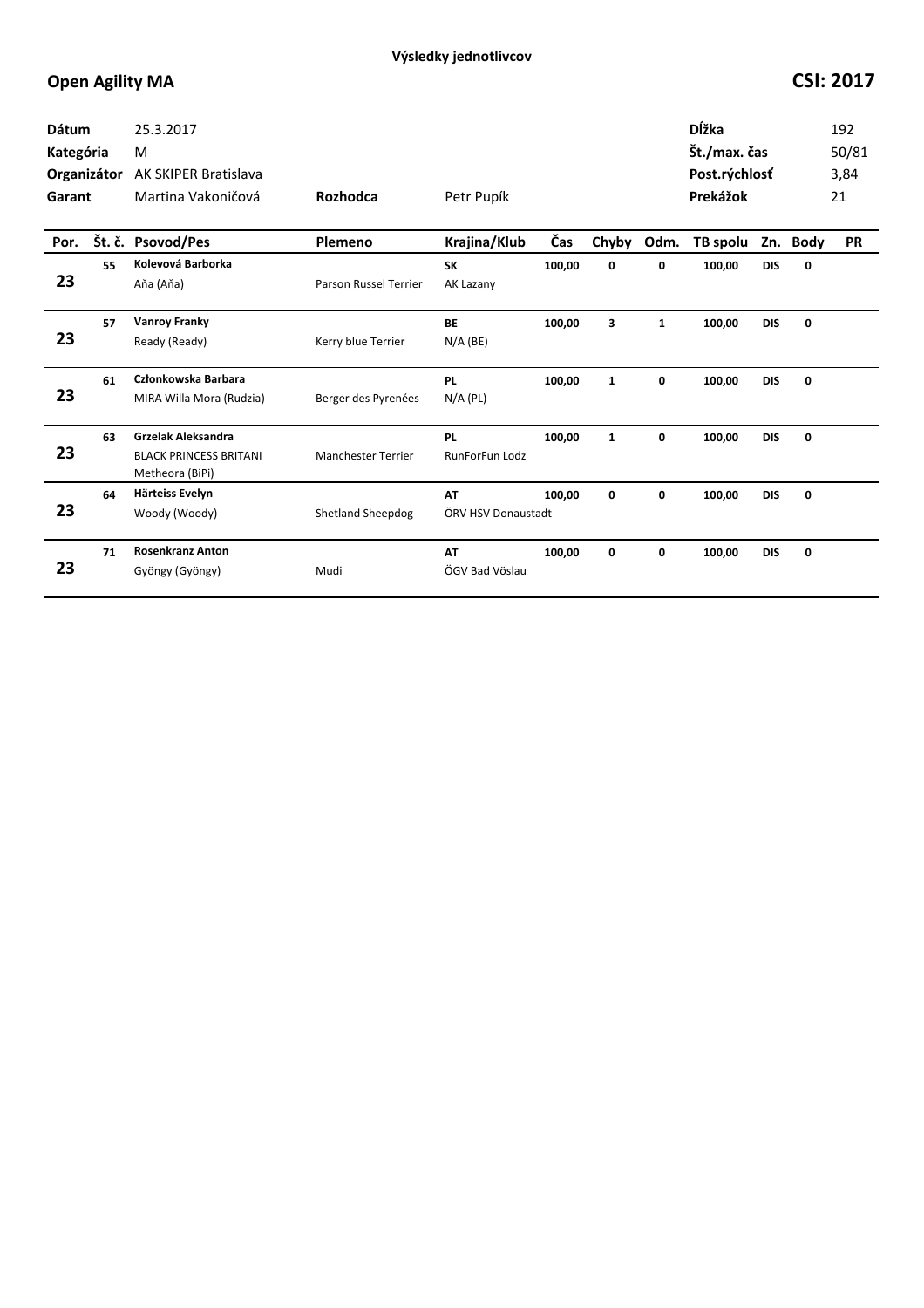| Dátum<br>Kategória<br>Garant |     | 25.3.2017<br>L<br>Organizátor AK SKIPER Bratislava<br>Martina Vakoničová         | Rozhodca                        | Petr Pupík                        |       |              |              | Dĺžka<br>Št./max. čas<br>Post.rýchlosť<br>Prekážok |   |                         | 192<br>50/81<br>3,84<br>21 |
|------------------------------|-----|----------------------------------------------------------------------------------|---------------------------------|-----------------------------------|-------|--------------|--------------|----------------------------------------------------|---|-------------------------|----------------------------|
| Por.                         |     | Št. č. Psovod/Pes                                                                | Plemeno                         | Krajina/Klub                      | Čas   | Chyby Odm.   |              | TB spolu                                           |   | Zn. Body                | <b>PR</b>                  |
| 1                            | 176 | Vakonič Pavol<br>Shadow Of Aire Iris Ikea (Ikea)                                 | <b>Border Collie</b>            | SK<br>AK SKIPER Bratislava        | 36,51 | 0            | 0            | 0,00                                               | V | 25                      | 5,25                       |
| $\overline{2}$               | 92  | <b>Ludwig Vanessa</b><br>Shadow of Aire NicNac Noah<br>(Noah)                    | <b>Border Collie</b>            | AT<br>ÖGV Bad Vöslau              | 36,53 | 0            | 0            | 0,00                                               | V | 20                      | 5,25                       |
| 3                            | 170 | Zvonková Jana<br>Breena z Vandalky (Vigour)                                      | Hollandse Herdershond Amonra    | cz                                | 37,43 | 0            | 0            | 0,00                                               | v | 17                      | 5,12                       |
| 4                            | 145 | Meshkova Elena<br>Every Kingdom No Limit (Fishka)                                | <b>Border Collie</b>            | <b>RUS</b><br>Vmeste              | 37,73 | 0            | 0            | 0,00                                               | v | 14                      | 5,08                       |
| 5                            | 112 | Popovičová Karin<br>Earl Ziggy dei Matiblu (Ziggy)                               | <b>Border Collie</b>            | SK<br>ARP Dog Team                | 38,95 | 0            | 0            | 0,00                                               | v | 12                      | 4,92                       |
| 6                            | 117 | Kasprzyk Magdalena<br>Flyland NORTHERN LIGHTS (Jah<br>Jah)                       | <b>Border Collie</b>            | PL.<br>$N/A$ (PL)                 | 39,11 | 0            | 0            | 0,00                                               | v | 10                      | 4,90                       |
| 7                            | 156 | <b>Millan Pierre-Yves</b><br>Astra Daphie (duff)                                 | <b>Border Collie</b>            | SK<br>ARP Dog Team                | 39,12 | 0            | 0            | 0,00                                               | V | 9                       | 4,90                       |
| 8                            | 133 | Popovičová Karin<br>Crash quick angle (Crash)                                    | <b>Border Collie</b>            | SK<br>ARP Dog Team                | 39,41 | 0            | 0            | 0,00                                               | v | 8                       | 4,87                       |
| 9                            | 144 | <b>Mayerhofer Sandra</b><br>Joy (Joy)                                            | Mixbreed                        | AT<br>VBSÖ Zurndorf               | 40,14 | 0            | 0            | 0,00                                               | v | $\overline{\mathbf{z}}$ | 4,78                       |
| 10                           | 169 | Vyplelová Petra<br>Astra Hugg (Huggýsek)                                         | <b>Border Collie</b>            | <b>CZ</b><br>OSA Jahoda Kladno    | 43,15 | 0            | 0            | 0,00                                               | v | 6                       | 4,44                       |
| 11                           | 121 | Lapu Tamás<br>Perla (Perla)                                                      | Groenendael, Tervueren N/A (HU) | HU                                | 46,14 | 0            | 0            | 0,00                                               | v | 5                       | 4,16                       |
| 12                           | 164 | Vakonič Pavol<br>Shadow Of Aire Fiona Fly (Fiona)                                | <b>Border Collie</b>            | SK<br>AK SKIPER Bratislava        | 37,25 | $\mathbf{1}$ | 0            | 5,00                                               | V | 4                       | 5,15                       |
| 13                           | 148 | Gábor Csermely<br>Ussona Bohemia Alké (Corti)                                    | Malinois, Laekenois             | HU<br>Bergarac                    | 37,73 | 0            | $\mathbf{1}$ | 5,00                                               | V | 3                       | 5,08                       |
| 14                           | 120 | Labieniec Magdalena<br>Why Not Issi My Queen (Issi)                              | <b>Border Collie</b>            | <b>PL</b><br>GO!                  | 38,00 | $\mathbf{1}$ | 0            | 5,00                                               | v | $\mathbf{2}$            | 5,05                       |
| 15                           | 174 | <b>Mayerhofer Sandra</b><br>Vinny vom Heustadlwasser (Vinny) Malinois, Laekenois |                                 | AT<br>VBSÖ Zurndorf               | 38,06 | $\mathbf{1}$ | 0            | 5,00                                               | v | $\mathbf{1}$            | 5,04                       |
| 16                           | 99  | <b>Tímea Németh</b><br>Rio (Rio)                                                 | <b>Border Collie</b>            | HU<br><b>Syrius Agility Sport</b> | 38,81 | $\mathbf{1}$ | 0            | 5,00                                               | V | 0                       | 4,94                       |
| 17                           | 116 | Kasálková Pavla<br>Arrive to Casa Drive (Reef)                                   | <b>Border Collie</b>            | <b>CZ</b><br>$N/A$ (CZ)           | 39,36 | $\mathbf{1}$ | 0            | 5,00                                               | v | 0                       | 4,87                       |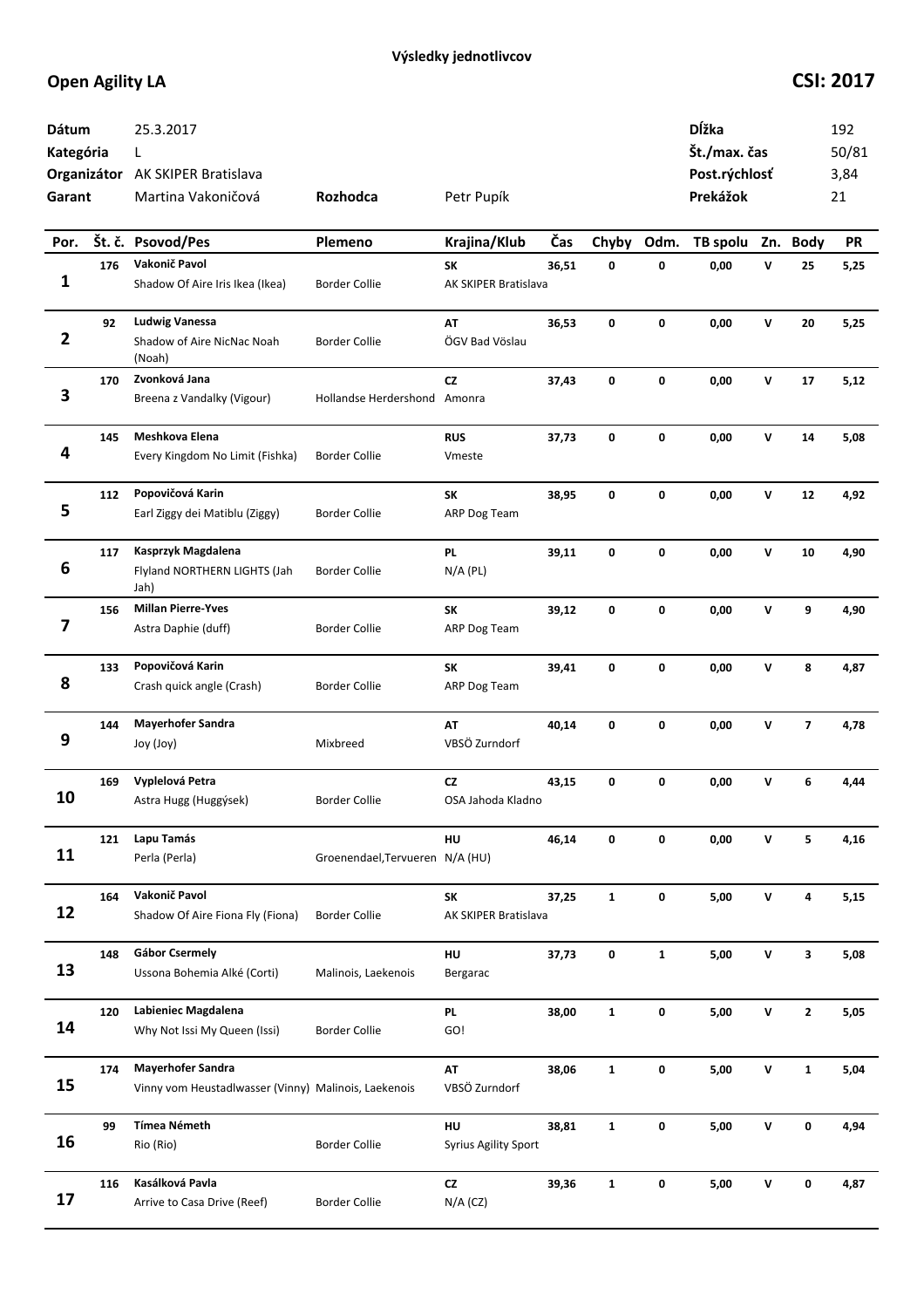| Dátum<br>Kategória<br>Garant |     | 25.3.2017<br>L<br>Organizátor AK SKIPER Bratislava<br>Martina Vakoničová | <b>Rozhodca</b>      | Petr Pupík                             |       |              |              | Dĺžka<br>Št./max. čas<br>Post.rýchlosť<br>Prekážok |              |             | 192<br>50/81<br>3,84<br>21 |
|------------------------------|-----|--------------------------------------------------------------------------|----------------------|----------------------------------------|-------|--------------|--------------|----------------------------------------------------|--------------|-------------|----------------------------|
| Por.                         |     | Št. č. Psovod/Pes                                                        | Plemeno              | Krajina/Klub                           | Čas   | Chyby        | Odm.         | TB spolu                                           |              | Zn. Body    | <b>PR</b>                  |
| 18                           | 134 | Zawistowska Karolina<br>Never Never Land S'Jayanti (Juddy) Border Collie |                      | <b>PL</b><br>FreeX                     | 39,42 | $\mathbf{1}$ | 0            | 5,00                                               | v            | 0           | 4,87                       |
| 19                           | 151 | <b>Horvath Claudia</b><br>Never Never Land L'Cik Cap<br>(Sienna)         | <b>Border Collie</b> | <b>AT</b><br>ÖGV Bad Vöslau            | 39,88 | $\mathbf{1}$ | 0            | 5,00                                               | $\mathsf{v}$ | 0           | 4,81                       |
| 20                           | 130 | Vaškebová Martina<br>Gira Ayky (Gira)                                    | <b>Border Collie</b> | CZ<br>Psí Škola Na Ostrově Brno        | 40,44 | $\mathbf{1}$ | 0            | 5,00                                               | $\mathsf{v}$ | $\mathbf 0$ | 4,74                       |
| 21                           | 118 | Kemenczei Dávid<br>Cody (Cody)                                           | <b>Border Collie</b> | HU<br>Kutyaduma Központ                | 40,86 | $\mathbf{1}$ | $\mathbf 0$  | 5,00                                               | $\mathsf{v}$ | $\mathbf 0$ | 4,69                       |
| 22                           | 143 | <b>Kholod Natalia</b><br>Nafani Darina (Darsi)                           | <b>Border Collie</b> | <b>RUS</b><br>Nafani                   | 40,95 | $\mathbf{1}$ | 0            | 5,00                                               | v            | 0           | 4,68                       |
| 23                           | 129 | <b>Spanraft Christian</b><br>Bounty (Bounty)                             | <b>Border Collie</b> | AT<br>ÖHV Berndorf                     | 41,26 | 1            | 0            | 5,00                                               | v            | 0           | 4,65                       |
| 24                           | 124 | Nagy-Szitha Zoltán<br>Tutti                                              | Tibetan terrier      | HU<br>A TE KutyasuliD                  | 43,52 | 1            | 0            | 5,00                                               | v            | 0           | 4,41                       |
| 25                           | 153 | Kollmann Manuela<br>Montana's Spirit First Flash (Flash) Border Collie   |                      | AT<br>ÖHV Berndorf                     | 36,66 | $\mathbf{2}$ | 0            | 10,00                                              | VD           | 0           | 5,23                       |
| 26                           | 155 | Magnoli Carlo<br>Edge des Plaines du Minervois<br>(Didi)                 | Malinois, Laekenois  | CZ<br>Amonra                           | 38,52 | $\mathbf{z}$ | 0            | 10,00                                              | VD           | 0           | 4,98                       |
| 27                           | 159 | <b>Pils Sabrina</b><br>Genetic IQ be Cool (Mac)                          | <b>Border Collie</b> | AT<br>ÖGV Wienerwald                   | 39,12 | $\mathbf{z}$ | 0            | 10,00                                              | VD           | 0           | 4,90                       |
| 28                           | 161 | Růžičková Radana<br>Aready Bohemia Grant (Ready)                         | <b>Border Collie</b> | <b>CZ</b><br>Psí Škola Na Ostrově Brno | 39,29 | $\mathbf{1}$ | $\mathbf{1}$ | 10,00                                              | VD           | 0           | 4,88                       |
| 29                           | 122 | Litwin Klaudia<br>NNL B Lucky One (Look)                                 | <b>Border Collie</b> | <b>PL</b><br>Fanter                    | 39,91 | $\mathbf{1}$ | $\mathbf{1}$ | 10,00                                              | VD           | 0           | 4,81                       |
| 30                           | 90  | Komódi Attila<br>Poseidon Elfmagic Envee (Envee)                         | <b>Border Collie</b> | HU<br>Akela                            | 41,85 | $\mathbf{2}$ | 0            | 10,00                                              | VD           | 0           | 4,58                       |
| 31                           | 81  | Ármós Ibolya<br>Gethsemane's Son Ciriline (Mokka) Border Collie          |                      | HU<br>A TE KutyasuliD                  | 41,98 | $\mathbf{2}$ | 0            | 10,00                                              | VD           | 0           | 4,57                       |
| 32                           | 167 | Vetráková Zuzana<br>A3Ch Hira Grant Bohemia Alké<br>(Gerda)              | <b>Border Collie</b> | <b>SK</b><br>AK Lazany                 | 46,35 | $\mathbf{2}$ | 0            | 10,00                                              | VD           | 0           | 4,14                       |
| 33                           | 142 | Dudas Katharina<br>Amazing Lee-Ann of Styrian<br>Westpoint (Brit)        | <b>Border Collie</b> | AT<br>ÖRV Pottendorf                   | 48,47 | 0            | $\mathbf{2}$ | 10,00                                              | VD           | 0           | 3,96                       |
| 34                           | 86  | Dudas Katharina<br>Lucky Summer Venus (Lucky)                            | <b>Border Collie</b> | AT<br>ÖRV Pottendorf                   | 48,59 | $\mathbf{1}$ | $\mathbf{1}$ | 10,00                                              | VD           | 0           | 3,95                       |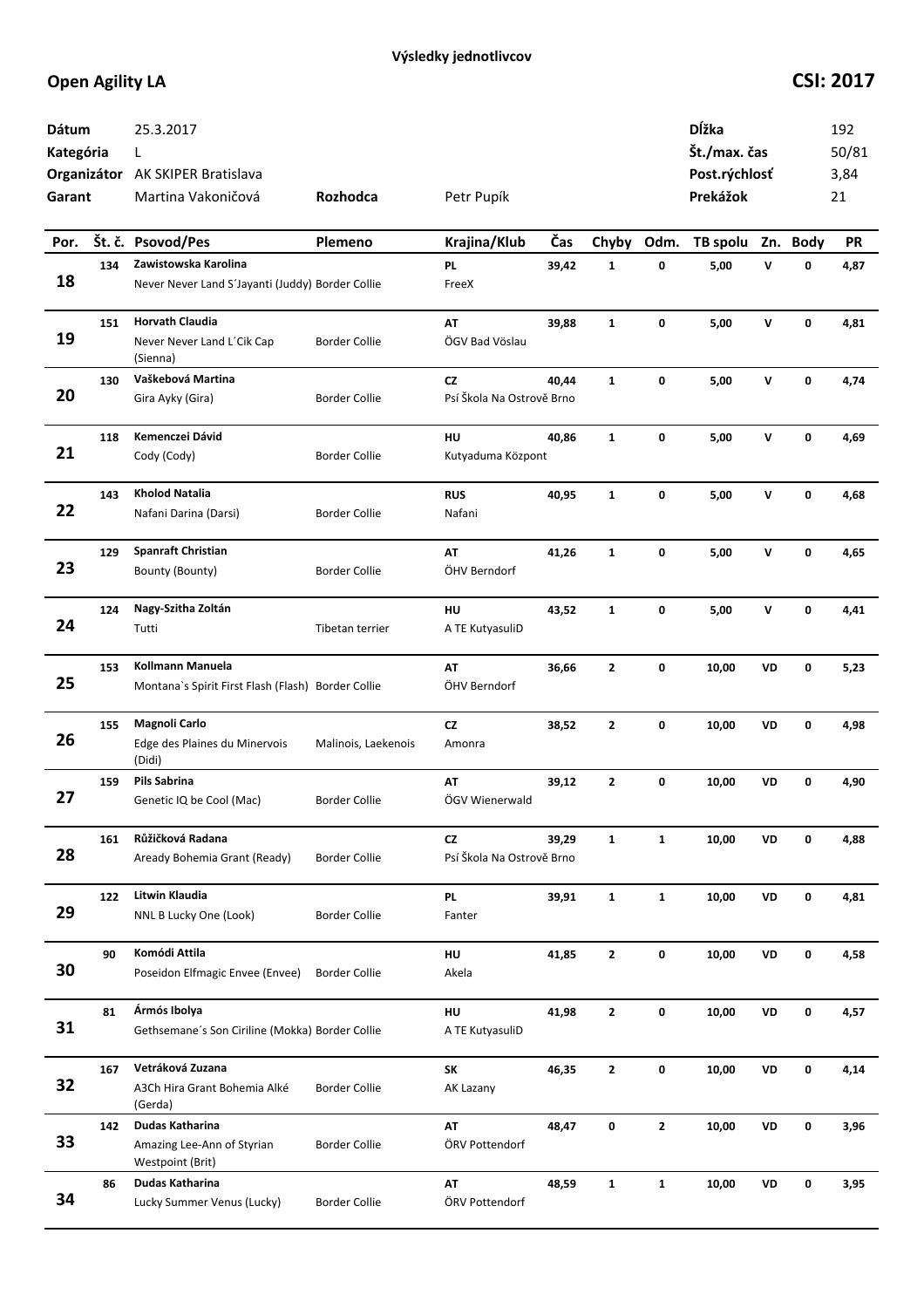| Dátum<br>Kategória<br>Garant |     | 25.3.2017<br>L<br>Organizátor AK SKIPER Bratislava<br>Martina Vakoničová | Rozhodca             | Petr Pupík                        |        |              |              | Dĺžka<br>Št./max. čas<br>Post.rýchlosť<br>Prekážok |            |             | 192<br>50/81<br>3,84<br>21 |
|------------------------------|-----|--------------------------------------------------------------------------|----------------------|-----------------------------------|--------|--------------|--------------|----------------------------------------------------|------------|-------------|----------------------------|
| Por.                         |     | Št. č. Psovod/Pes                                                        | Plemeno              | Krajina/Klub                      | Čas    | Chyby        | Odm.         | TB spolu                                           |            | Zn. Body    | <b>PR</b>                  |
| 35                           | 172 | Dudas Katharina<br>Face (Face)                                           | <b>Border Collie</b> | AT<br>ÖRV Pottendorf              | 50,15  | $\mathbf{1}$ | $\mathbf{1}$ | 10,15                                              | VD         | 0           | 3,82                       |
| 36                           | 131 | Vorlova Pavla<br>Runkeeper Floki The Nimble Elf<br>(Floki)               | <b>Border Collie</b> | cz<br>$N/A$ (CZ)                  | 50,17  | $\mathbf{1}$ | $\mathbf{1}$ | 10,17                                              | VD         | 0           | 3,82                       |
| 37                           | 125 | Pánková Lenka<br>Rab Gulden Land (Rab)                                   | <b>Border Collie</b> | cz<br><b>KK Zetor Brno</b>        | 53,06  | $\mathbf{1}$ | $\mathbf{1}$ | 13,06                                              | VD         | $\mathbf 0$ | 3,61                       |
| 38                           | 88  | <b>Kholod Natalia</b><br>Nafani Zhizneradostnaya Belka<br>(Belka)        | <b>Border Collie</b> | <b>RUS</b><br>Nafani              | 36,42  | 3            | 0            | 15,00                                              | VD         | 0           | 5,27                       |
| 39                           | 175 | Meshkova Elena<br>Aktiv Victory (Vicki)                                  | <b>Border Collie</b> | <b>RUS</b><br>Vmeste              | 39,63  | $\mathbf{2}$ | $\mathbf{1}$ | 15,00                                              | VD         | $\mathbf 0$ | 4,84                       |
| 40                           | 87  | <b>Engler Zsofia</b><br>Jaycee Blue du Serment des<br>Brumes (Shauri)    | Berger de Beauce     | HU<br>$N/A$ (HU)                  | 46,28  | $\mathbf{1}$ | $\mathbf{2}$ | 15,00                                              | VD         | 0           | 4,14                       |
| 41                           | 97  | Szabolcsik Nelli<br>Mango                                                | <b>Border Collie</b> | HU<br><b>Syrius Agility Sport</b> | 55,22  | $\mathbf{2}$ | 0            | 15,22                                              | VD         | 0           | 3,47                       |
| 42                           | 163 | Shelyakina Maria<br>AISKNEKHT UNGAS (UNGAS)                              | <b>Border Collie</b> | <b>RUS</b><br>Moscow              | 51,99  | $\mathbf{1}$ | $\mathbf{2}$ | 16,99                                              | D          | 0           | 3,69                       |
| 43                           | 91  | <b>Kovacs Tamas</b><br>Favourite of Sunbeam Devon<br>(Django)            | <b>Border Collie</b> | HU<br><b>Syrius Agility Sport</b> | 52,61  | 3            | 0            | 17,61                                              | D          | 0           | 3,64                       |
| 44                           | 149 | Gadomska Magdalena<br>Bura vom Greifenring (Bura)                        | Malinois, Laekenois  | <b>PL</b><br>FreeX                | 38,23  | 3            | $\mathbf{1}$ | 20,00                                              | D          | 0           | 5,02                       |
| 45                           | 168 | Vrchotka Othmar<br>Aaron of Mountain Border (Aaron) Border Collie        |                      | AT<br>ÖHV Berndorf                | 43,01  | 4            | $\mathbf{1}$ | 25,00                                              | D          | 0           | 4,46                       |
| 68                           | 82  | <b>Balla Katalin</b><br>Maláta                                           | Malinois, Laekenois  | HU<br>A TE KutyasuliD             | 100,00 | 3            | 0            | 100,00                                             | <b>DIS</b> | $\mathbf 0$ |                            |
| 68                           | 83  | Mosný Tim<br>Image Brown Fatranský sen (Gina) Border Collie              |                      | SK<br>AK SKIPER Bratislava        | 100,00 | 0            | 0            | 100,00                                             | <b>DIS</b> | $\pmb{0}$   |                            |
| 68                           | 89  | Kollmann Manuela<br>O'Conner of dark Spirits<br>(O'Conner)               | <b>Border Collie</b> | AT<br>ÖHV Berndorf                | 100,00 | 0            | 0            | 100,00                                             | <b>DIS</b> | $\pmb{0}$   |                            |
| 68                           | 96  | Shelyakina Maria<br>NAFANY KASER (KUKU)                                  | <b>Border Collie</b> | <b>RUS</b><br>Moscow              | 100,00 | $\mathbf{1}$ | 0            | 100,00                                             | <b>DIS</b> | 0           |                            |
| 68                           | 111 | Csík Ildikó<br>Alíz                                                      | Mixbreed             | HU<br>$N/A$ (HU)                  | 100,00 | 0            | 0            | 100,00                                             | <b>DIS</b> | $\mathbf 0$ |                            |
| 68                           | 114 | Illényiová Hella<br>Beautiful Zara Quick Angel (Zara)                    | <b>Border Collie</b> | SK<br>ARP Dog Team                | 100,00 | 0            | 0            | 100,00                                             | DIS        | 0           |                            |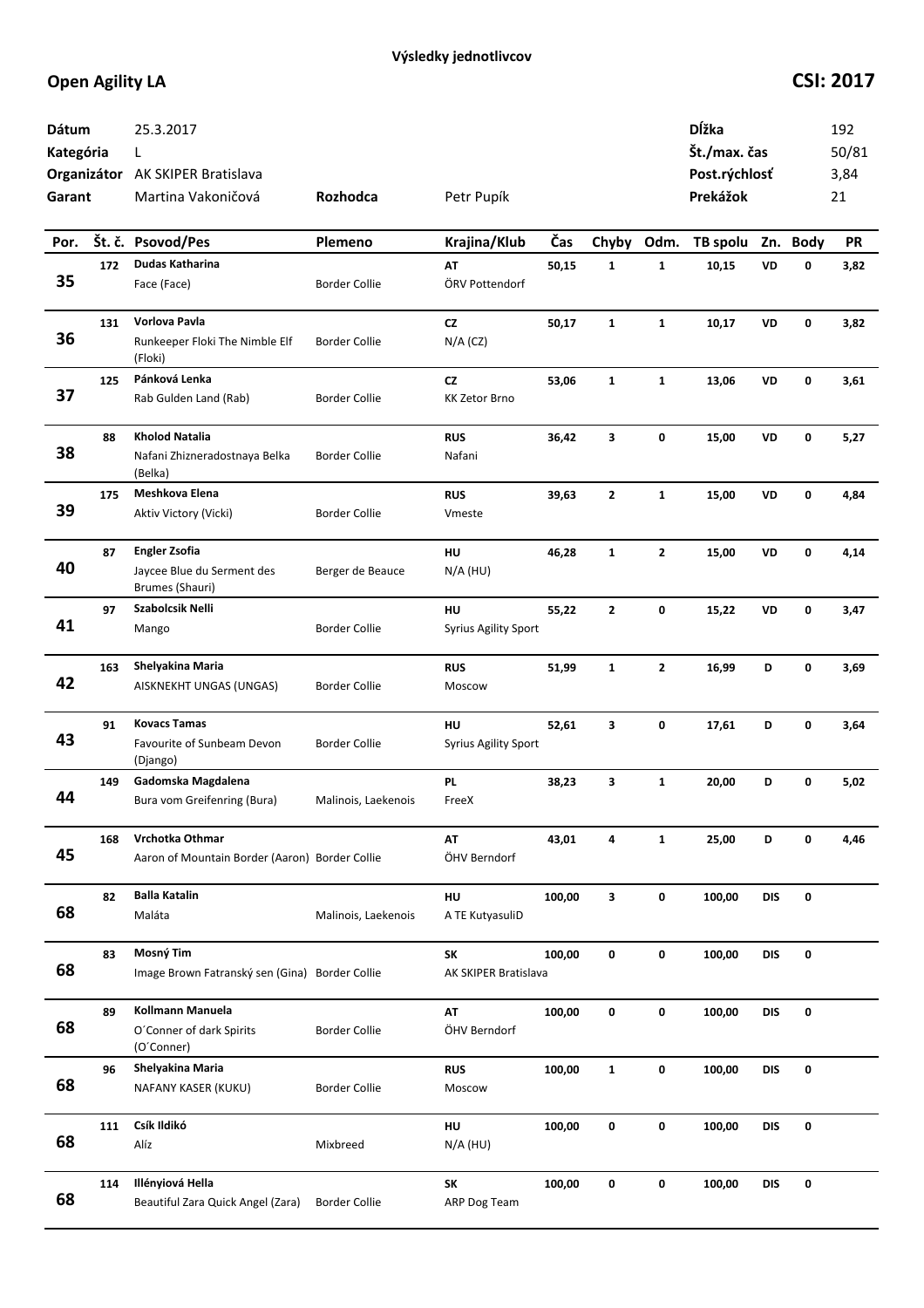| Dátum<br>Kategória<br>Garant |     | 25.3.2017<br>L<br>Organizátor AK SKIPER Bratislava<br>Martina Vakoničová<br>Petr Pupík<br>Rozhodca |                      |                           |        |              |              |          | Dĺžka<br>Št./max. čas<br>Post.rýchlosť<br>Prekážok |          |           |
|------------------------------|-----|----------------------------------------------------------------------------------------------------|----------------------|---------------------------|--------|--------------|--------------|----------|----------------------------------------------------|----------|-----------|
| Por.                         |     | Št. č. Psovod/Pes                                                                                  | Plemeno              | Krajina/Klub              | Čas    | Chyby        | Odm.         | TB spolu |                                                    | Zn. Body | <b>PR</b> |
| 68                           | 115 | Káli Anita<br>Poseidon Elfmagic Especial Cube<br>(Cube)                                            | <b>Border Collie</b> | HU<br>Akela               | 100,00 | 0            | 2            | 100,00   | <b>DIS</b>                                         | 0        |           |
| 68                           | 119 | Kolevová Grétka<br>Luna Tale Original Malibu (Malibu) Border Collie                                |                      | <b>SK</b><br>AK Lazany    | 100,00 | $\mathbf 0$  | 0            | 100,00   | <b>DIS</b>                                         | 0        |           |
| 68                           | 123 | Marangoni Regina<br>Arielle of Yellowblue Border (Ella)                                            | <b>Border Collie</b> | AT<br>ÖHV Berndorf        | 100,00 | $\mathbf{2}$ | 0            | 100,00   | <b>DIS</b>                                         | 0        |           |
| 68                           | 126 | <b>Pils Sabrina</b><br>Lucky Summer You're my Destiny<br>(Tip)                                     | <b>Border Collie</b> | AT<br>ÖGV Wienerwald      | 100,00 | 3            | 0            | 100,00   | DIS                                                | 0        |           |
| 68                           | 132 | Vrchotka Othmar<br>Chocko of Styrian Westpoint<br>(Chocko)                                         | <b>Border Collie</b> | <b>AT</b><br>ÖHV Berndorf | 100,00 | 0            | 0            | 100,00   | <b>DIS</b>                                         | 0        |           |
| 68                           | 137 | Dabrowski Jaroslaw<br>Sweet Symphony from Vertical<br>Limit (Flora)                                | Bearded collie       | PL<br>RunForFun Lodz (PL) | 100,00 | 0            | 0            | 100,00   | <b>DIS</b>                                         | 0        |           |
| 68                           | 141 | <b>Bawer Beata</b><br>Ebony Nose BAILA (Baila)                                                     | <b>Border Collie</b> | PL<br>$N/A$ (PL)          | 100,00 | 0            | 0            | 100,00   | DIS                                                | 0        |           |
| 68                           | 152 | Káli Anita<br>Nirvana at Wendigos Wind (Nash)                                                      | Border Collie        | HU<br>Akela               | 100,00 | $\mathbf{1}$ | 0            | 100,00   | <b>DIS</b>                                         | 0        |           |
| 68                           | 158 | Nehybová Veronika<br>Kean Black Chevers                                                            | <b>Border Collie</b> | <b>CZ</b><br>$N/A$ (CZ)   | 100,00 | $\mathbf{1}$ | 0            | 100,00   | <b>DIS</b>                                         | 0        |           |
| 68                           | 160 | Popovičová Karin<br>Flores Ferenčík (Blaze)                                                        | <b>Border Collie</b> | SK<br>ARP Dog Team        | 100,00 | $\mathbf{1}$ | 0            | 100,00   | <b>DIS</b>                                         | 0        |           |
| 68                           | 162 | Rylska Monika<br>Shakti Se FreeX Chiquita Banana<br>(Chica)                                        | <b>Border Collie</b> | <b>PL</b><br>$N/A$ (PL)   | 100,00 | 0            | $\mathbf{1}$ | 100,00   | <b>DIS</b>                                         | 0        |           |
| 68                           | 171 | <b>Horvath Rudolf</b><br>Atanua of KY's Spirit (Atanua)                                            | <b>Border Collie</b> | AT<br>ÖGV Bad Vöslau      | 100,00 | 1            | 1            | 100,00   | <b>DIS</b>                                         | 0        |           |
| 68                           | 173 | <b>Kholod Natalia</b><br>Ya syn Ambassadora Drive (Drive)                                          | <b>Border Collie</b> | <b>RUS</b><br>Nafani      | 100,00 | $\mathbf{2}$ | 0            | 100,00   | <b>DIS</b>                                         | 0        |           |